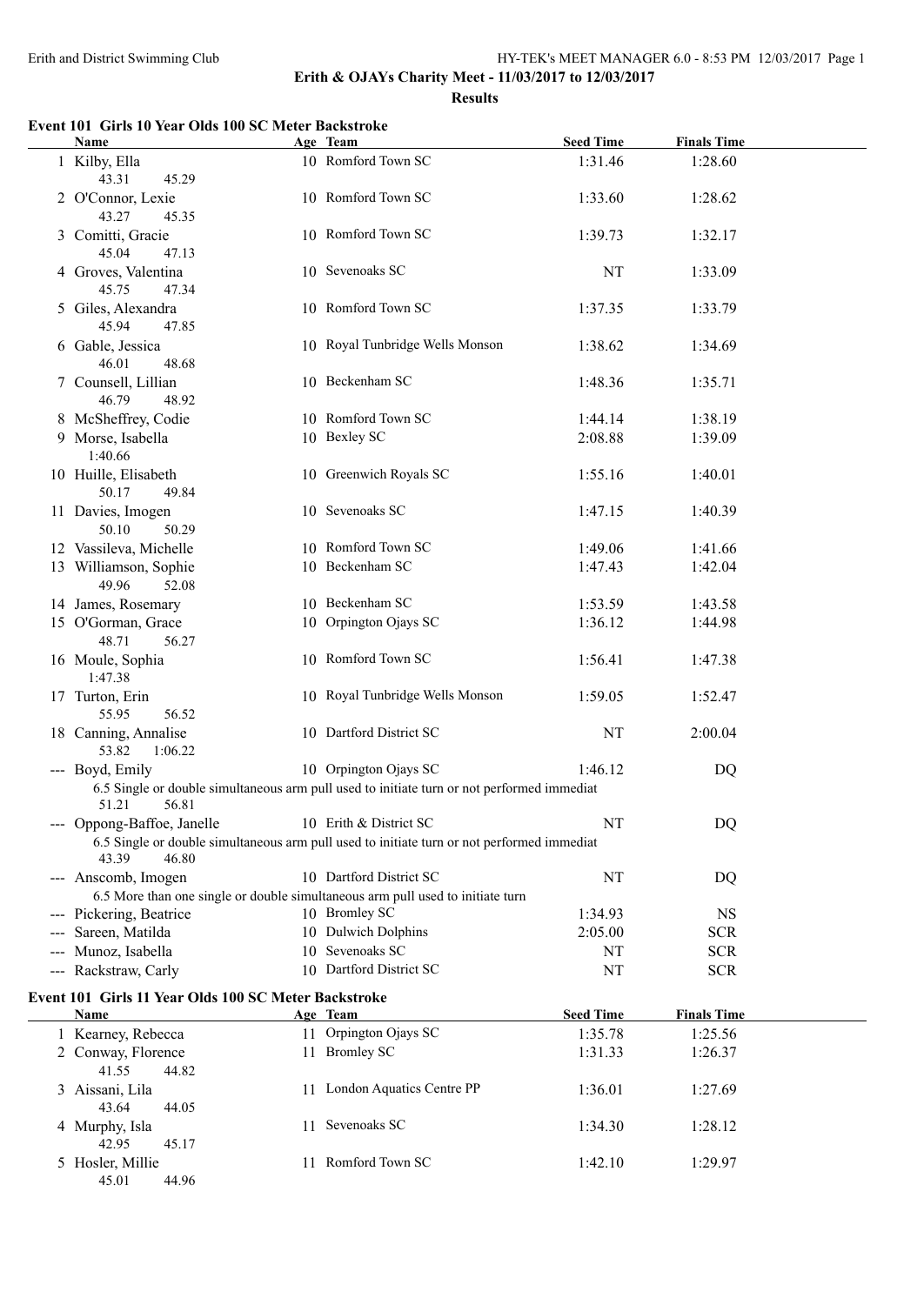**Results**

### **(Event 101 Girls 11 Year Olds 100 SC Meter Backstroke)**

| Name                                                                                                  | Age Team                                                                                                             | <b>Seed Time</b> | <b>Finals Time</b> |
|-------------------------------------------------------------------------------------------------------|----------------------------------------------------------------------------------------------------------------------|------------------|--------------------|
| 6 Wood, Ella                                                                                          | 11 Sevenoaks SC                                                                                                      | 1:34.01          | 1:30.85            |
| 7 Seema Roca, Naledi<br>45.40<br>46.99                                                                | 11 Beckenham SC                                                                                                      | 1:38.54          | 1:32.39            |
| 8 Edwards, Tiana                                                                                      | 11 Beckenham SC                                                                                                      | NT               | 1:35.59            |
| 9 Etherington, Eloise<br>47.98<br>48.76                                                               | 11 Bethnal Green                                                                                                     | 1:53.36          | 1:36.74            |
| 10 McIvor, Ella<br>47.90<br>49.21                                                                     | 11 Dulwich Dolphins                                                                                                  | 1:41.00          | 1:37.11            |
| 11 Taylor, Charlotte<br>48.36<br>48.88                                                                | 11 Dulwich Dolphins                                                                                                  | 1:42.00          | 1:37.24            |
| 12 Gunn, Emily                                                                                        | 11 Bromley SC                                                                                                        | 1:47.44          | 1:37.37            |
| 13 Holloway, Zoe                                                                                      | 11 Sutton and Cheam                                                                                                  | 1:41.85          | 1:38.95            |
| 14 Corder, Harriet<br>47.99<br>51.87                                                                  | 11 Erith & District SC                                                                                               | 1:44.11          | 1:39.86            |
| 15 Hope, Alex<br>49.09<br>50.95                                                                       | 11 Greenwich Royals SC                                                                                               | 1:52.00          | 1:40.04            |
| 16 Doring, Lucy                                                                                       | 11 Dulwich Dolphins                                                                                                  | 1:43.00          | 1:40.66            |
| 17 Richards, Isabella<br>49.25<br>53.00                                                               | 11 Bexley SC                                                                                                         | 1:45.00          | 1:42.25            |
| --- Johnson, Jamie<br>6.3 Left position on the back (other than to initiate a turn)<br>41.70<br>41.11 | 11 Beckenham SC                                                                                                      | 1:28.00          | DQ                 |
| --- Cole, Emily                                                                                       | 11 Merton Pisces SC                                                                                                  | 1:49.51          | DQ                 |
| 6.3 Left position on the back (other than to initiate a turn)<br>47.93<br>53.47                       |                                                                                                                      |                  |                    |
| --- Burns, Lola<br>41.57<br>44.04                                                                     | 11 Greenwich Royals SC<br>6.5 Single or double simultaneous arm pull used to initiate turn or not performed immediat | 1:29.97          | <b>DQ</b>          |
| --- Crawford, Alexandra<br>6.5 Not on back when leaving the wall<br>46.51<br>51.50                    | 11 Bromley SC                                                                                                        | 1:42.92          | DQ                 |
| --- Cuomo, Allegra                                                                                    | 11 Sevenoaks SC                                                                                                      | 1:44.26          | <b>SCR</b>         |
| --- Buttle, Millie                                                                                    | 11 Dartford District SC                                                                                              | 1:50.00          | <b>SCR</b>         |
| --- Singleterry, Cara                                                                                 | 11 Sevenoaks SC                                                                                                      | 1:32.60          | <b>SCR</b>         |
| Event 101 Girls 12 Year Olds 100 SC Meter Backstroke                                                  |                                                                                                                      |                  |                    |
| Name                                                                                                  | Age Team                                                                                                             | <b>Seed Time</b> | <b>Finals Time</b> |
| 1 Martin, Evie<br>38.36<br>40.45                                                                      | 12 Dartford District SC                                                                                              | 1:21.02          | 1:18.81            |
| 2 Billings, Katie<br>38.68<br>41.29                                                                   | 12 Bromley SC                                                                                                        | 1:24.18          | 1:19.97            |
| 3 Hall, Freya<br>39.66<br>40.84                                                                       | 12 Dartford District SC                                                                                              | 1:23.92          | 1:20.50            |
| 4 Greener, Rhiana<br>39.33<br>42.70                                                                   | 12 Erith & District SC                                                                                               | 1:29.23          | 1:22.03            |
| 5 Bridges, Caitlin<br>40.62<br>42.04                                                                  | 12 Royal Tunbridge Wells Monson                                                                                      | 1:25.22          | 1:22.66            |
| 6 Gable, Amy<br>1:24.53                                                                               | 12 Royal Tunbridge Wells Monson                                                                                      | 1:34.15          | 1:24.53            |
| 7 Huxley, Emma<br>41.30<br>44.72                                                                      | 12 White Oak SC                                                                                                      | 1:33.97          | 1:26.02            |
| 8 Morton, Elysia B                                                                                    | 12 Bethnal Green                                                                                                     | 1:28.18          | 1:26.50            |
| 9 Strover, Hannah<br>42.06<br>44.50                                                                   | 12 Orpington Ojays SC                                                                                                | 1:29.32          | 1:26.56            |
| 10 Peel, Eve<br>43.14<br>44.31                                                                        | 12 Orpington Ojays SC                                                                                                | 1:32.35          | 1:27.45            |
| 11 Brown, Ellie                                                                                       | 12 Orpington Ojays SC                                                                                                | 1:38.11          | 1:28.91            |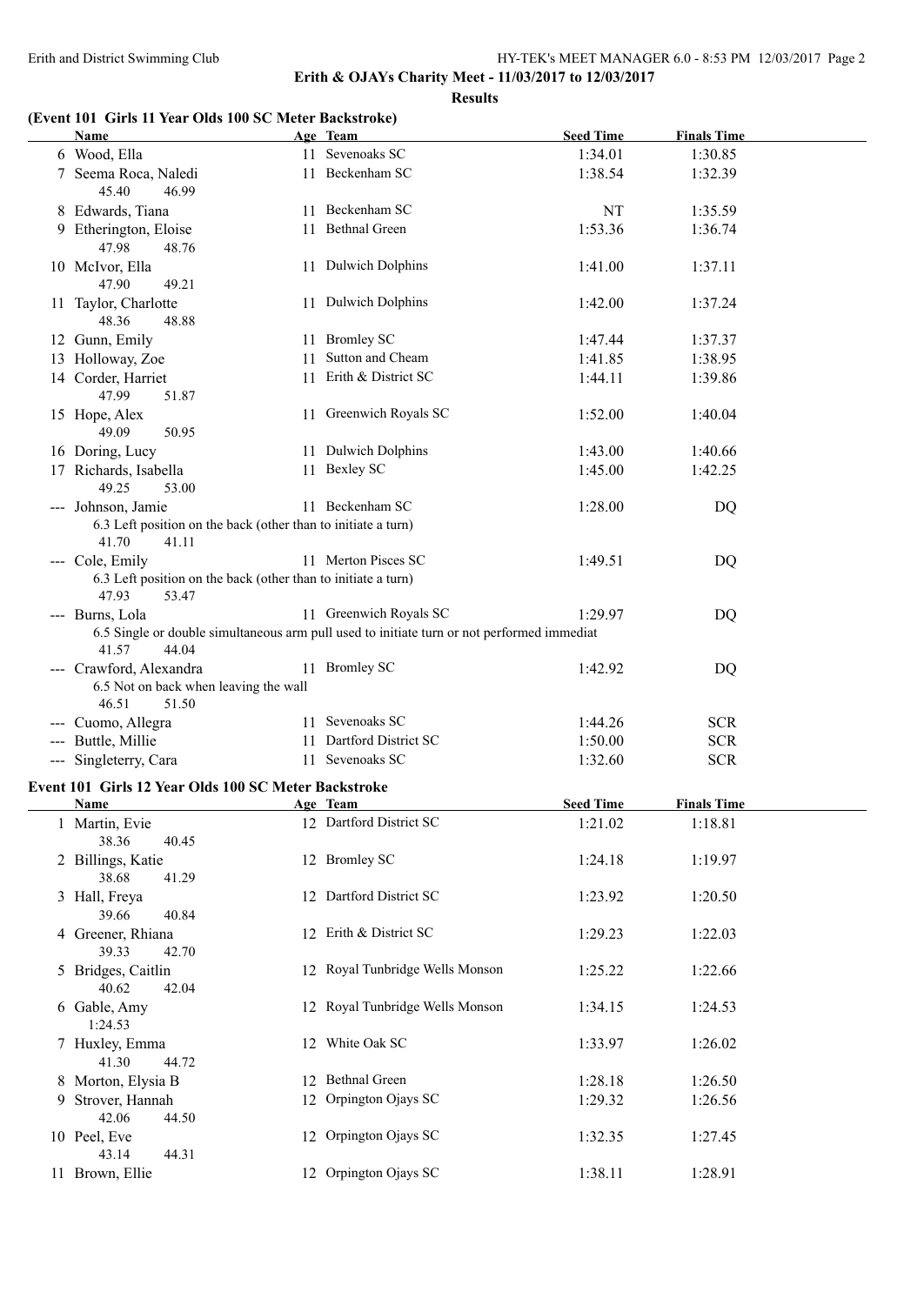**Erith & OJAYs Charity Meet - 11/03/2017 to 12/03/2017 Results**

## **(Event 101 Girls 12 Year Olds 100 SC Meter Backstroke)**

| <b>Name</b>                                                                            | Age Team                                                                                                             | <b>Seed Time</b>   | <b>Finals Time</b>       |  |
|----------------------------------------------------------------------------------------|----------------------------------------------------------------------------------------------------------------------|--------------------|--------------------------|--|
| 12 Wood, Emelia<br>43.16<br>45.77                                                      | 12 Beckenham SC                                                                                                      | 1:30.31            | 1:28.93                  |  |
| 13 Mills, Hannah<br>44.69<br>45.42                                                     | 12 Bexley SC                                                                                                         | 1:32.14            | 1:30.11                  |  |
| 14 Santos-Moya, Lica<br>44.26<br>47.22                                                 | 12 Erith & District SC                                                                                               | 1:39.93            | 1:31.48                  |  |
| 15 Simpson, Betty                                                                      | 12 Sevenoaks SC                                                                                                      | NT                 | 1:32.02                  |  |
| 45.46<br>46.56<br>16 Walters, Connie<br>44.21<br>48.13                                 | 12 Bromley SC                                                                                                        | 1:38.19            | 1:32.34                  |  |
| 17 Bennett, Ellie-May<br>45.86<br>46.57                                                | 12 Black Lion SC                                                                                                     | NT                 | 1:32.43                  |  |
| 18 Burke, Bethany<br>45.08<br>47.47                                                    | 12 Dartford District SC                                                                                              | 1:34.86            | 1:32.55                  |  |
| 19 Tremain, Katie<br>45.11<br>47.88                                                    | 12 Erith & District SC                                                                                               | 1:39.13            | 1:32.99                  |  |
| 20 Vassileva, Nicole<br>46.80<br>46.89                                                 | 12 Romford Town SC                                                                                                   | 1:50.75            | 1:33.69                  |  |
| 21 Brookbank, Madeleine<br>46.07<br>47.64                                              | 12 Royal Tunbridge Wells Monson                                                                                      | 1:42.25            | 1:33.71                  |  |
| 22 Hamoudi, Sarah                                                                      | 12 Greenwich Royals SC                                                                                               | 1:38.56            | 1:33.75                  |  |
| 23 Walker, Maddie                                                                      | 12 Black Lion SC                                                                                                     | NT                 | 1:39.79                  |  |
| 49.65<br>50.14                                                                         |                                                                                                                      |                    |                          |  |
| 24 Hartsen, Jolina<br>54.91<br>53.24                                                   | 12 Orpington Ojays SC                                                                                                | 1:38.00            | 1:48.15                  |  |
| 25 Gupta, Shreya<br>57.38<br>57.41                                                     | 12 Merton Pisces SC                                                                                                  | 1:58.90            | 1:54.79                  |  |
| 26 Malasayeu, Gabriele<br>56.49<br>1:02.72                                             | 12 Greenwich Royals SC                                                                                               | 2:09.19            | 1:59.21                  |  |
| --- Hambling, Phoebe<br>42.09<br>46.46                                                 | 12 Greenwich Royals SC<br>6.5 Single or double simultaneous arm pull used to initiate turn or not performed immediat | 1:29.64            | DQ                       |  |
| --- Bulavitchi, Ioana<br>6.3 Left position on the back (other than to initiate a turn) | 12 Erith & District SC                                                                                               | 1:50.79            | DQ                       |  |
| 49.92<br>55.01                                                                         |                                                                                                                      |                    |                          |  |
| --- Brooks, Amelie                                                                     | 12 Greenwich Royals SC                                                                                               | 1:26.65            | DQ                       |  |
| 41.32<br>44.35                                                                         | 6.5 Single or double simultaneous arm pull used to initiate turn or not performed immediat                           |                    |                          |  |
| --- Blaney, Ellie                                                                      | 12 Orpington Ojays SC<br>6.5 More than one single or double simultaneous arm pull used to initiate turn              | 1:37.82            | DQ                       |  |
| 42.77<br>45.99                                                                         | 12 Merton Pisces SC                                                                                                  |                    |                          |  |
| --- Rowe, Molly<br>--- Hamilton, Samara                                                | 12 Romford Town SC                                                                                                   | 2:04.21<br>2:06.00 | <b>SCR</b><br><b>SCR</b> |  |
|                                                                                        |                                                                                                                      |                    |                          |  |
| Event 101 Girls 13 Year Olds 100 SC Meter Backstroke<br>Name                           | Age Team                                                                                                             | <b>Seed Time</b>   | <b>Finals Time</b>       |  |
| 1 Prideaux, Charlotte                                                                  | 13 Sevenoaks SC                                                                                                      | 1:19.19            | 1:16.27                  |  |
| 2 Beckley, Lucy                                                                        | 13 White Oak SC                                                                                                      | 1:19.27            | 1:16.50                  |  |
| 37.59<br>38.91                                                                         |                                                                                                                      |                    |                          |  |
| 3 Jepps, Lottie<br>38.55<br>39.95                                                      | 13 Royal Tunbridge Wells Monson                                                                                      | 1:22.17            | 1:18.50                  |  |
| 4 Hori, Rebecca<br>39.26<br>42.00                                                      | 13 Erith & District SC                                                                                               | 1:21.90            | 1:21.26                  |  |
| 5 Leggett, Kitty<br>39.89<br>42.35                                                     | 13 London Aquatics Centre PP                                                                                         | 1:32.97            | 1:22.24                  |  |
| 6 Jolley-Ellis, Blythe<br>40.75<br>42.90                                               | 13 Orpington Ojays SC                                                                                                | 1:26.68            | 1:23.65                  |  |
| 7 Black, Madeline                                                                      | 13 Bromley SC                                                                                                        | 1:39.73            | 1:25.28                  |  |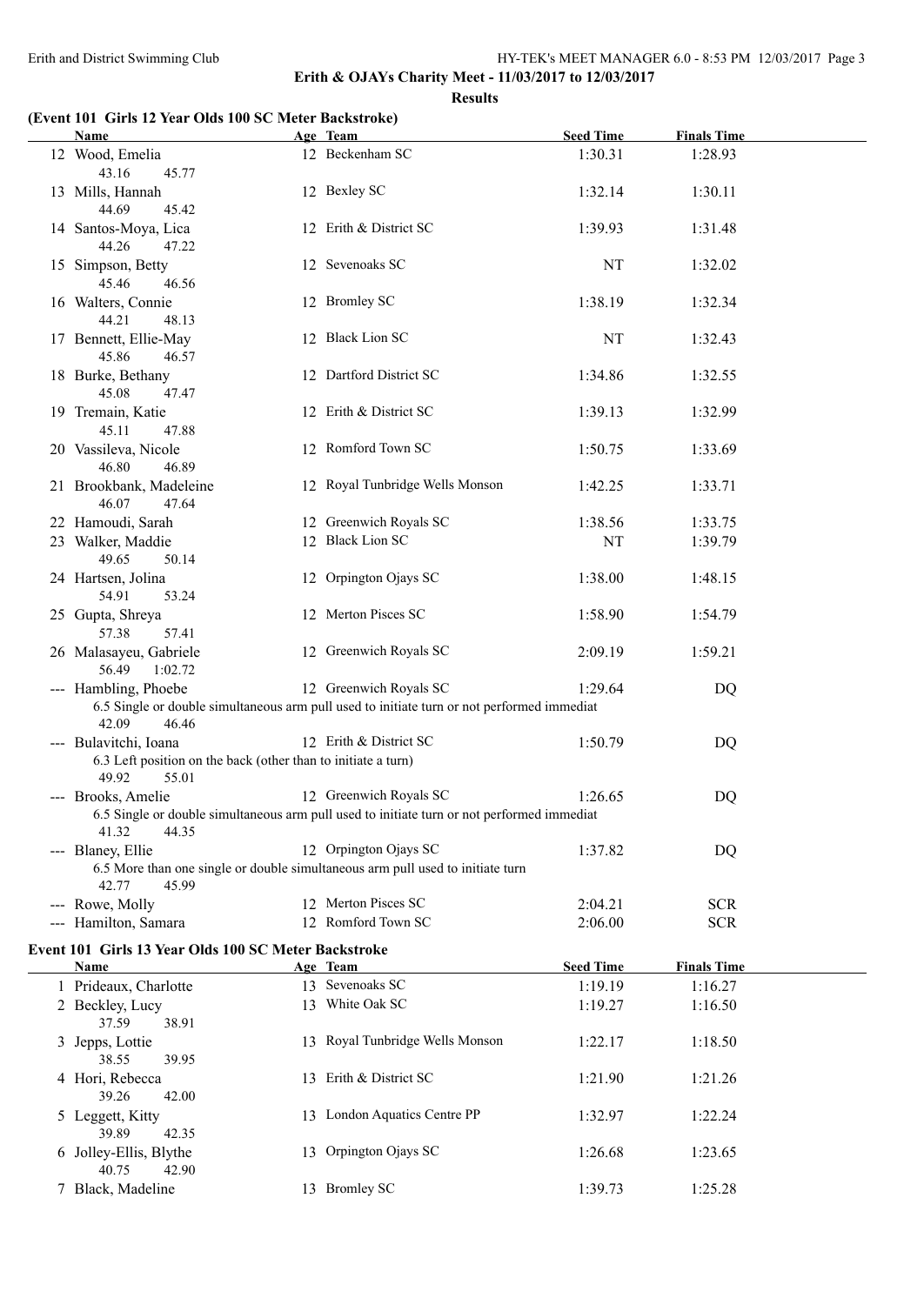**Erith & OJAYs Charity Meet - 11/03/2017 to 12/03/2017 Results**

#### **(Event 101 Girls 13 Year Olds 100 SC Meter Backstroke)**

| Name                                                                                                  | Age Team                        | <b>Seed Time</b> | <b>Finals Time</b> |  |
|-------------------------------------------------------------------------------------------------------|---------------------------------|------------------|--------------------|--|
| 8 Collier, Leah<br>42.03<br>44.19                                                                     | 13 Orpington Ojays SC           | 1:32.23          | 1:26.22            |  |
| 9 Anscomb, Liberty<br>42.85<br>44.04                                                                  | 13 Dartford District SC         | 1:34.88          | 1:26.89            |  |
| 10 Costain, Florence<br>41.50<br>45.72                                                                | 13 Royal Tunbridge Wells Monson | 1:28.00          | 1:27.22            |  |
| 11 Bulmer, Erin<br>42.80<br>46.27                                                                     | 13 Erith & District SC          | 1:34.03          | 1:29.07            |  |
| 12 Stratton, Jennifer<br>43.90<br>45.47                                                               | 13 Bexley SC                    | 1:28.42          | 1:29.37            |  |
| 13 Cioran, Alexandra<br>1:44.58                                                                       | 13 Orpington Ojays SC           | 1:36.79          | 1:30.48            |  |
| 14 Rackstraw, Eleanor<br>44.60<br>48.66                                                               | 13 Dartford District SC         | 1:38.82          | 1:33.26            |  |
| 15 McLain, Josie<br>46.44<br>48.08                                                                    | 13 Bexley SC                    | 1:47.78          | 1:34.52            |  |
| 16 Evans, Olwen<br>47.71<br>51.59                                                                     | 13 Bexley SC                    | 1:54.25          | 1:39.30            |  |
| 17 Olayiwola, Anjolaoluwa<br>47.47<br>56.24                                                           | 13 Orpington Ojays SC           | 1:37.21          | 1:43.71            |  |
| --- Simon, Chloe O<br>6.3 Left position on the back (other than to initiate a turn)<br>47.00<br>48.32 | 13 Merton Pisces SC             | 1:43.31          | <b>DQ</b>          |  |
| --- Gardner, Molly<br>6.3 Left position on the back (other than to initiate a turn)<br>43.28<br>47.30 | 13 Greenwich Royals SC          | 1:34.93          | DQ                 |  |
| --- Berkeley, Jemimah                                                                                 | 13 Royal Tunbridge Wells Monson | 1:17.45          | <b>SCR</b>         |  |
| --- Oppong-Baffoe, Olivia                                                                             | 13 Erith & District SC          | <b>NT</b>        | <b>SCR</b>         |  |
| --- Jeffreys, Ellen                                                                                   | 13 Orpington Ojays SC           | 1:32.06          | <b>SCR</b>         |  |
| Event 101 Girls 14 Year Olds 100 SC Meter Backstroke                                                  |                                 |                  |                    |  |
| Name                                                                                                  | Age Team                        | <b>Seed Time</b> | <b>Finals Time</b> |  |
| 1 Mason, Amber<br>35.10<br>38.80                                                                      | 14 Romford Town SC              | 1:16.98          | 1:13.90            |  |
| 2 Wallace, Jasmine                                                                                    | 14 Sevenoaks SC                 | 1:16.69          | 1:14.73            |  |
| 3 Lodge, Milly<br>37.02<br>38.88                                                                      | 14 Sevenoaks SC                 | 1:17.59          | 1:15.90            |  |
| 4 Hobbs, Grace<br>36.50<br>39.68                                                                      | 14 Royal Tunbridge Wells Monson | 1:21.14          | 1:16.18            |  |
| 5 Moore, Kirsty                                                                                       | 14 Greenwich Royals SC          | 1:21.85          | 1:16.95            |  |
| 6 Whitehead, Milly<br>38.53<br>39.08                                                                  | 14 Orpington Ojays SC           | 1:18.02          | 1:17.61            |  |
| 7 Huxley, Sophie                                                                                      | 14 White Oak SC                 | 1:20.26          |                    |  |
|                                                                                                       |                                 |                  | 1:19.42            |  |
| 8 Norton, Edith<br>38.73<br>41.05                                                                     | 14 Sevenoaks SC                 | 1:23.13          | 1:19.78            |  |
| 9 Van Rooyen, Jaime<br>38.94<br>41.86                                                                 | 14 Orpington Ojays SC           | 1:22.75          | 1:20.80            |  |
| 10 Mott, Rosie<br>38.26<br>42.81                                                                      | 14 Bromley SC                   | 1:18.42          | 1:21.07            |  |
| 11 Lamb, Riva Marie<br>39.00<br>42.23                                                                 | 14 Bethnal Green                | 1:21.72          | 1:21.23            |  |
| 12 Kottas, Ellis<br>1:21.98                                                                           | 14 Bromley SC                   | 1:24.77          | 1:21.98            |  |
| 13 Hawkins, Anna<br>42.45<br>41.86                                                                    | 14 Orpington Ojays SC           | 1:24.66          | 1:24.31            |  |
| 14 Chenaf, Boushra<br>15 Wright, Alexandria                                                           | 14 Greenwich Royals SC          | 1:31.37          | 1:27.88            |  |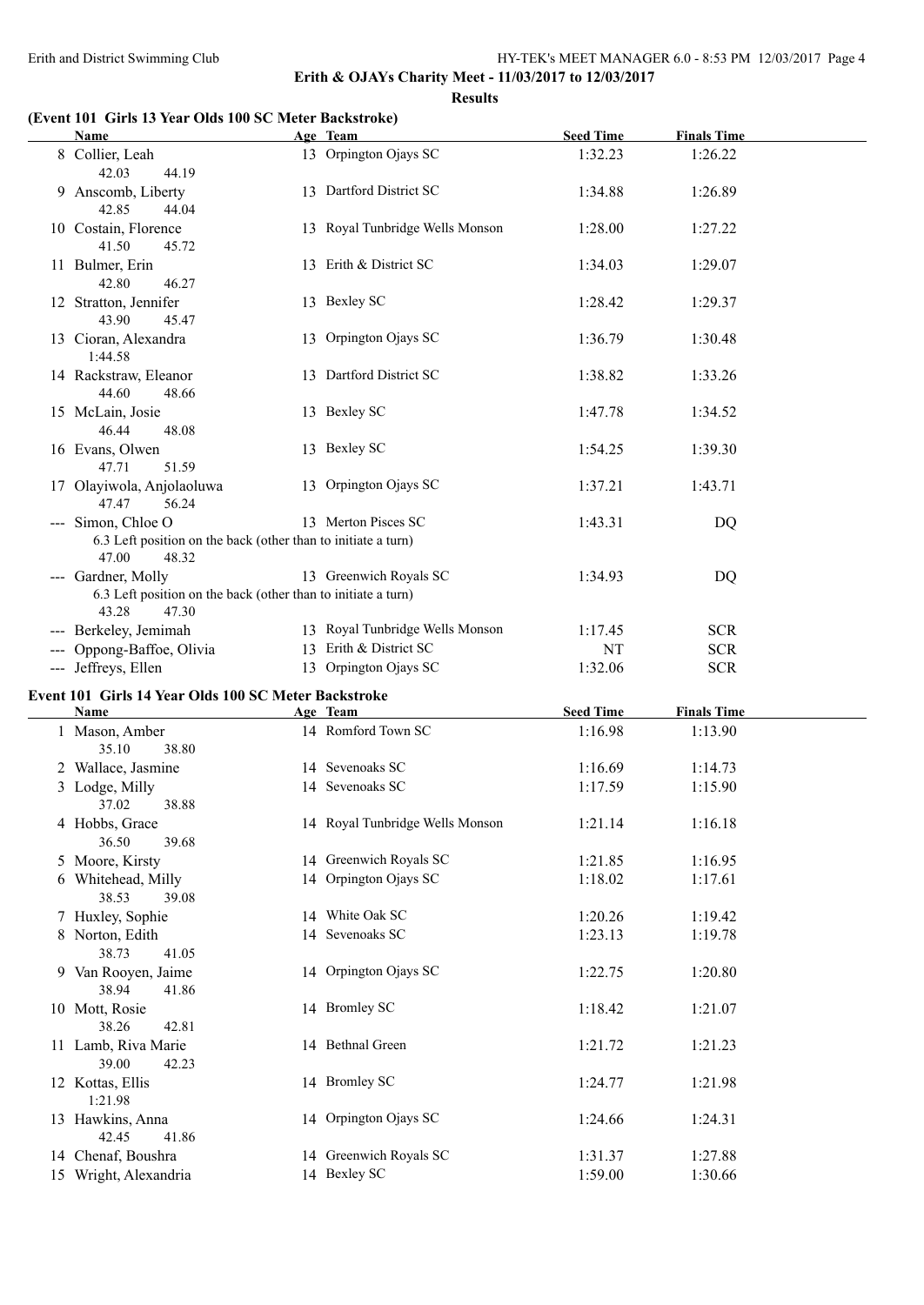**Erith & OJAYs Charity Meet - 11/03/2017 to 12/03/2017**

| (Event 101 Girls 14 Year Olds 100 SC Meter Backstroke)                                   |    |                                 |                  |                    |  |
|------------------------------------------------------------------------------------------|----|---------------------------------|------------------|--------------------|--|
| Name                                                                                     |    | Age Team                        | <b>Seed Time</b> | <b>Finals Time</b> |  |
| 16 Wong, Ellen<br>46.33<br>49.11                                                         |    | 14 Merton Pisces SC             | 1:50.61          | 1:35.44            |  |
| 17 Afonso, Sharlene                                                                      |    | 14 Merton Pisces SC             | 1:51.06          | 1:36.50            |  |
| --- Thomas-Green, Amelie                                                                 |    | 14 Royal Tunbridge Wells Monson | 1:17.84          | <b>NS</b>          |  |
| --- Beattie, Kitty                                                                       |    | 14 Erith & District SC          | 1:40.33          | <b>SCR</b>         |  |
| Event 101 Girls 15 Year Olds 100 SC Meter Backstroke                                     |    |                                 |                  | <b>Finals Time</b> |  |
| Name                                                                                     |    | Age Team                        | <b>Seed Time</b> |                    |  |
| 1 Jepps, Elizabeth                                                                       |    | 15 Royal Tunbridge Wells Monson | 1:17.05          | 1:16.65            |  |
| 2 Lombardi, Francesca<br>38.12<br>41.54                                                  |    | 15 Dartford District SC         | 1:21.28          | 1:19.66            |  |
| 3 Beatton, Maisie<br>37.57<br>42.68                                                      |    | 15 Royal Tunbridge Wells Monson | 1:17.45          | 1:20.25            |  |
| 4 Gough, Lauren<br>38.96<br>41.46                                                        |    | 15 Orpington Ojays SC           | 1:22.54          | 1:20.42            |  |
| 5 Walters, Helena<br>39.61<br>42.08                                                      |    | 15 Bromley SC                   | 1:21.38          | 1:21.69            |  |
| 6 Varley, Zoe<br>40.71<br>46.99                                                          |    | 15 Dartford District SC         | 1:25.99          | 1:27.70            |  |
| --- Harden, Ellie<br>34.34<br>35.89                                                      |    | 15 Orpington Ojays SC           | 1:10.02          | X1:10.23           |  |
| Event 101 Girls 16 & Over 100 SC Meter Backstroke<br>Name                                |    | Age Team                        | <b>Seed Time</b> | <b>Finals Time</b> |  |
|                                                                                          |    |                                 |                  |                    |  |
| 1 Fastiggi, Annah<br>39.58<br>36.37                                                      |    | 18 Erith & District SC          | 1:13.67          | 1:15.95            |  |
| 2 Napier, Katie<br>36.31<br>39.76                                                        |    | 18 Orpington Ojays SC           | 1:14.12          | 1:16.07            |  |
| 3 Norwood, Ella                                                                          |    | 16 Orpington Ojays SC           | 1:24.25          | 1:23.91            |  |
| --- Childs, Isabella                                                                     |    | 16 Sevenoaks SC                 | 1:12.97          | <b>SCR</b>         |  |
| Event 102 Boys 10 Year Olds 100 SC Meter Butterfly                                       |    |                                 |                  |                    |  |
| Name                                                                                     |    | Age Team                        | <b>Seed Time</b> | <b>Finals Time</b> |  |
| 1 Mahmood, Raheel<br>39.69<br>44.35                                                      |    | 10 Romford Town SC              | 1:30.32          | 1:24.04            |  |
| 2 Hatzakis, Tasso                                                                        |    | 10 London Aquatics Centre PP    | 1:34.96          | 1:31.49            |  |
| 41.98<br>49.51                                                                           |    |                                 |                  |                    |  |
| Event 102 Boys 11 Year Olds 100 SC Meter Butterfly                                       |    |                                 |                  |                    |  |
| <b>Name</b>                                                                              |    | Age Team                        | <b>Seed Time</b> | <b>Finals Time</b> |  |
| 1 Eloidin, Sean<br>38.37<br>47.34                                                        |    | 11 London Aquatics Centre PP    | 1:30.64          | 1:25.71            |  |
| 2 Friday, Lucas<br>43.21<br>47.45                                                        |    | 11 Beckenham SC                 | NT               | 1:30.66            |  |
| 3 Jarrett, Lewis<br>45.27<br>49.71                                                       |    | 11 Romford Town SC              | 1:42.60          | 1:34.98            |  |
| 4 Box, Joseph                                                                            |    | 11 Sevenoaks SC                 | NT               | 1:38.44            |  |
| 46.13<br>52.31<br>5 Cooper, Max                                                          | 11 | Sevenoaks SC                    | 1:32.00          | 1:42.93            |  |
| 6 Huille, Raphael                                                                        | 11 | Greenwich Royals SC             | 2:15.20          | 2:07.12            |  |
| 58.27<br>1:08.85                                                                         |    |                                 |                  |                    |  |
| --- Jurins, Aleksey                                                                      |    | 11 Erith & District SC          | NT               | DQ                 |  |
| 8.4 At turn or finish, touch not simultaneous or hands not separated<br>54.07<br>1:05.25 |    |                                 |                  |                    |  |
| --- Jarrett, William                                                                     |    | 11 Sevenoaks SC                 | NT               | <b>SCR</b>         |  |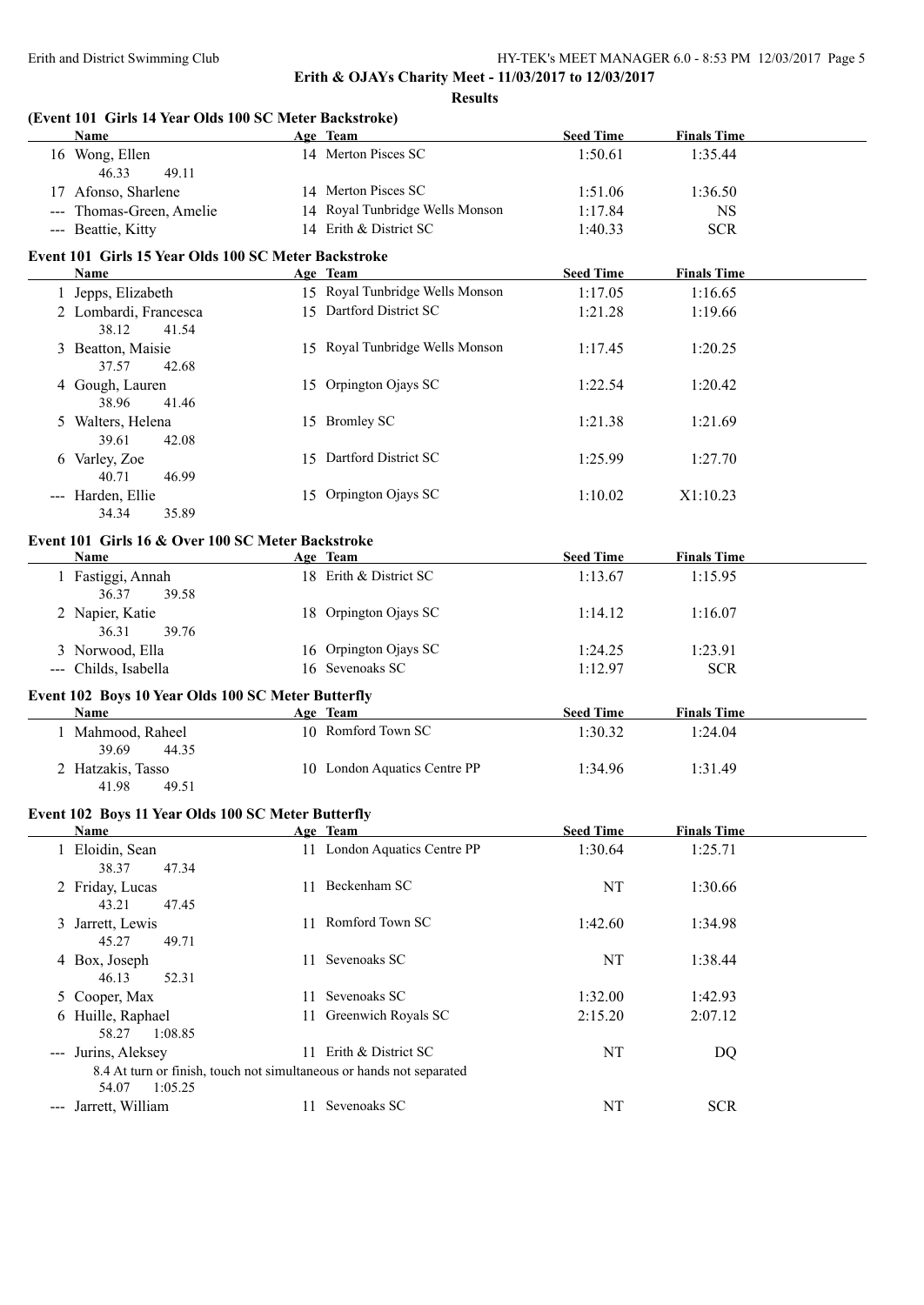### Erith and District Swimming Club HY-TEK's MEET MANAGER 6.0 - 8:53 PM 12/03/2017 Page 6 **Erith & OJAYs Charity Meet - 11/03/2017 to 12/03/2017**

**Results**

### **Event 102 Boys 12 Year Olds 100 SC Meter Butterfly**

|                      | Name                                               | Age Team                     | <b>Seed Time</b> | <b>Finals Time</b> |  |
|----------------------|----------------------------------------------------|------------------------------|------------------|--------------------|--|
|                      | 1 Cleaver, Jamie                                   | 12 Bromley SC                | 1:25.00          | 1:17.12            |  |
|                      | 36.89<br>40.23                                     |                              |                  |                    |  |
|                      | 2 Cepeda, Keane L                                  | 12 Dartford District SC      | 1:31.40          | 1:23.01            |  |
|                      | 3 Pickering, Sebastian                             | 12 Bromley SC                | 1:36.78          | 1:24.82            |  |
|                      | 39.40<br>45.42                                     |                              |                  |                    |  |
|                      | 4 Drew, Thomas                                     | 12 London Aquatics Centre PP | 1:31.66          | 1:26.20            |  |
|                      | 39.48<br>46.72                                     |                              |                  |                    |  |
|                      | 5 McCarthy, Connor                                 | 12 Romford Town SC           | 1:28.17          | 1:26.56            |  |
|                      | 39.95<br>46.61                                     |                              |                  |                    |  |
|                      | 6 Lubinski-Scorer, Sam                             | 12 Bromley SC                | 1:29.55          | 1:29.64            |  |
|                      | 7 Chandler, Tristan                                | 12 Merton Pisces SC          | 1:57.10          | 1:46.68            |  |
|                      | 1:01.40<br>45.28                                   |                              |                  |                    |  |
|                      | 8 Beattie, Ashley                                  | 12 Erith & District SC       | NT               | 2:08.07            |  |
|                      | 53.30<br>1:14.77                                   |                              |                  |                    |  |
| $\sim$ $\sim$ $\sim$ | Davies, Joe                                        | 12 Bromley SC                | 1:35.22          | <b>SCR</b>         |  |
|                      | --- Tutt, Alessio                                  | 12 Bromley SC                | 1:32.82          | <b>SCR</b>         |  |
|                      |                                                    |                              |                  |                    |  |
|                      | Event 102 Boys 13 Year Olds 100 SC Meter Butterfly |                              |                  |                    |  |
|                      | Name                                               | Age Team                     | <b>Seed Time</b> | <b>Finals Time</b> |  |
|                      |                                                    |                              |                  |                    |  |

|               | 1 Dalton, Oliver<br>41.89<br>36.58  |    | 13 Beckenham SC         | 1:21.99 | 1:18.47 |  |
|---------------|-------------------------------------|----|-------------------------|---------|---------|--|
|               | 2 Carlton, Fraser                   |    | 13 Bethnal Green        | 1:27.04 | 1:19.85 |  |
| 3             | Saunders, Noah                      |    | 13 Orpington Ojays SC   | 1:21.01 | 1:20.21 |  |
|               | 37.15<br>43.06                      |    |                         |         |         |  |
|               | 4 Tonks, Rhys                       |    | 13 Bexley SC            | 1:34.28 | 1:22.07 |  |
|               | 37.43<br>44.64                      |    |                         |         |         |  |
|               | 5 Humphrey, Marcus                  | 13 | Sevenoaks SC            | 1:19.03 | 1:22.62 |  |
|               | 6 Hudson, Jacob                     | 13 | Sevenoaks SC            | 1:34.06 | 1:25.35 |  |
|               | 7 Baverstock, Kaci                  | 13 | Orpington Ojays SC      | 1:32.59 | 1:27.29 |  |
|               | 38.22<br>49.07                      |    |                         |         |         |  |
| 8             | Dennis, Will                        |    | 13 Bromley SC           | 1:25.62 | 1:29.24 |  |
|               | 41.42<br>47.82                      |    |                         |         |         |  |
| 9             | Jayasinghe, Dillon                  |    | 13 Bexley SC            | 1:46.00 | 1:34.58 |  |
|               | 41.91<br>52.67                      |    |                         |         |         |  |
|               | 10 Nwabisa, Paris                   |    | 13 Dartford District SC | 1:54.82 | 1:42.19 |  |
|               | 48.39<br>53.80                      |    |                         |         |         |  |
| 11            | Blackaller, Aaron                   |    | 13 Romford Town SC      | 1:40.26 | 1:45.41 |  |
|               | 46.16<br>59.25                      |    |                         |         |         |  |
| $\frac{1}{2}$ | Sandford, Stephen                   |    | 13 Beckenham SC         | NT      | DQ      |  |
|               | 4.4 Starting before starting signal |    |                         |         |         |  |
|               | 47.44<br>1:08.95                    |    |                         |         |         |  |

# **Event 102 Boys 14 Year Olds 100 SC Meter Butterfly**

| Name                                               | Age Team               | <b>Seed Time</b> | <b>Finals Time</b> |
|----------------------------------------------------|------------------------|------------------|--------------------|
| 1 Rout, Harry                                      | 14 Black Lion SC       | 1:24.29          | 1:19.85            |
| 2 Moncur, Robert                                   | 14 Romford Town SC     | 1:23.38          | 1:24.17            |
| 37.46<br>46.71                                     |                        |                  |                    |
| 3 Fernandes, Aidan                                 | 14 Romford Town SC     | 1:25.45          | 1:25.15            |
| --- Bourdet, Jacob                                 | 14 Erith & District SC | 2:07.45          | <b>NS</b>          |
| --- Allen, Robert                                  | 14 Sevenoaks SC        | 1:20.00          | <b>SCR</b>         |
| Event 102 Boys 15 Year Olds 100 SC Meter Butterfly |                        |                  |                    |
| Name                                               | Age Team               | <b>Seed Time</b> | <b>Finals Time</b> |
| 1 Wallace, Edward                                  | 15 Sevenoaks SC        | 1:12.94          | 1:10.24            |
| 37.96<br>32.28                                     |                        |                  |                    |
| --- Davies, Ben                                    | 15 Bromley SC          | 1:30.72          | <b>SCR</b>         |
| --- Percy, Domonic                                 | 15 Sevenoaks SC        | 1:11.09          | <b>SCR</b>         |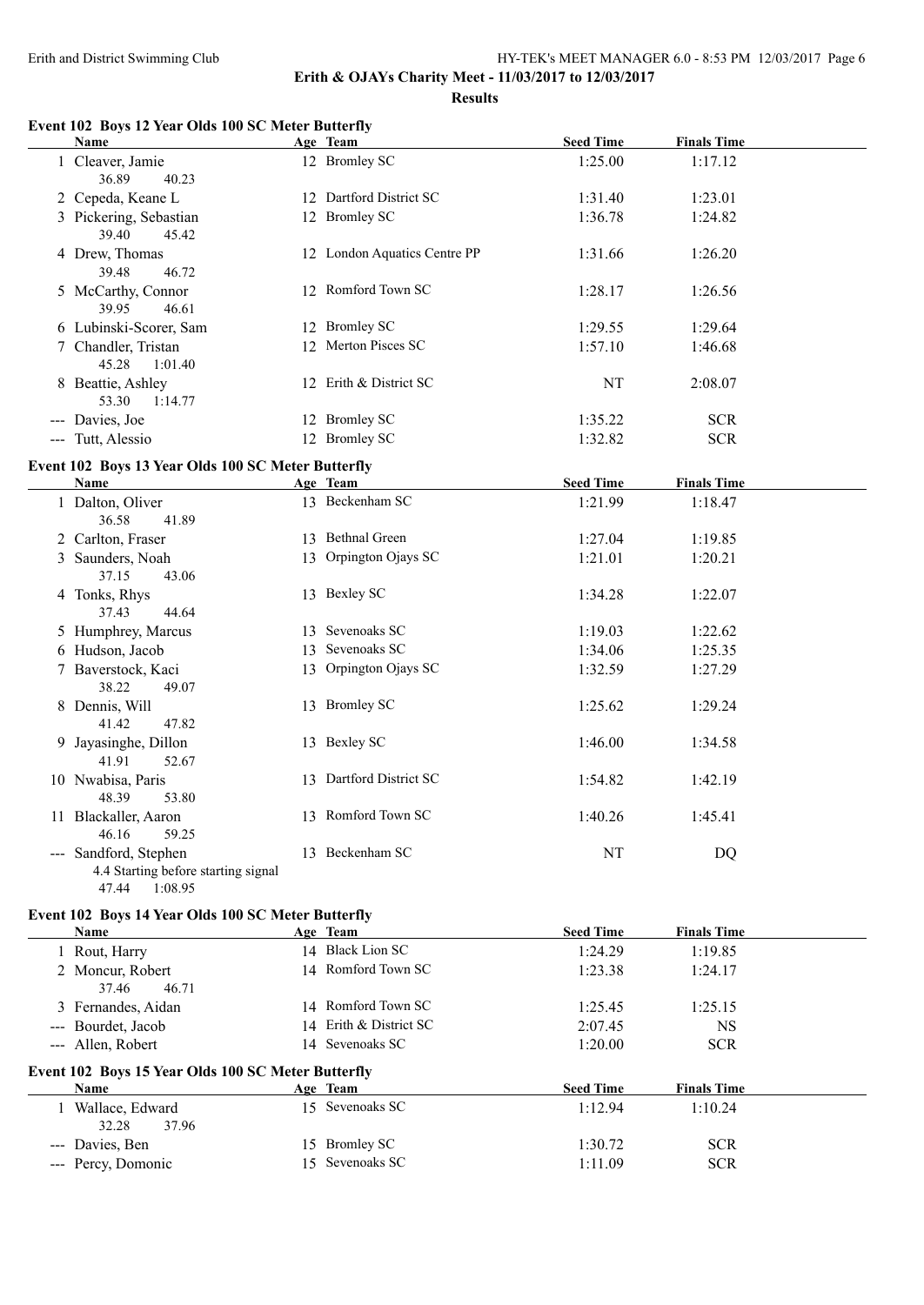**Erith & OJAYs Charity Meet - 11/03/2017 to 12/03/2017**

|   | Event 102 Boys 16 & Over 100 SC Meter Butterfly<br>Name        | Age Team                                        | <b>Seed Time</b>     | <b>Finals Time</b>       |
|---|----------------------------------------------------------------|-------------------------------------------------|----------------------|--------------------------|
|   | 1 Butterworth, Nathan<br>32.51<br>35.51                        | 16 Erith & District SC                          | 1:10.44              | 1:08.02                  |
|   | 2 Benn, James                                                  | 16 Sevenoaks SC                                 | 1:15.40              | 1:16.15                  |
|   | 3 Pereira, Sean<br>34.63<br>44.79                              | 16 Erith & District SC                          | 1:18.71              | 1:19.42                  |
|   | 4 Birchmore, Billy                                             | 21 Orpington Ojays SC                           | 1:16.97              | 1:20.86                  |
|   | Event 103 Girls 10 Year Olds 100 SC Meter Breaststroke<br>Name | Age Team                                        | <b>Seed Time</b>     | <b>Finals Time</b>       |
|   | 1 Saunders, Abigail<br>44.28<br>50.86                          | 10 Orpington Ojays SC                           | 1:40.06              | 1:35.14                  |
|   | 2 O'Connor, Lexie<br>49.20<br>49.31                            | 10 Romford Town SC                              | 1:39.23              | 1:38.51                  |
|   | 3 Comitti, Gracie<br>49.60<br>52.79                            | 10 Romford Town SC                              | 1:46.70              | 1:42.39                  |
|   | 4 McSheffrey, Codie                                            | 10 Romford Town SC                              | 1:39.63              | 1:42.69                  |
|   | 5 Dobson, Alice<br>50.64<br>58.12                              | 10 Royal Tunbridge Wells Monson                 | 1:51.36              | 1:48.76                  |
|   | 6 Johnson, Alexandra<br>54.40<br>54.81                         | 10 Beckenham SC                                 | 1:59.85              | 1:49.21                  |
|   | 7 Middleton, Francesca                                         | 10 Beckenham SC                                 | 1:57.86              | 1:53.77                  |
|   | 8 Counsell, Lillian<br>53.84<br>1:00.89                        | 10 Beckenham SC                                 | 2:22.03              | 1:54.73                  |
|   | 9 O'Gorman, Grace                                              | 10 Orpington Ojays SC                           | 1:46.54              | 1:57.74                  |
|   | 10 Davies, Imogen<br>57.86<br>1:00.50                          | 10 Sevenoaks SC                                 | 2:13.00              | 1:58.36                  |
|   | 11 Vassileva, Michelle<br>57.64<br>1:02.02                     | 10 Romford Town SC                              | 2:08.82              | 1:59.66                  |
|   | 12 Williamson, Sophie                                          | 10 Beckenham SC                                 | 1:58.95              | 2:00.52                  |
|   | 13 Groves, Valentina                                           | 10 Sevenoaks SC                                 | NT                   | 2:00.59                  |
|   | 14 James, Rosemary<br>56.96<br>1:03.86                         | 10 Beckenham SC                                 | 2:08.85              | 2:00.82                  |
|   | 15 Gable, Jessica<br>59.16<br>1:04.12                          | 10 Royal Tunbridge Wells Monson                 | 1:58.31              | 2:03.28                  |
|   | 16 Pye, Gracie                                                 | 10 Dartford District SC                         | NT                   | 2:09.98                  |
|   | 17 Boyd, Emily<br>$1:05.21$ $1:11.45$                          | 10 Orpington Ojays SC                           | 1:59.43              | 2:16.66                  |
|   | 18 Moule, Sophia<br>1:02.86<br>1:15.33                         | 10 Romford Town SC                              | 2:24.10              | 2:18.19                  |
|   | 19 Turton, Erin                                                | 10 Royal Tunbridge Wells Monson                 | 2:28.77              | 2:24.16                  |
|   | --- Rackstraw, Carly<br>--- Munoz, Isabella                    | 10 Dartford District SC<br>10 Sevenoaks SC      | NT<br>1:45.00        | <b>SCR</b><br><b>SCR</b> |
|   | Event 103 Girls 11 Year Olds 100 SC Meter Breaststroke         |                                                 |                      |                          |
|   | Name                                                           | Age Team                                        | <b>Seed Time</b>     | <b>Finals Time</b>       |
|   | 1 Aissani, Lila<br>2 Johnson, Jamie<br>48.73<br>50.19          | 11 London Aquatics Centre PP<br>11 Beckenham SC | $\rm{NT}$<br>1:45.51 | 1:38.01<br>1:38.92       |
|   | 3 Gunn, Emily<br>48.67<br>51.49                                | 11 Bromley SC                                   | 1:41.02              | 1:40.16                  |
|   | 4 Kearney, Rebecca                                             | 11 Orpington Ojays SC                           | 1:45.87              | 1:40.45                  |
| 5 | Etherington, Eloise                                            | 11 Bethnal Green                                | 1:45.55              | 1:44.60                  |
|   | 6 Lauerman, Rosie<br>50.54<br>54.73                            | 11 Sevenoaks SC                                 | 2:00.00              | 1:45.27                  |
|   | 7 Hosler, Millie<br>54.09<br>52.75                             | 11 Romford Town SC                              | 1:57.17              | 1:46.84                  |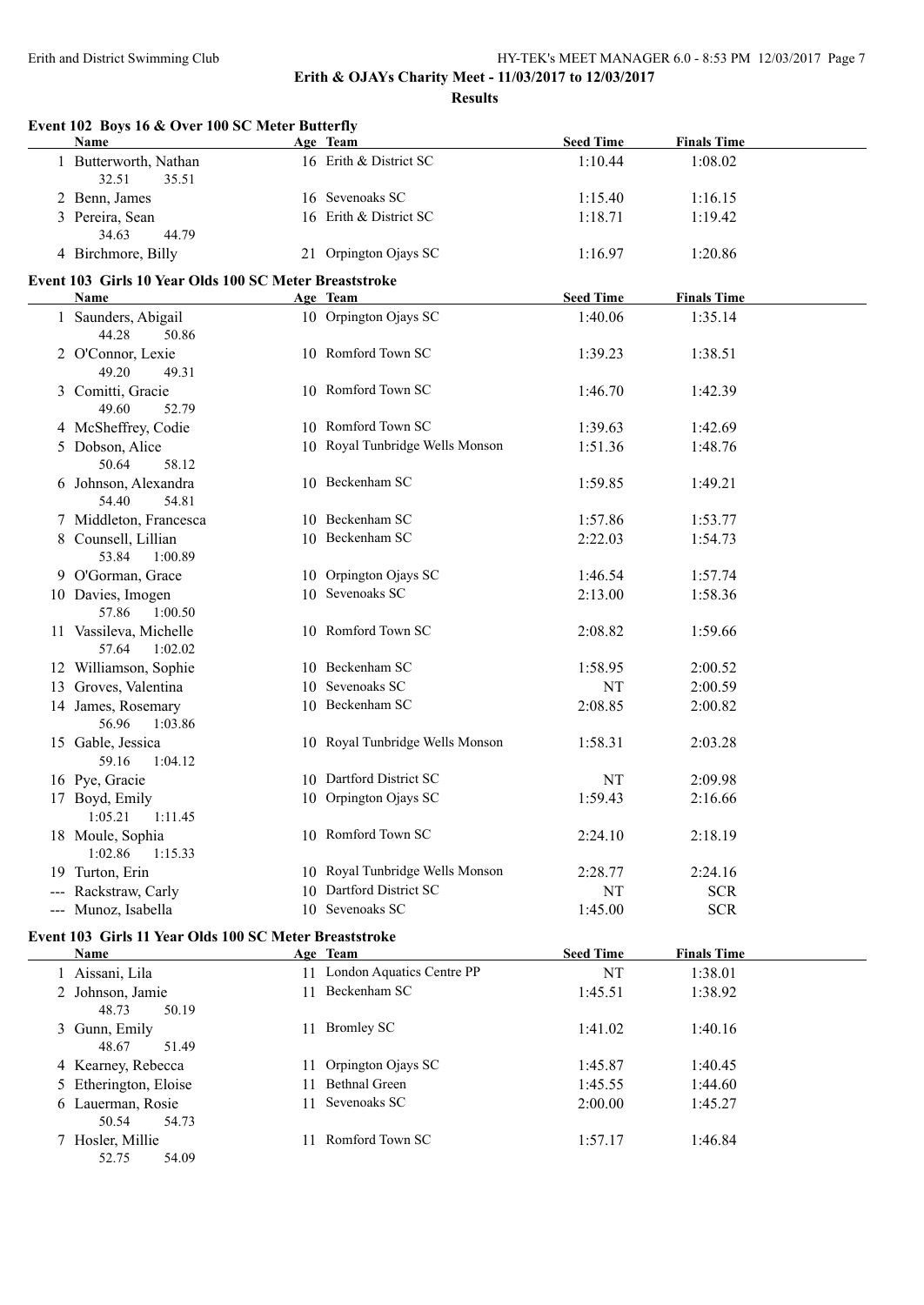**Results**

### **(Event 103 Girls 11 Year Olds 100 SC Meter Breaststroke)**

| (EVENT TVJ ANIS II IEAI ORIS TVV SC METER DIEASISTIVKE) |    |                                                  |                    |                    |  |
|---------------------------------------------------------|----|--------------------------------------------------|--------------------|--------------------|--|
| Name                                                    |    | Age Team                                         | <b>Seed Time</b>   | <b>Finals Time</b> |  |
| 8 Everett, Zoe<br>56.19<br>52.81                        |    | 11 Bexley SC                                     | 1:56.56            | 1:49.00            |  |
| 9 Yusuf, Elliz<br>53.27<br>59.15                        |    | 11 Bromley SC                                    | 1:51.28            | 1:52.42            |  |
| 10 Seema Roca, Naledi                                   |    | 11 Beckenham SC                                  | 1:52.37            | 1:53.86            |  |
| 11 Richards, Isabella                                   | 11 | <b>Bexley SC</b>                                 | 2:00.00            | 1:53.89            |  |
| 12 Taylor, Charlotte                                    | 11 | <b>Dulwich Dolphins</b>                          | 2:04.65            | 1:54.89            |  |
| 13 Hope, Alex                                           |    | 11 Greenwich Royals SC                           | NT                 | 1:55.60            |  |
| 14 Cole, Emily<br>56.76<br>1:00.12                      |    | 11 Merton Pisces SC                              | 2:08.91            | 1:56.88            |  |
| 15 McIvor, Ella                                         |    | 11 Dulwich Dolphins                              | 2:10.00            | 1:57.18            |  |
| 16 Kett, Maisie                                         |    | 11 Erith & District SC                           | 2:03.65            | 1:57.67            |  |
| 17 Allen, Frankie-Sue                                   |    | 11 Merton Pisces SC                              | 2:05.56            | 1:58.57            |  |
| 55.50<br>1:03.07                                        |    |                                                  |                    |                    |  |
| 18 Murphy, Isla                                         |    | 11 Sevenoaks SC                                  | NT                 | 2:01.09            |  |
| 19 Holloway, Zoe                                        |    | 11 Sutton and Cheam                              | 2:02.25            | 2:01.62            |  |
| 20 Doring, Lucy<br>57.99<br>1:10.69                     |    | 11 Dulwich Dolphins                              | 1:45.00            | 2:08.68            |  |
| 21 Evteeva, Yasia<br>1:01.64<br>1:07.45                 |    | 11 Orpington Ojays SC                            | 1:50.23            | 2:09.09            |  |
| 22 Hobbs, Scarlett                                      |    | 11 Royal Tunbridge Wells Monson                  | 2:25.44            | 2:14.14            |  |
| --- Lewis, Hannah                                       |    | 11 Bromley SC                                    | NT                 | DQ                 |  |
| 4.4 Starting before starting signal                     |    |                                                  |                    |                    |  |
| --- Sawyer, Hannah                                      |    | 11 Beckenham SC                                  | 1:50.56            | <b>SCR</b>         |  |
| --- Crawford, Alexandra                                 |    | 11 Bromley SC                                    | 1:55.63            | <b>SCR</b>         |  |
| --- Jarrett, Iris                                       |    | 11 Sevenoaks SC                                  | NT                 | <b>SCR</b>         |  |
| --- Roberts, Martha                                     |    | 11 Sevenoaks SC                                  | 1:39.50            | <b>SCR</b>         |  |
| --- Buttle, Millie                                      |    | 11 Dartford District SC                          | 1:55.00            | <b>SCR</b>         |  |
| Event 103 Girls 12 Year Olds 100 SC Meter Breaststroke  |    |                                                  |                    |                    |  |
| Name                                                    |    | Age Team                                         | <b>Seed Time</b>   | <b>Finals Time</b> |  |
| 1 Baker, Amelia<br>2 Billings, Katie                    |    | 12 Royal Tunbridge Wells Monson<br>12 Bromley SC | 1:34.71<br>1:34.01 | 1:27.69<br>1:35.01 |  |
| 45.89<br>49.12                                          |    |                                                  |                    |                    |  |
| 3 Simpson, Betty<br>47.96<br>50.54                      |    | 12 Sevenoaks SC                                  | 1:38.63            | 1:38.50            |  |
| 4 Burke, Bethany<br>48.18<br>51.15                      |    | 12 Dartford District SC                          | 1:38.13            | 1:39.33            |  |
| 5 Peel, Eve                                             |    | 12 Orpington Ojays SC                            | 1:43.44            | 1:41.00            |  |
| 6 Hall, Freya<br>48.99<br>52.28                         |    | 12 Dartford District SC                          | 1:42.47            | 1:41.27            |  |
| 7 Baker, Kayla<br>50.54<br>52.07                        |    | 12 Black Lion SC                                 | 1:42.68            | 1:42.61            |  |
| 8 Blaney, Ellie                                         |    | 12 Orpington Ojays SC                            | 1:54.19            | 1:43.84            |  |
| 9 Wood, Emelia                                          |    | 12 Beckenham SC                                  | 1:46.40            | 1:44.89            |  |
| 48.46<br>56.43                                          |    |                                                  |                    |                    |  |
| 10 Walters, Connie<br>50.44<br>56.23                    |    | 12 Bromley SC                                    | 1:51.88            | 1:46.67            |  |
| 11 Fosh, Isabelle                                       |    | 12 Bexley SC                                     | 1:58.12            | 1:46.71            |  |
| 12 Hamoudi, Sarah                                       |    | 12 Greenwich Royals SC                           | 1:49.24            | 1:47.33            |  |
| 13 Rashed, Hania                                        |    | 12 Bexley SC                                     | 2:02.41            | 1:47.47            |  |
| 49.84<br>57.63<br>14 Canning, Mia                       |    | 12 Dartford District SC                          | 1:47.54            | 1:47.97            |  |
| 50.11<br>57.86                                          |    |                                                  |                    |                    |  |
| 15 Morton, Elysia B<br>52.98 55.40                      |    | 12 Bethnal Green                                 | 2:00.00            | 1:48.38            |  |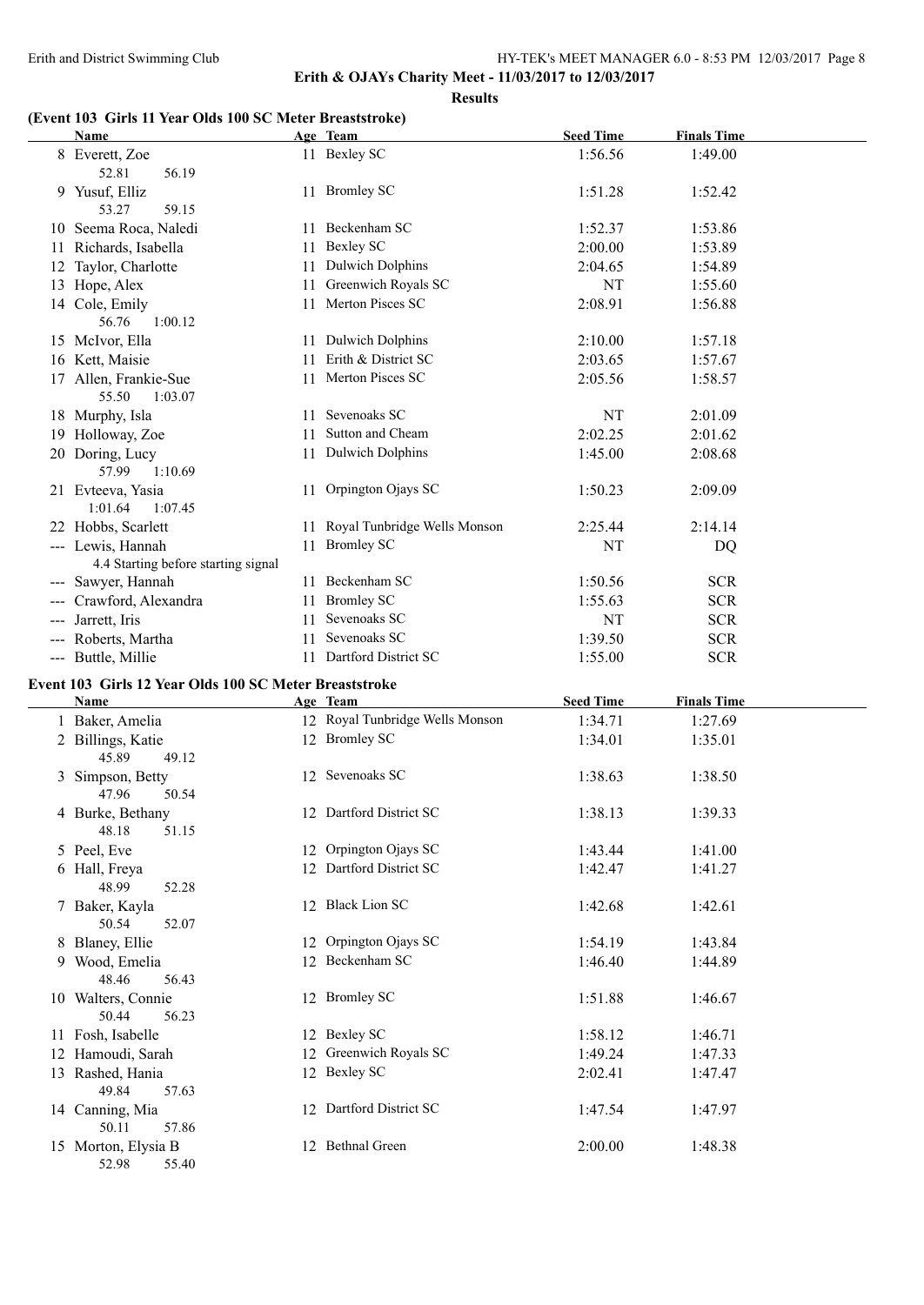**Erith & OJAYs Charity Meet - 11/03/2017 to 12/03/2017**

**Results**

#### **(Event 103 Girls 12 Year Olds 100 SC Meter Breaststroke)**

| Name                                                           | Age Team                        | <b>Seed Time</b> | <b>Finals Time</b> |  |
|----------------------------------------------------------------|---------------------------------|------------------|--------------------|--|
| 16 Tremain, Katie<br>51.63<br>56.98                            | 12 Erith & District SC          | 1:51.73          | 1:48.61            |  |
| 17 Vassileva, Nicole                                           | 12 Romford Town SC              | 2:06.82          | 1:49.02            |  |
| 18 Malasayeu, Gabriele<br>52.08<br>58.46                       | 12 Greenwich Royals SC          | 2:02.00          | 1:50.54            |  |
| 19 Brown, Ellie                                                | 12 Orpington Ojays SC           | 1:56.44          | 1:53.52            |  |
| 20 Bennett, Ellie-May<br>54.82<br>59.33                        | 12 Black Lion SC                | 1:54.39          | 1:54.15            |  |
| 21 Gable, Amy<br>55.25<br>59.59                                | 12 Royal Tunbridge Wells Monson | 2:00.97          | 1:54.84            |  |
| 22 Malines, Sheena<br>55.65<br>1:01.15                         | 12 Merton Pisces SC             | 2:10.51          | 1:56.80            |  |
| 23 Boyd, Abby                                                  | 12 Orpington Ojays SC           | 1:43.02          | 1:58.31            |  |
| 24 Gupta, Shreya                                               | 12 Merton Pisces SC             | 2:03.61          | 1:58.68            |  |
| 25 Murray, Kitty-May<br>56.46<br>1:03.87                       | 12 London Aquatics Centre PP    | 1:36.20          | 2:00.33            |  |
| 26 Walker, Maddie                                              | 12 Black Lion SC                | 1:57.24          | 2:01.14            |  |
| 27 Bulavitchi, Ioana                                           | 12 Erith & District SC          | 2:13.18          | 2:02.98            |  |
| 28 Hartsen, Jolina<br>1:01.77<br>1:03.55                       | 12 Orpington Ojays SC           | 1:47.21          | 2:05.32            |  |
| --- Tutheridge, Pheobe                                         | 12 Erith & District SC          | 2:02.27          | <b>SCR</b>         |  |
| --- Norbury, Amelia                                            | 12 Sevenoaks SC                 | 1:48.57          | <b>SCR</b>         |  |
| Event 103 Girls 13 Year Olds 100 SC Meter Breaststroke<br>Name | Age Team                        | <b>Seed Time</b> | <b>Finals Time</b> |  |
| 1 Marter, Megan                                                | 13 Sevenoaks SC                 | 1:26.64          | 1:25.05            |  |
| 40.13<br>44.92                                                 |                                 |                  |                    |  |
| 2 Jarrett, Ruby<br>40.71<br>46.87                              | 13 Sevenoaks SC                 | 1:31.20          | 1:27.58            |  |
| 3 Redhead, Claire<br>43.21<br>46.93                            | 13 Bromley SC                   | 1:26.25          | 1:30.14            |  |
| 4 Herbert, Jessica<br>42.85<br>47.67                           | 13 Orpington Ojays SC           | 1:30.55          | 1:30.52            |  |
| 5 Menteath, Shannon<br>44.63<br>50.44                          | 13 Bromley SC                   | 1:35.50          | 1:35.07            |  |
| 6 Frisby, Amelia                                               | 13 Orpington Ojays SC           | 1:43.55          | 1:37.14            |  |
| 7 Gardner, Molly<br>45.22<br>51.94                             | 13 Greenwich Royals SC          | 1:37.30          | 1:37.16            |  |
| 8 Black, Madeline<br>45.68<br>52.17                            | 13 Bromley SC                   | 1:37.83          | 1:37.85            |  |
| 9 Leggett, Kitty<br>46.88<br>51.12                             | 13 London Aquatics Centre PP    | 1:47.43          | 1:38.00            |  |
| 10 Simon, Chloe O<br>47.75<br>51.04                            | 13 Merton Pisces SC             | 1:39.81          | 1:38.79            |  |
| 11 Stratton, Jennifer<br>48.53<br>51.93                        | 13 Bexley SC                    | 1:37.16          | 1:40.46            |  |
| 12 Evans, Olwen                                                | 13 Bexley SC                    | 1:43.76          | 1:40.68            |  |
| 13 Jolley-Ellis, Blythe<br>13<br>48.74<br>53.78                | Orpington Ojays SC              | 1:43.18          | 1:42.52            |  |
| 14 Tammaro, Lucia<br>50.54<br>52.46                            | 13 Orpington Ojays SC           | 1:44.23          | 1:43.00            |  |
| 15 Costain, Florence<br>52.58<br>50.47                         | 13 Royal Tunbridge Wells Monson | 1:50.00          | 1:43.05            |  |
| 16 Harry, Olivia                                               | 13 Erith & District SC          | 1:44.68          | 1:43.27            |  |
| 17 Hughes, Niamh<br>48.60<br>56.49                             | 13 Orpington Ojays SC           | 1:48.54          | 1:45.09            |  |
| 18 Collier, Leah                                               | 13 Orpington Ojays SC           | 1:51.01          | 1:47.78            |  |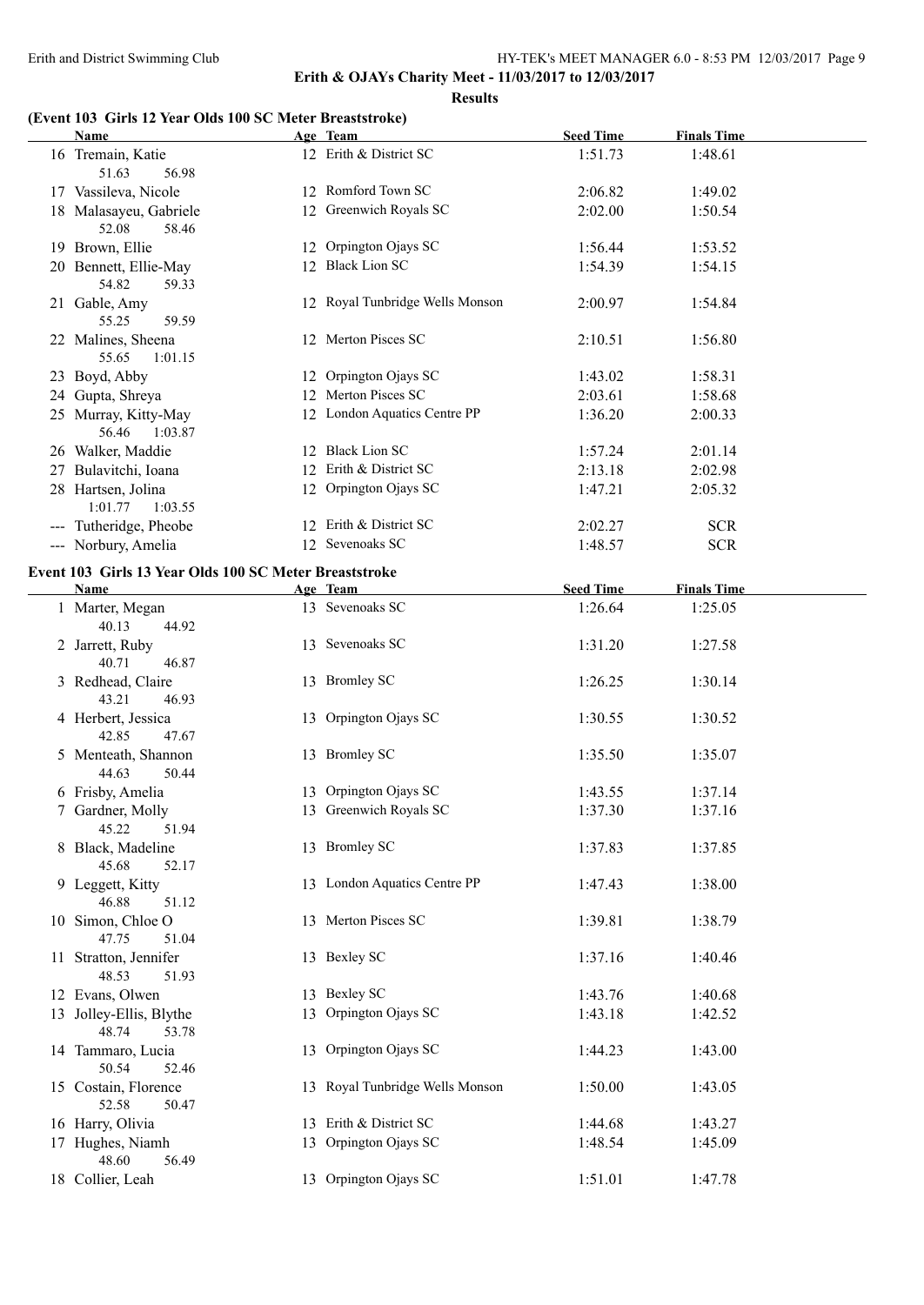**Erith & OJAYs Charity Meet - 11/03/2017 to 12/03/2017**

| (Event 103 Girls 13 Year Olds 100 SC Meter Breaststroke)<br>Name |                                 |                  | <b>Finals Time</b> |  |
|------------------------------------------------------------------|---------------------------------|------------------|--------------------|--|
|                                                                  | Age Team                        | <b>Seed Time</b> |                    |  |
| 19 McLain, Josie<br>53.68<br>55.77                               | 13 Bexley SC                    | 1:52.25          | 1:49.45            |  |
| 20 Cioran, Alexandra<br>48.67<br>1:03.26                         | 13 Orpington Ojays SC           | 1:43.45          | 1:51.93            |  |
| 21 Lee, Zoe                                                      | 13 Erith & District SC          | 2:11.00          | 2:02.91            |  |
| --- Whittlestone, Pyper                                          | 13 Romford Town SC              | 1:50.99          | <b>SCR</b>         |  |
| --- Jeffreys, Ellen                                              | 13 Orpington Ojays SC           | 1:44.90          | <b>SCR</b>         |  |
| Event 103 Girls 14 Year Olds 100 SC Meter Breaststroke           |                                 |                  |                    |  |
| Name                                                             | Age Team                        | <b>Seed Time</b> | <b>Finals Time</b> |  |
| 1 Hawkins, Anna<br>42.30<br>45.75                                | 14 Orpington Ojays SC           | 1:27.46          | 1:28.05            |  |
| 2 Leeves, Abigail<br>42.38<br>48.44                              | 14 Orpington Ojays SC           | 1:31.85          | 1:30.82            |  |
| 3 Nikhwai, Elle                                                  | 14 Tonbridge SC                 | 1:27.67          | 1:31.31            |  |
| 4 Van Rooyen, Jaime                                              | 14 Orpington Ojays SC           | 1:35.89          | 1:31.68            |  |
| 43.32<br>48.36                                                   |                                 |                  |                    |  |
| 5 Chenaf, Boushra<br>44.41<br>47.91                              | 14 Greenwich Royals SC          | 1:36.91          | 1:32.32            |  |
| 6 Mason, Amber                                                   | 14 Romford Town SC              | 1:32.18          | 1:32.91            |  |
| 7 Braxton, Lauren<br>46.51<br>49.54                              | 14 Romford Town SC              | 1:38.31          | 1:36.05            |  |
| 8 Afonso, Sharlene                                               | 14 Merton Pisces SC             | 1:37.06          | 1:38.56            |  |
| 9 Murray, Maddie<br>1:39.23                                      | 14 Bexley SC                    | 1:37.70          | 1:39.23            |  |
| 10 Whitehead, Milly                                              | 14 Orpington Ojays SC           | 1:42.18          | 1:39.87            |  |
| 11 Wright, Alexandria<br>46.76<br>53.44                          | 14 Bexley SC                    | 1:56.46          | 1:40.20            |  |
| 12 Wong, Ellen<br>48.74<br>56.68                                 | 14 Merton Pisces SC             | 1:44.78          | 1:45.42            |  |
| --- Beattie, Kitty                                               | 14 Erith & District SC          | 1:39.85          | <b>NS</b>          |  |
| Event 103 Girls 15 Year Olds 100 SC Meter Breaststroke           |                                 |                  |                    |  |
| Name                                                             | Age Team                        | <b>Seed Time</b> | <b>Finals Time</b> |  |
| 1 Lee, Maddison                                                  | 15 Erith & District SC          | 1:26.47          | 1:23.42            |  |
| 2 Keeling, Georgina                                              | 15 Royal Tunbridge Wells Monson | 1:39.19          | 1:35.56            |  |
| 3 Glossop, Lucy<br>52.26<br>43.66                                | 15 Orpington Ojays SC           | 1:33.78          | 1:35.92            |  |
| 4 Lavender, Natasha<br>43.63<br>55.14                            | 15 Bexley SC                    | 1:30.00          | 1:38.77            |  |
| --- Chou, Siobhan<br>40.72<br>47.14                              | 15 Bromley SC                   | 1:23.25          | X1:27.86           |  |
| --- Ranatunge, Sanugi                                            | 15 Dartford District SC         | 1:48.42          | <b>SCR</b>         |  |
| Event 103 Girls 16 & Over 100 SC Meter Breaststroke              |                                 |                  |                    |  |
| <b>Name</b>                                                      | Age Team                        | <b>Seed Time</b> | <b>Finals Time</b> |  |
| 1 Marchant, Lucy<br>38.45<br>44.03                               | 18 Bromley SC                   | 1:22.87          | 1:22.48            |  |
| 2 Peters, Olivia                                                 | 17 Bexley SC                    | 1:41.94          | 1:36.60            |  |
| 3 Ishola, Ife                                                    | 16 Bexley SC                    | 1:43.83          | 1:44.15            |  |
| 4 Norwood, Ella<br>53.05<br>56.95                                | 16 Orpington Ojays SC           | 1:53.14          | 1:50.00            |  |
| --- Childs, Isabella                                             | 16 Sevenoaks SC                 | 1:23.70          | <b>SCR</b>         |  |
| --- Cooke, Natasha                                               | 16 Sevenoaks SC                 | 1:24.46          | <b>SCR</b>         |  |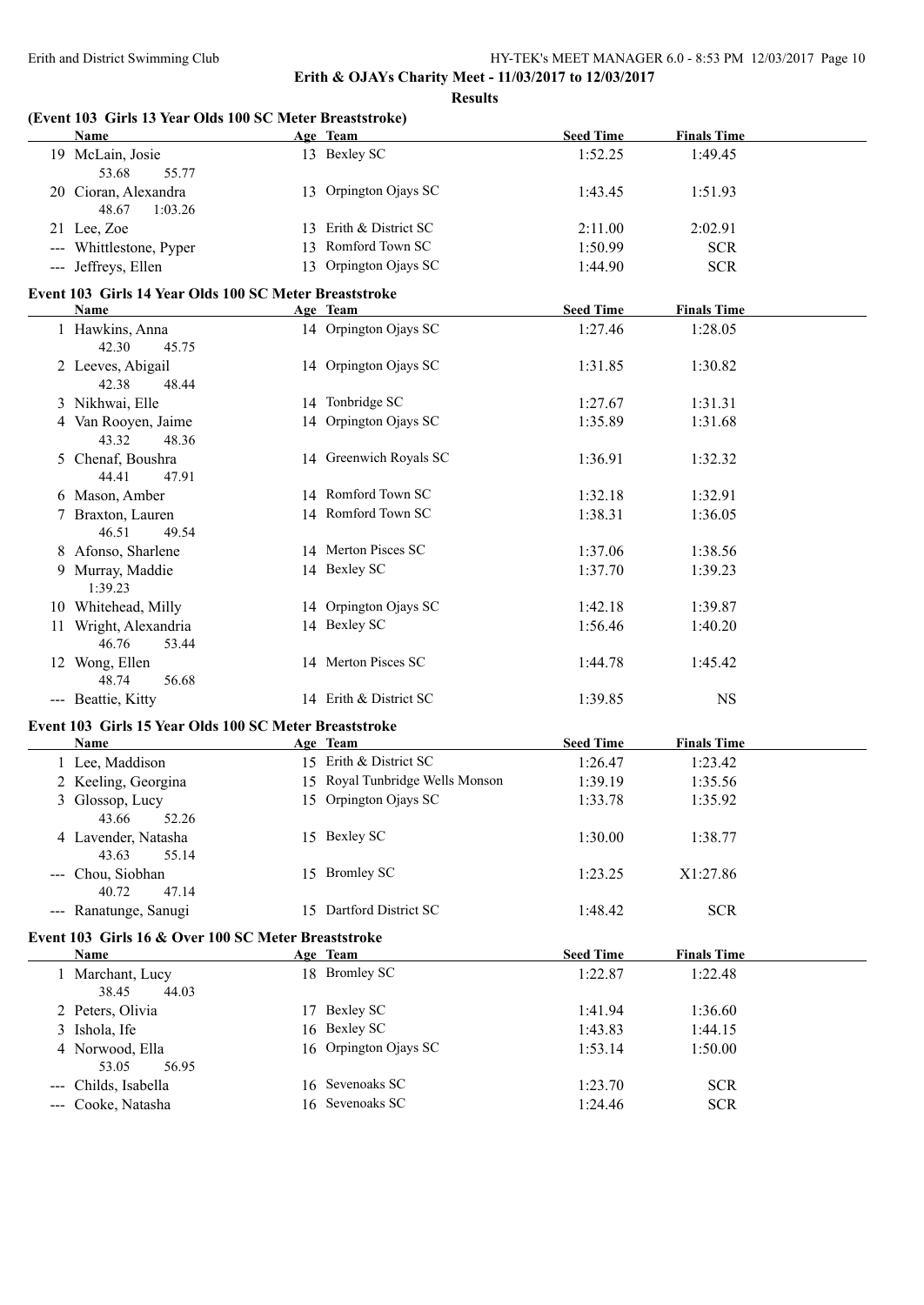**Erith & OJAYs Charity Meet - 11/03/2017 to 12/03/2017**

**Results**

## **Event 104 Boys 10 Year Olds 100 SC Meter Backstroke**

|   | <u>Name</u>         |       | Age Team                                                                                   | <b>Seed Time</b> | <b>Finals Time</b> |  |
|---|---------------------|-------|--------------------------------------------------------------------------------------------|------------------|--------------------|--|
|   | 1 Mahmood, Raheel   |       | 10 Romford Town SC                                                                         | 1:30.02          | 1:28.67            |  |
|   | 44.43               | 44.24 |                                                                                            |                  |                    |  |
|   | 2 Cleaver, Luke     |       | 10 Bromley SC                                                                              | 1:32.38          | 1:32.87            |  |
|   | 3 Bryl, Lucas       |       | 10 Bromley SC                                                                              | 1:37.20          | 1:33.03            |  |
|   | 44.82               | 48.21 |                                                                                            |                  |                    |  |
|   | 4 Dec, Patryk       |       | 10 Erith & District SC                                                                     | NT               | 1:35.06            |  |
|   | 1:35.32             |       |                                                                                            |                  |                    |  |
|   | 5 Lewis, Piran      |       | 10 Beckenham SC                                                                            | 1:52.30          | 1:42.97            |  |
|   | 49.63               | 53.34 |                                                                                            |                  |                    |  |
| 6 | Hori, James         |       | 10 Erith & District SC                                                                     | 1:47.12          | 1:43.66            |  |
|   | 52.23               | 51.43 |                                                                                            |                  |                    |  |
|   | Knight, Oliver      |       | 10 Beckenham SC                                                                            | NT               | 1:49.96            |  |
|   | 52.93               | 57.03 |                                                                                            |                  |                    |  |
|   | --- Hatzakis, Tasso |       | 10 London Aquatics Centre PP                                                               | 1:30.45          | DQ                 |  |
|   |                     |       | 6.5 Single or double simultaneous arm pull used to initiate turn or not performed immediat |                  |                    |  |
|   | 42.78               | 45.95 |                                                                                            |                  |                    |  |
|   | --- Nikolov, Daniel |       | 10 Erith & District SC                                                                     | NT               | DQ                 |  |
|   |                     |       | 6.5 Single or double simultaneous arm pull used to initiate turn or not performed immediat |                  |                    |  |
|   | 56.59               | 58.72 |                                                                                            |                  |                    |  |

#### **Event 104 Boys 11 Year Olds 100 SC Meter Backstroke**

| <b>Name</b>                                         | Age Team                        | <b>Seed Time</b> | <b>Finals Time</b> |  |
|-----------------------------------------------------|---------------------------------|------------------|--------------------|--|
| 1 Friday, Lucas<br>42.41<br>44.07                   | 11 Beckenham SC                 | 1:31.17          | 1:26.48            |  |
| 2 Kieskiesicz, Gabriel<br>43.32<br>44.27            | 11 London Aquatics Centre PP    | 1:30.55          | 1:27.59            |  |
| 3 Jarrett, Lewis<br>42.29<br>46.19                  | 11 Romford Town SC              | 1:32.14          | 1:28.48            |  |
| 4 Dawood, Ahmed<br>43.04<br>45.94                   | 11 Bethnal Green                | 1:55.01          | 1:28.98            |  |
| 5 Villar, Ethan                                     | 11 Dartford District SC         | 1:32.06          | 1:30.61            |  |
| 6 Gallagher Francis, Harry<br>44.92<br>48.68        | 11 Greenwich Royals SC          | 1:39.84          | 1:33.60            |  |
| 7 Scicluna, Leli<br>46.44<br>48.01                  | 11 Bethnal Green                | 1:38.82          | 1:34.45            |  |
| 8 Dinev, Bryan<br>46.06<br>48.84                    | 11 Bexley SC                    | 1:39.14          | 1:34.90            |  |
| 9 Jurins, Aleksey                                   | 11 Erith & District SC          | 1:40.53          | 1:36.60            |  |
| 10 Cooper, Max<br>46.05<br>50.88                    | 11 Sevenoaks SC                 | 1:39.23          | 1:36.93            |  |
| 11 Maxwell, William<br>48.37<br>51.69               | 11 Bromley SC                   | 1:44.25          | 1:40.06            |  |
| 12 Massey, Paden                                    | 11 Royal Tunbridge Wells Monson | 1:37.00          | 1:43.35            |  |
| 13 Strong, Vinnie<br>51.38<br>54.84                 | 11 Erith & District SC          | 2:01.15          | 1:46.22            |  |
| 14 Parchment, Joshua<br>53.20<br>53.41              | 11 Merton Pisces SC             | 2:09.51          | 1:46.61            |  |
| 15 Huille, Raphael                                  | 11 Greenwich Royals SC          | 1:51.96          | 1:53.84            |  |
| 16 Ellerton, Jonny                                  | 11 Bromley SC                   | 2:08.00          | 1:55.28            |  |
| Event 104 Boys 12 Year Olds 100 SC Meter Backstroke |                                 |                  |                    |  |
| <b>Name</b>                                         | Age Team                        | <b>Seed Time</b> | <b>Finals Time</b> |  |
| 1 Pickering, Sebastian<br>38.46<br>39.92            | 12 Bromley SC                   | 1:22.56          | 1:18.38            |  |
| 2 Chou, Nevan<br>38.57<br>42.73                     | 12 Bromley SC                   | 1:26.50          | 1:21.30            |  |
| 3 Cepeda, Keane L                                   | 12 Dartford District SC         | 1:29.82          | 1:23.28            |  |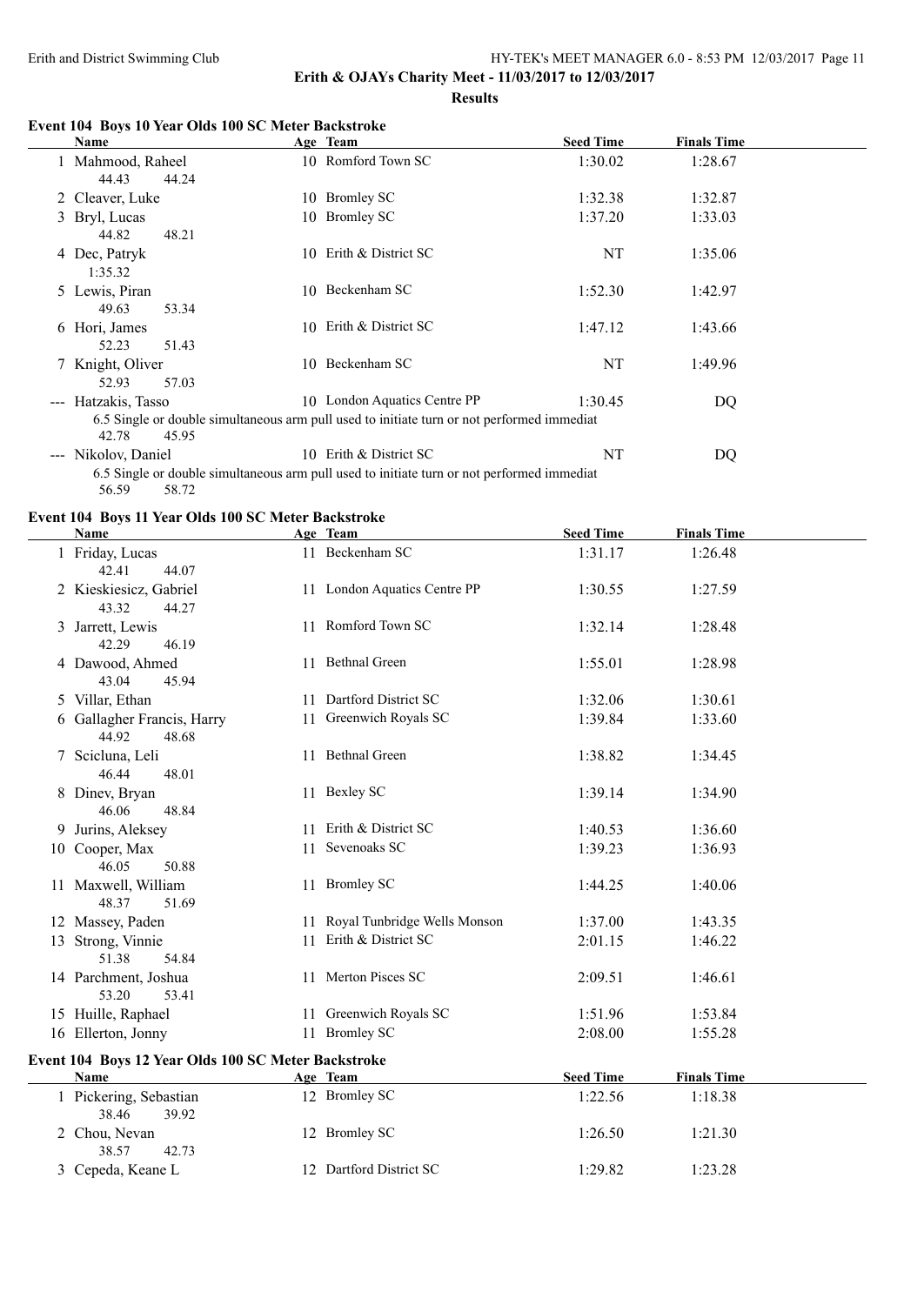#### **Results**

### **(Event 104 Boys 12 Year Olds 100 SC Meter Backstroke)**

| Name                                                                                | Age Team                                                                                   | <b>Seed Time</b> | <b>Finals Time</b> |  |
|-------------------------------------------------------------------------------------|--------------------------------------------------------------------------------------------|------------------|--------------------|--|
| 4 Delves, Adam<br>40.82<br>43.57                                                    | 12 Royal Tunbridge Wells Monson                                                            | 1:25.83          | 1:24.39            |  |
| 5 McCarthy, Connor                                                                  | 12 Romford Town SC                                                                         | 1:26.53          | 1:24.58            |  |
| 6 Lubinski-Scorer, Sam<br>41.79<br>44.81                                            | 12 Bromley SC                                                                              | 1:25.92          | 1:26.60            |  |
| 7 Krishnan, Vedanth<br>44.37<br>47.56                                               | 12 Beckenham SC                                                                            | 1:36.59          | 1:31.93            |  |
| 8 Titchmarsh, Charlie<br>45.76<br>47.68                                             | 12 Dartford District SC                                                                    | 2:00.28          | 1:33.44            |  |
| 9 Hall, Ben<br>49.72<br>50.17                                                       | 12 Dartford District SC                                                                    | 1:48.84          | 1:39.89            |  |
| 10 Chandler, Tristan                                                                | 12 Merton Pisces SC                                                                        | 1:52.71          | 1:39.98            |  |
| 11 Beattie, Ashley<br>51.82<br>56.32                                                | 12 Erith & District SC                                                                     | 1:53.10          | 1:48.14            |  |
| 12 Wong, Daniel<br>1:00.15<br>1:04.61                                               | 12 Merton Pisces SC                                                                        | 2:11.10          | 2:04.76            |  |
| --- Lynch, Shay                                                                     | 12 Dartford District SC                                                                    | 1:46.76          | DQ                 |  |
| 48.77<br>53.08                                                                      | 6.5 Single or double simultaneous arm pull used to initiate turn or not performed immediat |                  |                    |  |
| --- Rodriguez-Aparicio, Mateo                                                       | 12 Orpington Ojays SC                                                                      | 1:39.03          | DQ                 |  |
| 6.3 Left position on the back (other than to initiate a turn)<br>45.72<br>49.61     |                                                                                            |                  |                    |  |
| --- Lewis Ward, Thomas                                                              | 12 Beckenham SC                                                                            | 1:30.37          | <b>SCR</b>         |  |
| --- Tutt, Alessio                                                                   | 12 Bromley SC                                                                              | 1:24.03          | <b>SCR</b>         |  |
| --- Davies, Joe                                                                     | 12 Bromley SC                                                                              | 1:36.50          | <b>SCR</b>         |  |
| Event 104 Boys 13 Year Olds 100 SC Meter Backstroke                                 |                                                                                            |                  |                    |  |
| Name                                                                                | Age Team                                                                                   | <b>Seed Time</b> | <b>Finals Time</b> |  |
| 1 Carlton, Fraser                                                                   | 13 Bethnal Green                                                                           | 1:18.52          | 1:17.27            |  |
| 36.84<br>40.43<br>2 Dalton, Oliver                                                  | 13 Beckenham SC                                                                            | 1:21.08          | 1:18.45            |  |
| 37.96<br>40.49<br>3 Davies, Cameron                                                 | 13 Sevenoaks SC                                                                            | 1:22.14          | 1:19.62            |  |
| 38.74<br>40.88                                                                      |                                                                                            |                  |                    |  |
| 4 Hudson, Jacob<br>39.83<br>40.47                                                   | 13 Sevenoaks SC                                                                            | 1:24.19          | 1:20.30            |  |
| 5 Marney, Luke                                                                      | 13 Romford Town SC                                                                         | 1:24.07          | 1:22.43            |  |
| 6 Giles, George<br>40.55<br>42.30                                                   | 13 Romford Town SC                                                                         | 1:23.38          | 1:22.85            |  |
| 7 Humphrey, Marcus<br>40.43<br>42.57                                                | 13 Sevenoaks SC                                                                            | 1:21.84          | 1:23.00            |  |
| 8 Baverstock, Kaci<br>41.84<br>43.19                                                | 13 Orpington Ojays SC                                                                      | 1:26.29          | 1:25.03            |  |
| 9 Blackaller, Aaron<br>41.23<br>43.85                                               | 13 Romford Town SC                                                                         | 1:30.85          | 1:25.08            |  |
| 10 Dennis, Will<br>42.59<br>43.42                                                   | 13 Bromley SC                                                                              | 1:23.30          | 1:26.01            |  |
| 11 Ellett, Joshua<br>41.95<br>45.16                                                 | 13 Romford Town SC                                                                         | 1:30.98          | 1:27.11            |  |
| 12 Edulag, Stefan<br>42.38<br>45.16                                                 | 13 Merton Pisces SC                                                                        | 1:33.44          | 1:27.54            |  |
| 13 Jayasinghe, Dillon<br>44.28<br>48.82                                             | 13 Bexley SC                                                                               | 1:33.00          | 1:33.10            |  |
| 14 Threader, Ben<br>45.90<br>52.08                                                  | 13 Erith & District SC                                                                     | 1:43.80          | 1:37.98            |  |
| --- Harris-Andrews, George<br>4.4 Starting before starting signal<br>46.68<br>52.29 | 13 Bexley SC                                                                               | 1:39.48          | DQ                 |  |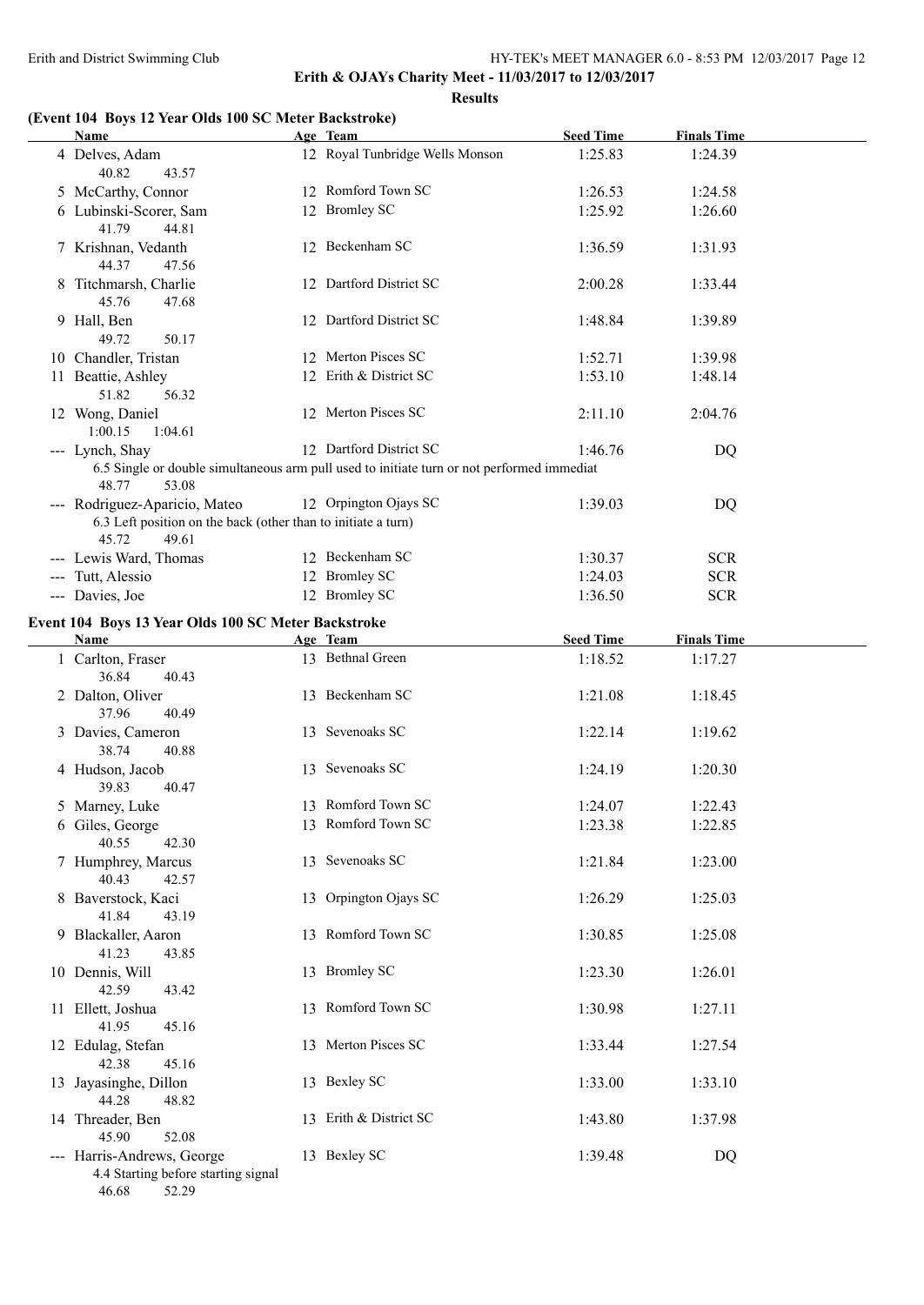| (Event 104 Boys 13 Year Olds 100 SC Meter Backstroke)<br>Name | Age Team                                                                                   | <b>Seed Time</b> | <b>Finals Time</b> |
|---------------------------------------------------------------|--------------------------------------------------------------------------------------------|------------------|--------------------|
| --- Doychev, Plamen                                           | 13 Merton Pisces SC                                                                        | 1:52.52          | <b>DQ</b>          |
| 49.28<br>52.35                                                | 6.5 Single or double simultaneous arm pull used to initiate turn or not performed immediat |                  |                    |
| --- Reeve, Sam                                                | 13 Merton Pisces SC                                                                        | 1:49.29          | DQ                 |
| 47.29<br>49.44                                                | 6.5 More than one single or double simultaneous arm pull used to initiate turn             |                  |                    |
| Event 104 Boys 14 Year Olds 100 SC Meter Backstroke<br>Name   | Age Team                                                                                   | <b>Seed Time</b> | <b>Finals Time</b> |
| 1 Peat, Harry                                                 | 14 Royal Tunbridge Wells Monson                                                            | 1:16.04          | 1:14.70            |
| 37.29<br>37.41                                                |                                                                                            |                  |                    |
| 2 Friend, Nathan<br>36.46<br>38.68                            | 14 Royal Tunbridge Wells Monson                                                            | 1:16.66          | 1:15.14            |
| 3 Peel, Max<br>39.13<br>36.75                                 | 14 Orpington Ojays SC                                                                      | 1:19.77          | 1:15.88            |
| 4 Fernandes, Aidan<br>38.02<br>40.10                          | 14 Romford Town SC                                                                         | 1:17.90          | 1:18.12            |
| 5 Moncur, Robert                                              | 14 Romford Town SC                                                                         | 1:20.94          | 1:18.23            |
| 6 Thom, James<br>41.99<br>44.63                               | 14 Dartford District SC                                                                    | 1:24.71          | 1:26.62            |
| 7 Boyd, Billy<br>44.00<br>47.44                               | 14 Orpington Ojays SC                                                                      | 1:36.24          | 1:31.44            |
| 8 Mageee-Brown, Thomas<br>45.22<br>46.41                      | 14 Orpington Ojays SC                                                                      | 1:36.02          | 1:31.63            |
| --- Strover, Justin<br>36.24<br>37.32                         | 14 Orpington Ojays SC                                                                      | 1:13.88          | X1:13.56           |
| --- Bourdet, Jacob                                            | 14 Erith & District SC                                                                     | 1:40.20          | <b>NS</b>          |
| --- Short, Luca                                               | 14 Bromley SC                                                                              | 1:14.83          | <b>SCR</b>         |
| Event 104 Boys 15 Year Olds 100 SC Meter Backstroke           |                                                                                            |                  |                    |
| Name                                                          | Age Team                                                                                   | <b>Seed Time</b> | <b>Finals Time</b> |
| 1 Wilding, Benjamin                                           | 15 Erith & District SC                                                                     | 1:13.37          | 1:14.08            |
| 2 Marin, Stefan<br>40.10<br>38.10                             | 15 Bexley SC                                                                               | 1:22.58          | 1:18.20            |
| 3 Brighton, Daniel                                            | 15 Bexley SC                                                                               | 1:26.39          | 1:20.87            |
| --- Percy, Domonic                                            | 15 Sevenoaks SC                                                                            | 1:14.18          | <b>SCR</b>         |
| -- Davies, Ben                                                | 15 Bromley SC                                                                              | 1:24.23          | <b>SCR</b>         |
| Event 104 Boys 16 & Over 100 SC Meter Backstroke<br>Name      | Age Team                                                                                   | <b>Seed Time</b> | <b>Finals Time</b> |
| 1 Nguyen, Nam                                                 | 16 Orpington Ojays SC                                                                      | 1:09.64          | 1:09.31            |
| 34.07<br>35.24                                                |                                                                                            |                  |                    |
| 2 Magee-Brown, William<br>34.47<br>35.15                      | 17 Orpington Ojays SC                                                                      | 1:09.22          | 1:09.62            |
| 3 Burrows, Harry<br>36.59<br>40.23                            | 17 Merton Pisces SC                                                                        | 1:15.71          | 1:16.82            |
| 4 Baines, Ryan<br>37.58<br>40.59                              | 17 Merton Pisces SC                                                                        | 1:28.12          | 1:18.17            |
| 5 Landergan, Alexander                                        | 16 Merton Pisces SC                                                                        | 1:45.31          | 1:31.19            |
| --- Strover, Benjamin<br>31.18<br>33.48                       | 17 Orpington Ojays SC                                                                      | 1:04.02          | X1:04.66           |
| Event 105 Girls 10 Year Olds 100 SC Meter Freestyle           |                                                                                            |                  |                    |
| <b>Name</b>                                                   | Age Team                                                                                   | <b>Seed Time</b> | <b>Finals Time</b> |
| 1 Kilby, Ella<br>37.77<br>43.56                               | 10 Romford Town SC                                                                         | 1:21.85          | 1:21.33            |
| 2 O'Connor, Lexie                                             | 10 Romford Town SC                                                                         | 1:22.68          | 1:22.54            |
| 3 Comitti, Gracie                                             | 10 Romford Town SC                                                                         | 1:30.06          | 1:23.21            |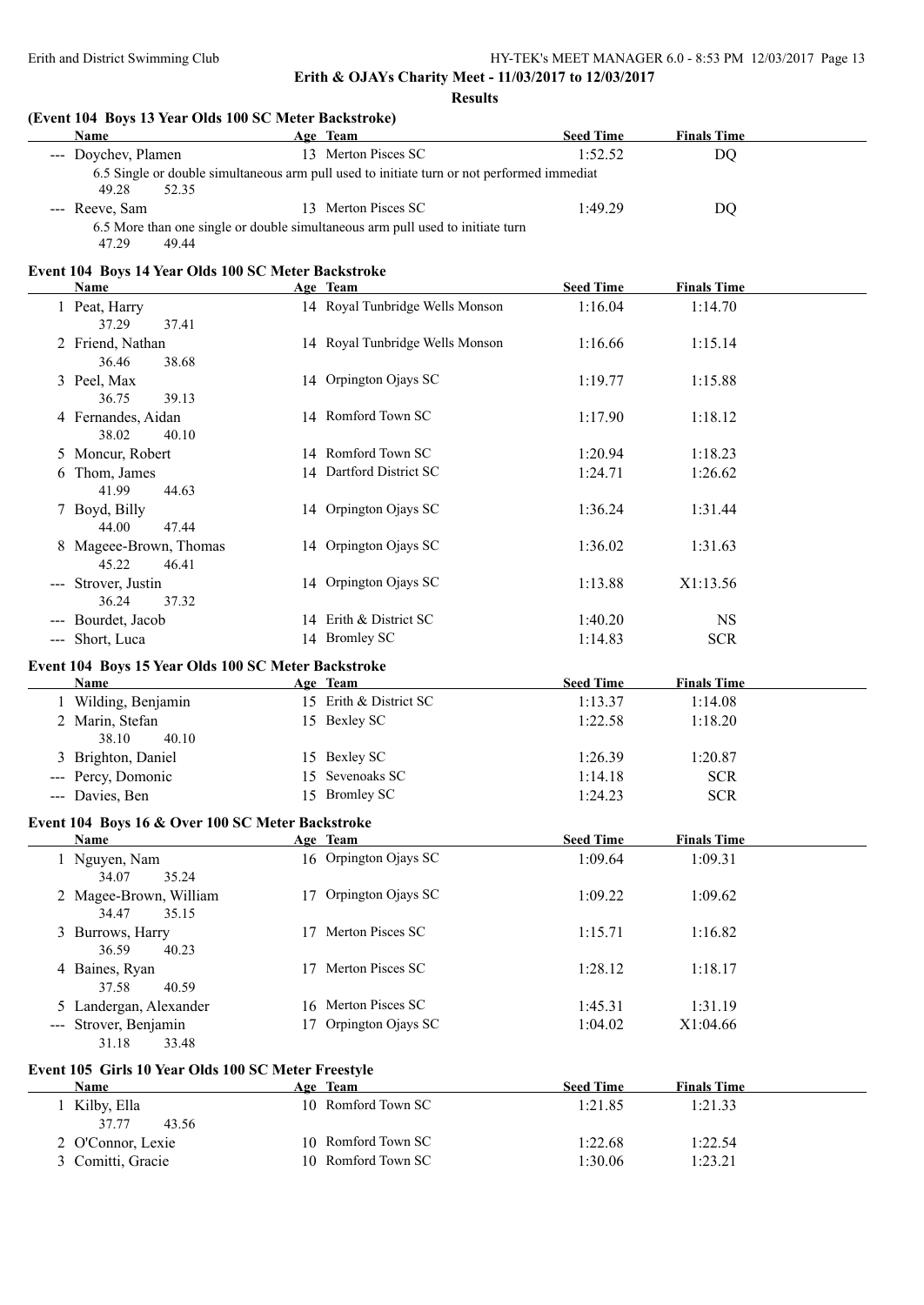38.95 44.44

#### Erith and District Swimming Club HY-TEK's MEET MANAGER 6.0 - 8:53 PM 12/03/2017 Page 14

**Erith & OJAYs Charity Meet - 11/03/2017 to 12/03/2017**

**Results**

## **(Event 105 Girls 10 Year Olds 100 SC Meter Freestyle)**

|                        | Name                                                        |    | Age Team                        | <b>Seed Time</b> | <b>Finals Time</b> |  |
|------------------------|-------------------------------------------------------------|----|---------------------------------|------------------|--------------------|--|
|                        | 4 Giles, Alexandra                                          |    | 10 Romford Town SC              | 1:31.43          | 1:24.62            |  |
|                        | 5 Groves, Valentina<br>40.77<br>45.38                       |    | 10 Sevenoaks SC                 | NT               | 1:26.15            |  |
|                        | 6 Counsell, Lillian                                         |    | 10 Beckenham SC                 | 1:37.81          | 1:26.34            |  |
| 7                      | McSheffrey, Codie                                           |    | 10 Romford Town SC              | 1:29.68          | 1:30.40            |  |
| 8                      | Gable, Jessica                                              |    | 10 Royal Tunbridge Wells Monson | 1:35.37          | 1:31.84            |  |
|                        | 9 Patfield, Evalyn                                          |    | 10 Royal Tunbridge Wells Monson | 1:33.99          | 1:32.36            |  |
|                        | 44.92<br>47.44                                              |    |                                 |                  |                    |  |
|                        | 10 Dobson, Alice                                            |    | 10 Royal Tunbridge Wells Monson | 1:35.32          | 1:32.50            |  |
|                        | 11 Johnson, Alexandra                                       |    | 10 Beckenham SC                 | 1:38.40          | 1:32.53            |  |
|                        | 12 Morse, Isabella                                          |    | 10 Bexley SC                    | 1:44.21          | 1:33.29            |  |
|                        | 44.88<br>48.41                                              |    |                                 |                  |                    |  |
|                        | 13 Huille, Elisabeth                                        |    | 10 Greenwich Royals SC          | 1:40.55          | 1:34.02            |  |
|                        | 14 Moule, Sophia                                            |    | 10 Romford Town SC              | 1:29.60          | 1:34.64            |  |
|                        | 44.02<br>50.62                                              |    |                                 |                  |                    |  |
|                        | 15 Sareen, Matilda<br>45.32<br>50.06                        |    | 10 Dulwich Dolphins             | 1:35.37          | 1:35.38            |  |
|                        | 16 James, Rosemary<br>45.57<br>50.10                        |    | 10 Beckenham SC                 | 1:45.79          | 1:35.67            |  |
|                        | 17 Vassileva, Michelle<br>44.76<br>51.47                    |    | 10 Romford Town SC              | 1:36.40          | 1:36.23            |  |
|                        | 18 Williamson, Sophie<br>46.64<br>50.11                     |    | 10 Beckenham SC                 | 1:37.39          | 1:36.75            |  |
|                        | 19 Davies, Imogen<br>45.92<br>50.90                         |    | 10 Sevenoaks SC                 | 1:45.48          | 1:36.82            |  |
|                        | 20 Oppong-Baffoe, Janelle<br>45.04<br>51.80                 |    | 10 Erith & District SC          | NT               | 1:36.84            |  |
|                        | 21 Boyd, Emily<br>45.18<br>54.00                            |    | 10 Orpington Ojays SC           | 1:38.79          | 1:39.18            |  |
|                        | 22 Stevens, Ella<br>46.46<br>53.22                          |    | 10 Merton Pisces SC             | 1:40.51          | 1:39.68            |  |
|                        | 23 Dawson, Amy                                              |    | 10 Dartford District SC         | NT               | 1:43.12            |  |
|                        | 24 O'Gorman, Grace                                          |    | 10 Orpington Ojays SC           | 1:28.75          | 1:43.92            |  |
|                        | 25 Pye, Gracie                                              |    | 10 Dartford District SC         | NT               | 1:45.30            |  |
|                        | 56.26<br>49.04                                              |    |                                 |                  |                    |  |
|                        | 26 Anscomb, Imogen<br>49.87<br>57.23                        |    | 10 Dartford District SC         | NT               | 1:47.10            |  |
|                        | 27 Canning, Annalise<br>49.29<br>1:01.33                    |    | 10 Dartford District SC         | NT               | 1:50.62            |  |
|                        | 28 Turton, Erin                                             |    | 10 Royal Tunbridge Wells Monson | 1:56.06          | 1:53.63            |  |
| $\qquad \qquad - -$    | Pickering, Beatrice                                         |    | 10 Bromley SC                   | 1:21.33          | <b>NS</b>          |  |
| $\qquad \qquad \cdots$ | Rackstraw, Carly                                            |    | 10 Dartford District SC         | NT               | <b>SCR</b>         |  |
| $\qquad \qquad - -$    | Munoz, Isabella                                             |    | 10 Sevenoaks SC                 | NT               | <b>SCR</b>         |  |
|                        | Event 105 Girls 11 Year Olds 100 SC Meter Freestyle<br>Name |    | Age Team                        | <b>Seed Time</b> | <b>Finals Time</b> |  |
|                        | 1 Aissani, Lila                                             |    | 11 London Aquatics Centre PP    | 1:20.57          | 1:17.68            |  |
|                        | 38.18<br>39.50                                              |    |                                 |                  |                    |  |
|                        | 2 Kearney, Rebecca<br>37.75<br>40.38                        | 11 | Orpington Ojays SC              | 1:25.66          | 1:18.13            |  |
|                        | 3 Richards, Aaliyah                                         |    | 11 London Aquatics Centre PP    | 1:23.62          | 1:18.90            |  |
|                        | 4 Wardell, Jaymee                                           | 11 | London Aquatics Centre PP       | 1:27.26          | 1:19.39            |  |
| 5                      | Burns, Lola                                                 | 11 | Greenwich Royals SC             | 1:25.01          | 1:21.13            |  |
|                        | 6 Seema Roca, Naledi<br>40.54<br>41.99                      | 11 | Beckenham SC                    | 1:22.56          | 1:22.53            |  |

7 Lauerman, Rosie 11 Sevenoaks SC 1:20.00 1:23.39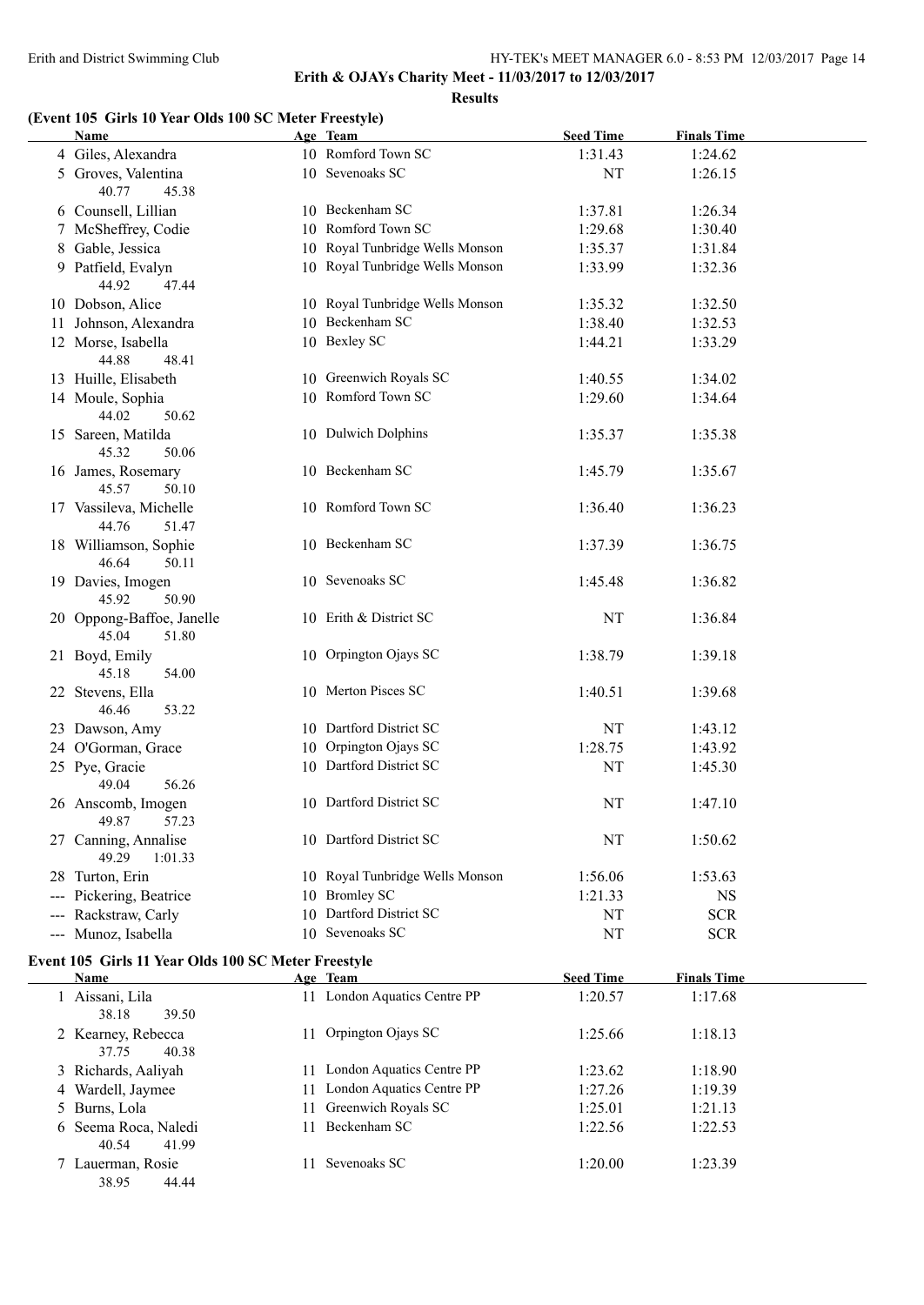**Erith & OJAYs Charity Meet - 11/03/2017 to 12/03/2017 Results**

## **(Event 105 Girls 11 Year Olds 100 SC Meter Freestyle)**

|                                                                                                                                                                                                                                                                                                                                                                                                                                                                            | Name                                                                                         |     | Age Team                        | <b>Seed Time</b>   | <b>Finals Time</b> |  |
|----------------------------------------------------------------------------------------------------------------------------------------------------------------------------------------------------------------------------------------------------------------------------------------------------------------------------------------------------------------------------------------------------------------------------------------------------------------------------|----------------------------------------------------------------------------------------------|-----|---------------------------------|--------------------|--------------------|--|
|                                                                                                                                                                                                                                                                                                                                                                                                                                                                            | 8 Brand, Jessica                                                                             |     | 11 Bexley SC                    | 1:26.82            | 1:23.50            |  |
|                                                                                                                                                                                                                                                                                                                                                                                                                                                                            | 9 Pratt, Anjola<br>40.00<br>44.66                                                            |     | 11 Dartford District SC         | 1:30.57            | 1:24.66            |  |
|                                                                                                                                                                                                                                                                                                                                                                                                                                                                            | 10 Etherington, Eloise<br>40.56<br>44.15                                                     |     | 11 Bethnal Green                | 1:36.94            | 1:24.71            |  |
|                                                                                                                                                                                                                                                                                                                                                                                                                                                                            | 11 Everett, Zoe<br>39.98<br>46.75                                                            |     | 11 Bexley SC                    | 1:48.25            | 1:26.73            |  |
|                                                                                                                                                                                                                                                                                                                                                                                                                                                                            | 12 Hosler, Millie<br>41.46<br>45.44                                                          |     | 11 Romford Town SC              | 1:29.11            | 1:26.90            |  |
|                                                                                                                                                                                                                                                                                                                                                                                                                                                                            | 13 Edwards, Tiana<br>42.14<br>45.47                                                          |     | 11 Beckenham SC                 | NT                 | 1:27.61            |  |
|                                                                                                                                                                                                                                                                                                                                                                                                                                                                            | 14 Murphy, Isla<br>47.56<br>41.13                                                            | 11  | Sevenoaks SC                    | 1:30.00            | 1:28.69            |  |
|                                                                                                                                                                                                                                                                                                                                                                                                                                                                            | 15 Magee-Brown, Olivia<br>42.00<br>47.52                                                     | 11. | Orpington Ojays SC              | 1:36.87            | 1:29.52            |  |
|                                                                                                                                                                                                                                                                                                                                                                                                                                                                            | 16 Gunn, Emily<br>42.99<br>47.71                                                             |     | 11 Bromley SC                   | 1:31.22            | 1:30.70            |  |
|                                                                                                                                                                                                                                                                                                                                                                                                                                                                            | 17 McIvor, Ella<br>44.76<br>46.01                                                            |     | 11 Dulwich Dolphins             | 1:35.00            | 1:30.77            |  |
|                                                                                                                                                                                                                                                                                                                                                                                                                                                                            | 18 Holloway, Zoe                                                                             |     | 11 Sutton and Cheam             | 1:32.48            | 1:30.97            |  |
|                                                                                                                                                                                                                                                                                                                                                                                                                                                                            | 19 Crawford, Alexandra<br>42.97<br>48.84                                                     |     | 11 Bromley SC                   | 1:31.37            | 1:31.81            |  |
|                                                                                                                                                                                                                                                                                                                                                                                                                                                                            | 20 Cole, Emily<br>44.60<br>48.94                                                             |     | 11 Merton Pisces SC             | 1:39.67            | 1:33.54            |  |
|                                                                                                                                                                                                                                                                                                                                                                                                                                                                            | 21 Doring, Lucy                                                                              |     | 11 Dulwich Dolphins             | 1:22.00            | 1:33.80            |  |
|                                                                                                                                                                                                                                                                                                                                                                                                                                                                            | 22 Taylor, Charlotte<br>44.35<br>49.70                                                       | 11  | <b>Dulwich Dolphins</b>         | 1:29.32            | 1:34.05            |  |
|                                                                                                                                                                                                                                                                                                                                                                                                                                                                            | 23 Kett, Maisie                                                                              |     | 11 Erith & District SC          | 1:42.07            | 1:37.46            |  |
|                                                                                                                                                                                                                                                                                                                                                                                                                                                                            | 24 Lewis, Hannah<br>46.44<br>51.42                                                           |     | 11 Bromley SC                   | 1:45.48            | 1:37.86            |  |
|                                                                                                                                                                                                                                                                                                                                                                                                                                                                            | 25 Ward, Katie<br>45.12<br>53.87                                                             |     | 11 Bexley SC                    | 2:00.17            | 1:38.99            |  |
|                                                                                                                                                                                                                                                                                                                                                                                                                                                                            | 26 Hope, Alex<br>46.08<br>54.71                                                              |     | 11 Greenwich Royals SC          | 1:43.00            | 1:40.79            |  |
|                                                                                                                                                                                                                                                                                                                                                                                                                                                                            | 27 Hobbs, Scarlett                                                                           |     | 11 Royal Tunbridge Wells Monson | 1:55.22            | 1:50.19            |  |
|                                                                                                                                                                                                                                                                                                                                                                                                                                                                            | 28 Evteeva, Yasia                                                                            | 11  | Orpington Ojays SC              | 1:30.01            | 1:51.98            |  |
|                                                                                                                                                                                                                                                                                                                                                                                                                                                                            | --- Allen, Frankie-Sue<br>5.2 Did not touch the wall at the turn or finish<br>44.53<br>52.67 |     | 11 Merton Pisces SC             | 1:46.31            | DQ                 |  |
| $\frac{1}{2} \left( \frac{1}{2} \right) \left( \frac{1}{2} \right) \left( \frac{1}{2} \right) \left( \frac{1}{2} \right) \left( \frac{1}{2} \right) \left( \frac{1}{2} \right) \left( \frac{1}{2} \right) \left( \frac{1}{2} \right) \left( \frac{1}{2} \right) \left( \frac{1}{2} \right) \left( \frac{1}{2} \right) \left( \frac{1}{2} \right) \left( \frac{1}{2} \right) \left( \frac{1}{2} \right) \left( \frac{1}{2} \right) \left( \frac{1}{2} \right) \left( \frac$ | Singleterry, Cara                                                                            |     | 11 Sevenoaks SC                 | 1:25.37            | <b>SCR</b>         |  |
|                                                                                                                                                                                                                                                                                                                                                                                                                                                                            | Cuomo, Allegra                                                                               | 11  | Sevenoaks SC                    | 1:33.86            | <b>SCR</b>         |  |
|                                                                                                                                                                                                                                                                                                                                                                                                                                                                            | Wood, Ella                                                                                   | 11  | Sevenoaks SC                    | 1:23.49            | <b>SCR</b>         |  |
|                                                                                                                                                                                                                                                                                                                                                                                                                                                                            | Jarrett, Iris                                                                                | 11  | Sevenoaks SC                    | NT                 | <b>SCR</b>         |  |
|                                                                                                                                                                                                                                                                                                                                                                                                                                                                            | Shkarupa, Mariana                                                                            | 11  | <b>Dulwich Dolphins</b>         | 1:31.13            | <b>SCR</b>         |  |
|                                                                                                                                                                                                                                                                                                                                                                                                                                                                            | Buttle, Millie                                                                               | 11  | Dartford District SC            | 1:30.00            | <b>SCR</b>         |  |
| $\qquad \qquad -$                                                                                                                                                                                                                                                                                                                                                                                                                                                          | Rice, Phoebe                                                                                 | 11  | Dartford District SC            | 1:21.95            | <b>SCR</b>         |  |
| $\qquad \qquad - \qquad -$                                                                                                                                                                                                                                                                                                                                                                                                                                                 | Roberts, Martha                                                                              | 11  | Sevenoaks SC                    | 1:30.00            | <b>SCR</b>         |  |
| $\qquad \qquad - -$                                                                                                                                                                                                                                                                                                                                                                                                                                                        | Richards, Isabella                                                                           | 11  | <b>Bexley SC</b>                | 1:40.00            | <b>SCR</b>         |  |
|                                                                                                                                                                                                                                                                                                                                                                                                                                                                            | Event 105 Girls 12 Year Olds 100 SC Meter Freestyle<br>Name                                  |     | Age Team                        | <b>Seed Time</b>   | <b>Finals Time</b> |  |
|                                                                                                                                                                                                                                                                                                                                                                                                                                                                            | 1 Baker, Amelia                                                                              |     | 12 Royal Tunbridge Wells Monson | 1:14.49            | 1:11.54            |  |
|                                                                                                                                                                                                                                                                                                                                                                                                                                                                            | 34.46<br>37.08                                                                               |     | 12 Dartford District SC         |                    |                    |  |
|                                                                                                                                                                                                                                                                                                                                                                                                                                                                            | 2 Hall, Freya<br>3 Billings, Katie                                                           |     | 12 Bromley SC                   | 1:17.87<br>1:14.27 | 1:12.23<br>1:12.66 |  |
|                                                                                                                                                                                                                                                                                                                                                                                                                                                                            |                                                                                              |     |                                 |                    |                    |  |

35.19 37.47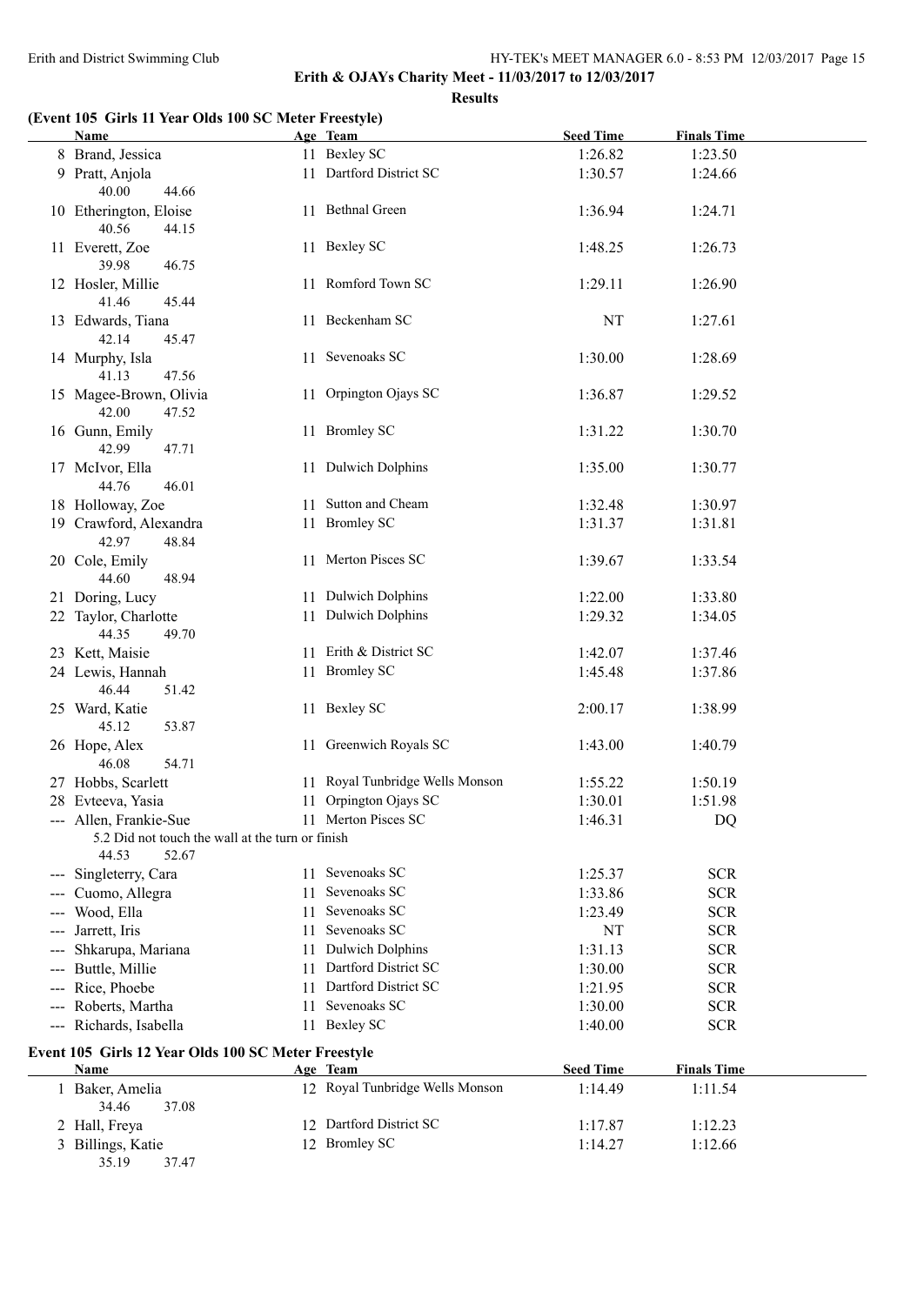**Results**

## **(Event 105 Girls 12 Year Olds 100 SC Meter Freestyle)**

| <b>Name</b>                             | Age Team                        | <b>Seed Time</b> | <b>Finals Time</b> |  |
|-----------------------------------------|---------------------------------|------------------|--------------------|--|
| 4 Brian, Amelia<br>35.99<br>37.43       | 12 Bexley SC                    | 1:14.44          | 1:13.42            |  |
| 5 Huxley, Emma                          | 12 White Oak SC                 | 1:21.77          | 1:15.08            |  |
| 6 Bridges, Caitlin<br>35.96<br>40.68    | 12 Royal Tunbridge Wells Monson | 1:22.85          | 1:16.64            |  |
| 7 Mills, Hannah<br>36.87<br>39.82       | 12 Bexley SC                    | 1:18.37          | 1:16.69            |  |
| 8 Greener, Rhiana<br>35.99<br>40.82     | 12 Erith & District SC          | 1:18.11          | 1:16.81            |  |
| 9 Peel, Eve<br>36.93<br>40.05           | 12 Orpington Ojays SC           | 1:19.52          | 1:16.98            |  |
| 10 Santos-Moya, Lica                    | 12 Erith & District SC          | 1:20.62          | 1:17.16            |  |
| 11 Brookbank, Madeleine                 | 12 Royal Tunbridge Wells Monson | 1:23.39          | 1:18.22            |  |
| 12 Hambling, Phoebe<br>37.03<br>41.43   | 12 Greenwich Royals SC          | 1:19.13          | 1:18.46            |  |
| 13 Brown, Ellie                         | 12 Orpington Ojays SC           | 1:22.90          | 1:18.76            |  |
| 14 Strover, Hannah                      | 12 Orpington Ojays SC           | 1:20.50          | 1:18.96            |  |
| 15 Brooks, Amelie<br>38.82<br>41.51     | 12 Greenwich Royals SC          | 1:20.30          | 1:20.33            |  |
| 16 Morton, Elysia B<br>38.82<br>41.80   | 12 Bethnal Green                | 1:24.30          | 1:20.62            |  |
| 17 Bennett, Ellie-May<br>38.93<br>42.10 | 12 Black Lion SC                | 1:28.45          | 1:21.03            |  |
| 18 Baker, Kayla<br>40.80<br>41.01       | 12 Black Lion SC                | 1:22.38          | 1:21.81            |  |
| 19 Gable, Amy                           | 12 Royal Tunbridge Wells Monson | 1:28.75          | 1:22.20            |  |
| 20 Tremain, Katie<br>39.32<br>42.92     | 12 Erith & District SC          | 1:27.44          | 1:22.24            |  |
| 21 Simpson, Betty<br>39.50<br>42.80     | 12 Sevenoaks SC                 | NT               | 1:22.30            |  |
| 22 Blaney, Ellie<br>39.85<br>43.06      | 12 Orpington Ojays SC           | 1:29.46          | 1:22.91            |  |
| 23 Fosh, Isabelle<br>39.48<br>43.49     | 12 Bexley SC                    | 1:35.90          | 1:22.97            |  |
| 24 Canning, Mia<br>40.03<br>43.35       | 12 Dartford District SC         | 1:22.42          | 1:23.38            |  |
| 25 Walters, Connie<br>40.52<br>45.79    | 12 Bromley SC                   | 1:33.08          | 1:26.31            |  |
| 26 Rashed, Hania<br>41.46<br>45.27      | 12 Bexley SC                    | 1:44.24          | 1:26.73            |  |
| 27 Murray, Kitty-May<br>42.16<br>44.76  | 12 London Aquatics Centre PP    | NT               | 1:26.92            |  |
| 28 Vassileva, Nicole                    | 12 Romford Town SC              | 1:26.02          | 1:28.40            |  |
| 29 Hamoudi, Sarah<br>41.25<br>47.85     | 12 Greenwich Royals SC          | 1:27.67          | 1:29.10            |  |
| 30 Boyd, Abby<br>44.16<br>47.49         | 12 Orpington Ojays SC           | 1:31.93          | 1:31.65            |  |
| 31 Walker, Maddie                       | 12 Black Lion SC                | 1:32.71          | 1:33.45            |  |
| 32 Hartsen, Jolina<br>45.58<br>48.13    | 12 Orpington Ojays SC           | 1:23.76          | 1:33.71            |  |
| 33 Gupta, Shreya<br>46.96<br>49.49      | 12 Merton Pisces SC             | 1:34.51          | 1:36.45            |  |
| 34 Bulavitchi, Ioana<br>46.70<br>50.37  | 12 Erith & District SC          | 1:43.67          | 1:37.07            |  |
| 35 Tutheridge, Pheobe<br>45.10<br>52.57 | 12 Erith & District SC          | 1:41.85          | 1:37.67            |  |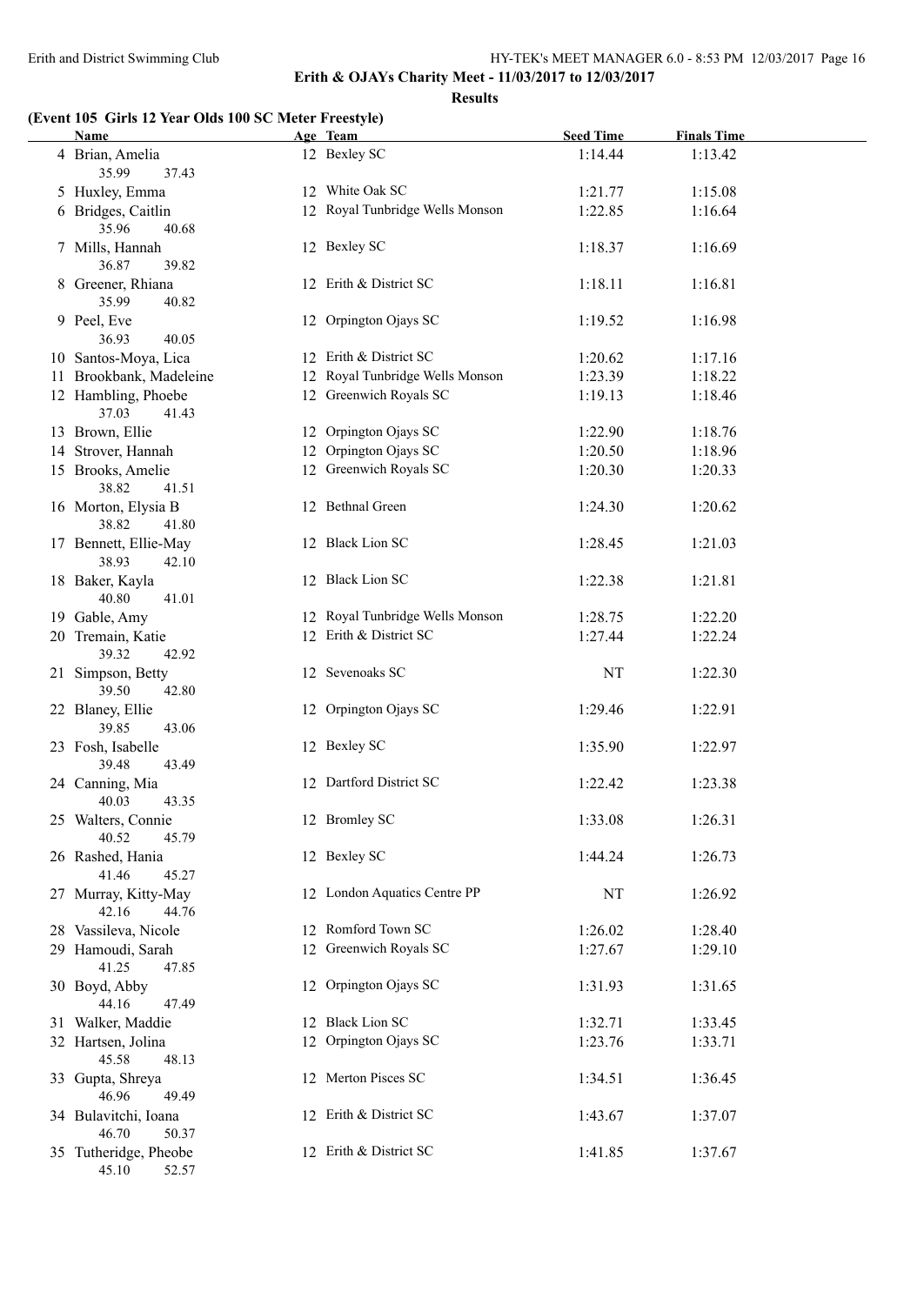**Results**

## **(Event 105 Girls 12 Year Olds 100 SC Meter Freestyle)**

| Name                                                  |    | Age Team                        | <b>Seed Time</b> | <b>Finals Time</b> |
|-------------------------------------------------------|----|---------------------------------|------------------|--------------------|
| 36 Malines, Sheena<br>46.80<br>51.19                  |    | 12 Merton Pisces SC             | 1:40.51          | 1:37.99            |
| 37 Mitchell Stone, Edie<br>38.22<br>1:04.17           |    | 12 Dulwich Dolphins             | 1:24.75          | 1:42.39            |
| --- Malasayeu, Gabriele                               |    | 12 Greenwich Royals SC          | 1:56.00          | DQ                 |
| 4.4 Starting before starting signal<br>46.38<br>54.27 |    |                                 |                  |                    |
| --- Wood, Emelia                                      |    | 12 Beckenham SC                 | 1:22.19          | <b>NS</b>          |
| --- Rowe, Molly                                       |    | 12 Merton Pisces SC             | 1:31.00          | <b>NS</b>          |
| --- Hamilton, Samara                                  |    | 12 Romford Town SC              | 1:30.08          | <b>SCR</b>         |
| --- Norbury, Amelia                                   |    | 12 Sevenoaks SC                 | 1:30.46          | <b>SCR</b>         |
| --- Middleton, Amelia                                 |    | 12 Beckenham SC                 | 1:14.99          | <b>SCR</b>         |
| Event 105 Girls 13 Year Olds 100 SC Meter Freestyle   |    |                                 |                  |                    |
| Name                                                  |    | Age Team                        | <b>Seed Time</b> | <b>Finals Time</b> |
| 1 Butler, Chloe<br>33.46<br>35.08                     |    | 13 Royal Tunbridge Wells Monson | 1:09.96          | 1:08.54            |
| 2 Marter, Megan<br>33.10<br>35.86                     |    | 13 Sevenoaks SC                 | 1:08.90          | 1:08.96            |
| 3 Dormieux, Lottie                                    |    | 13 Sevenoaks SC                 | 1:10.20          | 1:09.10            |
| 4 Jarrett, Ruby<br>33.27<br>36.25                     |    | 13 Sevenoaks SC                 | 1:12.05          | 1:09.52            |
| 5 Jepps, Lottie<br>34.44<br>36.65                     |    | 13 Royal Tunbridge Wells Monson | 1:12.08          | 1:11.09            |
| 6 Hori, Rebecca<br>34.48<br>37.09                     |    | 13 Erith & District SC          | 1:13.86          | 1:11.57            |
| 7 Beckley, Lucy                                       |    | 13 White Oak SC                 | 1:13.71          | 1:11.61            |
| 8 Prideaux, Charlotte<br>33.66<br>37.97               |    | 13 Sevenoaks SC                 | 1:12.34          | 1:11.63            |
| 9 Jolley-Ellis, Blythe<br>35.48<br>37.05              |    | 13 Orpington Ojays SC           | 1:13.18          | 1:12.53            |
| 10 Quayle, Annabelle<br>35.43<br>39.93                |    | 13 Bromley SC                   | 1:17.09          | 1:15.36            |
| 11 Burdon, Nina                                       |    | 13 Greenwich Royals SC          | 1:18.31          | 1:16.14            |
| 12 Anscomb, Liberty<br>37.17<br>39.04                 |    | 13 Dartford District SC         | 1:21.63          | 1:16.21            |
| 13 Costain, Florence<br>41.23<br>36.24                |    | 13 Royal Tunbridge Wells Monson | 1:20.34          | 1:17.47            |
| 14 Rackstraw, Eleanor                                 |    | 13 Dartford District SC         | 1:20.02          | 1:17.48            |
| 15 Collier, Leah<br>40.29<br>37.33                    | 13 | Orpington Ojays SC              | 1:27.68          | 1:17.62            |
| 16 Frisby, Amelia<br>36.87<br>40.92                   | 13 | Orpington Ojays SC              | 1:27.59          | 1:17.79            |
| 17 Bulmer, Erin<br>38.51<br>42.22                     |    | 13 Erith & District SC          | 1:23.65          | 1:20.73            |
| 18 Tammaro, Lucia<br>39.41<br>42.51                   | 13 | Orpington Ojays SC              | 1:25.40          | 1:21.92            |
| 19 Hughes, Niamh                                      |    | 13 Orpington Ojays SC           | 1:22.04          | 1:22.53            |
| 20 Cioran, Alexandra<br>38.99<br>44.23                | 13 | Orpington Ojays SC              | 1:25.56          | 1:23.22            |
| 21 Evans, Olwen                                       |    | 13 Bexley SC                    | 1:34.31          | 1:24.04            |
| 22 Gardner, Molly                                     | 13 | Greenwich Royals SC             | 1:24.48          | 1:24.38            |
| 23 Simon, Chloe O<br>40.16<br>46.29                   |    | 13 Merton Pisces SC             | 1:24.61          | 1:26.45            |
| 24 Lee, Zoe                                           |    | 13 Erith & District SC          | 1:45.10          | 1:48.04            |
| --- Villar, Nia                                       |    | 13 Dartford District SC         | 1:07.74          | X1:06.59           |
| --- Whittlestone, Pyper                               |    | 13 Romford Town SC              | 1:29.31          | <b>SCR</b>         |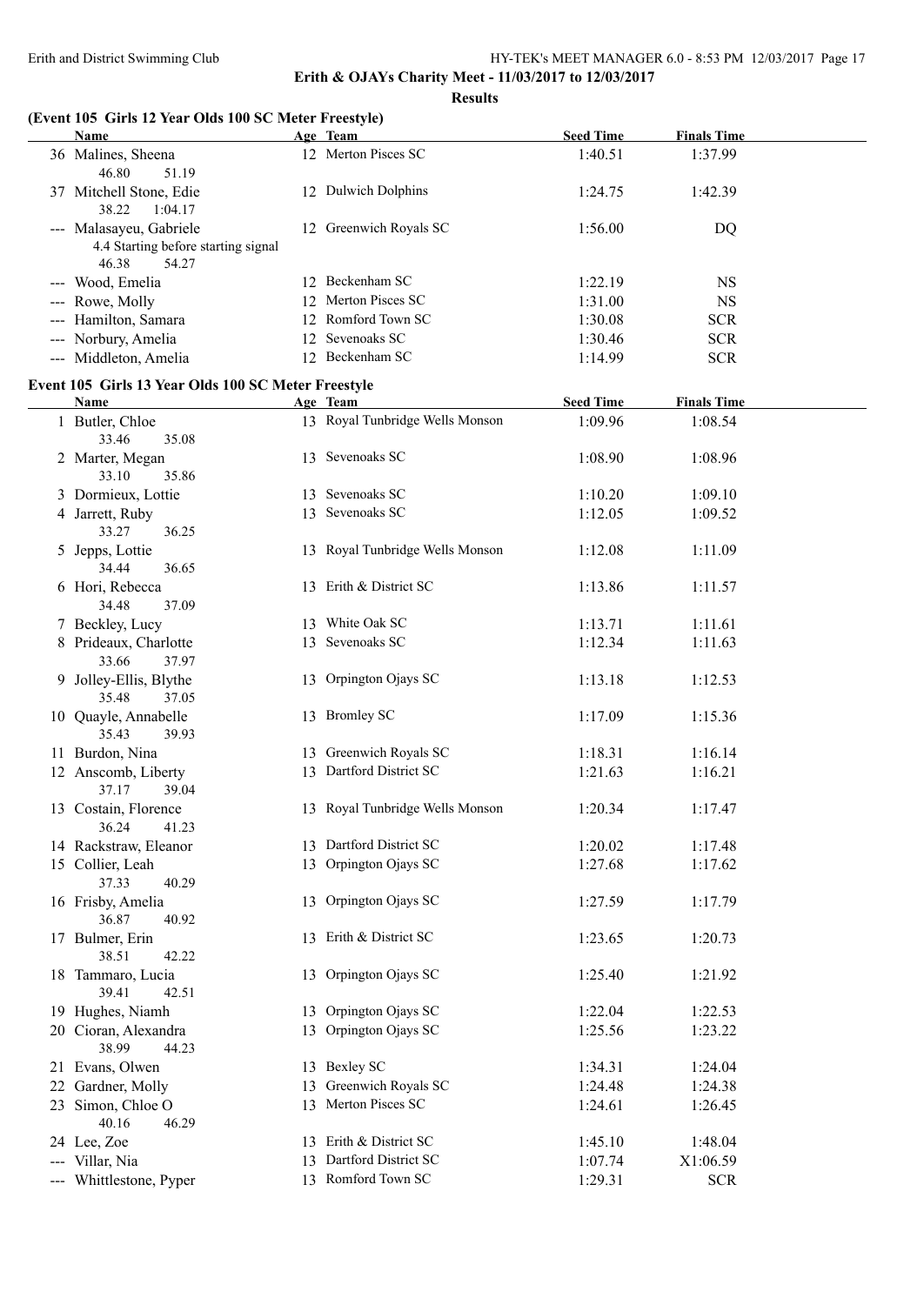**Results**

## **(Event 105 Girls 13 Year Olds 100 SC Meter Freestyle)**

|   | Name                                                        | Age Team                        | <b>Seed Time</b> | <b>Finals Time</b> |  |
|---|-------------------------------------------------------------|---------------------------------|------------------|--------------------|--|
|   | --- Berkeley, Jemimah                                       | 13 Royal Tunbridge Wells Monson | 1:08.43          | <b>SCR</b>         |  |
|   | Event 105 Girls 14 Year Olds 100 SC Meter Freestyle         |                                 |                  |                    |  |
|   | Name                                                        | Age Team                        | <b>Seed Time</b> | <b>Finals Time</b> |  |
|   | 1 Lodge, Milly                                              | 14 Sevenoaks SC                 | 1:08.21          | 1:07.90            |  |
|   | 2 Gerretsen, Maya<br>32.65<br>35.41                         | 14 Royal Tunbridge Wells Monson | 1:08.14          | 1:08.06            |  |
|   | 3 Lauerman, Aoife<br>32.78<br>35.33                         | 14 Sevenoaks SC                 | 1:07.33          | 1:08.11            |  |
|   | 4 Hobbs, Grace<br>31.96<br>36.17                            | 14 Royal Tunbridge Wells Monson | 1:08.17          | 1:08.13            |  |
|   | 5 Wallace, Jasmine<br>33.20<br>35.09                        | 14 Sevenoaks SC                 | 1:09.11          | 1:08.29            |  |
|   | 6 Norton, Edith                                             | 14 Sevenoaks SC                 | 1:08.43          | 1:08.71            |  |
|   | 7 Mason, Amber                                              | 14 Romford Town SC              | 1:07.77          | 1:10.00            |  |
|   | 32.68<br>37.32                                              |                                 |                  |                    |  |
|   | 8 Leeves, Abigail<br>33.91<br>36.61                         | 14 Orpington Ojays SC           | 1:11.55          | 1:10.52            |  |
|   | 9 Whitehead, Milly<br>34.71<br>36.33                        | 14 Orpington Ojays SC           | 1:10.30          | 1:11.04            |  |
|   | 10 Moore, Kirsty                                            | 14 Greenwich Royals SC          | 1:12.19          | 1:11.22            |  |
|   | 11 Jerreat, Imogen                                          | 14 Dartford District SC         | 1:12.40          | 1:11.26            |  |
|   | 12 Van Rooyen, Jaime<br>34.71<br>37.42                      | 14 Orpington Ojays SC           | 1:11.54          | 1:12.13            |  |
|   | 13 Mott, Rosie                                              | 14 Bromley SC                   | 1:11.31          | 1:12.39            |  |
|   | 14 Hawkins, Anna                                            | 14 Orpington Ojays SC           | 1:16.24          | 1:12.73            |  |
|   | 15 Chenaf, Boushra<br>34.90<br>38.17                        | 14 Greenwich Royals SC          | 1:15.92          | 1:13.07            |  |
|   | 16 Kottas, Ellis<br>35.79<br>37.58                          | 14 Bromley SC                   | 1:12.55          | 1:13.37            |  |
|   | 17 Braxton, Lauren<br>35.67<br>37.98                        | 14 Romford Town SC              | 1:12.92          | 1:13.65            |  |
|   | 18 Murray, Maddie<br>36.93<br>38.89                         | 14 Bexley SC                    | 1:14.55          | 1:15.82            |  |
|   | 19 Afonso, Sharlene<br>36.91<br>41.25                       | 14 Merton Pisces SC             | 1:21.40          | 1:18.16            |  |
|   | 20 Wright, Alexandria                                       | 14 Bexley SC                    | 1:35.00          | 1:18.25            |  |
|   | 21 Wong, Ellen<br>45.91<br>50.90                            | 14 Merton Pisces SC             | 1:40.99          | 1:36.81            |  |
|   | Thomas-Green, Amelie                                        | 14 Royal Tunbridge Wells Monson | 1:08.83          | <b>NS</b>          |  |
|   | --- Beattie, Kitty                                          | 14 Erith & District SC          | 1:28.38          | $_{\rm NS}$        |  |
|   | --- Tavakkolizadeh, Hannah                                  | 14 Greenwich Royals SC          | 1:10.84          | <b>SCR</b>         |  |
|   | Event 105 Girls 15 Year Olds 100 SC Meter Freestyle<br>Name | Age Team                        | <b>Seed Time</b> | <b>Finals Time</b> |  |
|   | 1 Seager, Lara                                              | 15 Erith & District SC          | 1:08.30          |                    |  |
|   | 31.89<br>34.81                                              |                                 |                  | 1:06.70            |  |
|   | 2 Harden, Ellie                                             | 15 Orpington Ojays SC           | 1:05.56          | 1:07.11            |  |
|   | 3 Cutajar, Lilli<br>32.49<br>35.33                          | 15 Orpington Ojays SC           | 1:07.66          | 1:07.82            |  |
| 4 | Jepps, Elizabeth                                            | 15 Royal Tunbridge Wells Monson | 1:06.68          | 1:08.54            |  |
|   | 5 Beatton, Maisie<br>32.14<br>36.71                         | 15 Royal Tunbridge Wells Monson | 1:08.43          | 1:08.85            |  |
|   | 6 Lee, Maddison<br>34.21<br>37.06                           | 15 Erith & District SC          | 1:11.51          | 1:11.27            |  |
|   | 7 Inglis, Chloe                                             | 15 Erith & District SC          | 1:14.50          | 1:12.14            |  |
|   | 8 Lombardi, Francesca                                       | 15 Dartford District SC         | 1:14.07          | 1:12.42            |  |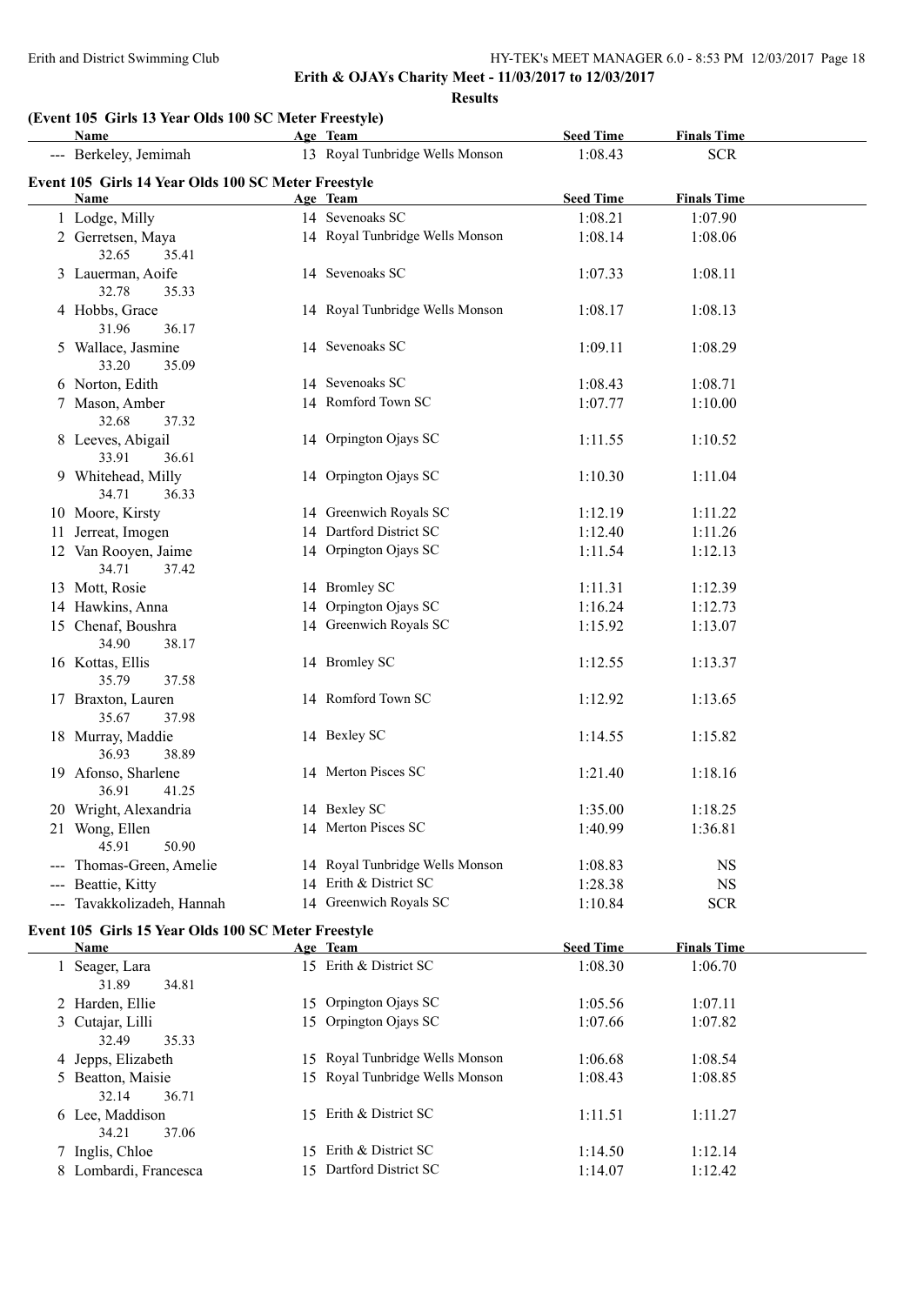**Erith & OJAYs Charity Meet - 11/03/2017 to 12/03/2017**

**Results**

## **(Event 105 Girls 15 Year Olds 100 SC Meter Freestyle)**

| Name                                                  | Age Team                                                                                   | <b>Seed Time</b> | <b>Finals Time</b> |  |
|-------------------------------------------------------|--------------------------------------------------------------------------------------------|------------------|--------------------|--|
| 9 Keeling, Georgina                                   | 15 Royal Tunbridge Wells Monson                                                            | 1:14.22          | 1:13.44            |  |
| 10 Glossop, Lucy                                      | 15 Orpington Ojays SC                                                                      | 1:12.06          | 1:13.90            |  |
| 11 Gough, Lauren<br>35.54<br>38.55                    | 15 Orpington Ojays SC                                                                      | 1:16.62          | 1:14.09            |  |
| 12 Varley, Zoe                                        | 15 Dartford District SC                                                                    | 1:18.67          | 1:14.14            |  |
| 13 Newman, Chloe<br>35.39<br>38.98                    | 15 Bethnal Green                                                                           | 1:14.19          | 1:14.37            |  |
| 14 Walters, Helena                                    | 15 Bromley SC                                                                              | 1:15.39          | 1:15.98            |  |
| 15 Dimitrova, Victoria<br>38.28<br>44.23              | 15 Bexley SC                                                                               | 1:26.39          | 1:22.51            |  |
| --- Chou, Siobhan<br>31.63<br>34.22                   | 15 Bromley SC                                                                              | 1:03.37          | X1:05.85           |  |
| --- Ranatunge, Sanugi                                 | 15 Dartford District SC                                                                    | 1:38.05          | <b>SCR</b>         |  |
| Event 105 Girls 16 & Over 100 SC Meter Freestyle      |                                                                                            |                  |                    |  |
| Name                                                  | Age Team                                                                                   | <b>Seed Time</b> | <b>Finals Time</b> |  |
| 1 Fastiggi, Annah<br>32.72<br>35.26                   | 18 Erith & District SC                                                                     | 1:06.00          | 1:07.98            |  |
| 2 Marchant, Lucy                                      | 18 Bromley SC                                                                              | 1:07.52          | 1:09.61            |  |
| 3 Walters, Abigail<br>33.86<br>38.03                  | 16 Bromley SC                                                                              | 1:11.81          | 1:11.89            |  |
| 4 Norwood, Ella<br>36.02<br>38.36                     | 16 Orpington Ojays SC                                                                      | 1:16.88          | 1:14.38            |  |
| 5 Ishola, Ife                                         | 16 Bexley SC                                                                               | 1:24.81          | 1:23.23            |  |
| --- Childs, Isabella                                  | 16 Sevenoaks SC                                                                            | 1:05.84          | <b>SCR</b>         |  |
| --- Cooke, Natasha                                    | 16 Sevenoaks SC                                                                            | 1:06.14          | <b>SCR</b>         |  |
| Event 106 Boys 10 Year Olds 100 SC Meter Breaststroke |                                                                                            |                  |                    |  |
| <b>Name</b>                                           | Age Team                                                                                   | <b>Seed Time</b> | <b>Finals Time</b> |  |
| 1 Mahmood, Raheel<br>49.11<br>55.17                   | 10 Romford Town SC                                                                         | 1:48.14          | 1:44.28            |  |
| 2 Hatzakis, Tasso<br>52.94<br>57.59                   | 10 London Aquatics Centre PP                                                               | 1:57.12          | 1:50.53            |  |
| 3 Walker, Leo<br>53.78<br>58.98                       | 10 Greenwich Royals SC                                                                     | NT               | 1:52.76            |  |
| 4 Bryl, Lucas<br>53.86<br>1:00.19                     | 10 Bromley SC                                                                              | 1:55.50          | 1:54.05            |  |
| 5 Dell'Accio, Roberto                                 | 10 Bromley SC                                                                              | 1:59.50          | 1:58.00            |  |
| 6 Lewis, Piran<br>57.06<br>1:03.10                    | 10 Beckenham SC                                                                            | 1:55.50          | 2:00.16            |  |
| 7 Nikolov, Daniel<br>1:00.12<br>1:01.83               | 10 Erith & District SC                                                                     | NT               | 2:01.95            |  |
| --- Seager, Ashton                                    | 10 Erith & District SC                                                                     | 2:02.31          | DQ                 |  |
| 59.60<br>1:06.60                                      | 7.4 Head not breaking surface before hands turn inward at widest point in 2nd stroke after |                  |                    |  |
| Event 106 Boys 11 Year Olds 100 SC Meter Breaststroke |                                                                                            |                  |                    |  |

| <b>Name</b>                       | Age Team                     | <b>Seed Time</b> | <b>Finals Time</b> |  |
|-----------------------------------|------------------------------|------------------|--------------------|--|
| Jarrett, Lewis<br>53.83<br>47.85  | 11 Romford Town SC           | 1:46.60          | 1:41.68            |  |
| 2 Eloidin, Sean                   | 11 London Aquatics Centre PP | NT               | 1:42.68            |  |
| 3 Sugrue, James<br>51.32<br>54.41 | 11 Beckenham SC              | 1:58.02          | 1:45.73            |  |
| 4 Friday, Lucas<br>56.68<br>51.35 | 11 Beckenham SC              | NT               | 1:48.03            |  |
| 5 Villar, Ethan<br>51.55<br>56.55 | 11 Dartford District SC      | 1:47.38          | 1:48.10            |  |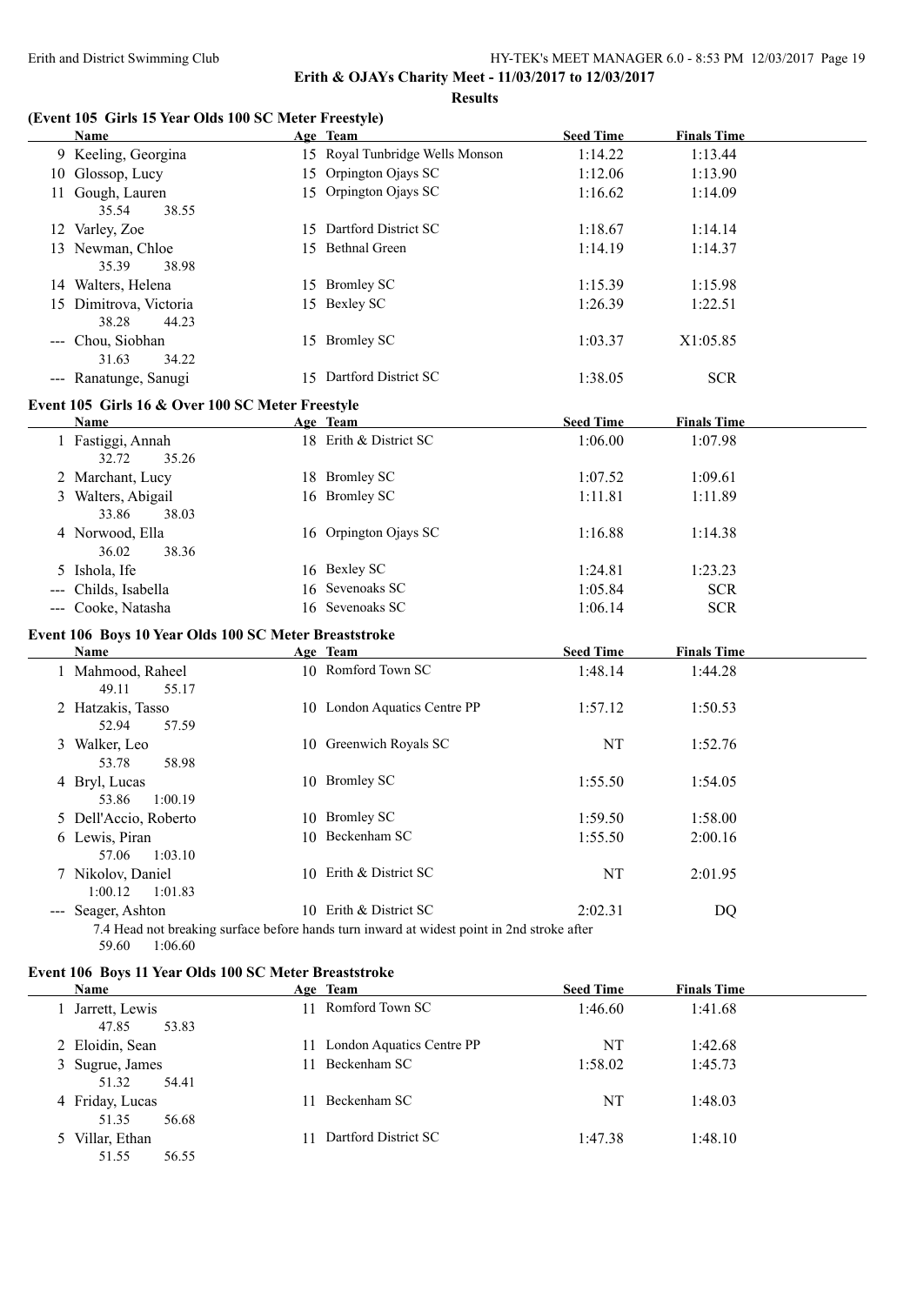**Results**

## **(Event 106 Boys 11 Year Olds 100 SC Meter Breaststroke)**

| <b>Name</b>                                                                               | Age Team                        | <b>Seed Time</b> | <b>Finals Time</b> |  |
|-------------------------------------------------------------------------------------------|---------------------------------|------------------|--------------------|--|
| 6 Scicluna, Leli<br>53.32<br>57.76                                                        | 11 Bethnal Green                | 1:49.18          | 1:51.08            |  |
| 7 Williams, Aiden<br>53.20<br>57.94                                                       | 11 Royal Tunbridge Wells Monson | 1:58.00          | 1:51.14            |  |
| 8 Walters, Oscar<br>53.62<br>58.79                                                        | 11 Bromley SC                   | 1:49.56          | 1:52.41            |  |
| 9 Box, Joseph<br>54.65<br>58.16                                                           | 11 Sevenoaks SC                 | NT               | 1:52.81            |  |
| 10 Baran, Jakub<br>58.85<br>54.18                                                         | 11 Erith & District SC          | 1:57.81          | 1:53.03            |  |
| 11 Gallagher Francis, Harry<br>56.39<br>1:01.06                                           | 11 Greenwich Royals SC          | 2:04.00          | 1:57.45            |  |
| 12 Maxwell, William<br>55.39<br>1:04.05                                                   | 11 Bromley SC                   | 2:02.87          | 1:59.44            |  |
| 13 Massey, Paden<br>58.07<br>1:01.57                                                      | 11 Royal Tunbridge Wells Monson | 2:04.50          | 1:59.64            |  |
| 14 Knight, Finley<br>1:04.19<br>57.35                                                     | 11 Beckenham SC                 | NT               | 2:01.54            |  |
| 15 Jurins, Aleksey<br>1:00.58<br>1:02.35                                                  | 11 Erith & District SC          | NT               | 2:02.93            |  |
| 16 Parchment, Joshua<br>1:00.75<br>1:03.64                                                | 11 Merton Pisces SC             | 2:07.00          | 2:04.39            |  |
| 17 Ellerton, Jonny                                                                        | 11 Bromley SC                   | 2:13.00          | 2:09.57            |  |
| 18 Strong, Vinnie<br>1:07.96<br>1:11.66                                                   | 11 Erith & District SC          | 2:24.32          | 2:19.62            |  |
| --- Wood, Josh<br>7.6 Touch not simultaneous and/or hands not separated<br>58.19<br>52.38 | 11 Sevenoaks SC                 | 1:49.70          | DQ                 |  |
| --- Harry, Luke                                                                           | 11 Erith & District SC          | 1:44.66          | DQ                 |  |
| 7.4 Leg movements not simultaneous (alternating leg movement)                             |                                 |                  |                    |  |
| 51.51<br>55.75                                                                            |                                 |                  |                    |  |
| --- Redhead, Caleb                                                                        | 11 Bromley SC                   | 1:47.21          | <b>SCR</b>         |  |
| --- Jarrett, William                                                                      | 11 Sevenoaks SC                 | NT               | <b>SCR</b>         |  |
|                                                                                           |                                 |                  |                    |  |
| Event 106 Boys 12 Year Olds 100 SC Meter Breaststroke<br><b>Name</b>                      | Age Team                        | <b>Seed Time</b> | <b>Finals Time</b> |  |
| 1 Drew, Thomas                                                                            | 12 London Aquatics Centre PP    | 1:38.88          | 1:33.95            |  |
| 44.52<br>49.43                                                                            |                                 |                  |                    |  |
| 2 McCarthy, Connor<br>44.90<br>51.04                                                      | 12 Romford Town SC              | 1:40.88          | 1:35.94            |  |
| 3 Cleaver, Jamie<br>47.32<br>50.36                                                        | 12 Bromley SC                   | 1:42.11          | 1:37.68            |  |
| 4 Dobson, Oliver                                                                          | 12 Royal Tunbridge Wells Monson | 1:49.15          | 1:42.81            |  |
| 5 Davison, Nathan<br>50.20<br>55.33                                                       | 12 Merton Pisces SC             | 1:50.71          | 1:45.53            |  |
| 6 Walker, Jacob                                                                           | 12 Greenwich Royals SC          | 1:43.89          | 1:47.67            |  |
| 7 Beattie, Ashley<br>54.22<br>1:00.04                                                     | 12 Erith & District SC          | NT               | 1:54.26            |  |
| 8 Edge, Lance<br>54.74<br>59.86                                                           | 12 Beckenham SC                 | NT               | 1:54.60            |  |
| 9 Wong, Daniel<br>54.31<br>1:01.98                                                        | 12 Merton Pisces SC             | 2:03.60          | 1:56.29            |  |
| 10 Rodriguez-Aparicio, Mateo<br>55.08<br>1:05.24                                          | 12 Orpington Ojays SC           | 1:52.27          | 2:00.32            |  |
| --- Davies, Joe                                                                           | 12 Bromley SC                   | 1:38.72          | <b>SCR</b>         |  |
| --- Tutt, Alessio                                                                         | 12 Bromley SC                   | 1:40.44          | <b>SCR</b>         |  |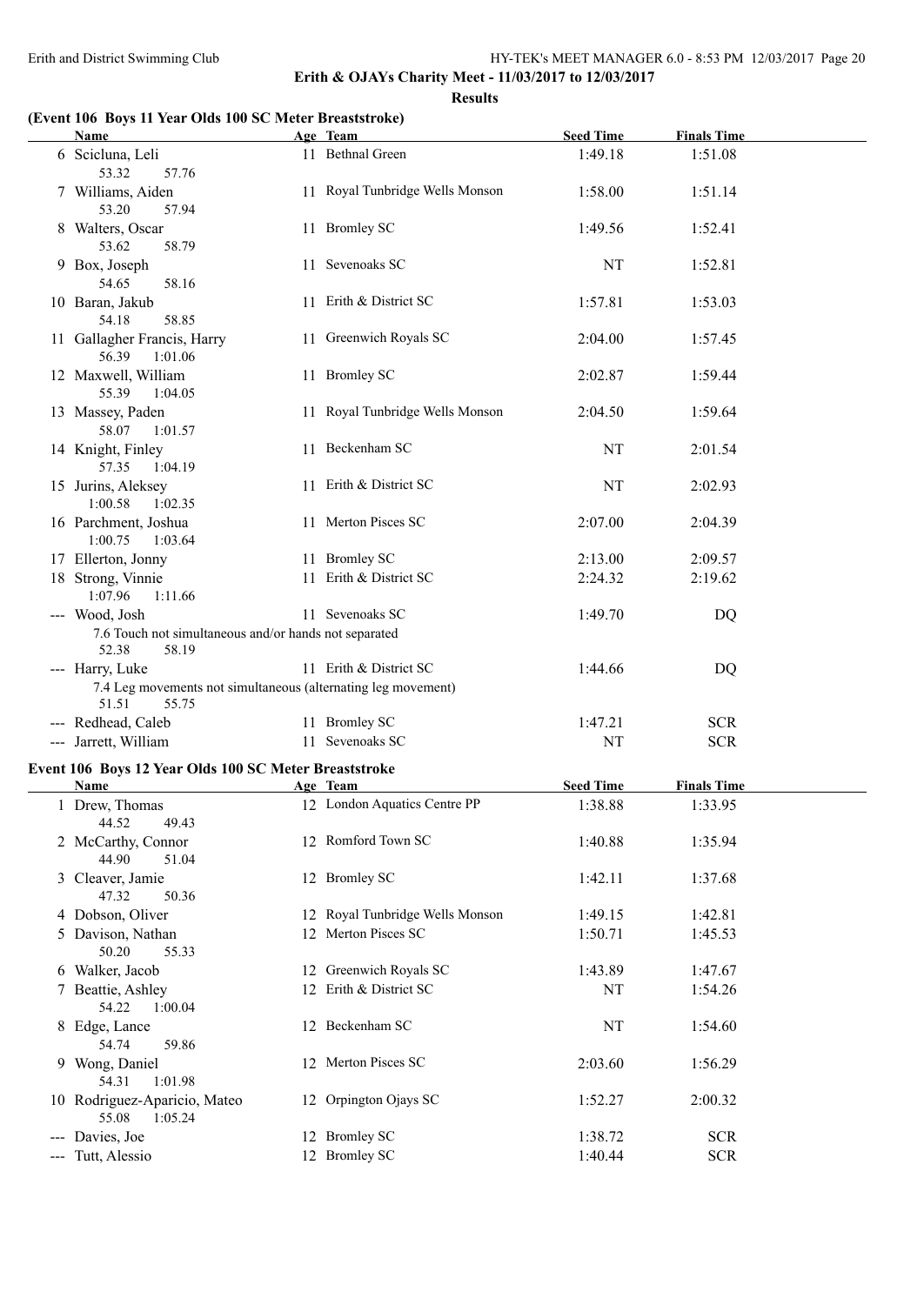**Erith & OJAYs Charity Meet - 11/03/2017 to 12/03/2017**

**Results**

## **Event 106 Boys 13 Year Olds 100 SC Meter Breaststroke**

| Name                                                  | Age Team                | <b>Seed Time</b> | <b>Finals Time</b> |  |
|-------------------------------------------------------|-------------------------|------------------|--------------------|--|
| 1 Davies, Cameron<br>43.31<br>46.62                   | 13 Sevenoaks SC         | 1:35.32          | 1:29.93            |  |
| 2 Saunders, Noah<br>43.40<br>47.61                    | 13 Orpington Ojays SC   | 1:31.86          | 1:31.01            |  |
| 3 Carlton, Fraser                                     | 13 Bethnal Green        | 1:38.74          | 1:35.01            |  |
| 4 Tonks, Rhys<br>46.95<br>52.72                       | 13 Bexley SC            | 1:45.18          | 1:39.67            |  |
| 5 Ellett, Joshua                                      | 13 Romford Town SC      | 1:43.24          | 1:39.73            |  |
| 6 Giles, George<br>48.07<br>52.76                     | 13 Romford Town SC      | 1:41.62          | 1:40.83            |  |
| 7 Sandford, Stephen                                   | 13 Beckenham SC         | 1:53.53          | 1:40.94            |  |
| 8 Nwabisa, Paris<br>49.28<br>52.77                    | 13 Dartford District SC | 1:44.61          | 1:42.05            |  |
| 9 Upadhyaya, Arnav<br>49.70<br>53.70                  | 13 Bexley SC            | 1:53.50          | 1:43.40            |  |
| 10 Blackaller, Aaron<br>50.09<br>56.00                | 13 Romford Town SC      | 1:50.48          | 1:46.09            |  |
| 11 Threader, Ben<br>51.23<br>59.25                    | 13 Erith & District SC  | NT               | 1:50.48            |  |
| 12 Turner, Archie<br>58.27<br>1:05.95                 | 13 Erith & District SC  | 2:10.45          | 2:04.22            |  |
| Event 106 Boys 14 Year Olds 100 SC Meter Breaststroke |                         |                  |                    |  |
| Name                                                  | Age Team                | <b>Seed Time</b> | <b>Finals Time</b> |  |
| 1 Peel, Max<br>1:32.29                                | 14 Orpington Ojays SC   | 1:41.88          | 1:32.29            |  |
| 2 Fernandes, Aidan<br>44.01<br>49.44                  | 14 Romford Town SC      | 1:31.87          | 1:33.45            |  |
| 3 Moncur, Robert<br>44.72<br>50.55                    | 14 Romford Town SC      | 1:34.18          | 1:35.27            |  |
| 4 Thom, James<br>45.57<br>51.20                       | 14 Dartford District SC | 1:38.79          | 1:36.77            |  |
| 5 Mageee-Brown, Thomas<br>46.92<br>51.50              | 14 Orpington Ojays SC   | 1:41.73          | 1:38.42            |  |
| --- Bourdet, Jacob                                    | 14 Erith & District SC  | 1:58.03          | <b>NS</b>          |  |
| --- Rout, Harry                                       | 14 Black Lion SC        | 1:34.63          | $SCR$              |  |
| --- Short, Luca                                       | 14 Bromley SC           | 1:28.97          | $SCR$              |  |
| --- Fletcher, Harry                                   | 14 Merton Pisces SC     | 1:49.69          | <b>SCR</b>         |  |
| Event 106 Boys 15 Year Olds 100 SC Meter Breaststroke |                         |                  |                    |  |

| Name                 |                                                    | Age Team                        | <b>Seed Time</b> | <b>Finals Time</b> |
|----------------------|----------------------------------------------------|---------------------------------|------------------|--------------------|
| 1 Kong, Amos         |                                                    | 15 Greenwich Royals SC          | 1:23.00          | 1:22.36            |
| 38.59                | 43.77                                              |                                 |                  |                    |
| 2 Teo, Nicholas      | 15.                                                | Greenwich Royals SC             | 1:29.25          | 1:24.32            |
| 39.19                | 45.13                                              |                                 |                  |                    |
| 3 Baker, Daniel      |                                                    | 15 Royal Tunbridge Wells Monson | 1:24.98          | 1:24.99            |
| 39.83                | 45.16                                              |                                 |                  |                    |
| 4 Marin, Stefan      |                                                    | 15 Bexley SC                    | 1:26.12          | 1:28.00            |
| 40.97                | 47.03                                              |                                 |                  |                    |
| -- Davies, Ben       | 15.                                                | <b>Bromley SC</b>               | 1:34.03          | <b>SCR</b>         |
|                      | Event 106 Boys 16 & Over 100 SC Meter Breaststroke |                                 |                  |                    |
| <b>Name</b>          |                                                    | Age Team                        | <b>Seed Time</b> | <b>Finals Time</b> |
| 1 Benn, James        |                                                    | 16 Sevenoaks SC                 | 1:21.32          | 1:21.96            |
| 37.72                | 44.24                                              |                                 |                  |                    |
| 2 Karmoussi, Youssef | $\overline{17}$                                    | Merton Pisces SC                | 1:33.31          | 1:24.17            |
| 39.28                | 44.89                                              |                                 |                  |                    |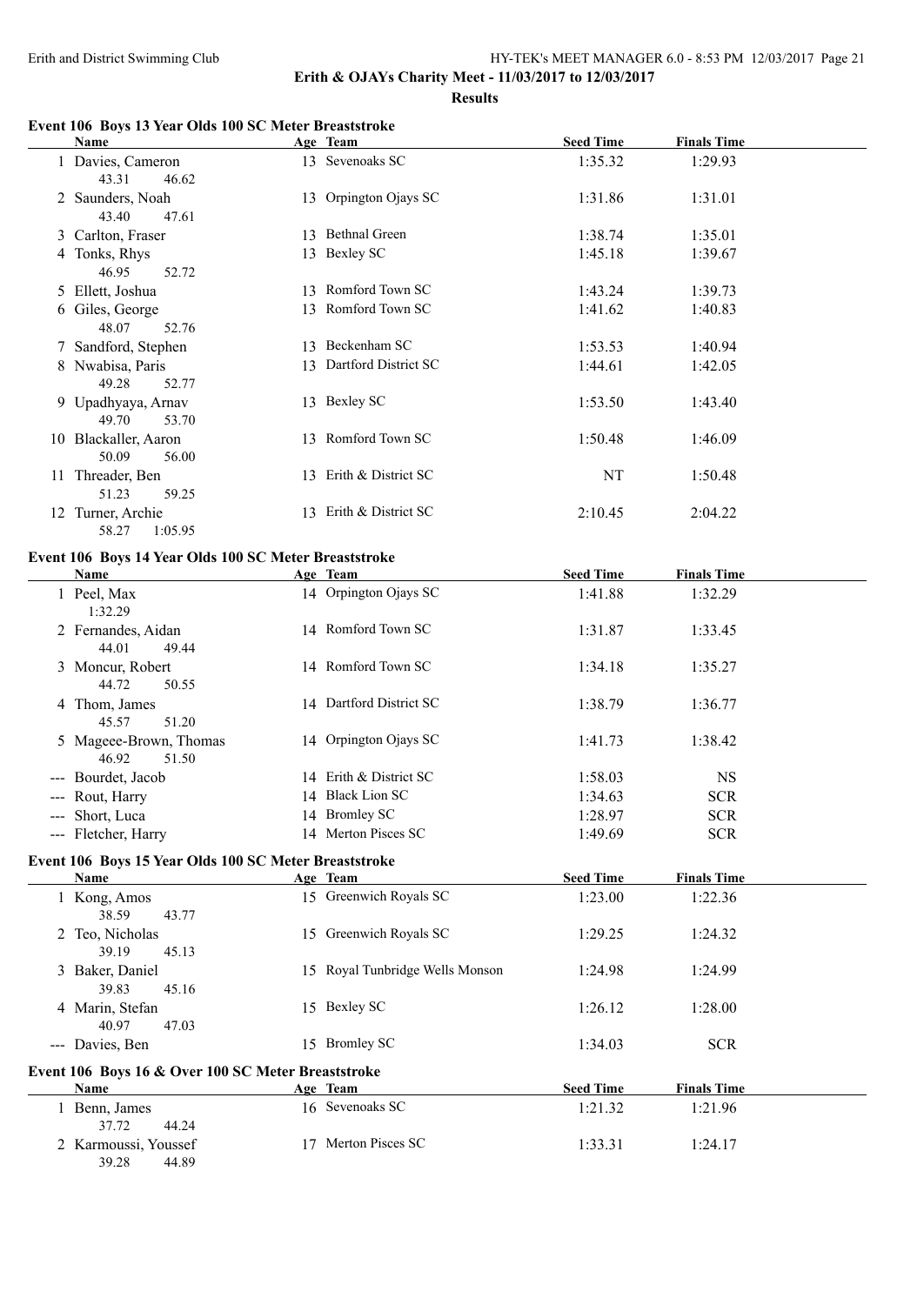**Erith & OJAYs Charity Meet - 11/03/2017 to 12/03/2017 Results**

## **(Event 106 Boys 16 & Over 100 SC Meter Breaststroke)**

| <b>Name</b>                                                                                 |    | Age Team                        | <b>Seed Time</b> | <b>Finals Time</b> |  |
|---------------------------------------------------------------------------------------------|----|---------------------------------|------------------|--------------------|--|
| 3 Baines, Ryan                                                                              |    | 17 Merton Pisces SC             | 1:26.05          | 1:27.83            |  |
| Event 107 Girls 10 Year Olds 100 SC Meter Butterfly                                         |    |                                 |                  |                    |  |
| Name                                                                                        |    | Age Team                        | <b>Seed Time</b> | <b>Finals Time</b> |  |
| 1 Kilby, Ella                                                                               |    | 10 Romford Town SC              | 1:34.56          | 1:34.56            |  |
| 2 Groves, Valentina<br>46.07<br>56.14                                                       |    | 10 Sevenoaks SC                 | NT               | 1:42.21            |  |
| 3 Giles, Alexandra<br>48.92<br>55.73                                                        |    | 10 Romford Town SC              | 1:53.08          | 1:44.65            |  |
| 4 Patfield, Evalyn<br>50.64<br>58.48                                                        |    | 10 Royal Tunbridge Wells Monson | 1:35.62          | 1:49.12            |  |
| 5 Huille, Elisabeth                                                                         |    | 10 Greenwich Royals SC          | 1:55.00          | 1:57.01            |  |
| 6 James, Rosemary<br>57.49<br>1:08.86                                                       |    | 10 Beckenham SC                 | <b>NT</b>        | 2:06.35            |  |
| 7 Vassileva, Michelle                                                                       |    | 10 Romford Town SC              | 2:03.12          | 2:11.01            |  |
| --- Moule, Sophia                                                                           |    | 10 Romford Town SC              | 1:45.10          | DQ                 |  |
| 8.3 Alternating movement of legs or feet<br>55.33<br>1:11.00                                |    |                                 |                  |                    |  |
| --- Middleton, Francesca<br>8.2 Arms not brought forward simultaneously<br>48.76<br>1:00.21 |    | 10 Beckenham SC                 | <b>NT</b>        | DQ                 |  |
| --- Pickering, Beatrice                                                                     |    | 10 Bromley SC                   | 1:35.60          | <b>NS</b>          |  |
| Event 107 Girls 11 Year Olds 100 SC Meter Butterfly<br>Name                                 |    | Age Team                        | <b>Seed Time</b> | <b>Finals Time</b> |  |
| 1 Conway, Florence                                                                          |    | 11 Bromley SC                   | 1:39.00          | 1:31.10            |  |
| 42.57<br>48.53                                                                              |    |                                 |                  |                    |  |
| 2 Wardell, Jaymee                                                                           |    | 11 London Aquatics Centre PP    | <b>NT</b>        | 1:37.05            |  |
| 3 Hosler, Millie<br>45.40<br>52.15                                                          |    | 11 Romford Town SC              | 1:39.81          | 1:37.55            |  |
| 4 Brand, Jessica<br>46.58<br>55.66                                                          |    | 11 Bexley SC                    | 1:55.19          | 1:42.24            |  |
| 5 Aissani, Lila<br>57.34<br>46.98                                                           |    | 11 London Aquatics Centre PP    | <b>NT</b>        | 1:44.32            |  |
| 6 Murphy, Isla<br>1:01.11<br>53.14                                                          |    | 11 Sevenoaks SC                 | <b>NT</b>        | 1:54.25            |  |
| --- Wood, Ella                                                                              |    | 11 Sevenoaks SC                 | 1:36.85          | DQ                 |  |
| 8.4 At turn or finish, touch not simultaneous or hands not separated                        |    |                                 |                  |                    |  |
| --- Holloway, Zoe                                                                           |    | 11 Sutton and Cheam             | NT               | <b>NS</b>          |  |
| --- Hope, Alex                                                                              | 11 | Greenwich Royals SC             | NT               | $_{\rm NS}$        |  |
| --- Sawyer, Hannah                                                                          | 11 | Beckenham SC                    | 1:42.61          | <b>SCR</b>         |  |
| --- Rice, Phoebe                                                                            | 11 | Dartford District SC            | 1:28.92          | <b>SCR</b>         |  |
| --- Arnell, Constance                                                                       |    | 11 Royal Tunbridge Wells Monson | 1:48.63          | <b>SCR</b>         |  |
| Event 107 Girls 12 Year Olds 100 SC Meter Butterfly                                         |    |                                 |                  |                    |  |
| Name                                                                                        |    | Age Team                        | <b>Seed Time</b> | <b>Finals Time</b> |  |
| 1 Martin, Evie<br>43.23<br>45.73                                                            |    | 12 Dartford District SC         | 1:28.67          | 1:28.96            |  |
| 2 Morton, Elysia B<br>42.92<br>52.68                                                        |    | 12 Bethnal Green                | 1:44.70          | 1:35.60            |  |
| 3 Hamoudi, Sarah<br>46.06<br>53.76                                                          |    | 12 Greenwich Royals SC          | 1:43.44          | 1:39.82            |  |
| 4 Hambling, Phoebe<br>46.92<br>55.21                                                        |    | 12 Greenwich Royals SC          | 1:42.19          | 1:42.13            |  |
| 5 Walters, Connie                                                                           |    | 12 Bromley SC                   | 1:46.45          | 1:43.71            |  |
| 6 Brown, Ellie<br>48.36<br>56.34                                                            |    | 12 Orpington Ojays SC           | 1:41.90          | 1:44.70            |  |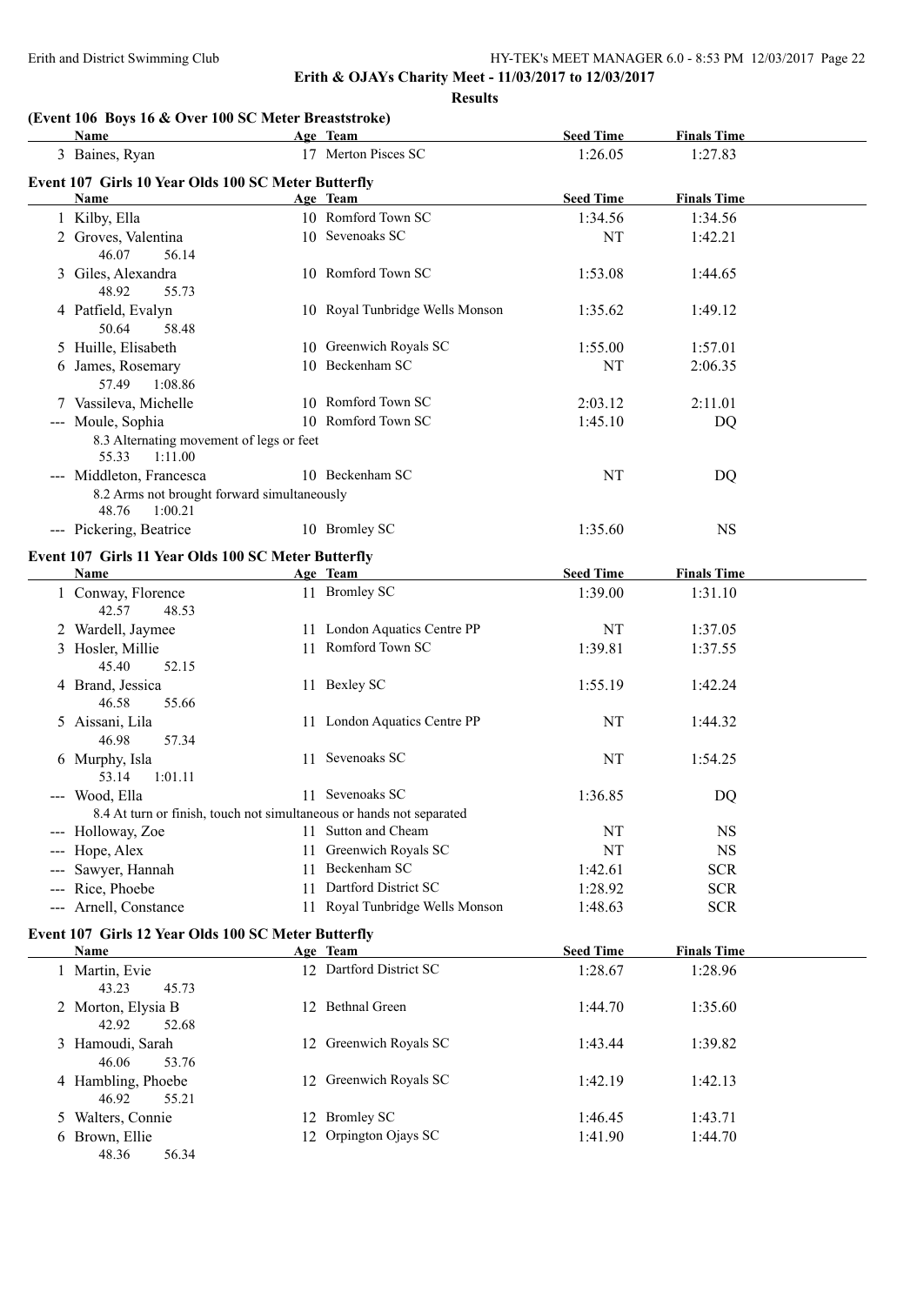**Results**

## **(Event 107 Girls 12 Year Olds 100 SC Meter Butterfly)**

| Name                                                                                   | Age Team                        | <b>Seed Time</b> | <b>Finals Time</b> |
|----------------------------------------------------------------------------------------|---------------------------------|------------------|--------------------|
| 7 Canning, Mia<br>50.67<br>54.81                                                       | 12 Dartford District SC         | 1:47.19          | 1:45.48            |
| 8 Boyd, Abby<br>54.92<br>1:01.87                                                       | 12 Orpington Ojays SC           | 1:56.22          | 1:56.79            |
| 9 Hartsen, Jolina                                                                      | 12 Orpington Ojays SC           | 1:50.13          | 2:05.02            |
| --- Hall, Freya<br>39.86<br>43.79                                                      | 12 Dartford District SC         | 1:25.22          | X1:23.65           |
| --- Malasayeu, Gabriele                                                                | 12 Greenwich Royals SC          | 2:00.00          | <b>DQ</b>          |
| 8.3 Breaststroke kick used (legal in Masters Competitions)<br>1:02.29<br>1:17.09       |                                 |                  |                    |
| --- Vassileva, Nicole                                                                  | 12 Romford Town SC              | 1:56.60          | DQ                 |
| 8.5 More than one arm pull under water (following start or turn)<br>56.17<br>1:00.28   |                                 |                  |                    |
| --- Hamilton, Samara                                                                   | 12 Romford Town SC              | 1:49.25          | <b>SCR</b>         |
| --- Goodyear, Natasha                                                                  | 12 Bromley SC                   | 1:32.77          | <b>SCR</b>         |
| --- Middleton, Amelia                                                                  | 12 Beckenham SC                 | 1:27.96          | <b>SCR</b>         |
| Event 107 Girls 13 Year Olds 100 SC Meter Butterfly                                    |                                 |                  |                    |
| Name                                                                                   | Age Team                        | <b>Seed Time</b> | <b>Finals Time</b> |
| 1 Herbert, Jessica                                                                     | 13 Orpington Ojays SC           | 1:17.57          | 1:16.69            |
| 2 Redhead, Claire<br>38.21<br>43.83                                                    | 13 Bromley SC                   | 1:21.51          | 1:22.04            |
| 3 Butler, Chloe<br>36.60<br>45.98                                                      | 13 Royal Tunbridge Wells Monson | 1:25.55          | 1:22.58            |
| 4 Menteath, Shannon                                                                    | 13 Bromley SC                   | 1:19.56          | 1:22.82            |
| 5 Burdon, Nina<br>1:29.33                                                              | 13 Greenwich Royals SC          | 1:30.53          | 1:26.70            |
| 6 Jolley-Ellis, Blythe<br>41.86<br>45.32                                               | 13 Orpington Ojays SC           | 1:36.00          | 1:27.18            |
| 7 Quayle, Annabelle                                                                    | 13 Bromley SC                   | 1:25.47          | 1:31.65            |
| 8 Oppong-Baffoe, Olivia                                                                | 13 Erith & District SC          | 1:49.63          | 1:41.32            |
| 9 Collier, Leah<br>47.48<br>55.24                                                      | 13 Orpington Ojays SC           | 1:48.27          | 1:42.72            |
| 10 Bulmer, Erin                                                                        | 13 Erith & District SC          | 1:55.22          | 1:51.67            |
| --- Villar, Nia<br>40.61<br>36.26                                                      | 13 Dartford District SC         | 1:14.58          | X1:16.87           |
| --- Olayiwola, Anjolaoluwa<br>8.2 Arms not brought forward simultaneously              | 13 Orpington Ojays SC           | 2:03.56          | DQ                 |
| 49.88<br>1:00.39<br>$\Gamma$ vont 107 $\Gamma$ irk 14 Voor Olds 100 SC Motor Buttorfly |                                 |                  |                    |

#### **Event 107 Girls 14 Year Olds 100 SC Meter Butterfly**

| Name             |                                      |    | Age Team                        | <b>Seed Time</b> | <b>Finals Time</b> |  |
|------------------|--------------------------------------|----|---------------------------------|------------------|--------------------|--|
| 1 Hobbs, Grace   |                                      |    | 14 Royal Tunbridge Wells Monson | 1:16.04          | 1:17.19            |  |
|                  | 2 Lauerman, Aoife<br>35.71<br>42.65  |    | 14 Sevenoaks SC                 | 1:13.12          | 1:18.36            |  |
|                  | 3 Lamb, Riva Marie<br>43.54<br>37.63 |    | 14 Bethnal Green                | 1:24.23          | 1:21.17            |  |
| 4 Huxley, Sophie | 37.99<br>45.14                       | 14 | White Oak SC                    | 1:25.32          | 1:23.13            |  |
|                  | 5 Gerretsen, Maya<br>36.91<br>46.60  |    | 14 Royal Tunbridge Wells Monson | 1:20.43          | 1:23.51            |  |
| 6 Mason, Amber   | 47.13<br>37.15                       |    | 14 Romford Town SC              | 1:19.10          | 1:24.28            |  |
|                  | 7 Braxton, Lauren<br>46.22<br>40.62  |    | 14 Romford Town SC              | 1:25.55          | 1:26.84            |  |
| 8 Mott, Rosie    |                                      |    | 14 Bromley SC                   | 1:23.09          | 1:34.71            |  |
|                  | 9 Chenaf, Boushra<br>54.71<br>46.68  |    | 14 Greenwich Royals SC          | 1:47.47          | 1:41.39            |  |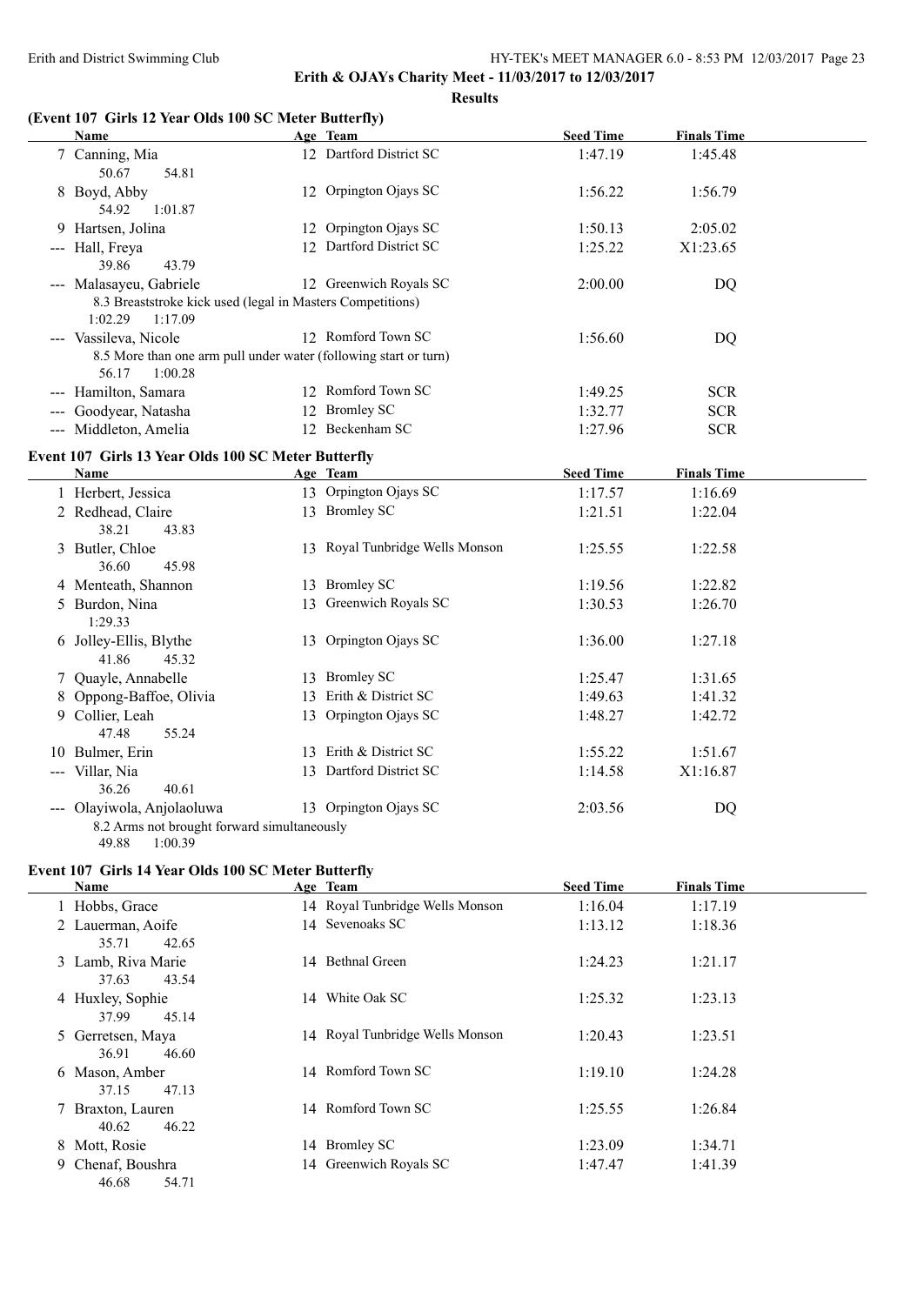| (Event 107 Girls 14 Year Olds 100 SC Meter Butterfly)       |                                 |                  |                    |  |
|-------------------------------------------------------------|---------------------------------|------------------|--------------------|--|
| Name                                                        | Age Team                        | <b>Seed Time</b> | <b>Finals Time</b> |  |
| --- Tavakkolizadeh, Hannah                                  | 14 Greenwich Royals SC          | 1:22.68          | <b>SCR</b>         |  |
| Event 107 Girls 15 Year Olds 100 SC Meter Butterfly<br>Name | Age Team                        | <b>Seed Time</b> | <b>Finals Time</b> |  |
| 1 Cutajar, Lilli<br>37.02<br>40.30                          | 15 Orpington Ojays SC           | 1:16.11          | 1:17.32            |  |
| 2 Chou, Siobhan<br>36.70<br>44.02                           | 15 Bromley SC                   | 1:15.01          | 1:20.72            |  |
| 3 Gough, Lauren<br>41.89<br>49.48                           | 15 Orpington Ojays SC           | 1:27.20          | 1:31.37            |  |
| --- Varley, Zoe                                             | 15 Dartford District SC         | 1:35.12          | <b>SCR</b>         |  |
| Event 107 Girls 16 & Over 100 SC Meter Butterfly            |                                 |                  |                    |  |
| Name                                                        | Age Team                        | <b>Seed Time</b> | <b>Finals Time</b> |  |
| 1 Walters, Abigail<br>38.30<br>43.94                        | 16 Bromley SC                   | 1:21.35          | 1:22.24            |  |
| 2 Norwood, Ella<br>41.42<br>47.49                           | 16 Orpington Ojays SC           | 1:31.59          | 1:28.91            |  |
| 3 Fastiggi, Annah                                           | 18 Erith & District SC          | 1:27.84          | 1:29.53            |  |
| Event 108 Boys 10 Year Olds 100 SC Meter Freestyle          |                                 |                  |                    |  |
| Name                                                        | Age Team                        | <b>Seed Time</b> | <b>Finals Time</b> |  |
| 1 Mahmood, Raheel                                           | 10 Romford Town SC              | 1:19.66          | 1:20.71            |  |
| 2 Cleaver, Luke                                             | 10 Bromley SC                   | 1:25.47          | 1:23.42            |  |
| 3 Hatzakis, Tasso                                           | 10 London Aquatics Centre PP    | 1:26.23          | 1:24.49            |  |
| 4 Walker, Leo                                               | 10 Greenwich Royals SC          | 1:39.65          | 1:26.39            |  |
| 5 Dec, Patryk                                               | 10 Erith & District SC          | NT               | 1:26.50            |  |
| 6 Hori, James                                               | 10 Erith & District SC          | 1:37.87          | 1:30.81            |  |
| 7 Lewis, Piran<br>45.10<br>50.39                            | 10 Beckenham SC                 | 1:40.30          | 1:35.49            |  |
| 8 Dell'Accio, Roberto<br>48.00<br>50.30                     | 10 Bromley SC                   | 1:38.05          | 1:38.30            |  |
| 9 Knight, Oliver                                            | 10 Beckenham SC                 | 2:09.93          | 1:46.75            |  |
| 10 Nikolov, Daniel                                          | 10 Erith & District SC          | NT               | 1:51.54            |  |
| Event 108 Boys 11 Year Olds 100 SC Meter Freestyle          |                                 |                  |                    |  |
| Name                                                        | Age Team                        | <b>Seed Time</b> | <b>Finals Time</b> |  |
| 1 Friday, Lucas                                             | 11 Beckenham SC                 | 1:20.30          | 1:16.39            |  |
| 2 Dawood, Ahmed<br>38.05<br>39.68                           | 11 Bethnal Green                | 1:18.60          | 1:17.73            |  |
| 3 Box, Joseph                                               | 11 Sevenoaks SC                 | NT               | 1:19.47            |  |
| 4 Kacar, Anatole<br>38.52<br>43.46                          | 11 Beckenham SC                 | 1:27.43          | 1:21.98            |  |
| 5 Cooper, Max                                               | 11 Sevenoaks SC                 | 1:23.00          | 1:23.63            |  |
| 6 Scicluna, Leli<br>40.12<br>43.64                          | 11 Bethnal Green                | 1:26.94          | 1:23.76            |  |
| 7 Baran, Jakub<br>41.43<br>42.90                            | 11 Erith & District SC          | 1:25.68          | 1:24.33            |  |
| 8 Dinev, Bryan<br>41.65<br>45.04                            | 11 Bexley SC                    | 1:23.67          | 1:26.69            |  |
| 9 Sugrue, James<br>41.64<br>45.42                           | 11 Beckenham SC                 | 1:29.71          | 1:27.06            |  |
| 10 Gallagher Francis, Harry<br>42.14<br>47.01               | 11 Greenwich Royals SC          | 1:38.17          | 1:29.15            |  |
| 11 Massey, Paden<br>42.19<br>47.37                          | 11 Royal Tunbridge Wells Monson | 1:29.00          | 1:29.56            |  |
| 12 Maxwell, William<br>42.97<br>47.13                       | 11 Bromley SC                   | 1:27.88          | 1:30.10            |  |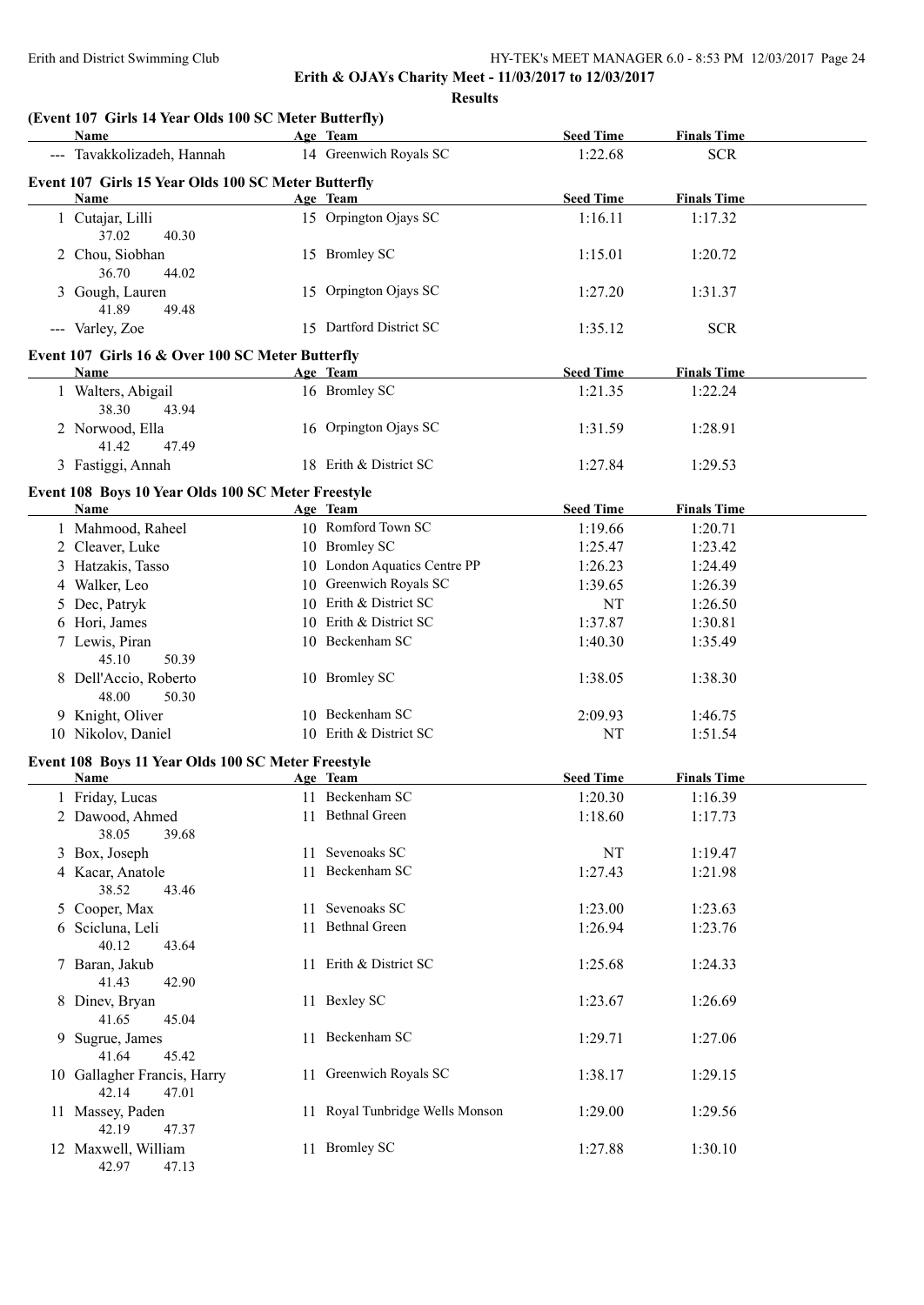**Results**

## **(Event 108 Boys 11 Year Olds 100 SC Meter Freestyle)**

| <b>Name</b>                                        | Age Team                        | <b>Seed Time</b> | <b>Finals Time</b> |  |
|----------------------------------------------------|---------------------------------|------------------|--------------------|--|
| 13 Jurins, Aleksey                                 | 11 Erith & District SC          | 1:34.68          | 1:30.93            |  |
| 14 Kieskiesicz, Gabriel                            | 11 London Aquatics Centre PP    | 1:21.65          | 1:31.23            |  |
| 15 Walters, Oscar                                  | 11 Bromley SC                   | 1:29.59          | 1:33.83            |  |
| 16 Huille, Raphael                                 | 11 Greenwich Royals SC          | 1:40.92          | 1:34.04            |  |
| 44.03<br>50.01                                     |                                 |                  |                    |  |
| 17 Parchment, Joshua<br>47.02<br>48.02             | 11 Merton Pisces SC             | 1:38.91          | 1:35.04            |  |
| 18 Knight, Finley<br>45.18<br>50.52                | 11 Beckenham SC                 | 1:48.15          | 1:35.70            |  |
| 19 Strong, Vinnie                                  | 11 Erith & District SC          | 1:40.64          | 1:40.17            |  |
| 20 Ellerton, Jonny                                 | 11 Bromley SC                   | 1:48.00          | 1:44.88            |  |
| 21 McDonald, Kyan                                  | 11 Erith & District SC          | 1:51.69          | 1:50.21            |  |
| 53.10<br>57.11                                     |                                 |                  |                    |  |
| --- Redhead, Caleb                                 | 11 Bromley SC                   | 1:20.69          | <b>SCR</b>         |  |
| Event 108 Boys 12 Year Olds 100 SC Meter Freestyle |                                 |                  |                    |  |
| Name                                               | Age Team                        | <b>Seed Time</b> | <b>Finals Time</b> |  |
| 1 Cleaver, Jamie                                   | 12 Bromley SC                   | 1:11.50          | 1:08.65            |  |
| 32.95<br>35.70                                     |                                 |                  |                    |  |
| 2 Cepeda, Keane L                                  | 12 Dartford District SC         | 1:12.78          | 1:10.39            |  |
| 3 Lubinski-Scorer, Sam                             | 12 Bromley SC                   | 1:17.51          | 1:15.02            |  |
| 36.39<br>38.63                                     |                                 |                  |                    |  |
| 4 Chou, Nevan<br>35.27<br>39.96                    | 12 Bromley SC                   | 1:15.45          | 1:15.23            |  |
| 5 Delves, Adam                                     | 12 Royal Tunbridge Wells Monson | 1:18.64          | 1:16.82            |  |
| 6 Walker, Jacob                                    | 12 Greenwich Royals SC          | 1:21.47          | 1:20.54            |  |
| 38.87<br>41.67                                     |                                 |                  |                    |  |
| 7 Hall, Ben                                        | 12 Dartford District SC         | 1:18.34          | 1:21.21            |  |
| 8 Krishnan, Vedanth<br>38.98<br>45.18              | 12 Beckenham SC                 | 1:26.58          | 1:24.16            |  |
| 9 Titchmarsh, Charlie<br>41.07<br>43.86            | 12 Dartford District SC         | 1:31.80          | 1:24.93            |  |
| 10 Davison, Nathan<br>43.08<br>43.20               | 12 Merton Pisces SC             | 1:31.00          | 1:26.28            |  |
| 11 Dobson, Oliver<br>40.48<br>45.85                | 12 Royal Tunbridge Wells Monson | 1:23.24          | 1:26.33            |  |
| 12 Lynch, Shay                                     | 12 Dartford District SC         | NT               | 1:29.59            |  |
| 13 Chandler, Tristan                               | 12 Merton Pisces SC             | 1:37.12          | 1:30.58            |  |
| 43.22<br>47.36                                     |                                 |                  |                    |  |
| 14 Rodriguez-Aparicio, Mateo<br>40.59<br>50.65     | 12 Orpington Ojays SC           | 1:27.56          | 1:31.24            |  |
| 15 Beattie, Ashley                                 | 12 Erith & District SC          | 1:34.39          | 1:38.29            |  |
| 16 Wong, Daniel                                    | 12 Merton Pisces SC             | 1:53.52          | 1:49.15            |  |
| 50.70<br>58.45                                     |                                 |                  |                    |  |
| --- Davies, Joe                                    | 12 Bromley SC                   | 1:22.78          | <b>SCR</b>         |  |
| --- Lewis Ward, Thomas                             | 12 Beckenham SC                 | 1:17.19          | <b>SCR</b>         |  |
| --- Tutt, Alessio                                  | 12 Bromley SC                   | 1:12.48          | <b>SCR</b>         |  |
|                                                    |                                 |                  |                    |  |
| Event 108 Boys 13 Year Olds 100 SC Meter Freestyle |                                 | <b>Seed Time</b> | <b>Finals Time</b> |  |
| <b>Name</b>                                        | Age Team<br>13 Beckenham SC     |                  |                    |  |
| 1 Dalton, Oliver<br>33.23<br>35.77                 |                                 | 1:11.43          | 1:09.00            |  |
| 2 Humphrey, Marcus                                 | 13 Sevenoaks SC                 | 1:09.30          | 1:09.09            |  |
| 3 Carlton, Fraser<br>32.66<br>36.77                | 13 Bethnal Green                | 1:09.68          | 1:09.43            |  |
| 4 Tonks, Rhys<br>34.54<br>36.79                    | 13 Bexley SC                    | 1:16.68          | 1:11.33            |  |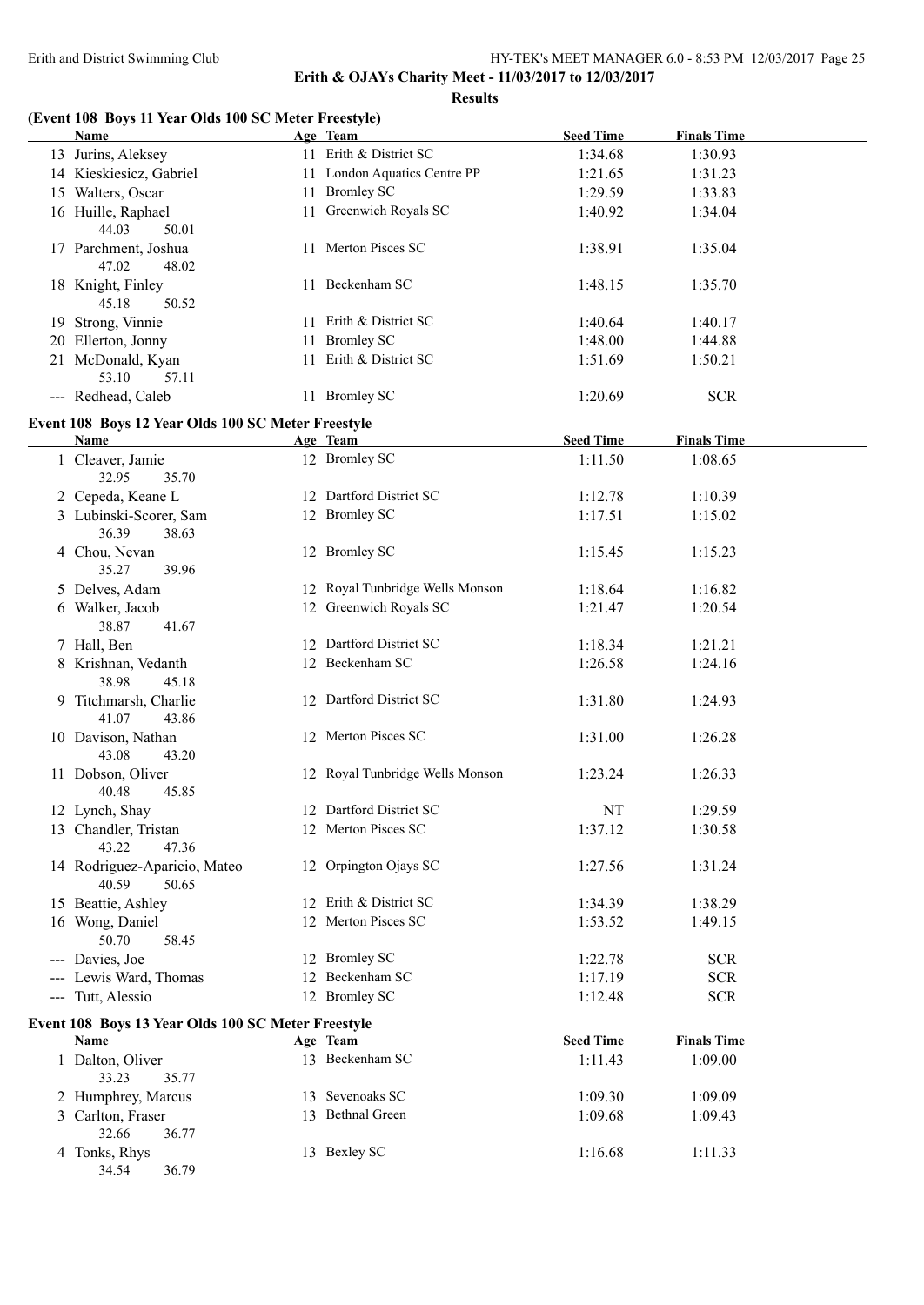#### **Erith & OJAYs Charity Meet - 11/03/2017 to 12/03/2017 Results**

#### **(Event 108 Boys 13 Year Olds 100 SC Meter Freestyle)**

|    | <b>Name</b>                            |    | Age Team               | <b>Seed Time</b> | <b>Finals Time</b> |
|----|----------------------------------------|----|------------------------|------------------|--------------------|
|    | 5 Hudson, Jacob<br>35.02<br>37.01      |    | 13 Sevenoaks SC        | 1:18.52          | 1:12.03            |
|    | 6 Baverstock, Kaci<br>34.21<br>37.84   |    | 13 Orpington Ojays SC  | 1:15.43          | 1:12.05            |
|    | 7 Marney, Luke                         |    | 13 Romford Town SC     | 1:14.85          | 1:14.36            |
|    | 8 Dennis, Will                         |    | 13 Bromley SC          | 1:11.74          | 1:14.78            |
| 9. | Edulag, Stefan<br>38.61<br>36.40       |    | 13 Merton Pisces SC    | 1:21.06          | 1:15.01            |
|    | 10 Blackaller, Aaron                   |    | 13 Romford Town SC     | 1:18.34          | 1:16.62            |
|    | 11 Jayasinghe, Dillon                  | 13 | Bexley SC              | 1:21.00          | 1:17.35            |
|    | 12 Nwabisa, Paris<br>38.13<br>39.32    | 13 | Dartford District SC   | 1:19.57          | 1:17.45            |
|    | 13 Morse, Oliver<br>37.55<br>40.15     |    | 13 Bexley SC           | 1:21.07          | 1:17.70            |
|    | *14 Giles, George                      |    | 13 Romford Town SC     | 1:17.76          | 1:19.23            |
|    | *14 Upadhyaya, Arnav                   |    | 13 Bexley SC           | 1:28.98          | 1:19.23            |
|    | 16 Ellett, Joshua<br>38.01<br>41.76    |    | 13 Romford Town SC     | 1:21.87          | 1:19.77            |
|    | 17 Threader, Ben<br>38.69<br>42.52     |    | 13 Erith & District SC | 1:34.57          | 1:21.21            |
|    | 18 Sandford, Stephen<br>40.38<br>41.53 |    | 13 Beckenham SC        | NT               | 1:21.91            |
|    | 19 Reeve, Sam                          |    | 13 Merton Pisces SC    | 1:22.30          | 1:24.54            |
|    | 20 Doychev, Plamen<br>39.72<br>45.48   |    | 13 Merton Pisces SC    | 1:31.29          | 1:25.20            |
|    | 21 Harris-Andrews, George              |    | 13 Bexley SC           | 1:20.00          | 1:27.78            |
|    | 22 Turner, Archie<br>47.37<br>48.36    | 13 | Erith & District SC    | 1:31.35          | 1:35.73            |

## **Event 108 Boys 14 Year Olds 100 SC Meter Freestyle**

29.84 34.16

|     | <b>Name</b>                   |                                                    | Age Team                        | <b>Seed Time</b> | <b>Finals Time</b> |  |
|-----|-------------------------------|----------------------------------------------------|---------------------------------|------------------|--------------------|--|
|     | 1 Friend, Nathan<br>31.05     | 32.94                                              | 14 Royal Tunbridge Wells Monson | 1:04.56          | 1:03.99            |  |
|     | Strover, Justin               |                                                    | 14 Orpington Ojays SC           | 1:04.30          | 1:05.07            |  |
|     | 31.06<br>3 Burdett, Samuel    | 34.01                                              | 14 Erith & District SC          | 1:09.23          | 1:05.91            |  |
|     | 31.27<br>4 Peel, Max          | 34.64                                              | 14 Orpington Ojays SC           | 1:07.88          | 1:07.11            |  |
|     | 31.91<br>5 Rout, Harry        | 35.20                                              | 14 Black Lion SC                | 1:12.03          | 1:08.68            |  |
|     | 33.20<br>6 Peat, Harry        | 35.48                                              | 14 Royal Tunbridge Wells Monson | 1:10.70          | 1:08.73            |  |
|     | 7 Moncur, Robert              |                                                    | 14 Romford Town SC              | 1:10.10          | 1:10.11            |  |
| 8   | Fernandes, Aidan              |                                                    | 14 Romford Town SC              | 1:10.74          | 1:14.31            |  |
|     | 9 Boyd, Billy<br>38.10        | 41.12                                              | 14 Orpington Ojays SC           | 1:23.47          | 1:19.22            |  |
| 10. | Mageee-Brown, Thomas<br>38.67 | 40.62                                              | 14 Orpington Ojays SC           | 1:24.40          | 1:19.29            |  |
|     | --- Short, Luca               |                                                    | 14 Bromley SC                   | 1:06.58          | <b>SCR</b>         |  |
|     | --- Fletcher, Harry           |                                                    | 14 Merton Pisces SC             | 1:29.10          | <b>SCR</b>         |  |
|     |                               | Event 108 Boys 15 Year Olds 100 SC Meter Freestyle |                                 |                  |                    |  |
|     | Name                          |                                                    | Age Team                        | <b>Seed Time</b> | <b>Finals Time</b> |  |
|     | 1 Wallace, Edward<br>29.23    | 30.64                                              | 15 Sevenoaks SC                 | 1:01.57          | 59.87              |  |
|     | 2 Hurley, Josh                |                                                    | 15 Dartford District SC         | 1:07.68          | 1:04.00            |  |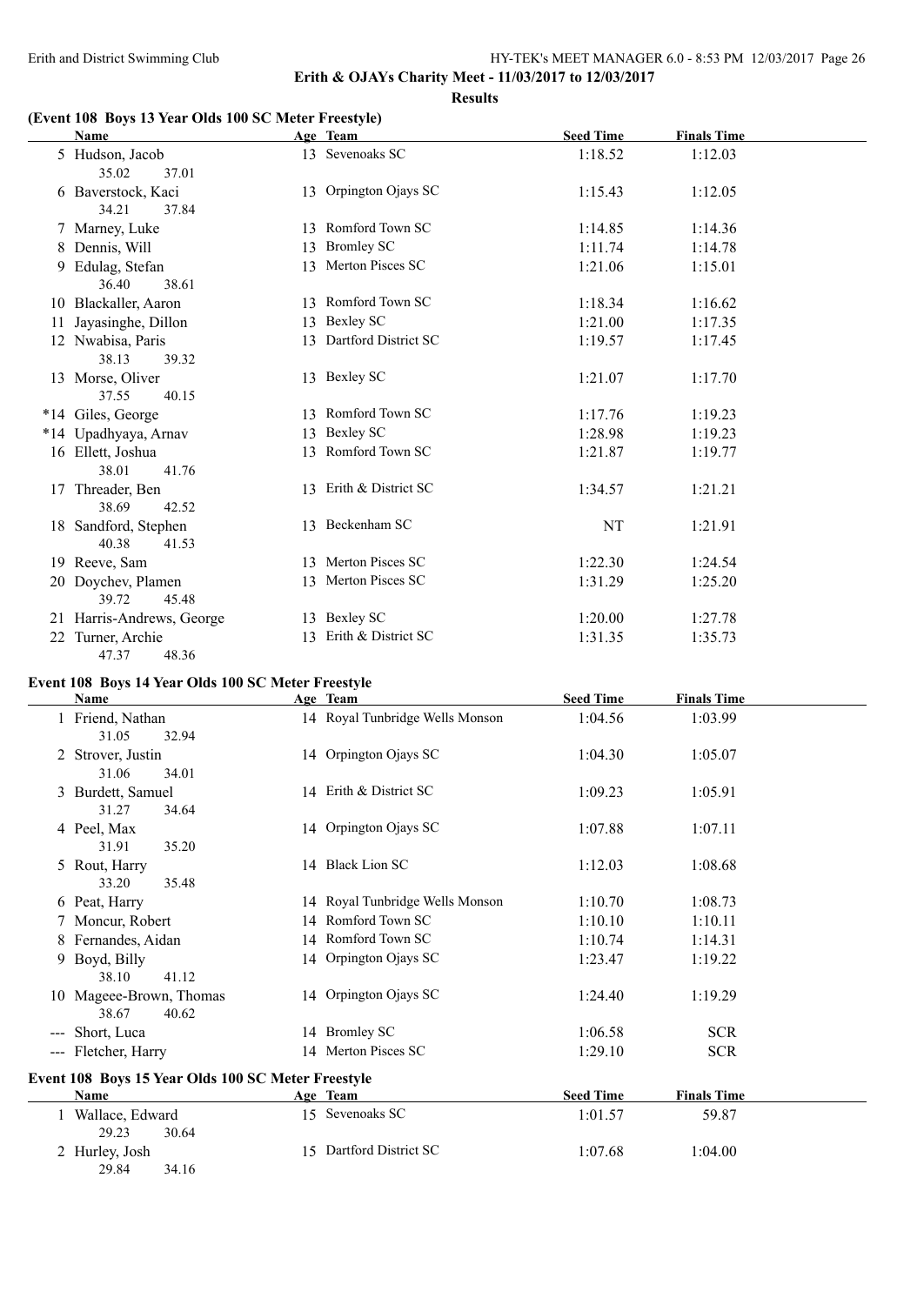| (Event 108 Boys 15 Year Olds 100 SC Meter Freestyle)<br><b>Name</b> |                | Age Team                        | <b>Seed Time</b> | <b>Finals Time</b> |  |
|---------------------------------------------------------------------|----------------|---------------------------------|------------------|--------------------|--|
| 3 Brighton, Daniel                                                  |                | 15 Bexley SC                    | 1:06.54          | 1:05.28            |  |
| 31.60<br>33.68                                                      |                |                                 |                  |                    |  |
| 4 Kong, Amos                                                        |                | 15 Greenwich Royals SC          | 1:03.04          | 1:06.41            |  |
| 5 Baker, Daniel                                                     |                | 15 Royal Tunbridge Wells Monson | 1:12.45          | 1:11.43            |  |
| Teo, Nicholas                                                       |                | 15 Greenwich Royals SC          | 1:17.29          | 1:12.01            |  |
| --- Percy, Domonic                                                  | 15             | Sevenoaks SC                    | 1:01.78          | <b>SCR</b>         |  |
| --- Davies, Ben                                                     | 15             | <b>Bromley SC</b>               | 1:13.28          | <b>SCR</b>         |  |
| --- Beckley, George                                                 |                | 15 White Oak SC                 | 1:09.16          | <b>SCR</b>         |  |
|                                                                     |                |                                 |                  |                    |  |
| Event 108 Boys 16 & Over 100 SC Meter Freestyle<br>Name             |                | Age Team                        | <b>Seed Time</b> | <b>Finals Time</b> |  |
| 1 Gaster, Samuel                                                    |                | 17 Orpington Ojays SC           | 58.88            | 59.18              |  |
| 28.82<br>30.36                                                      |                |                                 |                  |                    |  |
| *2 Nguyen, Nam                                                      |                | 16 Orpington Ojays SC           | 59.89            | 1:00.25            |  |
| 29.26<br>30.99                                                      |                |                                 |                  |                    |  |
| *2 Butterworth, Nathan                                              |                | 16 Erith & District SC          | 1:01.90          | 1:00.25            |  |
| 4 Karmoussi, Youssef                                                |                | 17 Merton Pisces SC             | 1:07.46          | 1:03.98            |  |
| 5 Magee-Brown, William                                              |                | 17 Orpington Ojays SC           | 1:00.82          | 1:04.03            |  |
| 6 Pereira, Sean                                                     |                | 16 Erith & District SC          | 1:03.65          | 1:04.70            |  |
| 7 Baines, Ryan                                                      |                | 17 Merton Pisces SC             | 1:05.04          | 1:05.55            |  |
| Jerreat, Alex                                                       |                | 16 Dartford District SC         | 1:11.43          | 1:07.97            |  |
| 32.96<br>35.01                                                      |                |                                 |                  |                    |  |
| 9 Birchmore, Billy                                                  |                | 21 Orpington Ojays SC           | 1:07.57          | 1:08.91            |  |
|                                                                     |                | 17 Merton Pisces SC             | 1:07.61          |                    |  |
| 10 Burrows, Harry                                                   |                |                                 |                  | 1:09.88            |  |
| 11 Landergan, Alexander<br>38.31<br>42.39                           |                | 16 Merton Pisces SC             | 1:18.57          | 1:20.70            |  |
| --- Strover, Benjamin                                               |                | 17 Orpington Ojays SC           | 56.35            | X58.54             |  |
| 27.96<br>30.58                                                      |                |                                 |                  |                    |  |
| --- Benn, James                                                     |                | 16 Sevenoaks SC                 | 1:03.90          | <b>NS</b>          |  |
| Event 201 Girls 10 Year Olds 200 SC Meter IM                        |                |                                 |                  |                    |  |
| <b>Name</b>                                                         |                | Age Team                        | <b>Seed Time</b> | <b>Finals Time</b> |  |
| 1 Richards, Daisy                                                   |                | 10 Beachfield Swimming Squad    | 3:10.56          | 3:08.06            |  |
| 2 O'Connor, Lexie                                                   |                | 10 Romford Town SC              | 3:16.61          | 3:10.51            |  |
| 44.65<br>47.67                                                      | 42.94<br>55.25 |                                 |                  |                    |  |
| 3 Comitti, Gracie                                                   |                | 10 Romford Town SC              | 3:29.25          | 3:15.38            |  |
| 45.64<br>48.01                                                      | 56.99<br>44.74 |                                 |                  |                    |  |
| 4 Groves, Valentina                                                 |                | 10 Sevenoaks SC                 | 3:30.84          | 3:29.25            |  |
| 44.10<br>50.48<br>1:06.55                                           | 48.12          |                                 |                  |                    |  |
| 5 James, Rosemary                                                   |                | 10 Beckenham SC                 | NT               | 3:39.38            |  |
| 53.20<br>53.04<br>1:04.22                                           | 48.92          |                                 |                  |                    |  |
| 6 Vassileva, Michelle                                               |                | 10 Romford Town SC              | 3:47.19          | 3:49.15            |  |
| 1:52.70<br>1:56.45                                                  |                | 10 Bromley SC                   |                  |                    |  |
| --- Pickering, Beatrice                                             |                |                                 | 3:17.59          | <b>SCR</b>         |  |
| Event 201 Girls 11 Year Olds 200 SC Meter IM                        |                |                                 |                  |                    |  |
| Name                                                                |                | Age Team                        | <b>Seed Time</b> | <b>Finals Time</b> |  |
| 1 Johnson, Jamie                                                    |                | 11 Beckenham SC                 | 3:10.09          | 2:59.36            |  |
| 41.65<br>45.30                                                      | 53.34<br>39.07 |                                 |                  |                    |  |
| 2 Richards, Aaliyah                                                 |                | 11 London Aquatics Centre PP    | 3:15.12          | 3:04.17            |  |
| 42.31<br>44.10                                                      | 41.50<br>56.26 |                                 |                  |                    |  |
|                                                                     |                | 11 London Aquatics Centre PP    | 3:18.23          | 3:08.60            |  |
| 3 Wardell, Jaymee                                                   |                |                                 |                  |                    |  |
| 4 Burns, Lola                                                       |                | 11 Greenwich Royals SC          | 3:15.62          | 3:09.60            |  |
| 39.96<br>48.59                                                      | 58.53<br>42.52 |                                 |                  |                    |  |
| 5 Barwick, Lily                                                     |                | 11 Royal Tunbridge Wells Monson | 3:30.21          | 3:17.46            |  |
| 44.15<br>49.39                                                      | 59.63<br>44.29 |                                 |                  |                    |  |
| 6 Hosler, Millie                                                    |                | 11 Romford Town SC              | 3:47.34          | 3:19.36            |  |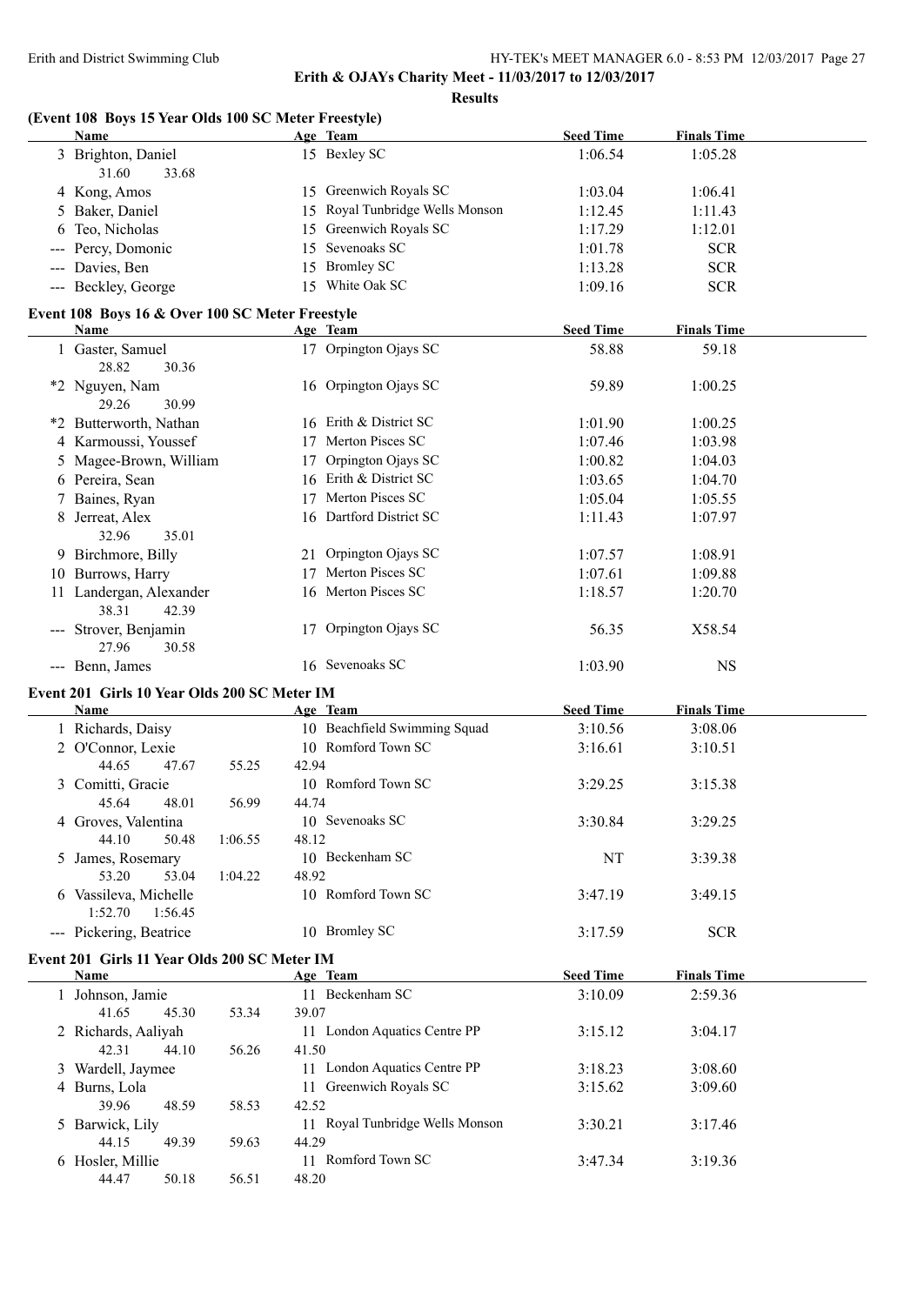$\overline{\phantom{a}}$ 

 $\frac{1}{2}$ 

#### Erith and District Swimming Club HY-TEK's MEET MANAGER 6.0 - 8:53 PM 12/03/2017 Page 28

**Erith & OJAYs Charity Meet - 11/03/2017 to 12/03/2017**

**Results**

## **(Event 201 Girls 11 Year Olds 200 SC Meter IM)**

|     | Name                                              |         | Age Team                        | <b>Seed Time</b> | <b>Finals Time</b> |  |
|-----|---------------------------------------------------|---------|---------------------------------|------------------|--------------------|--|
|     | 7 Cotrell, Bella                                  |         | 11 Greenwich Royals SC          | 3:35.70          | 3:20.30            |  |
|     | 41.48<br>50.15                                    | 1:03.89 | 44.78                           |                  |                    |  |
|     | 8 Lauerman, Rosie                                 |         | 11 Sevenoaks SC                 | 3:20.00          | 3:22.12            |  |
|     | 44.91<br>51.60                                    | 1:00.22 | 45.39                           |                  |                    |  |
|     | 9 Rooney, Tierney                                 |         | 11 Romford Town SC              | 3:42.80          | 3:22.43            |  |
|     | 41.07<br>51.74                                    | 1:04.95 | 44.67                           |                  |                    |  |
|     | 10 Garner, Elisa                                  |         | 11 Bromley SC                   | 3:33.00          | 3:27.28            |  |
| 11- | Singleterry, Cara                                 |         | 11 Sevenoaks SC                 | <b>NT</b>        | 3:31.40            |  |
|     | 48.07<br>52.41                                    | 1:05.39 | 45.53                           |                  |                    |  |
|     | 12 Crawford, Alexandra                            |         | 11 Bromley SC                   | 3:38.57          | 3:35.25            |  |
|     | 48.22<br>53.44                                    | 1:05.01 | 48.58                           |                  |                    |  |
|     | 13 Holloway, Zoe                                  |         | 11 Sutton and Cheam             | 4:17.65          | 3:44.29            |  |
|     | 54.64<br>55.61                                    | 1:07.98 | 46.06                           |                  |                    |  |
|     | --- King, Martha                                  |         | 11 Beckenham SC                 | 3:05.72          | X2:59.23           |  |
|     | 39.67<br>47.23                                    | 54.31   | 38.02                           |                  |                    |  |
|     | --- Murphy, Isla                                  |         | 11 Sevenoaks SC                 | NT               | DQ                 |  |
|     | 7.4 Leg movements not on the same plane - breast  |         |                                 |                  |                    |  |
|     | 2:49.08<br>48.12                                  |         |                                 |                  |                    |  |
|     | --- Fry, Ruby                                     |         | 11 Romford Town SC              | 4:41.20          | DQ                 |  |
|     | 6.5 Not on back when leaving the wall - back      |         |                                 |                  |                    |  |
|     | 1:03.24<br>58.85                                  | 1:04.32 | 52.44                           |                  |                    |  |
|     | --- Hope, Alex                                    |         | 11 Greenwich Royals SC          | NT               | DQ                 |  |
|     | 8.2 Arms not brought forward over the water - fly |         |                                 |                  |                    |  |
|     | 47.25<br>54.92                                    | 1:02.63 | 54.08                           |                  |                    |  |
|     | --- Arnell, Constance                             |         | 11 Royal Tunbridge Wells Monson | 3:23.02          | DQ                 |  |
|     | 6.5 Did not touch the wall during the turn - back |         |                                 |                  |                    |  |
|     | 40.36                                             |         |                                 |                  |                    |  |

### **Event 201 Girls 12 Year Olds 200 SC Meter IM**

|    | Name                 |         | Age Team                     | <b>Seed Time</b> | <b>Finals Time</b> |  |
|----|----------------------|---------|------------------------------|------------------|--------------------|--|
|    | 1 Jackson, Samantha  |         | 12 Orpington Ojays SC        | 2:51.31          | 2:47.07            |  |
|    | 37.00<br>44.89       | 48.06   | 37.12                        |                  |                    |  |
|    | 2 Carter, Lenka      |         | 12 Bromley SC                | 2:52.19          | 2:48.78            |  |
|    | 1:22.44<br>49.44     | 36.90   |                              |                  |                    |  |
|    | 3 Goodyear, Natasha  |         | 12 Bromley SC                | 3:00.72          | 2:56.22            |  |
|    | 40.35<br>43.62       | 53.51   | 38.74                        |                  |                    |  |
|    | 4 Middleton, Amelia  |         | 12 Beckenham SC              | 3:02.98          | 3:02.03            |  |
|    | Day, Charlotte       |         | 12 Romford Town SC           | 3:26.69          | 3:08.19            |  |
|    | 43.51<br>46.22       | 55.28   | 43.18                        |                  |                    |  |
|    | 6 Wood, Emelia       |         | 12 Beckenham SC              | 3:11.86          | 3:11.78            |  |
|    | 3:11.88              |         |                              |                  |                    |  |
|    | 7 Peel, Eve          |         | 12 Orpington Ojays SC        | 3:23.13          | 3:13.26            |  |
|    | 46.97<br>48.65       | 59.05   | 38.59                        |                  |                    |  |
|    | 8 Young, Ava         |         | 12 London Aquatics Centre PP | 3:22.53          | 3:16.97            |  |
|    | 44.26<br>50.62       | 57.27   | 44.82                        |                  |                    |  |
|    | 9 Hambling, Phoebe   |         | 12 Greenwich Royals SC       | 3:23.47          | 3:19.17            |  |
|    | 46.19<br>48.88       | 1:00.77 | 43.33                        |                  |                    |  |
|    | 10 Foster, Kirstie   |         | 12 Beachfield Swimming Squad | 3:31.18          | 3:24.29            |  |
|    | 48.62<br>52.02       | 59.84   | 43.81                        |                  |                    |  |
|    | 11 Richards, Holly   |         | 12 Beachfield Swimming Squad | 3:26.92          | 3:25.01            |  |
|    | 46.82<br>52.81       | 57.37   | 48.01                        |                  |                    |  |
|    | 12 Hamoudi, Sarah    |         | 12 Greenwich Royals SC       | NT               | 3:29.88            |  |
|    | 46.69<br>52.25       | 1:00.59 | 50.35                        |                  |                    |  |
| 13 | Dobb, Heidi          |         | 12 Bromley SC                | 3:36.59          | 3:36.89            |  |
|    | 49.50<br>57.79       | 1:02.85 | 46.75                        |                  |                    |  |
|    | 14 Bulavitchi, Ioana |         | 12 Erith & District SC       | 4:08.47          | 3:47.43            |  |
|    | 56.22<br>56.16       | 1:04.41 | 50.64                        |                  |                    |  |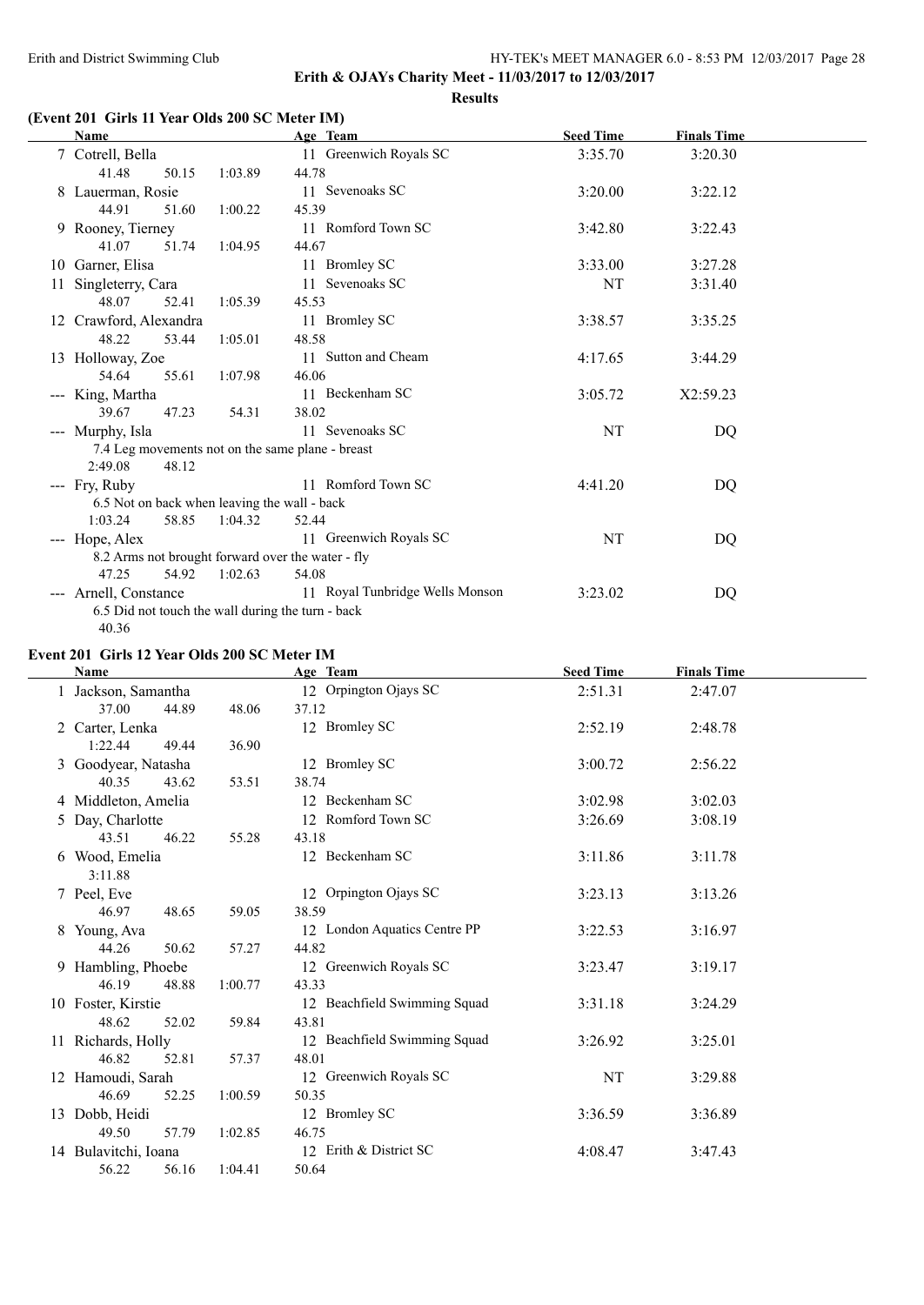**Results**

## **(Event 201 Girls 12 Year Olds 200 SC Meter IM)**

| Name                                             |         | Age Team                                                                                   | <b>Seed Time</b> | <b>Finals Time</b> |  |
|--------------------------------------------------|---------|--------------------------------------------------------------------------------------------|------------------|--------------------|--|
| --- Vassileva, Nicole                            |         | 12 Romford Town SC                                                                         | 3:36.55          | <b>DQ</b>          |  |
| 8.3 Movements of the legs not simultaneous - fly |         |                                                                                            |                  |                    |  |
| 1:42.83<br>1:43.62                               |         |                                                                                            |                  |                    |  |
| --- Baker, Kayla                                 |         | 12 Black Lion SC                                                                           | NT               | <b>DQ</b>          |  |
|                                                  |         | 7.6 Did not touch at turn or finish with both hands - breast                               |                  |                    |  |
| 45.31<br>51.10                                   | 54.20   | 43.90                                                                                      |                  |                    |  |
| --- Dreleva, Victoria                            |         | 12 Romford Town SC                                                                         | 3:14.50          | <b>DQ</b>          |  |
| 6.5 Not on back when leaving the wall - back     |         |                                                                                            |                  |                    |  |
| 39.84<br>44.90                                   | 53.66   | 40.70                                                                                      |                  |                    |  |
| --- Billings, Katie                              |         | 12 Bromley SC                                                                              | 2:57.06          | DQ                 |  |
|                                                  |         | 6.5 Single or double simultaneous arm pull used to initiate turn or not performed immediat |                  |                    |  |
| 40.13<br>43.38                                   | 52.26   | 38.74                                                                                      |                  |                    |  |
| --- Funsch, Eva                                  |         | 12 Dulwich Dolphins                                                                        | 3:12.10          | <b>SCR</b>         |  |
| --- Deavin, Rose                                 |         | 12 Romford Town SC                                                                         | 3:21.16          | <b>SCR</b>         |  |
| --- Mills, Hannah                                |         | 12 Bexley SC                                                                               | 3:40.00          | <b>SCR</b>         |  |
| Event 201 Girls 13 Year Olds 200 SC Meter IM     |         |                                                                                            |                  |                    |  |
| Name                                             |         | Age Team                                                                                   | <b>Seed Time</b> | <b>Finals Time</b> |  |
| 1 Pearson, Aoife                                 |         | 13 London Aquatics Centre PP                                                               | 2:51.45          | 2:47.55            |  |
| 38.21<br>45.41                                   | 46.84   | 37.09                                                                                      |                  |                    |  |
| 2 Mahon, Harriet O                               |         | 13 Royal Tunbridge Wells Monson                                                            | 2:49.00          | 2:48.35            |  |
| 36.19<br>43.98                                   | 50.87   | 37.31                                                                                      |                  |                    |  |
| 3 Jenkins, Chloe                                 |         | 13 Greenwich Royals SC                                                                     | 2:55.50          | 2:50.28            |  |
| 1:21.95<br>50.21                                 | 38.32   |                                                                                            |                  |                    |  |
| 4 Jarrett, Ruby                                  |         | 13 Sevenoaks SC                                                                            | 2:57.22          | 2:51.67            |  |
| 36.81<br>45.49                                   | 48.24   | 41.13                                                                                      |                  |                    |  |
| 5 Jepps, Lottie                                  |         | 13 Royal Tunbridge Wells Monson                                                            | 3:02.28          | 3:00.72            |  |
| 42.13<br>43.53                                   | 55.39   | 39.67                                                                                      |                  |                    |  |
| 6 Leggett, Kitty                                 |         | 13 London Aquatics Centre PP                                                               | 3:12.56          | 3:04.19            |  |
| 1:24.03<br>56.75                                 | 43.58   |                                                                                            |                  |                    |  |
| 7 Anscomb, Liberty                               |         | 13 Dartford District SC                                                                    | 3:22.11          | 3:05.72            |  |
| 45.31<br>46.11                                   | 55.96   | 38.34                                                                                      |                  |                    |  |
|                                                  |         | 13 Orpington Ojays SC                                                                      |                  |                    |  |
| 8 Tammaro, Lucia                                 |         |                                                                                            | 3:20.97          | 3:12.57            |  |
| 46.19<br>50.47                                   | 54.71   | 41.20                                                                                      |                  |                    |  |
| 9 Oppong-Baffoe, Olivia                          |         | 13 Erith & District SC                                                                     | 3:27.40          | 3:30.93            |  |
| 46.13<br>53.57                                   | 1:05.00 | 46.23                                                                                      |                  |                    |  |
| --- Whittlestone, Pyper                          |         | 13 Romford Town SC                                                                         | 3:34.16          | DQ                 |  |
| 4.4 Starting before starting signal - misc       |         |                                                                                            |                  |                    |  |
| 42.23<br>54.50                                   | 53.54   | 41.80                                                                                      |                  |                    |  |

### --- Hori, Rebecca 13 Erith & District SC 3:03.05 SCR --- Stratton, Jennifer 13 Bexley SC 3:08.55 SCR --- Witton, Olivia 13 Romford Town SC 2:54.54 SCR

## **Event 201 Girls 14 Year Olds 200 SC Meter IM**

 $\overline{a}$ 

| Name               |         | Age Team                        | <b>Seed Time</b> | <b>Finals Time</b> |  |
|--------------------|---------|---------------------------------|------------------|--------------------|--|
| 1 Gimbird, Jayne   |         | 14 Romford Town SC              | 2:46.82          | 2:42.59            |  |
| 35.11<br>40.26     | 49.65   | 37.57                           |                  |                    |  |
| 2 Wallace, Jasmine |         | 14 Sevenoaks SC                 | 2:46.44          | 2:46.76            |  |
| 38.01<br>40.08     | 51.42   | 37.25                           |                  |                    |  |
| 3 Fraser, Lauren   |         | 14 Bromley SC                   | 2:49.97          | 2:49.51            |  |
| 4 Mason, Amber     |         | 14 Romford Town SC              | 2:47.69          | 2:50.16            |  |
| 37.38<br>41.86     | 55.12   | 35.80                           |                  |                    |  |
| 5 Huxley, Sophie   |         | 14 White Oak SC                 | 2:55.53          | 2:53.04            |  |
| 43.38<br>38.30     | 51.69   | 39.67                           |                  |                    |  |
| 6 Hendon, Daisy    |         | 14 Royal Tunbridge Wells Monson | 3:03.45          | 2:55.54            |  |
| 45.08<br>40.19     | 1:30.44 |                                 |                  |                    |  |

--- Gardner, Molly 13 Greenwich Royals SC 3:25.97 NS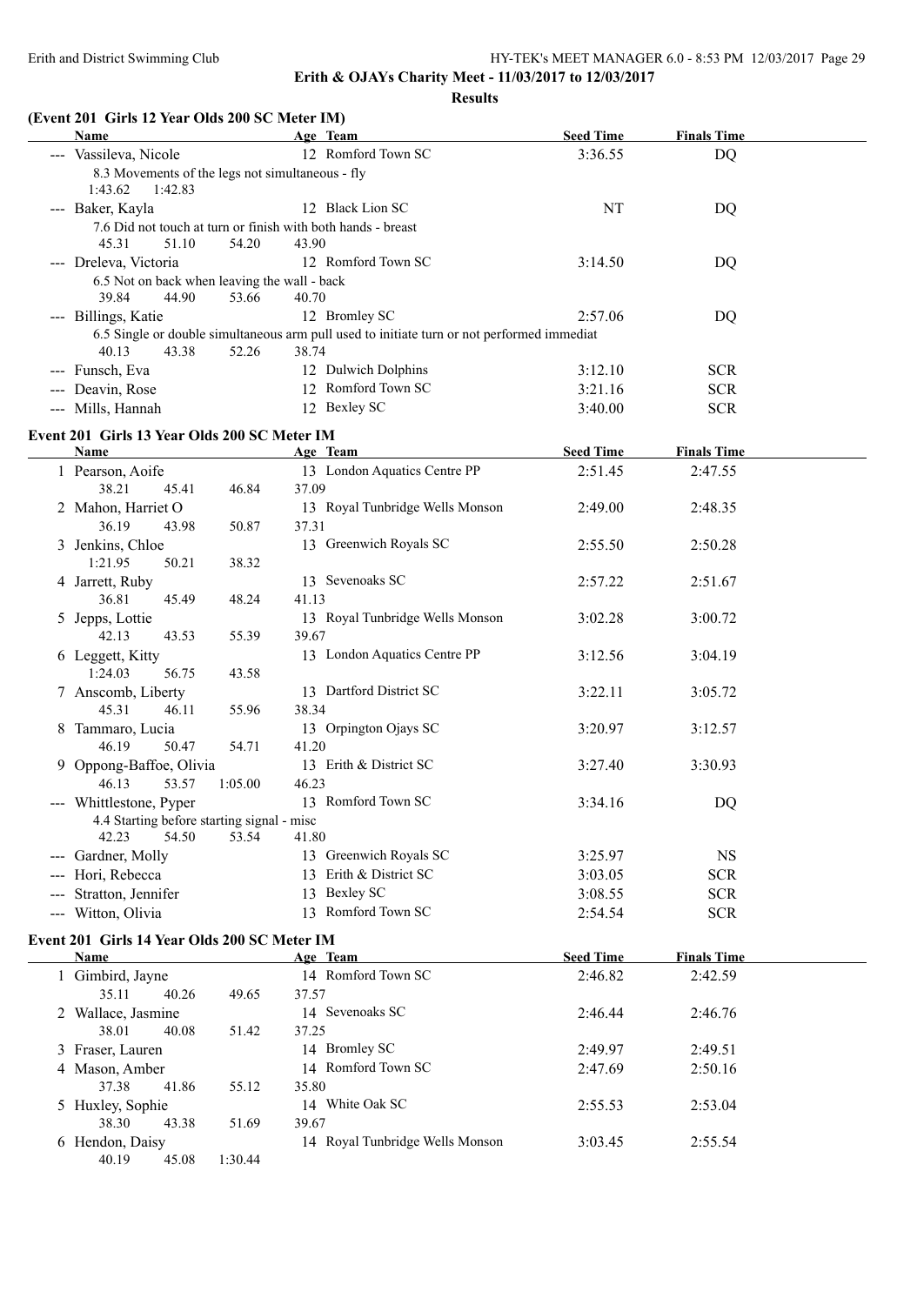**Erith & OJAYs Charity Meet - 11/03/2017 to 12/03/2017**

**Results**

## **(Event 201 Girls 14 Year Olds 200 SC Meter IM)**

|     | <b>Name</b>                                                       |       | Age Team                                                                                                          | <b>Seed Time</b> | <b>Finals Time</b> |  |
|-----|-------------------------------------------------------------------|-------|-------------------------------------------------------------------------------------------------------------------|------------------|--------------------|--|
|     | 7 Braxton, Lauren<br>39.53<br>45.41<br>50.98                      | 40.53 | 14 Romford Town SC                                                                                                | 3:04.52          | 2:56.45            |  |
|     | 8 Leeves, Abigail                                                 |       | 14 Orpington Ojays SC                                                                                             | 2:57.32          | 2:57.00            |  |
|     | 9 Chenaf, Boushra                                                 |       | 14 Greenwich Royals SC                                                                                            | 3:12.49          | 3:04.87            |  |
|     | 44.67<br>44.87<br>51.94                                           | 43.39 |                                                                                                                   |                  |                    |  |
|     | 10 Dix, Sophie                                                    |       | 14 Dartford District SC                                                                                           | 3:14.03          | 3:06.99            |  |
|     | 42.52<br>46.83<br>58.05                                           | 39.59 |                                                                                                                   |                  |                    |  |
|     | 11 Haycocks, Harriet                                              |       | 14 Bromley SC                                                                                                     | 3:39.69          | 3:24.72            |  |
|     | 47.01<br>50.19<br>58.34                                           | 49.18 |                                                                                                                   |                  |                    |  |
|     | --- Norton, Edith                                                 |       | 14 Sevenoaks SC                                                                                                   | 2:38.02          | <b>SCR</b>         |  |
|     | --- Whitehead, Milly                                              |       | 14 Orpington Ojays SC                                                                                             | 2:57.51          | <b>SCR</b>         |  |
|     | Event 201 Girls 15 Year Olds 200 SC Meter IM                      |       |                                                                                                                   |                  |                    |  |
|     | Name                                                              |       | Age Team                                                                                                          | <b>Seed Time</b> | <b>Finals Time</b> |  |
|     | --- Shanks, Aimee                                                 |       | 15 Maidstone SC                                                                                                   | 2:29.78          | X2:36.52           |  |
|     | 33.20<br>37.80<br>48.28                                           | 37.24 |                                                                                                                   |                  |                    |  |
|     | --- Slipaityte, Agne                                              |       | 15 Romford Town SC                                                                                                | 2:40.45          | DQ                 |  |
|     | 6.6 Not on the back at finish - back<br>33.23<br>39.63<br>44.64   | 35.31 |                                                                                                                   |                  |                    |  |
|     | --- Chou, Siobhan                                                 |       | 15 Bromley SC                                                                                                     | 2:42.36          | <b>SCR</b>         |  |
|     | Event 202 Boys 10 Year Olds 50 SC Meter Backstroke                |       |                                                                                                                   |                  |                    |  |
|     | <b>Name</b>                                                       |       | Age Team                                                                                                          | <b>Seed Time</b> | <b>Finals Time</b> |  |
|     | 1 Mahmood, Raheel                                                 |       | 10 Romford Town SC                                                                                                | 41.83            | 41.46              |  |
|     | 2 Bryl, Lucas                                                     |       | 10 Bromley SC                                                                                                     | 42.92            | 42.24              |  |
|     | 3 Idnani, Krish                                                   |       | 10 Beckenham SC                                                                                                   | 43.84            | 42.73              |  |
|     | 4 Barrett, Thomas                                                 |       | 10 Orpington Ojays SC                                                                                             | 47.53            | 44.22              |  |
|     | 5 Dec, Patryk                                                     |       | 10 Erith & District SC                                                                                            | 46.05            | 44.41              |  |
|     | 6 Haycocks, Oliver                                                |       | 10 Bromley SC                                                                                                     | 46.26            | 44.47              |  |
|     | 7 Middleton, Alexander                                            |       | 10 Beckenham SC                                                                                                   | 47.47            | 45.64              |  |
|     | 8 Brecht, Dillon                                                  |       | 10 Romford Town SC                                                                                                | 50.49            | 46.31              |  |
|     | 9 Greenwood, Marius                                               |       | 10 Royal Tunbridge Wells Monson                                                                                   | 46.31            | 46.54              |  |
|     | 10 King, Jacob                                                    |       | 10 Beckenham SC                                                                                                   | 45.36            | 46.94              |  |
|     | 11 Lewis, Piran                                                   |       | 10 Beckenham SC                                                                                                   | 49.10            | 48.99              |  |
|     | 12 James, Toby                                                    |       | 10 Sevenoaks SC                                                                                                   | 51.86            | 49.98              |  |
|     | 13 Dell'Accio, Roberto                                            |       | 10 Bromley SC                                                                                                     | 52.18            | 51.08              |  |
|     | 14 Bradbury, Roscoe                                               |       | 10 Royal Tunbridge Wells Monson                                                                                   | <b>NT</b>        | 53.87              |  |
|     | 15 Mahon, Harvey                                                  |       | 10 Royal Tunbridge Wells Monson                                                                                   | 57.62            | 56.03              |  |
|     | 16 Wessels, Petrus                                                |       | 10 Royal Tunbridge Wells Monson                                                                                   | 1:05.19          | 1:06.56            |  |
|     | --- Malcev, Lucas                                                 |       | 10 Bethnal Green                                                                                                  | 40.21            | X39.24             |  |
| --- | Seager, Ashton                                                    |       | 10 Erith & District SC                                                                                            | 50.69            | DQ                 |  |
|     |                                                                   |       | 6.5 Single or double simultaneous arm pull used to initiate turn or not performed immediat                        |                  |                    |  |
|     | --- Nikolov, Daniel                                               |       | 10 Erith & District SC                                                                                            | 56.72            | DQ                 |  |
|     |                                                                   |       | 6.5 Single or double simultaneous arm pull used to initiate turn or not performed immediat<br>10 Dulwich Dolphins | 45.45            | <b>SCR</b>         |  |
|     | --- Funsch, Nicholas<br>Stegelmayer, Raul                         |       | 10 Dulwich Dolphins                                                                                               | 56.00            | <b>SCR</b>         |  |
|     | Tollit, Alex                                                      |       | 10 Beckenham SC                                                                                                   | 44.74            | <b>SCR</b>         |  |
|     | McConnell, Isaac                                                  |       | 10 Bromley SC                                                                                                     | 52.89            | <b>SCR</b>         |  |
| --- | --- Vowell, Jonathan                                              |       | 10 Sevenoaks SC                                                                                                   | 41.36            | <b>SCR</b>         |  |
|     |                                                                   |       |                                                                                                                   |                  |                    |  |
|     | Event 202 Boys 11 Year Olds 50 SC Meter Backstroke<br><b>Name</b> |       | <u>Age Team</u>                                                                                                   | <b>Seed Time</b> | <b>Finals Time</b> |  |
|     | 1 Box, Joseph                                                     |       | 11 Sevenoaks SC                                                                                                   | 42.31            | 40.85              |  |
|     | 2 Villar, Ethan                                                   | 11    | Dartford District SC                                                                                              | 42.22            | 41.36              |  |
|     | 3 Bourne, Max                                                     | 11    | Royal Tunbridge Wells Monson                                                                                      | 43.16            | 41.42              |  |
| 4   | Jarrett, Lewis                                                    | 11    | Romford Town SC                                                                                                   | 42.49            | 42.05              |  |
|     | 5 Smith, Edward                                                   | 11    | Sevenoaks SC                                                                                                      | 41.69            | 42.31              |  |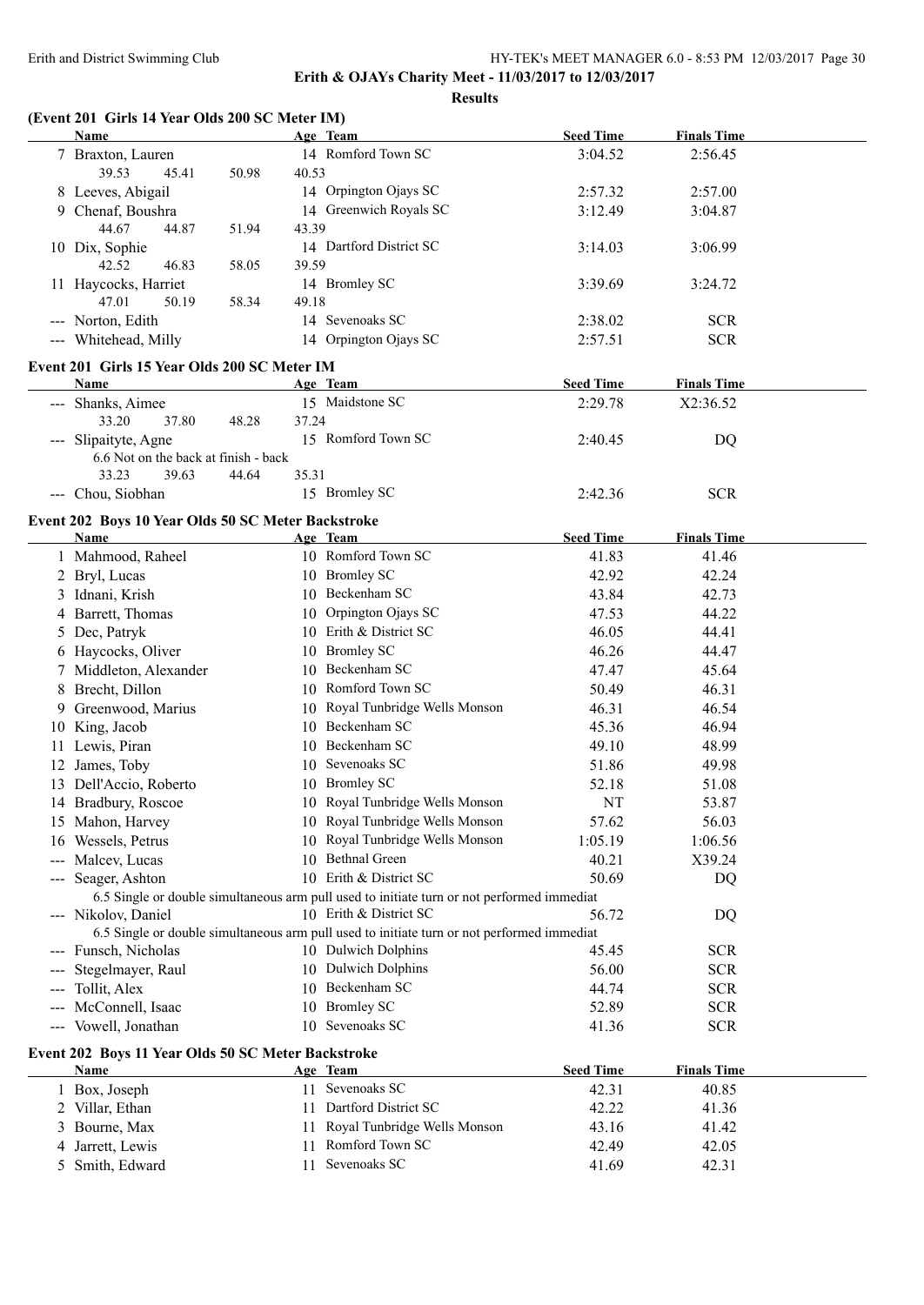**Erith & OJAYs Charity Meet - 11/03/2017 to 12/03/2017**

#### **Results**

## **(Event 202 Boys 11 Year Olds 50 SC Meter Backstroke)**

|               | <b>Name</b>                                        |    | Age Team                                                                                   | <b>Seed Time</b>          | <b>Finals Time</b>          |
|---------------|----------------------------------------------------|----|--------------------------------------------------------------------------------------------|---------------------------|-----------------------------|
|               | 6 Gallagher Francis, Harry                         |    | 11 Greenwich Royals SC                                                                     | 43.05                     | 42.77                       |
|               | 7 Harry, Luke                                      |    | 11 Erith & District SC                                                                     | 46.38                     | 42.93                       |
| 8             | Scicluna, Leli                                     |    | 11 Bethnal Green                                                                           | 45.78                     | 43.37                       |
| 9             | Dinev, Bryan                                       |    | 11 Bexley SC                                                                               | 46.61                     | 43.83                       |
| 10            | Brown, Hughie                                      | 11 | <b>Black Lion SC</b>                                                                       | 46.68                     | 44.14                       |
| 11            | Walters, Oscar                                     | 11 | <b>Bromley SC</b>                                                                          | 46.11                     | 44.75                       |
| 12            | Sugrue, James                                      | 11 | Beckenham SC                                                                               | 47.75                     | 44.80                       |
|               | 13 Fowler, Finlay                                  | 11 | <b>Dulwich Dolphins</b>                                                                    | 50.06                     | 45.00                       |
|               | 14 Jarrett, William                                | 11 | Sevenoaks SC                                                                               | 50.19                     | 46.41                       |
|               | 15 Barnett, Tom                                    |    | 11 Dulwich Dolphins                                                                        | 51.00                     | 46.81                       |
|               | 16 Howard, Zach                                    |    | 11 Sevenoaks SC                                                                            | 49.68                     | 47.21                       |
|               | 17 Hillier, Franco                                 |    | 11 Bromley SC                                                                              | 48.88                     | 48.77                       |
|               | 18 Fulton, Enzo                                    |    | 11 Romford Town SC                                                                         | 57.50                     | 51.10                       |
|               | --- Drelev, Denis                                  |    | 11 Romford Town SC                                                                         | 48.15                     | DQ                          |
|               |                                                    |    | 6.5 Single or double simultaneous arm pull used to initiate turn or not performed immediat |                           |                             |
|               | --- Kieskiesicz, Gabriel                           |    | 11 London Aquatics Centre PP                                                               | 42.34                     | DQ                          |
|               | 4.4 Starting before starting signal                |    |                                                                                            |                           |                             |
|               | --- Dawood, Ahmed                                  |    | 11 Bethnal Green                                                                           | 43.22                     | DQ                          |
|               |                                                    |    | 6.5 Single or double simultaneous arm pull used to initiate turn or not performed immediat |                           |                             |
|               | --- Tonks, Hugo                                    |    | 11 Orpington Ojays SC                                                                      | 52.70                     | <b>SCR</b>                  |
|               | --- Barnfather, Finlay                             |    | 11 Dulwich Dolphins                                                                        | 50.06                     | <b>SCR</b>                  |
|               | --- Bruce, Charles                                 |    | 11 Royal Tunbridge Wells Monson                                                            | 1:01.09                   | <b>SCR</b>                  |
|               | Event 202 Boys 12 Year Olds 50 SC Meter Backstroke |    |                                                                                            |                           |                             |
|               | Name                                               |    | Age Team                                                                                   | <b>Seed Time</b>          | <b>Finals Time</b>          |
|               | 1 Delves, Adam                                     |    | 12 Royal Tunbridge Wells Monson                                                            | 39.54                     | 38.32                       |
|               | 2 Chou, Nevan                                      |    | 12 Bromley SC                                                                              | 38.85                     | 38.47                       |
|               | 3 Krishnan, Vedanth                                |    | 12 Beckenham SC                                                                            | 40.87                     | 40.37                       |
|               | 4 Lamb, Joseph                                     |    | 12 Bethnal Green                                                                           | 40.80                     | 40.38                       |
|               | 5 Titchmarsh, Charlie                              |    | 12 Dartford District SC                                                                    | 44.48                     | 43.43                       |
| 6             | Sutherland, Ewan J                                 |    | 12 Bromley SC                                                                              | 44.90                     | 43.94                       |
| $\mathcal{L}$ | Mahon, Henry                                       |    | 12 Royal Tunbridge Wells Monson                                                            | 47.42                     | 45.05                       |
| 8             | Baker, Maxwell                                     |    | 12 Orpington Ojays SC                                                                      | 43.56                     | 45.45                       |
|               | Kechagias, Ilias                                   |    | 12 Dulwich Dolphins                                                                        | 58.19                     | 45.71                       |
| 10            | Lynch, Shay                                        |    | 12 Dartford District SC                                                                    | 49.76                     | 49.00                       |
|               | --- Edge, Lance                                    |    | 12 Beckenham SC                                                                            | 47.49                     | DQ                          |
|               | 6.5 Did not touch the wall during the turn         |    |                                                                                            |                           |                             |
|               | --- Tovey, Nathan                                  |    | 12 Black Lion SC                                                                           | 49.62                     | DQ                          |
|               |                                                    |    | 6.5 Single or double simultaneous arm pull used to initiate turn or not performed immediat |                           |                             |
|               | --- Collin, Leo                                    |    | 12 Orpington Ojays SC                                                                      | 45.00                     | <b>NS</b>                   |
|               | Cepeda, Keane L                                    |    | 12 Dartford District SC                                                                    | 40.17                     | <b>NS</b>                   |
|               | --- Lewis Ward, Thomas                             |    | 12 Beckenham SC                                                                            | 41.22                     | <b>SCR</b>                  |
|               | --- Rodriguez-Aparicio, Mateo                      |    | 12 Orpington Ojays SC                                                                      | 43.54                     | <b>SCR</b>                  |
|               |                                                    |    |                                                                                            |                           |                             |
|               | Event 202 Boys 13 Year Olds 50 SC Meter Backstroke |    |                                                                                            |                           |                             |
|               | <b>Name</b>                                        |    | Age Team<br>13 Bethnal Green                                                               | <b>Seed Time</b><br>36.42 | <b>Finals Time</b><br>35.66 |
|               | 1 Carlton, Fraser                                  |    | 13 Bexley SC                                                                               | 38.58                     | 36.43                       |
|               | 2 Tunsley, Jamie                                   |    | 13 Erith & District SC                                                                     |                           |                             |
|               | 3 Enright, John                                    |    | 13 Romford Town SC                                                                         | 39.25<br>38.92            | 37.63<br>37.65              |
|               | 4 Giles, George                                    |    | Orpington Ojays SC                                                                         |                           |                             |
| $\mathcal{L}$ | Baverstock, Kaci                                   | 13 | 13 Romford Town SC                                                                         | 40.78                     | 39.12                       |
| 6             | Marney, Luke                                       |    |                                                                                            | 40.15                     | 39.16                       |
| Τ             | Ayad, Ismail                                       |    | 13 London Aquatics Centre PP                                                               | 44.74                     | 43.41                       |
| 8             | Harris-Andrews, George                             |    | 13 Bexley SC                                                                               | 44.33                     | 43.44                       |
|               | 9 Valladares, Christian                            |    | 13 Bexley SC                                                                               | 46.59                     | 43.86                       |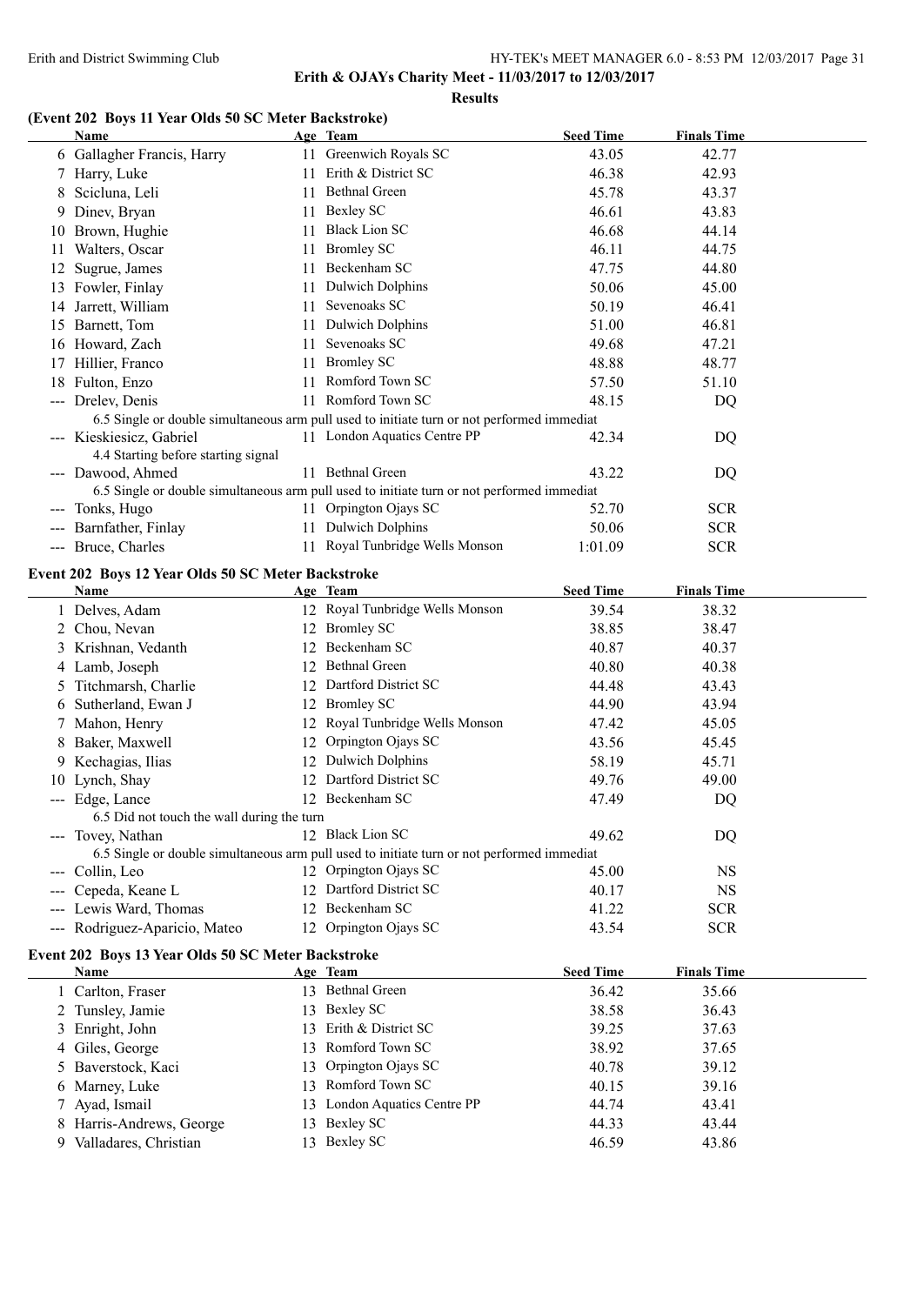| (Event 202 Boys 13 Year Olds 50 SC Meter Backstroke)<br><b>Name</b>                   |         |                                                                                            |                  |                    |  |
|---------------------------------------------------------------------------------------|---------|--------------------------------------------------------------------------------------------|------------------|--------------------|--|
|                                                                                       |         | Age Team                                                                                   | <b>Seed Time</b> | <b>Finals Time</b> |  |
| --- Morse, Oliver                                                                     |         | 13 Bexley SC                                                                               | 41.59            | DQ                 |  |
| 6.3 Left position on the back (other than to initiate a turn)<br>--- Humphrey, Marcus |         | 13 Sevenoaks SC                                                                            | 38.51            | <b>NS</b>          |  |
| --- Dennis, Will                                                                      |         | 13 Bromley SC                                                                              | 39.19            | <b>SCR</b>         |  |
| --- Argolo, Jorge                                                                     |         | 13 Erith & District SC                                                                     | 39.50            | <b>SCR</b>         |  |
|                                                                                       |         |                                                                                            |                  |                    |  |
| Event 202 Boys 14 Year Olds 50 SC Meter Backstroke                                    |         |                                                                                            |                  |                    |  |
| Name                                                                                  |         | Age Team                                                                                   | <b>Seed Time</b> | <b>Finals Time</b> |  |
| 1 Strover, Justin                                                                     |         | 14 Orpington Ojays SC                                                                      | 35.68            | 34.18              |  |
| 2 Sareen, Conell                                                                      |         | 14 Dulwich Dolphins                                                                        | 34.56            | 34.64              |  |
| 3 Peat, Harry                                                                         |         | 14 Royal Tunbridge Wells Monson                                                            | 35.71            | 34.74              |  |
| 4 Friend, Nathan                                                                      |         | 14 Royal Tunbridge Wells Monson                                                            | 35.03            | 34.81              |  |
| 5 Peel, Max                                                                           |         | 14 Orpington Ojays SC                                                                      | 36.67            | 35.40              |  |
| 6 Fernandes, Aidan                                                                    |         | 14 Romford Town SC                                                                         | 37.61            | 37.06              |  |
| 7 Macklin, Andrew                                                                     |         | 14 Bexley SC                                                                               | 39.13            | 39.61              |  |
| 8 Mageee-Brown, Thomas                                                                |         | 14 Orpington Ojays SC                                                                      | 44.06            | 43.06              |  |
| --- Gilll, Francesco                                                                  |         | 14 Bethnal Green                                                                           | 34.72            | DQ                 |  |
|                                                                                       |         | 6.5 Single or double simultaneous arm pull used to initiate turn or not performed immediat |                  |                    |  |
| --- Seema Roca, Pablo                                                                 |         | 14 Beckenham SC                                                                            | 36.22            | <b>SCR</b>         |  |
| --- Short, Luca                                                                       |         | 14 Bromley SC                                                                              | 35.51            | <b>SCR</b>         |  |
| --- Boulcott, Alex                                                                    |         | 14 Royal Tunbridge Wells Monson                                                            | 42.05            | <b>SCR</b>         |  |
| --- Cunningham, Freddy                                                                |         | 14 Royal Tunbridge Wells Monson                                                            | 33.90            | <b>SCR</b>         |  |
| Event 202 Boys 15 Year Olds 50 SC Meter Backstroke                                    |         |                                                                                            |                  |                    |  |
| <b>Name</b>                                                                           |         | Age Team                                                                                   | <b>Seed Time</b> | <b>Finals Time</b> |  |
| 1 Wilding, Benjamin                                                                   |         | 15 Erith & District SC                                                                     | 33.51            | 33.36              |  |
| 2 Waters, Alfred                                                                      |         | 15 Beckenham SC                                                                            | 35.08            | 34.22              |  |
| 3 Brighton, Daniel                                                                    |         | 15 Bexley SC                                                                               | 36.29            | 36.63              |  |
|                                                                                       |         |                                                                                            |                  |                    |  |
| Event 202 Boys 16 & Over 50 SC Meter Backstroke                                       |         |                                                                                            |                  |                    |  |
| Name                                                                                  |         | Age Team                                                                                   | <b>Seed Time</b> | <b>Finals Time</b> |  |
| 1 Nguyen, Nam                                                                         |         | 16 Orpington Ojays SC                                                                      | 33.74            | 32.96              |  |
| 2 Pereira, Sean                                                                       |         | 16 Erith & District SC                                                                     | 36.04            | 35.56              |  |
| Event 203 Girls 10 Year Olds 200 SC Meter Butterfly                                   |         |                                                                                            |                  |                    |  |
| Name                                                                                  |         | Age Team                                                                                   | <b>Seed Time</b> | <b>Finals Time</b> |  |
| 1 Kilby, Ella                                                                         |         | 10 Romford Town SC                                                                         | 3:30.00          | 3:22.34            |  |
| 52.54<br>53.54<br>43.73                                                               | 52.53   |                                                                                            |                  |                    |  |
| 2 Vassileva, Michelle                                                                 |         | 10 Romford Town SC                                                                         | 4:46.84          | 4:31.21            |  |
| 1:02.32<br>1:10.85<br>1:11.29                                                         | 1:06.75 |                                                                                            |                  |                    |  |
| Event 203 Girls 11 Year Olds 200 SC Meter Butterfly                                   |         |                                                                                            |                  |                    |  |
| Name                                                                                  |         | Age Team                                                                                   | <b>Seed Time</b> | <b>Finals Time</b> |  |
| --- Murphy, Isla                                                                      |         | 11 Sevenoaks SC                                                                            | NT               | <b>SCR</b>         |  |
|                                                                                       |         |                                                                                            |                  |                    |  |
| Event 203 Girls 12 Year Olds 200 SC Meter Butterfly                                   |         |                                                                                            |                  |                    |  |
| <b>Name</b>                                                                           |         | Age Team                                                                                   | <b>Seed Time</b> | <b>Finals Time</b> |  |
| 1 Greener, Rhiana                                                                     |         | 12 Erith & District SC                                                                     | 3:35.68          | 3:30.09            |  |
| 40.45<br>58.41<br>54.43                                                               | 56.80   |                                                                                            |                  |                    |  |
| 2 Vassileva, Nicole                                                                   |         | 12 Romford Town SC                                                                         | 4:16.52          | 3:56.07            |  |
| 55.16<br>1:01.26<br>1:02.94                                                           | 56.71   |                                                                                            |                  |                    |  |
| Event 203 Girls 13 Year Olds 200 SC Meter Butterfly                                   |         |                                                                                            |                  |                    |  |
| Name                                                                                  |         | Age Team                                                                                   | <b>Seed Time</b> | <b>Finals Time</b> |  |
| 1 Burdon, Nina                                                                        |         | 13 Greenwich Royals SC                                                                     | 3:08.82          | 3:08.09            |  |
| 42.57<br>48.17<br>50.63                                                               | 46.72   |                                                                                            |                  |                    |  |
| --- Vowell, Katie                                                                     |         | 13 Sevenoaks SC                                                                            | 2:59.60          | <b>SCR</b>         |  |
|                                                                                       |         |                                                                                            |                  |                    |  |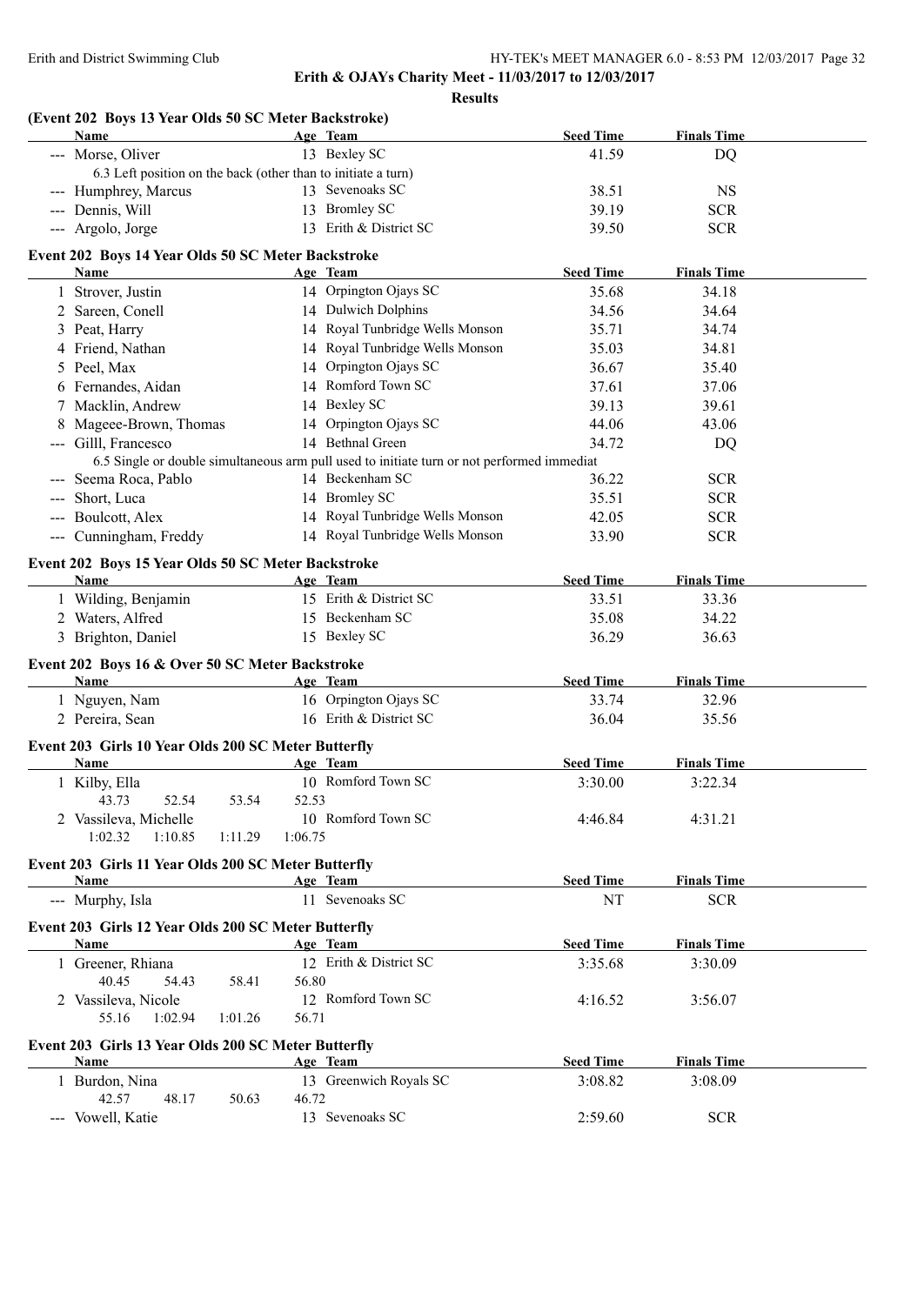|     | Event 203 Girls 14 Year Olds 200 SC Meter Butterfly<br>Name |         |         | Age Team                                              | <b>Seed Time</b> | <b>Finals Time</b> |  |
|-----|-------------------------------------------------------------|---------|---------|-------------------------------------------------------|------------------|--------------------|--|
|     | 1 Hobbs, Grace<br>37.06<br>44.02                            | 47.42   | 46.64   | 14 Royal Tunbridge Wells Monson                       | 3:03.15          | 2:55.14            |  |
|     | 2 Mason, Amber                                              |         |         | 14 Romford Town SC                                    | 3:10.03          | 3:16.44            |  |
|     | 42.02<br>50.73<br>--- Lauerman, Aoife                       | 52.78   | 50.91   | 14 Sevenoaks SC                                       | 2:52.27          | <b>SCR</b>         |  |
|     | Event 203 Girls 15 Year Olds 200 SC Meter Butterfly         |         |         |                                                       |                  |                    |  |
|     | Name                                                        |         |         | Age Team                                              | <b>Seed Time</b> | <b>Finals Time</b> |  |
|     | 1 Newman, Chloe                                             |         |         | 15 Bethnal Green                                      | 3:02.07          | 3:09.75            |  |
|     | 38.17<br>48.18                                              | 52.41   | 50.99   |                                                       |                  |                    |  |
|     | 2 Dimitrova, Victoria                                       |         |         | 15 Bexley SC                                          | 4:30.00          | 4:02.39            |  |
|     | 49.93<br>1:01.87                                            | 1:05.65 | 1:04.94 |                                                       |                  |                    |  |
|     | Event 203 Girls 16 & Over 200 SC Meter Butterfly            |         |         |                                                       |                  |                    |  |
|     | Name                                                        |         |         | Age Team                                              | <b>Seed Time</b> | <b>Finals Time</b> |  |
|     | 1 Cvjetan, Anna                                             |         |         | 16 Orpington Ojays SC                                 | 2:47.65          | 2:51.08            |  |
|     | 35.13<br>42.71                                              | 46.72   | 46.52   |                                                       |                  |                    |  |
|     | --- Napier, Katie                                           |         |         | 18 Orpington Ojays SC                                 | 2:41.40          | <b>SCR</b>         |  |
|     | Event 204 Boys 10 Year Olds 50 SC Meter Breaststroke        |         |         |                                                       |                  |                    |  |
|     | Name                                                        |         |         | Age Team                                              | <b>Seed Time</b> | <b>Finals Time</b> |  |
|     | 1 Mahmood, Raheel                                           |         |         | 10 Romford Town SC                                    | 49.18            | 47.80              |  |
|     | 2 Malcev, Lucas                                             |         |         | 10 Bethnal Green                                      | 49.46            | 49.35              |  |
|     | 3 Alli, Demi                                                |         |         | 10 Dartford District SC                               | 47.67            | 49.67              |  |
|     | 4 Haycocks, Oliver                                          |         |         | 10 Bromley SC                                         | 54.43            | 51.24              |  |
| 5   | King, Jacob                                                 |         |         | 10 Beckenham SC                                       | 53.32            | 51.81              |  |
| 6   | Dec, Patryk                                                 |         |         | 10 Erith & District SC                                | 54.29            | 52.06              |  |
|     | 7 Barrett, Thomas                                           |         |         | 10 Orpington Ojays SC                                 | 52.16            | 52.10              |  |
| 8   | Idnani, Krish                                               |         |         | 10 Beckenham SC                                       | 54.25            | 53.56              |  |
| 9.  | Bradbury, Roscoe                                            |         |         | 10 Royal Tunbridge Wells Monson                       | <b>NT</b>        | 57.97              |  |
|     | 10 Nikolov, Daniel                                          |         |         | 10 Erith & District SC                                | 1:02.43          | 1:00.05            |  |
| 11  | Mahon, Harvey                                               |         |         | 10 Royal Tunbridge Wells Monson                       | 1:03.54          | 1:05.70            |  |
|     | 12 Brecht, Dillon                                           |         |         | 10 Romford Town SC                                    | 1:08.00          | 1:07.45            |  |
|     | --- James, Toby                                             |         |         | 10 Sevenoaks SC                                       | 58.96            | DQ                 |  |
|     | 7.6 Touch not simultaneous and/or hands not separated       |         |         |                                                       |                  |                    |  |
|     | --- Wessels, Petrus                                         |         |         | 10 Royal Tunbridge Wells Monson                       | 1:02.54          | DQ                 |  |
|     | 7.4 Leg movements not on the same plane                     |         |         |                                                       |                  |                    |  |
|     |                                                             |         |         | --- Greenwood, Marius 10 Royal Tunbridge Wells Monson | 53.00            | DQ                 |  |
|     | 7.6 Did not touch at turn or finish with both hands         |         |         |                                                       |                  |                    |  |
|     | --- Funsch, Nicholas                                        |         |         | 10 Dulwich Dolphins                                   | 1:02.52          | <b>SCR</b>         |  |
|     | --- McConnell, Isaac                                        |         |         | 10 Bromley SC                                         | 59.25            | <b>SCR</b>         |  |
|     | Stegelmayer, Raul                                           |         |         | 10 Dulwich Dolphins                                   | 1:02.00          | <b>SCR</b>         |  |
| --- | Tollit, Alex                                                |         |         | 10 Beckenham SC                                       | 49.50            | <b>SCR</b>         |  |
|     | --- Vowell, Jonathan                                        |         |         | 10 Sevenoaks SC                                       | 49.09            | <b>SCR</b>         |  |
|     | --- Lewis, Piran                                            |         | 10      | Beckenham SC                                          | 55.25            | <b>SCR</b>         |  |
|     | Event 204 Boys 11 Year Olds 50 SC Meter Breaststroke        |         |         |                                                       |                  |                    |  |
|     | Name                                                        |         |         | Age Team                                              | <b>Seed Time</b> | <b>Finals Time</b> |  |
|     | 1 Bourne, Max                                               |         |         | 11 Royal Tunbridge Wells Monson                       | 47.14            | 46.04              |  |
|     | 2 Jarrett, Lewis                                            |         |         | 11 Romford Town SC                                    | 48.96            | 47.77              |  |
| 3   | Wood, Josh                                                  |         | 11      | Sevenoaks SC                                          | 53.35            | 48.55              |  |
| 4   | Sugrue, James                                               |         | 11      | Beckenham SC                                          | 51.72            | 49.16              |  |
| 5   | Villar, Ethan                                               |         | 11      | Dartford District SC                                  | 48.30            | 49.29              |  |
|     | Harry, Luke                                                 |         | 11      | Erith & District SC                                   | 47.76            | 49.33              |  |
| 6   |                                                             |         |         |                                                       |                  |                    |  |
| 7   | Jarrett, William                                            |         | 11      | Sevenoaks SC                                          | 52.26            | 50.27              |  |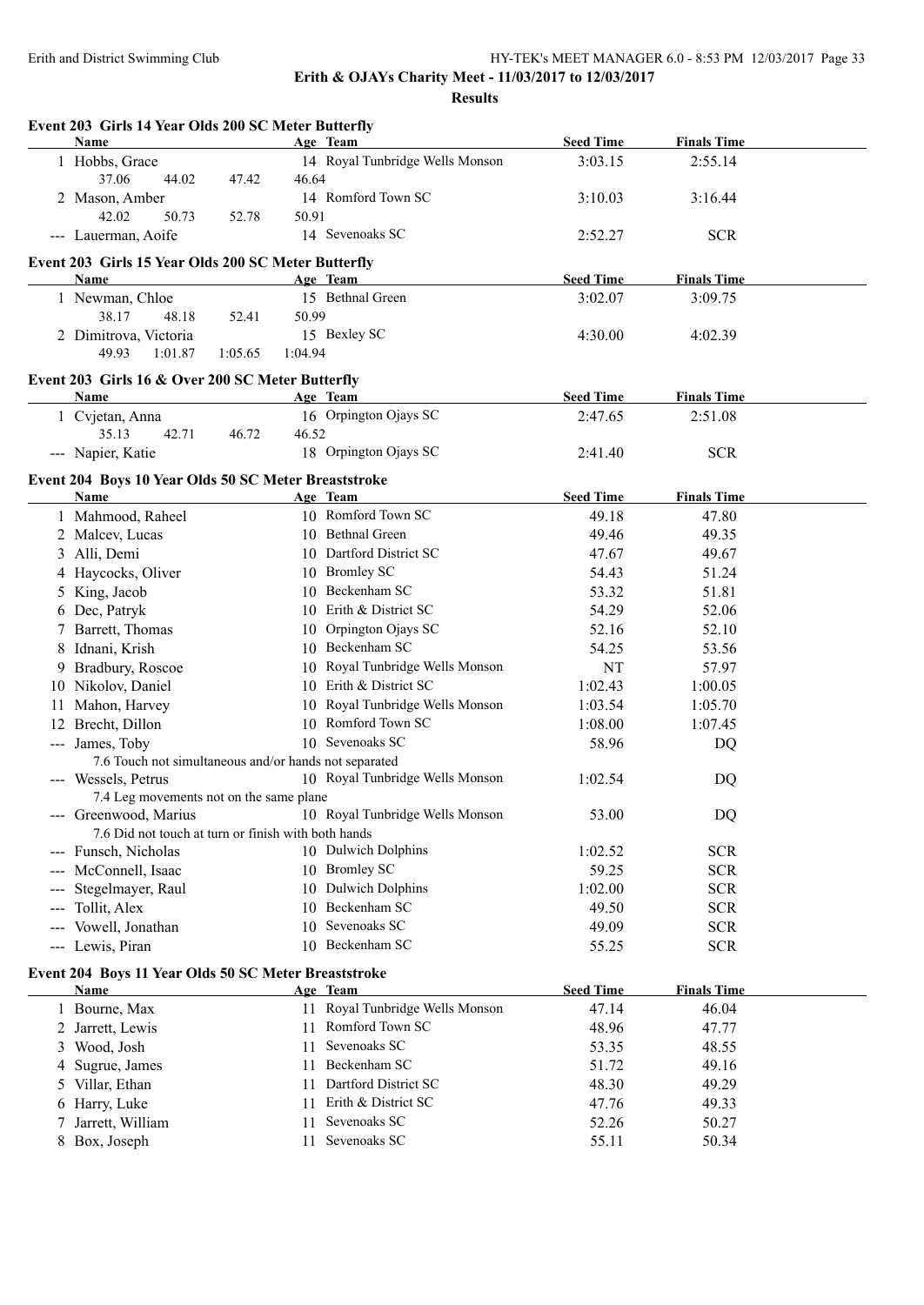**Results**

## **(Event 204 Boys 11 Year Olds 50 SC Meter Breaststroke)**

|   | <b>Name</b>                                                   |    | Age Team                                                                                   | <b>Seed Time</b> | <b>Finals Time</b> |  |
|---|---------------------------------------------------------------|----|--------------------------------------------------------------------------------------------|------------------|--------------------|--|
|   | 9 Howard, Zach                                                |    | 11 Sevenoaks SC                                                                            | 51.40            | 50.69              |  |
|   | 10 Brown, Hughie                                              |    | 11 Black Lion SC                                                                           | 54.47            | 51.40              |  |
|   | 11 Scicluna, Leli                                             |    | 11 Bethnal Green                                                                           | 49.66            | 51.42              |  |
|   | 12 Williams, Aiden                                            | 11 | Royal Tunbridge Wells Monson                                                               | 54.18            | 51.90              |  |
|   | 13 Smith, Edward                                              |    | 11 Sevenoaks SC                                                                            | 58.85            | 52.09              |  |
|   | 14 Barnett, Tom                                               |    | 11 Dulwich Dolphins                                                                        | 56.00            | 52.18              |  |
|   | 15 Walters, Oscar                                             |    | 11 Bromley SC                                                                              | 49.62            | 53.71              |  |
|   | 16 Waters, Harry                                              |    | 11 Beckenham SC                                                                            | 1:00.98          | 54.26              |  |
|   | 17 Dinev, Bryan                                               |    | 11 Bexley SC                                                                               | 55.06            | 54.86              |  |
|   | 18 Gallagher Francis, Harry                                   |    | 11 Greenwich Royals SC                                                                     | 58.57            | 55.22              |  |
|   | 19 Howe, Ethan                                                | 11 | <b>Black Lion SC</b>                                                                       | 59.49            | 55.78              |  |
|   | 20 Fulton, Enzo                                               | 11 | Romford Town SC                                                                            | 1:05.52          | 57.16              |  |
|   | 21 Hillier, Franco                                            | 11 | <b>Bromley SC</b>                                                                          | 57.47            | 58.86              |  |
|   | 22 Fowler, Finlay                                             | 11 | <b>Dulwich Dolphins</b>                                                                    | 1:07.11          | 1:03.70            |  |
|   | --- Drelev, Denis                                             |    | 11 Romford Town SC                                                                         | 55.10            | DQ                 |  |
|   | 7.4 Leg movements not simultaneous (alternating leg movement) |    |                                                                                            |                  |                    |  |
|   | --- Tonks, Hugo                                               |    | 11 Orpington Ojays SC                                                                      | 56.03            | <b>SCR</b>         |  |
|   | --- Bruce, Charles                                            |    | 11 Royal Tunbridge Wells Monson                                                            | 1:01.40          | <b>SCR</b>         |  |
|   | --- Barnfather, Finlay                                        | 11 | <b>Dulwich Dolphins</b>                                                                    | 1:07.11          | <b>SCR</b>         |  |
|   | --- Matharu, Samraj                                           |    | 11 Dartford District SC                                                                    | 53.59            | <b>SCR</b>         |  |
|   |                                                               |    |                                                                                            |                  |                    |  |
|   | Event 204 Boys 12 Year Olds 50 SC Meter Breaststroke          |    |                                                                                            |                  |                    |  |
|   | <b>Name</b>                                                   |    | Age Team                                                                                   | <b>Seed Time</b> | <b>Finals Time</b> |  |
|   | 1 Drew, Thomas                                                |    | 12 London Aquatics Centre PP<br>12 Romford Town SC                                         | 46.82            | 42.50              |  |
|   | 2 McCarthy, Connor                                            |    |                                                                                            | 45.66            | 43.42              |  |
| 3 | Sareen, Noah                                                  |    | 12 Dulwich Dolphins                                                                        | 44.61            | 43.48              |  |
|   | 4 Malcev, Daniel                                              |    | 12 Bethnal Green                                                                           | 47.39            | 46.32              |  |
| 5 | Dobson, Oliver                                                |    | 12 Royal Tunbridge Wells Monson                                                            | 47.80            | 47.40              |  |
|   | 6 Chou, Nevan                                                 |    | 12 Bromley SC                                                                              | 48.66            | 48.51              |  |
|   | 7 Lamb, Joseph                                                |    | 12 Bethnal Green                                                                           | 49.02            | 48.64              |  |
|   | 8 Baker, Maxwell                                              |    | 12 Orpington Ojays SC                                                                      | 49.98            | 50.93              |  |
|   | Krishnan, Vedanth                                             |    | 12 Beckenham SC                                                                            | 53.67            | 54.12              |  |
|   | 10 Sutherland, Ewan J                                         |    | 12 Bromley SC                                                                              | 54.74            | 54.81              |  |
|   | 11 Mahon, Henry                                               | 12 | Royal Tunbridge Wells Monson                                                               | 53.99            | 55.12              |  |
|   | 12 Hollidge, Charlie                                          |    | 12 Dartford District SC                                                                    | NT               | 56.05              |  |
|   | 13 Lynch, Shay                                                |    | 12 Dartford District SC                                                                    | 56.64            | 58.08              |  |
|   | 14 Tovey, Nathan                                              |    | 12 Black Lion SC                                                                           | 1:01.27          | 1:02.62            |  |
|   | --- Edge, Lance                                               |    | 12 Beckenham SC                                                                            | 51.42            | DQ                 |  |
|   | 7.4 Leg movements not on the same plane                       |    |                                                                                            |                  |                    |  |
|   | --- Kechagias, Ilias                                          |    | 12 Dulwich Dolphins                                                                        | 1:17.03          | DQ                 |  |
|   |                                                               |    | 7.1 After the start or after each turn single fly kick not performed before the 1st breast |                  |                    |  |
|   | --- Collin, Leo                                               |    | 12 Orpington Ojays SC                                                                      | 53.43            | <b>NS</b>          |  |
|   | --- Galloway, Caelan                                          |    | 12 Bromley SC<br>12 Sevenoaks SC                                                           | 49.47            | <b>SCR</b>         |  |
|   | --- Hibbert, Caiden                                           |    |                                                                                            | 45.50            | <b>SCR</b>         |  |
|   | --- Rodriguez-Aparicio, Mateo                                 |    | 12 Orpington Ojays SC                                                                      | 46.01            | <b>SCR</b>         |  |
|   | Event 204 Boys 13 Year Olds 50 SC Meter Breaststroke          |    |                                                                                            |                  |                    |  |
|   | Name                                                          |    | Age Team                                                                                   | <b>Seed Time</b> | <b>Finals Time</b> |  |
|   | 1 Saunders, Noah                                              |    | 13 Orpington Ojays SC                                                                      | 42.67            | 42.01              |  |
|   | 2 Upadhyaya, Arnav                                            |    | 13 Bexley SC                                                                               | 47.71            | 46.51              |  |
|   | 3 Marney, Luke                                                |    | 13 Romford Town SC                                                                         | 50.45            | 50.43              |  |
|   | 4 Harris-Andrews, George                                      |    | 13 Bexley SC                                                                               | 53.81            | 53.79              |  |
|   | --- Ayad, Ismail                                              |    | 13 London Aquatics Centre PP                                                               | 55.95            | DQ                 |  |
|   | 4.4 Starting before starting signal                           |    |                                                                                            |                  |                    |  |
|   | --- Humphrey, Marcus                                          |    | 13 Sevenoaks SC                                                                            | 44.70            | <b>NS</b>          |  |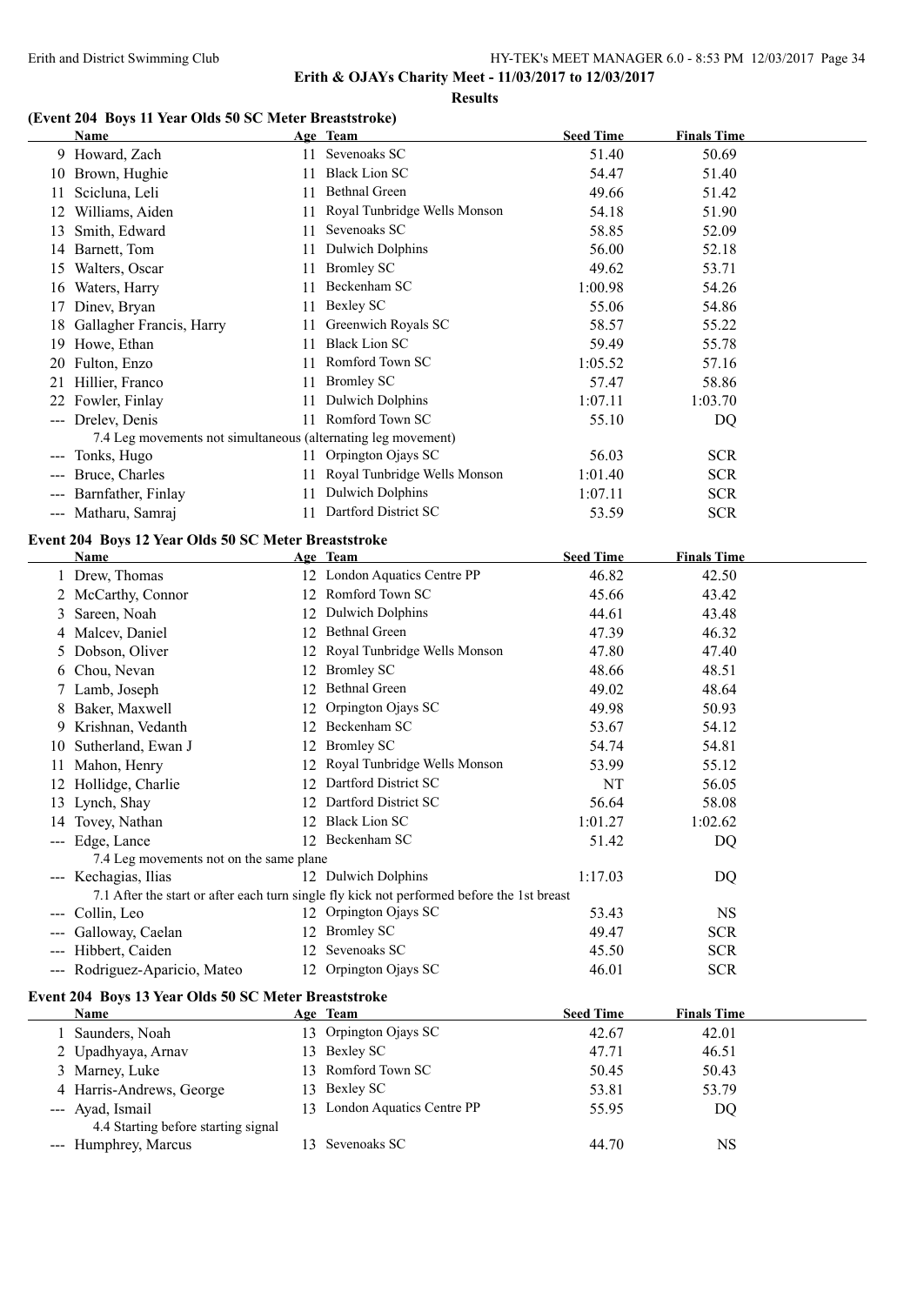**Results**

## **Event 204 Boys 14 Year Olds 50 SC Meter Breaststroke**

| Name                                                      |       |       | Age Team                        | <b>Seed Time</b> | <b>Finals Time</b> |  |
|-----------------------------------------------------------|-------|-------|---------------------------------|------------------|--------------------|--|
| 1 Crowley, Oliver                                         |       |       | 14 Greenwich Royals SC          | 40.65            | 40.39              |  |
| 2 Fernandes, Aidan                                        |       |       | 14 Romford Town SC              | 42.52            | 41.91              |  |
| 3 Peel, Max                                               |       |       | 14 Orpington Ojays SC           | 43.62            | 42.10              |  |
| 4 Peat, Harry                                             |       |       | 14 Royal Tunbridge Wells Monson | 43.99            | 44.11              |  |
| 5 Mageee-Brown, Thomas                                    |       |       | 14 Orpington Ojays SC           | 46.32            | 45.12              |  |
| Macklin, Andrew                                           |       |       | 14 Bexley SC                    | 52.23            | <b>NS</b>          |  |
| Short, Luca                                               |       |       | 14 Bromley SC                   | 39.76            | <b>SCR</b>         |  |
| Seema Roca, Pablo                                         |       |       | 14 Beckenham SC                 | 41.01            | <b>SCR</b>         |  |
| Cunningham, Freddy                                        |       |       | 14 Royal Tunbridge Wells Monson | 36.94            | <b>SCR</b>         |  |
| --- Boulcott, Alex                                        |       |       | 14 Royal Tunbridge Wells Monson |                  | <b>SCR</b>         |  |
|                                                           |       |       |                                 | 46.41            |                    |  |
| Event 204 Boys 15 Year Olds 50 SC Meter Breaststroke      |       |       |                                 |                  |                    |  |
| Name                                                      |       |       | Age Team                        | <b>Seed Time</b> | <b>Finals Time</b> |  |
| 1 Marin, Stefan                                           |       |       | 15 Bexley SC                    | 39.91            | 40.31              |  |
| --- Kong, Amos                                            |       |       | 15 Greenwich Royals SC          | 36.21            | X37.21             |  |
|                                                           |       |       |                                 |                  |                    |  |
| Event 204 Boys 16 & Over 50 SC Meter Breaststroke<br>Name |       |       | Age Team                        | <b>Seed Time</b> | <b>Finals Time</b> |  |
| 1 Pereira, Sean                                           |       |       | 16 Erith & District SC          | 37.90            | 38.18              |  |
|                                                           |       |       | 16 Dartford District SC         |                  |                    |  |
| 2 Jerreat, Alex                                           |       |       |                                 | 40.38            | 39.21              |  |
| Event 205 Girls 10 Year Olds 200 SC Meter Freestyle       |       |       |                                 |                  |                    |  |
| Name                                                      |       |       | Age Team                        | <b>Seed Time</b> | <b>Finals Time</b> |  |
| 1 O'Connor, Lexie                                         |       |       | 10 Romford Town SC              | 2:57.09          | 2:56.90            |  |
| 41.33<br>46.24                                            | 45.96 | 43.37 |                                 |                  |                    |  |
| 2 Comitti, Gracie                                         |       |       | 10 Romford Town SC              | 3:09.87          | 3:00.38            |  |
| 39.68<br>46.61                                            | 48.58 | 45.51 |                                 |                  |                    |  |
| 3 Middleton, Francesca                                    |       |       | 10 Beckenham SC                 | 3:05.86          | 3:01.78            |  |
| 42.50<br>47.39                                            | 47.49 | 44.40 |                                 |                  |                    |  |
| 4 Tovey, Amelia                                           |       |       | 10 Sevenoaks SC                 | 3:22.30          | 3:14.79            |  |
| 42.41<br>49.92                                            | 53.65 | 48.81 |                                 |                  |                    |  |
| 5 Groves, Valentina                                       |       |       | 10 Sevenoaks SC                 | 3:12.63          | 3:14.84            |  |
| 43.15<br>50.09                                            | 54.20 | 47.40 |                                 |                  |                    |  |
| 6 Giles, Alexandra                                        |       |       | 10 Romford Town SC              | 3:18.18          | 3:15.09            |  |
| 42.54<br>52.73                                            | 53.03 | 46.79 |                                 |                  |                    |  |
| 7 Johnson, Alexandra                                      |       |       | 10 Beckenham SC                 | 3:40.48          | 3:16.12            |  |
| 45.05<br>51.59                                            | 51.21 | 48.27 |                                 |                  |                    |  |
|                                                           |       |       | 10 Beckenham SC                 |                  |                    |  |
| 8 James, Rosemary                                         |       |       |                                 | 3:27.51          | 3:16.84            |  |
| 51.38<br>44.96                                            | 50.65 | 49.85 |                                 |                  |                    |  |
| 9 Vassileva, Michelle                                     |       |       | 10 Romford Town SC              | 3:35.97          | 3:20.98            |  |
| 47.26<br>53.28                                            | 50.71 | 49.73 |                                 |                  |                    |  |
| 10 Hibbert, Isabelle                                      |       |       | 10 Sevenoaks SC                 | 3:37.52          | 3:29.86            |  |
| 47.65<br>55.84                                            | 55.14 | 51.23 |                                 |                  |                    |  |
| --- Bello-Mendoza, Megan                                  |       |       | 10 Bromley SC                   | 4:02.37          | <b>SCR</b>         |  |
| --- Pickering, Beatrice                                   |       |       | 10 Bromley SC                   | 2:56.72          | <b>SCR</b>         |  |
| Event 205 Girls 11 Year Olds 200 SC Meter Freestyle       |       |       |                                 |                  |                    |  |
| <b>Name</b>                                               |       |       | Age Team                        | <b>Seed Time</b> | <b>Finals Time</b> |  |
| 1 O'Neill, Sophia                                         |       |       | 11 Orpington Ojays SC           | 2:51.00          | 2:42.99            |  |
| 37.34<br>43.05                                            | 42.99 | 39.61 |                                 |                  |                    |  |
| 2 Barwick, Lily                                           |       |       | 11 Royal Tunbridge Wells Monson | 2:54.54          | 2:52.83            |  |
| 38.15<br>43.99                                            | 45.32 | 45.37 |                                 |                  |                    |  |
| 3 Cotrell, Bella                                          |       |       | 11 Greenwich Royals SC          | 2:58.70          | 2:52.90            |  |
|                                                           | 41.79 |       |                                 |                  |                    |  |
|                                                           |       |       | 11 Greenwich Royals SC          |                  |                    |  |
| 4 Burns, Lola                                             |       |       |                                 | 3:05.10          | 2:53.25            |  |
| 40.42<br>45.56                                            | 45.27 | 42.00 |                                 |                  |                    |  |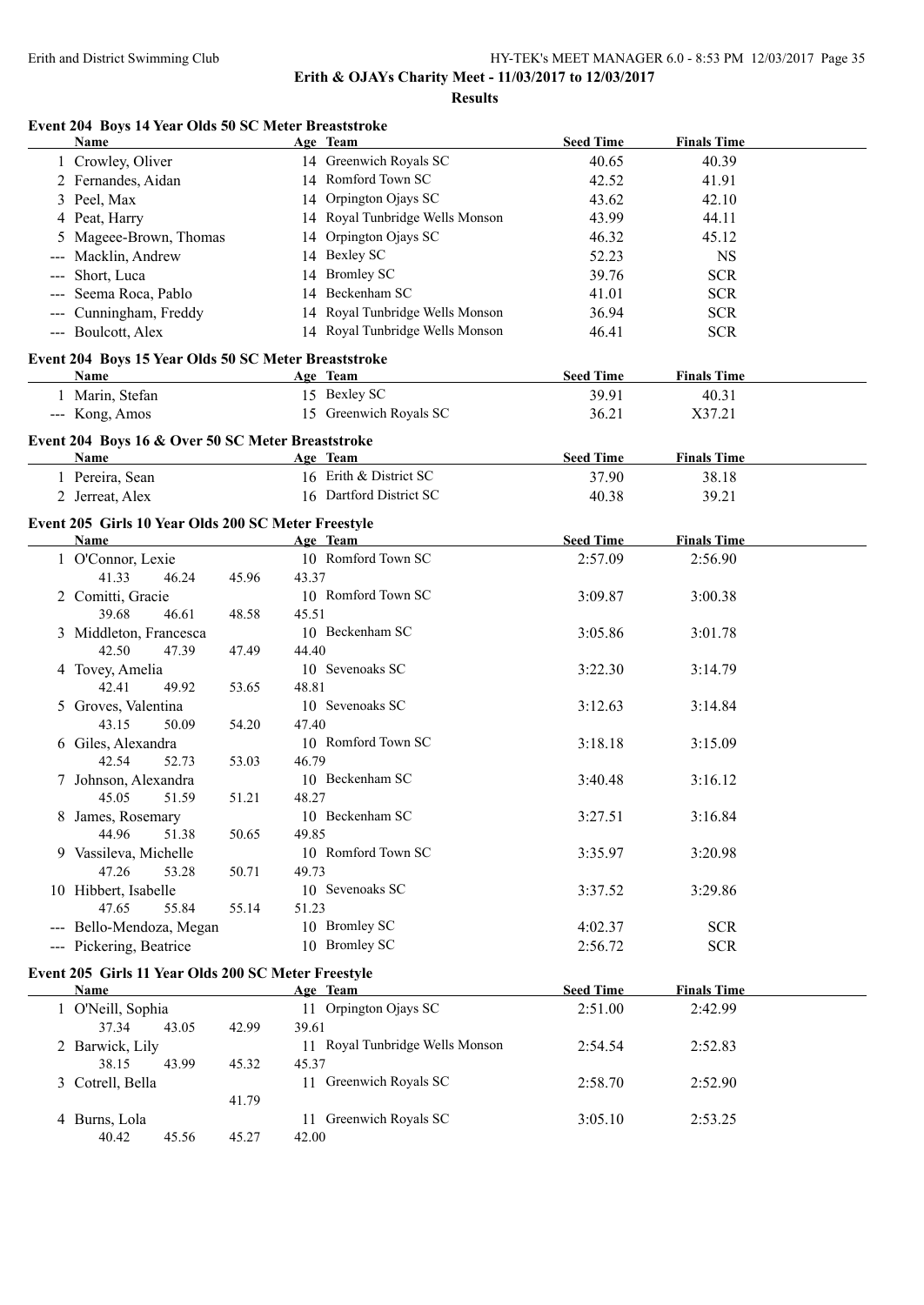#### **Results**

## **(Event 205 Girls 11 Year Olds 200 SC Meter Freestyle)**

| <b>Name</b>                                         |         | Age Team                                 | <b>Seed Time</b> | <b>Finals Time</b> |  |
|-----------------------------------------------------|---------|------------------------------------------|------------------|--------------------|--|
| 5 Wood, Ella<br>40.40<br>46.79                      | 45.71   | 11 Sevenoaks SC<br>41.41                 | 3:00.48          | 2:54.31            |  |
| 6 Arnell, Constance<br>39.12<br>44.90               | 46.24   | 11 Royal Tunbridge Wells Monson<br>44.34 | 2:55.00          | 2:54.60            |  |
| 7 Van Selm, Jessica                                 |         | 11 Bromley SC                            | 3:19.63          | 2:56.21            |  |
| 8 Rooney, Tierney                                   |         | 11 Romford Town SC                       | 3:24.12          | 3:03.15            |  |
| 42.44<br>48.52                                      | 49.74   | 42.45                                    |                  |                    |  |
| 9 Murphy, Isla                                      |         | 11 Sevenoaks SC                          | 3:07.20          | 3:12.42            |  |
| 42.68<br>51.21                                      | 50.83   | 47.70                                    |                  |                    |  |
| 10 Holloway, Zoe                                    |         | 11 Sutton and Cheam                      | 3:24.75          | 3:15.11            |  |
| 43.59<br>51.78                                      | 52.48   | 47.26                                    |                  |                    |  |
| 11 Hope, Alex                                       |         | 11 Greenwich Royals SC                   | NT               | 3:35.96            |  |
| 45.73<br>56.46                                      | 58.85   | 54.92                                    |                  |                    |  |
| --- Buttle, Millie                                  |         | 11 Dartford District SC                  | 3:15.00          | <b>SCR</b>         |  |
| Event 205 Girls 12 Year Olds 200 SC Meter Freestyle |         |                                          |                  |                    |  |
| <b>Name</b>                                         |         | Age Team                                 | <b>Seed Time</b> | <b>Finals Time</b> |  |
| 1 Carter, Lenka                                     |         | 12 Bromley SC                            | 2:33.50          | 2:29.73            |  |
| 34.32<br>38.11                                      | 39.59   | 37.71                                    |                  |                    |  |
| 2 Goodyear, Natasha                                 |         | 12 Bromley SC                            | 2:37.48          | 2:34.30            |  |
| 35.96<br>39.87                                      | 40.22   | 38.25                                    |                  |                    |  |
| 3 Billings, Katie                                   |         | 12 Bromley SC                            | 2:41.00          | 2:36.35            |  |
| 36.10<br>40.39                                      | 41.15   | 38.71                                    |                  |                    |  |
| 4 Brian, Amelia                                     |         | 12 Bexley SC                             | 2:38.54          | 2:38.68            |  |
| 37.35<br>40.82                                      | 41.07   | 39.44                                    |                  |                    |  |
| 5 Martin, Evie                                      |         | 12 Dartford District SC                  | 2:45.82          | 2:40.20            |  |
| 37.57<br>42.30                                      | 43.09   | 37.24                                    |                  |                    |  |
| *6 Dreleva, Victoria                                |         | 12 Romford Town SC                       | 2:52.74          | 2:40.34            |  |
| 35.58<br>41.95                                      | 43.24   | 39.57                                    |                  |                    |  |
| *6 Lemay, Ruby                                      |         | 12 Romford Town SC                       | 2:44.99          | 2:40.34            |  |
| 37.38<br>41.04                                      | 1:21.92 |                                          |                  |                    |  |
| 8 Peel, Eve                                         |         | 12 Orpington Ojays SC                    | 2:55.50          | 2:44.63            |  |
| 38.15<br>42.73                                      | 41.94   | 41.81                                    |                  |                    |  |
| 9 Strover, Hannah<br>37.46<br>42.90                 |         | 12 Orpington Ojays SC<br>40.89           | 2:47.78          | 2:46.13            |  |
|                                                     | 44.88   | 12 Romford Town SC                       | 3:09.16          | 2:46.79            |  |
| 10 Day, Charlotte<br>11 Humphrey, Olivia            |         | 12 Romford Town SC                       | 2:53.63          | 2:47.65            |  |
| 43.08<br>38.16                                      | 45.95   | 40.46                                    |                  |                    |  |
| 12 Hambling, Phoebe                                 |         | 12 Greenwich Royals SC                   | 2:52.17          | 2:51.13            |  |
| 37.75                                               |         | 42.08                                    |                  |                    |  |
| 13 Foster, Kirstie                                  |         | 12 Beachfield Swimming Squad             | 3:09.53          | 2:59.51            |  |
| 14 Dobb, Heidi                                      |         | 12 Bromley SC                            | 2:59.56          | 3:00.99            |  |
| 40.37<br>46.45                                      | 46.86   | 47.31                                    |                  |                    |  |
| 15 Vassileva, Nicole                                |         | 12 Romford Town SC                       | 3:28.59          | 3:05.74            |  |
| 43.11<br>48.14                                      | 48.92   | 45.57                                    |                  |                    |  |
| 16 Bulavitchi, Ioana                                |         | 12 Erith & District SC                   | 3:38.39          | 3:23.38            |  |
| 46.33<br>52.61                                      | 52.79   | 51.65                                    |                  |                    |  |
| --- Wood, Emelia                                    |         | 12 Beckenham SC                          | 2:58.34          | <b>NS</b>          |  |
| --- Funsch, Eva                                     |         | 12 Dulwich Dolphins                      | 2:57.35          | <b>SCR</b>         |  |
| --- Deavin, Rose                                    |         | 12 Romford Town SC                       | 3:04.00          | <b>SCR</b>         |  |
| Event 205 Girls 13 Year Olds 200 SC Meter Freestyle |         |                                          |                  |                    |  |
| Name                                                |         | Age Team                                 | <b>Seed Time</b> | <b>Finals Time</b> |  |
| 1 Mahon, Harriet O                                  |         | 13 Royal Tunbridge Wells Monson          | 2:28.40          | 2:28.08            |  |
| 38.46<br>34.61                                      | 37.94   | 37.07                                    |                  |                    |  |
| 2 Jenkins, Chloe                                    |         | 13 Greenwich Royals SC                   | 2:36.17          | 2:30.44            |  |
| 35.32<br>39.73                                      | 40.52   | 34.87                                    |                  |                    |  |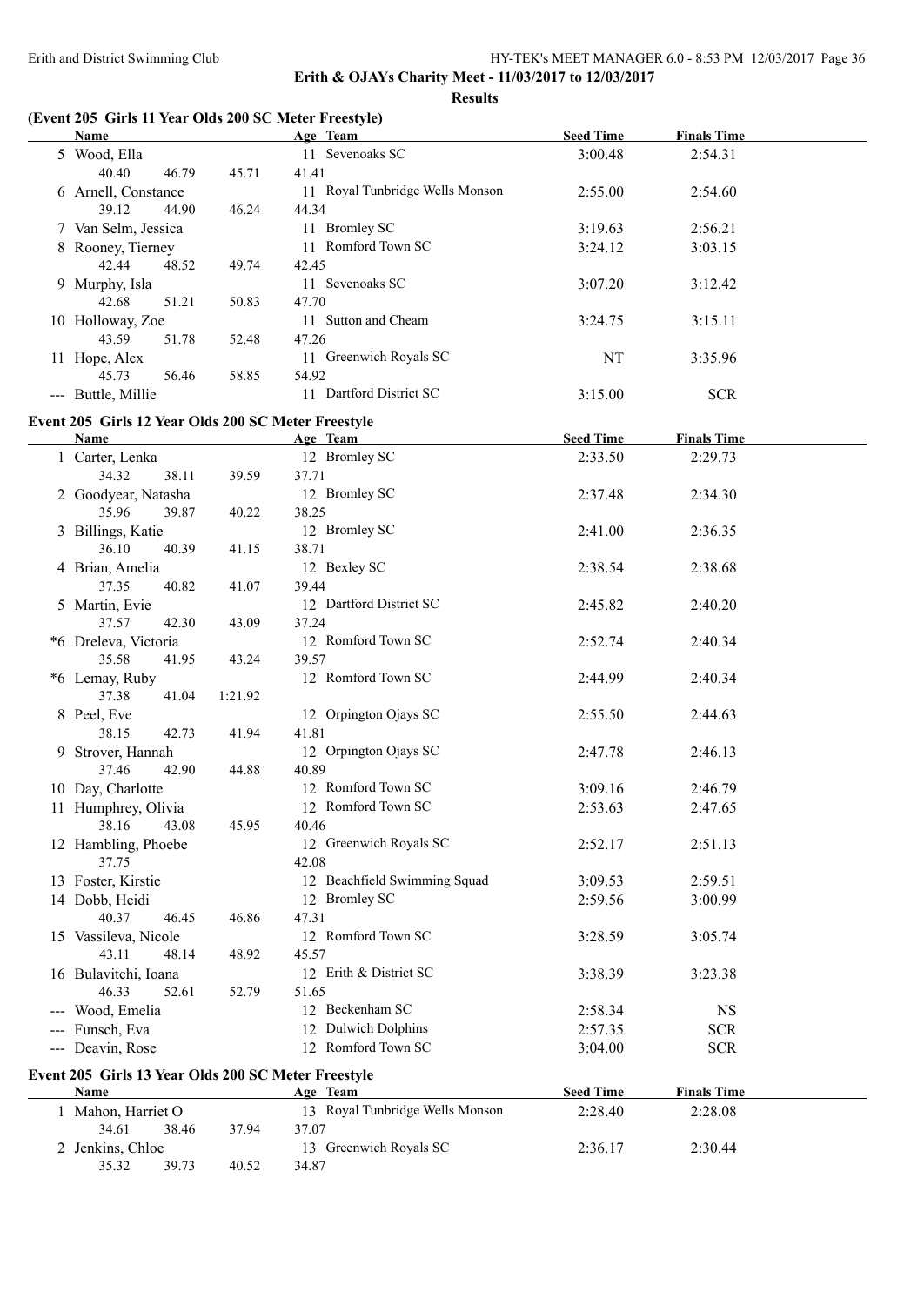$\overline{a}$ 

**Erith & OJAYs Charity Meet - 11/03/2017 to 12/03/2017 Results**

## **(Event 205 Girls 13 Year Olds 200 SC Meter Freestyle)**

36.49 39.98 40.69 39.62

| Name                                                       |                  | Age Team                                          | <b>Seed Time</b> | <b>Finals Time</b> |  |
|------------------------------------------------------------|------------------|---------------------------------------------------|------------------|--------------------|--|
| 3 Pearson, Aoife<br>36.33<br>38.50                         | 38.48            | 13 London Aquatics Centre PP<br>37.54             | 2:37.34          | 2:30.85            |  |
| 4 Follis, Elizabeth<br>33.70<br>39.46                      | 39.22            | 13 Bromley SC<br>38.64                            | 2:30.88          | 2:31.02            |  |
| 5 Jarrett, Ruby<br>34.45                                   |                  | 13 Sevenoaks SC                                   | 2:35.18          | 2:31.64            |  |
| 39.07<br>6 Barrett, Matilda                                | 39.97            | 38.15<br>13 Orpington Ojays SC                    | 2:34.15          | 2:31.96            |  |
| 35.07<br>39.39<br>7 Butler, Chloe                          | 39.11            | 38.39<br>13 Royal Tunbridge Wells Monson<br>37.59 | 2:36.17          | 2:32.75            |  |
| 35.46<br>38.85<br>8 Jepps, Lottie<br>36.18<br>41.49        | 40.85<br>1:21.99 | 13 Royal Tunbridge Wells Monson                   | 2:34.24          | 2:39.66            |  |
| 9 Anscomb, Liberty<br>38.21<br>43.21                       | 40.50            | 13 Dartford District SC<br>39.27                  | 2:56.73          | 2:41.19            |  |
| 10 Mayers, Shenea<br>35.49<br>39.91                        | 43.43            | 13 Bethnal Green<br>42.99                         | 2:40.64          | 2:41.82            |  |
| 11 Frisby, Amelia<br>37.61<br>41.40                        | 43.36            | 13 Orpington Ojays SC<br>42.41                    | 2:56.53          | 2:44.78            |  |
| 12 Gardner, Kathryn<br>37.94<br>43.09                      | 45.04            | 13 Black Lion SC<br>41.19                         | 2:52.51          | 2:47.26            |  |
| 13 Rackstraw, Eleanor<br>38.36<br>43.67                    | 45.65            | 13 Dartford District SC<br>43.60                  | 2:53.30          | 2:51.28            |  |
| 14 Costain, Florence<br>39.14<br>43.72                     | 44.91            | 13 Royal Tunbridge Wells Monson<br>43.85          | 3:04.07          | 2:51.62            |  |
| 15 Humphrey, Georgia<br>40.54<br>44.06                     | 47.09            | 13 Romford Town SC<br>43.57                       | 3:02.97          | 2:55.26            |  |
| 16 Bulmer, Erin<br>39.44<br>45.63                          | 48.20            | 13 Erith & District SC<br>43.34                   | 3:17.50          | 2:56.61            |  |
| 17 Oppong-Baffoe, Olivia<br>38.64<br>46.73                 | 50.00            | 13 Erith & District SC<br>49.04                   | 3:50.04          | 3:04.41            |  |
| --- Vorster, Emilia<br>4.4 Starting before starting signal |                  | 13 Royal Tunbridge Wells Monson                   | 2:47.44          | DQ                 |  |
| 32.33<br>38.99                                             | 41.10            | 37.17                                             |                  |                    |  |
| --- Witton, Olivia                                         |                  | 13 Romford Town SC                                | 2:40.81          | <b>SCR</b>         |  |
| --- Berkeley, Jemimah                                      |                  | 13 Royal Tunbridge Wells Monson                   | 2:40.17          | <b>SCR</b>         |  |
| Event 205 Girls 14 Year Olds 200 SC Meter Freestyle        |                  |                                                   |                  |                    |  |
| <b>Name</b><br><b>Example 2</b> Age Team                   |                  |                                                   | <b>Seed Time</b> | <b>Finals Time</b> |  |
| 1 Gimbird, Jayne                                           |                  | 14 Romford Town SC                                | 2:23.88          | 2:23.02            |  |
| 33.18<br>36.83                                             | 37.25            | 35.76                                             |                  |                    |  |
| 2 Lodge, Milly                                             |                  | 14 Sevenoaks SC                                   | 2:26.52          | 2:25.22            |  |
| 3 Wallace, Jasmine                                         |                  | 14 Sevenoaks SC                                   | 2:29.42          | 2:25.76            |  |
| 36.34<br>33.63                                             | 37.71            | 38.08                                             |                  |                    |  |
| 4 Norton, Edith<br>33.29<br>36.96                          | 38.67            | 14 Sevenoaks SC<br>39.07                          | 2:25.16          | 2:27.99            |  |
| 5 Gerretsen, Maya<br>33.97<br>38.07                        | 39.08            | 14 Royal Tunbridge Wells Monson<br>36.92          | 2:26.46          | 2:28.04            |  |
| 6 Moore, Kirsty<br>34.62<br>37.47                          | 38.58            | 14 Greenwich Royals SC<br>38.75                   | 2:31.87          | 2:29.42            |  |
| 7 Wessels, Isabella<br>33.93<br>38.01                      | 39.20            | 14 Royal Tunbridge Wells Monson<br>38.60          | 2:26.81          | 2:29.74            |  |
| 8 Braxton, Lauren<br>36.92<br>39.52                        | 40.24            | 14 Romford Town SC<br>38.47                       | 2:36.75          | 2:35.15            |  |
| 9 Hendon, Daisy<br>35.84<br>40.58                          | 41.47            | 14 Royal Tunbridge Wells Monson<br>38.27          | 2:45.02          | 2:36.16            |  |
| 10 Huxley, Sophie                                          |                  | 14 White Oak SC                                   | 2:36.69          | 2:36.78            |  |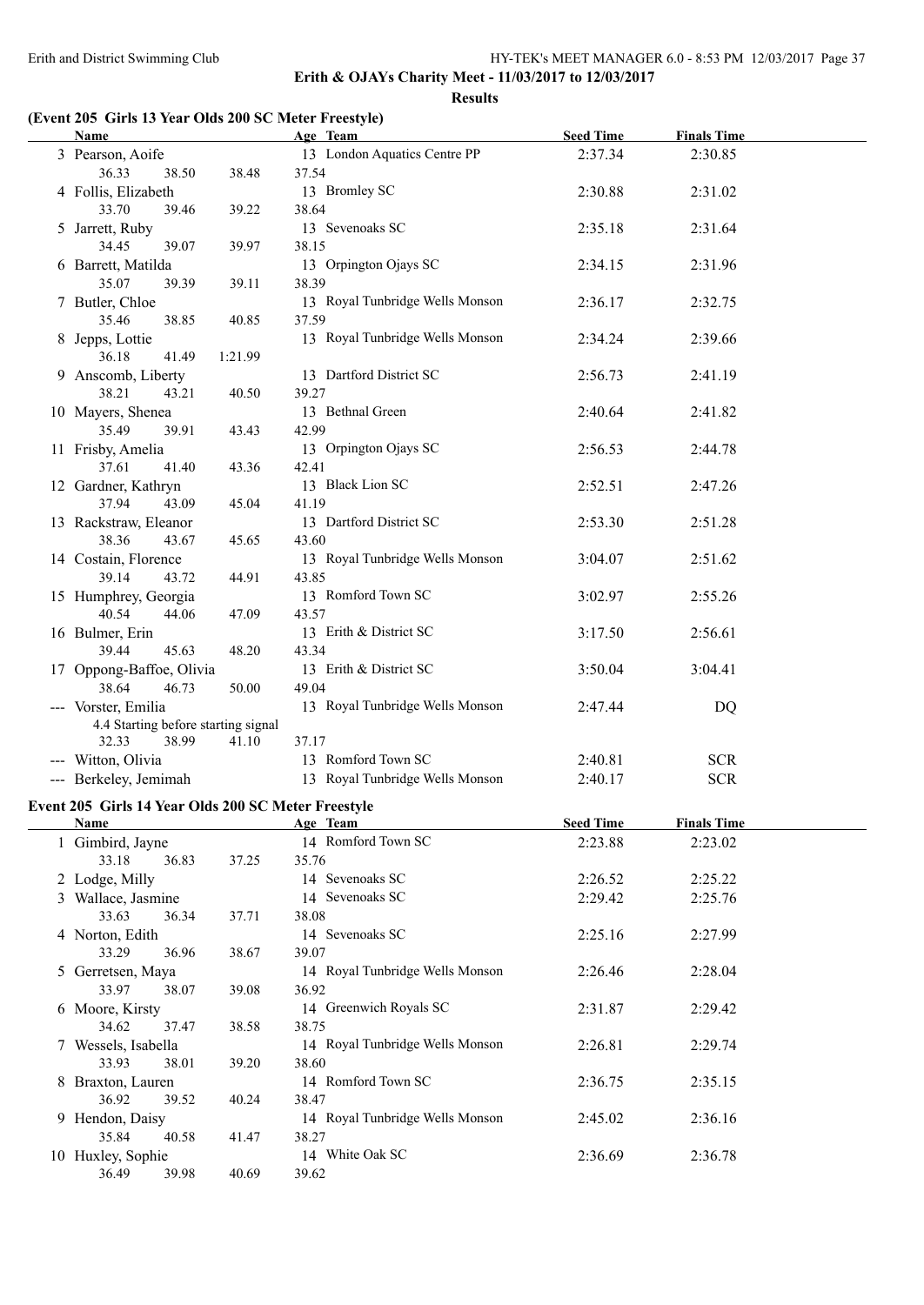**Results**

# **(Event 205 Girls 14 Year Olds 200 SC Meter Freestyle)**

| <b>Name</b>                                         |       | Age Team                                 | <b>Seed Time</b> | <b>Finals Time</b> |  |
|-----------------------------------------------------|-------|------------------------------------------|------------------|--------------------|--|
| 11 Mason, Amber<br>35.15<br>39.77                   | 42.13 | 14 Romford Town SC<br>39.87              | 2:31.60          | 2:36.92            |  |
| 12 Chenaf, Boushra<br>36.12<br>40.39                | 41.99 | 14 Greenwich Royals SC<br>40.90          | 2:46.75          | 2:39.40            |  |
| 13 Bruce, Madeleine<br>36.76<br>41.88               | 42.97 | 14 Royal Tunbridge Wells Monson<br>41.26 | 3:11.09          | 2:42.87            |  |
| 14 Gaskell, Ruby<br>38.01<br>43.63                  | 43.60 | 14 Bromley SC<br>42.20                   | 2:58.25          | 2:47.44            |  |
| 15 Wright, Alexandria<br>38.59<br>41.73             | 44.70 | 14 Bexley SC<br>47.42                    | 3:10.00          | 2:52.44            |  |
| --- Murray, Maddie                                  |       | 14 Bexley SC                             | 2:44.22          | <b>SCR</b>         |  |
| Event 205 Girls 15 Year Olds 200 SC Meter Freestyle |       |                                          |                  |                    |  |
| Name                                                |       | Age Team                                 | <b>Seed Time</b> | <b>Finals Time</b> |  |
| 1 Slipaityte, Agne                                  |       | 15 Romford Town SC                       | 2:18.18          | 2:13.84            |  |
| 32.51<br>34.27                                      | 34.32 | 32.74                                    |                  |                    |  |
| 2 Follis, Maddie                                    |       | 15 Bromley SC                            | 2:19.10          | 2:14.94            |  |
| 30.29<br>33.51                                      | 36.12 | 35.02                                    |                  |                    |  |
| 3 Jepps, Elizabeth                                  |       | 15 Royal Tunbridge Wells Monson          | 2:25.14          | 2:27.10            |  |
| 34.09<br>37.89                                      | 38.52 | 36.60                                    |                  |                    |  |
| 4 Harden, Ellie                                     |       | 15 Orpington Ojays SC                    | 2:27.94          | 2:29.79            |  |
| 33.98<br>37.87                                      | 39.30 | 38.64                                    |                  |                    |  |
| 5 Ash, Amy                                          |       | 15 Epping Forest District SC             | 2:37.85          | 2:34.55            |  |
| 36.08<br>39.40                                      | 39.51 | 39.56                                    |                  |                    |  |
| 6 Beatton, Maisie                                   |       | 15 Royal Tunbridge Wells Monson          | 2:40.17          | 2:37.14            |  |
| 34.10<br>42.22                                      | 42.71 | 38.11                                    |                  |                    |  |
| 7 Lee, Maddison                                     |       | 15 Erith & District SC                   | 2:38.72          | 2:37.32            |  |
| 36.43<br>40.30                                      | 42.30 | 38.29                                    |                  |                    |  |
| 8 Newman, Chloe                                     |       | 15 Bethnal Green                         | 2:38.14          | 2:38.35            |  |
| 35.98<br>40.60                                      | 41.62 | 40.15                                    |                  |                    |  |
| 9 Keeling, Georgina                                 |       | 15 Royal Tunbridge Wells Monson          | 2:51.69          | 2:40.96            |  |
| 36.63<br>41.38                                      | 43.08 | 39.87                                    |                  |                    |  |
| --- Cutajar, Lilli                                  |       | 15 Orpington Ojays SC                    | 2:26.20          | <b>SCR</b>         |  |
| --- Chou, Siobhan                                   |       | 15 Bromley SC                            | 2:19.60          | <b>SCR</b>         |  |
| Event 205 Girls 16 & Over 200 SC Meter Freestyle    |       |                                          |                  |                    |  |
| Name                                                |       | Age Team                                 | <b>Seed Time</b> | <b>Finals Time</b> |  |
| 1 Killick, Alice                                    |       | 17 Royal Tunbridge Wells Monson          | 2:18.69          | 2:16.62            |  |
| 31.96<br>34.45                                      | 35.00 | 35.21                                    |                  |                    |  |
| 2 Walters, Abigail                                  |       | 16 Bromley SC                            | 2:39.09          | 2:36.16            |  |
| 33.99<br>39.28                                      | 42.50 | 40.39                                    |                  |                    |  |
| Event 206 Boys 10 Year Olds 200 SC Meter Backstroke |       |                                          |                  |                    |  |
| Name                                                |       | Age Team                                 | <b>Seed Time</b> | <b>Finals Time</b> |  |
| 1 Malcev, Lucas                                     |       | 10 Bethnal Green                         | 3:02.18          | 2:59.26            |  |
| 41.96<br>45.93                                      | 47.17 | 44.20                                    |                  |                    |  |
| 2 Mahmood, Raheel                                   |       | 10 Romford Town SC                       | 3:13.67          | 3:05.87            |  |
| 45.73<br>48.28                                      | 49.32 | 42.54                                    |                  |                    |  |
| 3 Brecht, Dillon                                    |       | 10 Romford Town SC                       | 3:44.00          | 3:34.29            |  |
| 50.70<br>55.76                                      | 57.00 | 50.83                                    |                  |                    |  |
| --- Middleton, Alexander                            |       | 10 Beckenham SC                          | 3:32.06          | DQ                 |  |
| 6.5 Not on back when leaving the wall               |       |                                          |                  |                    |  |
| 49.55<br>52.71                                      | 53.10 | 50.69                                    |                  |                    |  |
| --- Funsch, Nicholas                                |       | 10 Dulwich Dolphins                      | 4:00.00          | <b>SCR</b>         |  |
|                                                     |       |                                          |                  |                    |  |
| Event 206 Boys 11 Year Olds 200 SC Meter Backstroke |       |                                          |                  |                    |  |
| Name                                                |       | Age Team                                 | <b>Seed Time</b> | <b>Finals Time</b> |  |
| 1 Kieskiesicz, Gabriel                              |       | 11 London Aquatics Centre PP             | 3:03.99          | 3:01.68            |  |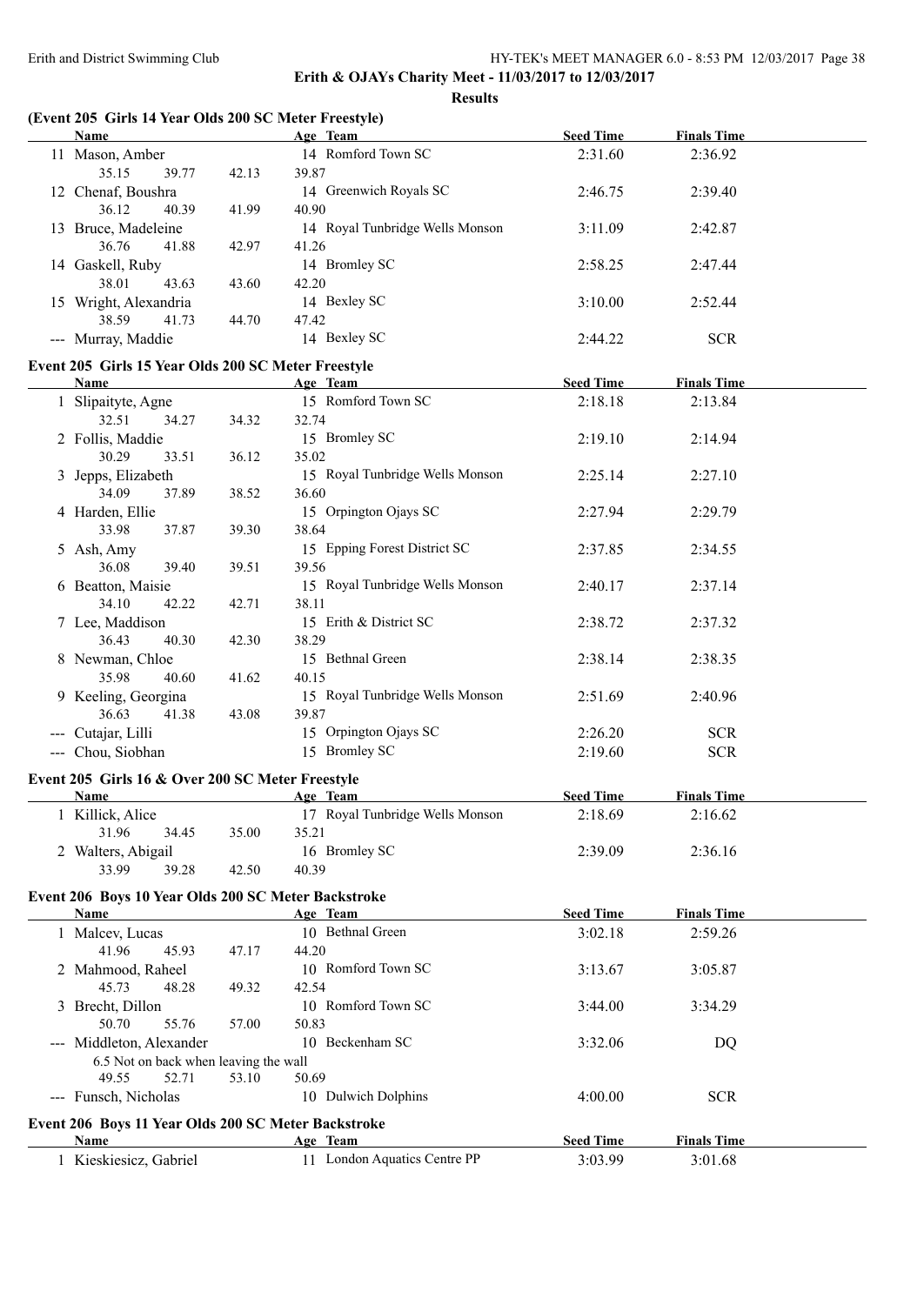**Results**

| <b>Name</b>                                         |         | Age Team                        | <b>Seed Time</b>            | <b>Finals Time</b>            |  |
|-----------------------------------------------------|---------|---------------------------------|-----------------------------|-------------------------------|--|
| 2 Jarrett, Lewis                                    |         | 11 Romford Town SC              | 3:06.10                     | 3:02.77                       |  |
| 44.01<br>47.05                                      | 47.50   | 44.21                           |                             |                               |  |
| 3 Bourne, Max                                       |         | 11 Royal Tunbridge Wells Monson | 3:17.85                     | 3:11.13                       |  |
| 44.97<br>48.53                                      | 51.49   | 46.14                           |                             |                               |  |
| 4 Waters, Harry                                     |         | 11 Beckenham SC                 | NT                          | 3:36.40                       |  |
| 48.96<br>57.97                                      | 58.29   | 51.18                           |                             |                               |  |
| Event 206 Boys 12 Year Olds 200 SC Meter Backstroke |         |                                 |                             |                               |  |
| <b>Name</b>                                         |         | Age Team                        | <b>Seed Time</b>            | <b>Finals Time</b>            |  |
| 1 McCarthy, Connor                                  |         | 12 Romford Town SC              | 3:24.03                     | 2:51.95                       |  |
| 41.42<br>44.08                                      | 45.10   | 41.35                           |                             |                               |  |
| 2 Krishnan, Vedanth                                 |         | 12 Beckenham SC                 | 3:16.56                     | 3:18.72                       |  |
| 44.30<br>50.90                                      | 53.04   | 50.48                           |                             |                               |  |
| 3 Titchmarsh, Charlie                               |         | 12 Dartford District SC         | 4:07.48                     | 3:19.03                       |  |
| 47.68<br>52.03                                      | 51.98   | 47.34                           |                             |                               |  |
| --- Hibbert, Caiden                                 |         | 12 Sevenoaks SC                 | 2:48.96                     | $SCR$                         |  |
| --- Pickering, Sebastian                            |         | 12 Bromley SC                   | 2:57.77                     | <b>SCR</b>                    |  |
| --- Lewis Ward, Thomas                              |         | 12 Beckenham SC                 | 3:15.15                     | <b>SCR</b>                    |  |
| --- Chou, Nevan                                     |         | 12 Bromley SC                   | 2:57.69                     | <b>SCR</b>                    |  |
|                                                     |         |                                 |                             |                               |  |
| Event 206 Boys 13 Year Olds 200 SC Meter Backstroke |         |                                 |                             |                               |  |
| Name                                                |         | Age Team                        | <b>Seed Time</b>            | <b>Finals Time</b>            |  |
| 1 Ghatauray, Rory<br>37.79<br>42.68                 | 1:22.86 | 13 Erith & District SC          | 2:55.91                     | 2:43.33                       |  |
| 2 Carlton, Fraser                                   |         | 13 Bethnal Green                | 2:49.21                     | 2:47.68                       |  |
|                                                     |         | 44.16                           |                             |                               |  |
| 3 Marney, Luke                                      |         | 13 Romford Town SC              | 2:54.20                     | 2:49.35                       |  |
| 40.66<br>42.29                                      | 43.19   | 43.21                           |                             |                               |  |
| 4 Tunsley, Jamie                                    |         | 13 Bexley SC                    | 3:03.48                     | 2:50.40                       |  |
| 40.35<br>44.43                                      | 43.17   | 42.45                           |                             |                               |  |
| 5 Giles, George                                     |         | 13 Romford Town SC              | 2:56.68                     | 2:54.49                       |  |
| 39.18<br>43.51                                      | 45.98   | 45.82                           |                             |                               |  |
| 6 Harris-Andrews, George                            |         | 13 Bexley SC                    | 3:40.00                     | 3:24.88                       |  |
| 48.93<br>53.15                                      | 1:42.80 |                                 |                             |                               |  |
| --- Argolo, Jorge                                   |         | 13 Erith & District SC          | 3:10.22                     | <b>SCR</b>                    |  |
| Event 206 Boys 14 Year Olds 200 SC Meter Backstroke |         |                                 |                             |                               |  |
| <b>Name</b>                                         |         | Age Team                        | <b>Seed Time</b>            | <b>Finals Time</b>            |  |
| 1 Sareen, Conell                                    |         | 14 Dulwich Dolphins             | 2:35.99                     | 2:30.18                       |  |
|                                                     |         |                                 |                             |                               |  |
| 35.69<br>1:54.49                                    |         |                                 |                             |                               |  |
| 2 Strover, Justin                                   |         | 14 Orpington Ojays SC           | 2:41.01                     | 2:32.81                       |  |
| 36.08<br>38.80                                      | 39.68   | 38.25                           |                             |                               |  |
| 3 Peat, Harry                                       |         | 14 Royal Tunbridge Wells Monson | 2:43.05                     | 2:38.97                       |  |
| 37.65<br>40.96                                      | 41.53   | 38.83                           |                             |                               |  |
| 4 Peel, Max                                         |         | 14 Orpington Ojays SC           | 2:47.21                     | 2:42.15                       |  |
| 38.06<br>41.57                                      | 42.85   | 39.67                           |                             |                               |  |
| 5 Gilll, Francesco                                  |         | 14 Bethnal Green                | 2:56.78                     | 2:42.43                       |  |
| 37.71<br>42.16                                      | 42.54   | 40.02                           |                             |                               |  |
| 6 Fernandes, Aidan                                  |         | 14 Romford Town SC              | 2:45.90                     | 2:48.68                       |  |
| 39.52<br>42.59                                      | 43.60   | 42.97                           |                             |                               |  |
| --- Short, Luca                                     |         | 14 Bromley SC                   | 2:37.53                     | <b>SCR</b>                    |  |
| --- Boulcott, Alex                                  |         | 14 Royal Tunbridge Wells Monson | 3:31.61                     | <b>SCR</b>                    |  |
|                                                     |         |                                 |                             |                               |  |
| Event 206 Boys 15 Year Olds 200 SC Meter Backstroke |         |                                 |                             |                               |  |
| <b>Name</b><br>1 Waters, Alfred                     |         | Age Team<br>15 Beckenham SC     | <b>Seed Time</b><br>2:46.15 | <b>Finals Time</b><br>2:39.29 |  |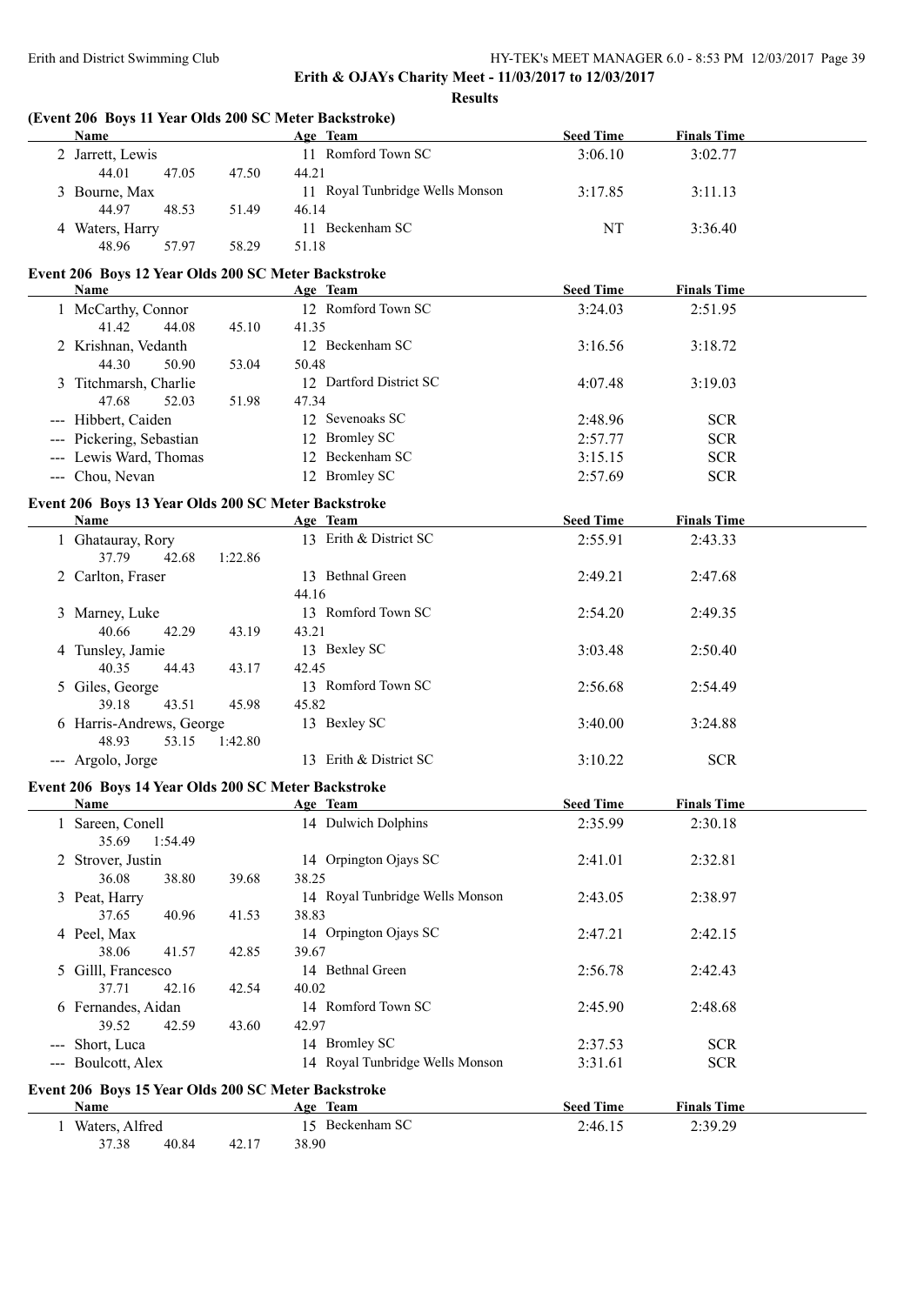**Erith & OJAYs Charity Meet - 11/03/2017 to 12/03/2017 Results**

|     | Name                                                                 |       | Age Team                        | <b>Seed Time</b> | <b>Finals Time</b> |
|-----|----------------------------------------------------------------------|-------|---------------------------------|------------------|--------------------|
|     | 2 Marin, Stefan                                                      |       | 15 Bexley SC                    | 2:59.09          | 2:45.58            |
|     | 38.42<br>41.87<br>43.47                                              | 41.82 |                                 |                  |                    |
|     | Event 206 Boys 16 & Over 200 SC Meter Backstroke                     |       |                                 |                  |                    |
|     | Name                                                                 |       | Age Team                        | <b>Seed Time</b> | <b>Finals Time</b> |
|     | 1 Nguyen, Nam                                                        |       | 16 Orpington Ojays SC           | 2:27.66          | 2:25.23            |
|     | 34.28<br>36.12<br>37.50                                              | 37.33 |                                 |                  |                    |
|     |                                                                      |       |                                 |                  |                    |
|     | Event 207 Girls 10 Year Olds 50 SC Meter Butterfly                   |       |                                 |                  |                    |
|     | Name                                                                 |       | Age Team                        | <b>Seed Time</b> | <b>Finals Time</b> |
|     | 1 Richards, Daisy                                                    |       | 10 Beachfield Swimming Squad    | 41.01            | 39.91              |
|     | 2 Kilby, Ella                                                        |       | 10 Romford Town SC              | 43.42            | 41.78              |
|     | 3 Groves, Valentina                                                  |       | 10 Sevenoaks SC                 | 42.55            | 42.45              |
|     | 4 Munoz, Isabella                                                    |       | 10 Sevenoaks SC                 | 53.83            | 43.98              |
|     | 5 Comitti, Gracie                                                    |       | 10 Romford Town SC              | 53.19            | 44.24              |
|     | 6 O'Connor, Lexie                                                    |       | 10 Romford Town SC              | 44.73            | 45.67              |
|     | 7 Giles, Alexandra                                                   |       | 10 Romford Town SC              | 48.43            | 46.58              |
|     | 8 Middleton, Francesca                                               |       | 10 Beckenham SC                 | 44.26            | 47.43              |
|     | 9 Serafin, Emily                                                     |       | 10 Orpington Ojays SC           | 52.00            | 48.04              |
|     | 10 Tovey, Amelia                                                     |       | 10 Sevenoaks SC                 | 44.20            | 48.46              |
|     | 11 Morse, Isabella                                                   |       | 10 Bexley SC                    | 56.53            | 49.43              |
|     | 12 Bello-Mendoza, Megan                                              |       | 10 Bromley SC                   | 49.41            | 49.97              |
|     | 13 Sutherland, Niamh                                                 |       | 10 Bromley SC                   | 59.56            | 58.07              |
|     | 14 Vassileva, Michelle                                               |       | 10 Romford Town SC              | 55.96            | 58.85              |
|     | --- Johnson, Alexandra                                               |       | 10 Beckenham SC                 | NT               | DQ                 |
|     | 8.2 Arms not brought forward simultaneously                          |       |                                 |                  |                    |
|     | --- Oppong-Baffoe, Janelle                                           |       | 10 Erith & District SC          | 1:03.95          | DQ                 |
|     | 8.3 Movements of the legs not simultaneous                           |       |                                 |                  |                    |
|     | --- Dyckhoff, Olivia                                                 |       | 10 Sevenoaks SC                 | NT               | DQ                 |
|     | 8.2 Arms not brought forward over the water                          |       |                                 |                  |                    |
|     | --- Hibbert, Isabelle                                                |       | 10 Sevenoaks SC                 | 1:17.07          | DQ                 |
|     | 8.4 At turn or finish, touch not simultaneous or hands not separated |       |                                 |                  |                    |
|     | --- Patfield, Evalyn                                                 |       | 10 Royal Tunbridge Wells Monson | 43.81            | <b>SCR</b>         |
|     | --- Gould, Amie                                                      |       | 10 Orpington Ojays SC           | 45.39            | <b>SCR</b>         |
|     | Event 207 Girls 11 Year Olds 50 SC Meter Butterfly                   |       |                                 |                  |                    |
|     | Name                                                                 |       | Age Team                        | <b>Seed Time</b> | <b>Finals Time</b> |
|     | 1 Rooney, Tierney                                                    |       | 11 Romford Town SC              | 41.09            | 40.06              |
|     | 2 Wood, Ella                                                         | 11.   | Sevenoaks SC                    | 42.76            | 40.12              |
|     | 3 Johnson, Jamie                                                     | 11    | Beckenham SC                    | 43.80            | 40.90              |
|     | 4 Richards, Aaliyah                                                  | 11    | London Aquatics Centre PP       | 47.73            | 41.24              |
|     | 5 Roberts, Martha                                                    | 11    | Sevenoaks SC                    | 44.30            | 41.30              |
| 6   | Wardell, Jaymee                                                      | 11    | London Aquatics Centre PP       | 42.23            | 41.81              |
|     | 7 Pratt, Anjola                                                      | 11    | Dartford District SC            | 48.38            | 42.60              |
| 8   | Marshall, Isla                                                       | 11    | Royal Tunbridge Wells Monson    | 51.46            | 42.78              |
| 9   | Hosler, Millie                                                       | 11    | Romford Town SC                 | 45.21            | 43.17              |
|     | 10 Lauerman, Rosie                                                   | 11    | Sevenoaks SC                    | 42.00            | 43.37              |
| 11. | Brand, Jessica                                                       | 11    | <b>Bexley SC</b>                | 45.12            | 43.81              |
| 12  | Garner, Elisa                                                        | 11    | <b>Bromley SC</b>               | 45.75            | 46.02              |
|     | 13 Cockburn, Amber                                                   | 11    | Sevenoaks SC                    | NT               | 47.25              |
|     | *14 Hope, Alex                                                       | 11    | Greenwich Royals SC             | 45.83            | 47.74              |
|     | *14 Crawford, Alexandra                                              | 11    | <b>Bromley SC</b>               | 49.13            | 47.74              |
|     | 16 Murphy, Isla                                                      | 11    | Sevenoaks SC                    | 46.45            | 48.25              |
|     | 17 McIvor, Ella                                                      | 11    | <b>Dulwich Dolphins</b>         | 54.00            | 49.37              |
|     | 18 Norton, Grace                                                     | 11    | Sevenoaks SC                    | 52.50            | 50.46              |
|     | 19 Van Selm, Jessica                                                 | 11    | <b>Bromley SC</b>               | 52.51            | 52.20              |
|     |                                                                      |       | 11 Romford Town SC              | 1:15.00          | 54.91              |
|     | 20 Kennedy, Constance                                                |       |                                 |                  |                    |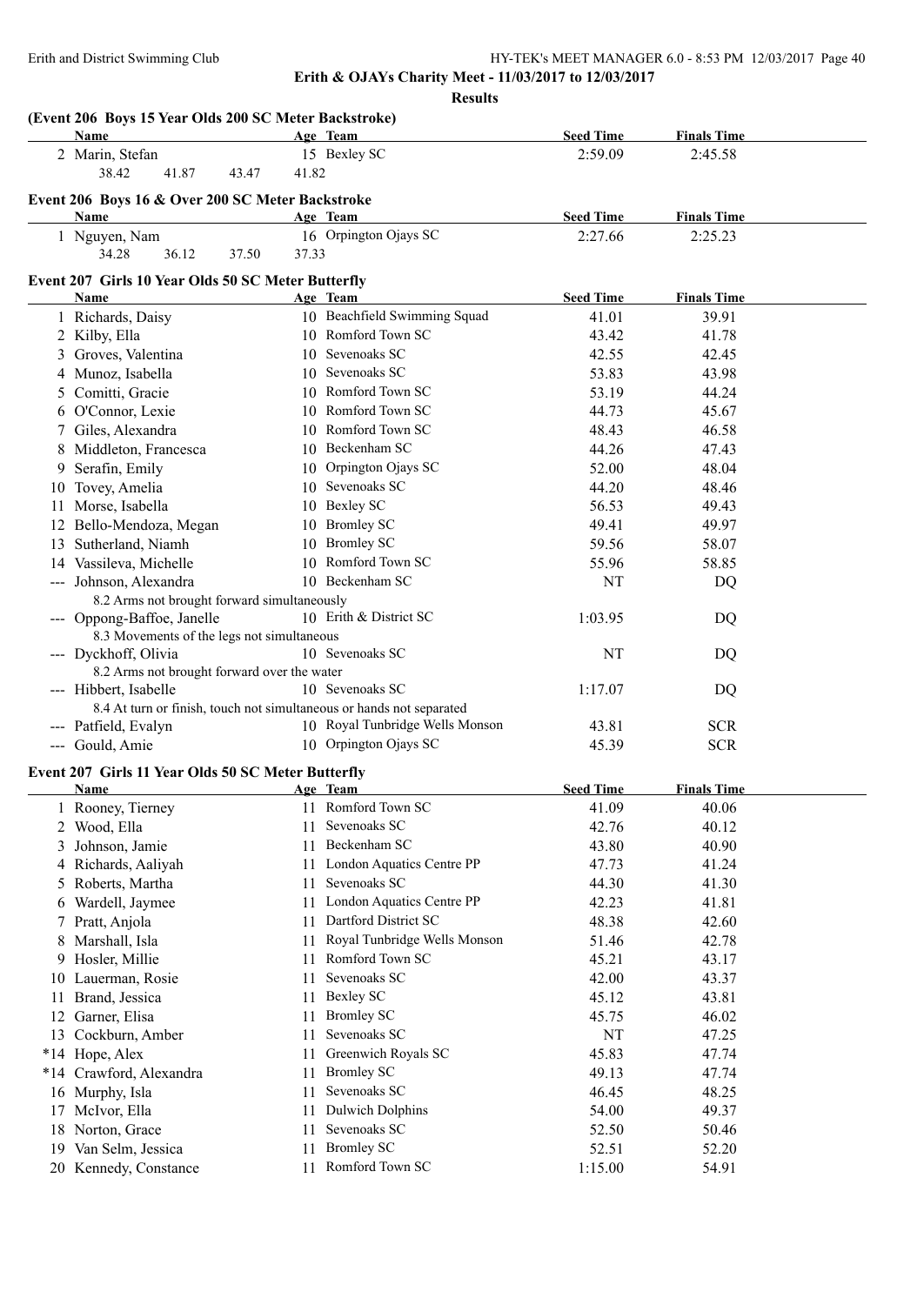**Results**

# **(Event 207 Girls 11 Year Olds 50 SC Meter Butterfly)**

|    | Name                                                                 |    | Age Team                        | <b>Seed Time</b> | <b>Finals Time</b> |
|----|----------------------------------------------------------------------|----|---------------------------------|------------------|--------------------|
|    | 21 Bussey, Kameron                                                   |    | 11 Sevenoaks SC                 | 1:05.55          | 57.47              |
|    | 22 Jarrett, Iris                                                     |    | 11 Sevenoaks SC                 | 1:10.91          | 1:02.93            |
| 23 | Fry, Ruby                                                            |    | 11 Romford Town SC              | 59.38            | 1:03.75            |
|    | --- King, Martha                                                     | 11 | Beckenham SC                    | 37.93            | X38.70             |
|    | --- Butler, Mya                                                      |    | 11 Greenwich Royals SC          | <b>NT</b>        | DQ                 |
|    | 8.4 At turn or finish, touch not simultaneous or hands not separated |    |                                 |                  |                    |
|    | --- Moyes, Abbie                                                     |    | 11 Orpington Ojays SC           | 53.22            | DQ                 |
|    | 8.2 Arms not brought forward over the water                          |    |                                 |                  |                    |
|    | --- Buttle, Millie                                                   |    | 11 Dartford District SC         | 1:01.00          | <b>SCR</b>         |
|    | --- Rice, Phoebe                                                     |    | 11 Dartford District SC         | 37.73            | <b>SCR</b>         |
|    | --- Holloway, Zoe                                                    |    | 11 Sutton and Cheam             | 57.81            | <b>SCR</b>         |
|    | --- Ward, Katie                                                      |    | 11 Bexley SC                    | 1:06.25          | <b>SCR</b>         |
|    |                                                                      |    |                                 |                  |                    |
|    | Event 207 Girls 12 Year Olds 50 SC Meter Butterfly<br>Name           |    | Age Team                        | <b>Seed Time</b> | <b>Finals Time</b> |
|    | 1 Carter, Lenka                                                      |    | 12 Bromley SC                   | 37.50            | 36.77              |
|    |                                                                      |    | 12 Romford Town SC              |                  |                    |
|    | 2 Dreleva, Victoria                                                  |    | 12 Beckenham SC                 | 37.66            | 36.98              |
|    | 3 Wood, Emelia                                                       |    | 12 Dartford District SC         | 43.00            | 38.77              |
|    | 4 Martin, Evie                                                       |    |                                 | 37.71            | 39.31              |
|    | 5 Wessels, Emma                                                      |    | 12 Royal Tunbridge Wells Monson | 42.52            | 40.23              |
|    | 6 Middleton, Amelia                                                  |    | 12 Beckenham SC                 | 37.27            | 40.45              |
|    | 7 Richards, Holly                                                    |    | 12 Beachfield Swimming Squad    | 41.50            | 41.28              |
| 8  | Lemay, Ruby                                                          |    | 12 Romford Town SC              | 44.78            | 42.04              |
| 9. | Day, Charlotte                                                       |    | 12 Romford Town SC              | 43.29            | 42.06              |
|    | 10 Oakden, Mia                                                       |    | 12 Black Lion SC                | 42.94            | 42.47              |
| 11 | Humphrey, Olivia                                                     |    | 12 Romford Town SC              | 45.89            | 43.24              |
| 12 | Hambling, Phoebe                                                     |    | 12 Greenwich Royals SC          | 41.42            | 43.46              |
|    | 13 Hamoudi, Sarah                                                    |    | 12 Greenwich Royals SC          | 43.33            | 43.62              |
|    | 14 Walters, Connie                                                   |    | 12 Bromley SC                   | 46.84            | 44.91              |
|    | 15 Baker, Kayla                                                      |    | 12 Black Lion SC                | 44.78            | 45.54              |
|    | 16 Peel, Eve                                                         | 12 | Orpington Ojays SC              | 44.82            | 45.66              |
|    | 17 Mills, Hannah                                                     |    | 12 Bexley SC                    | 43.00            | 47.03              |
|    | 18 Dobb, Heidi                                                       |    | 12 Bromley SC                   | 45.15            | 49.13              |
|    | 19 Vassileva, Nicole                                                 |    | 12 Romford Town SC              | 52.52            | 51.56              |
|    | 20 Turner, Ella                                                      |    | 12 Erith & District SC          | 1:03.32          | 53.55              |
|    | 21 Bulavitchi, Ioana                                                 |    | 12 Erith & District SC          | 58.31            | 57.83              |
|    | --- Jackson, Samantha                                                |    | 12 Orpington Ojays SC           | 36.41            | X38.11             |
|    | --- Mitchell Stone, Edie                                             |    | 12 Dulwich Dolphins             | 1:02.16          | DQ                 |
|    | 4.4 Starting before starting signal                                  |    |                                 |                  |                    |
|    | --- Fosh, Isabelle                                                   |    | 12 Bexley SC                    | 55.00            | DQ                 |
|    | 8.3 Alternating movement of legs or feet                             |    |                                 |                  |                    |
|    | --- Milbank, Ella                                                    |    | 12 White Oak SC                 | 44.51            | DQ                 |
|    | 4.4 Starting before starting signal                                  |    |                                 |                  |                    |
|    | --- Bohill, Tabitha                                                  |    | 12 Sevenoaks SC                 | 53.34            | <b>SCR</b>         |
|    | --- O'Dwyer, Abigail                                                 |    | 12 Royal Tunbridge Wells Monson | 37.41            | <b>SCR</b>         |
|    | --- Funsch, Eva                                                      |    | 12 Dulwich Dolphins             | 39.35            | <b>SCR</b>         |
|    | --- Gould, Cara                                                      |    | 12 Orpington Ojays SC           | 50.03            | <b>SCR</b>         |
|    | --- Deavin, Rose                                                     |    | 12 Romford Town SC              | 43.91            | <b>SCR</b>         |
|    | Event 207 Girls 13 Year Olds 50 SC Meter Butterfly                   |    |                                 |                  |                    |
|    | Name                                                                 |    | Age Team                        | <b>Seed Time</b> | <b>Finals Time</b> |
|    | 1 Vowell, Katie                                                      |    | 13 Sevenoaks SC                 | 34.60            | 33.60              |
|    | 2 Herbert, Jessica                                                   |    | 13 Orpington Ojays SC           | 35.10            | 34.34              |
| 3  | Marter, Megan                                                        |    | 13 Sevenoaks SC                 | 35.85            | 34.58              |
|    | 4 Redhead, Claire                                                    |    | 13 Bromley SC                   | 35.00            | 34.62              |
|    | 5 Menteath, Shannon                                                  |    | 13 Bromley SC                   | 36.54            | 34.98              |
|    |                                                                      |    |                                 |                  |                    |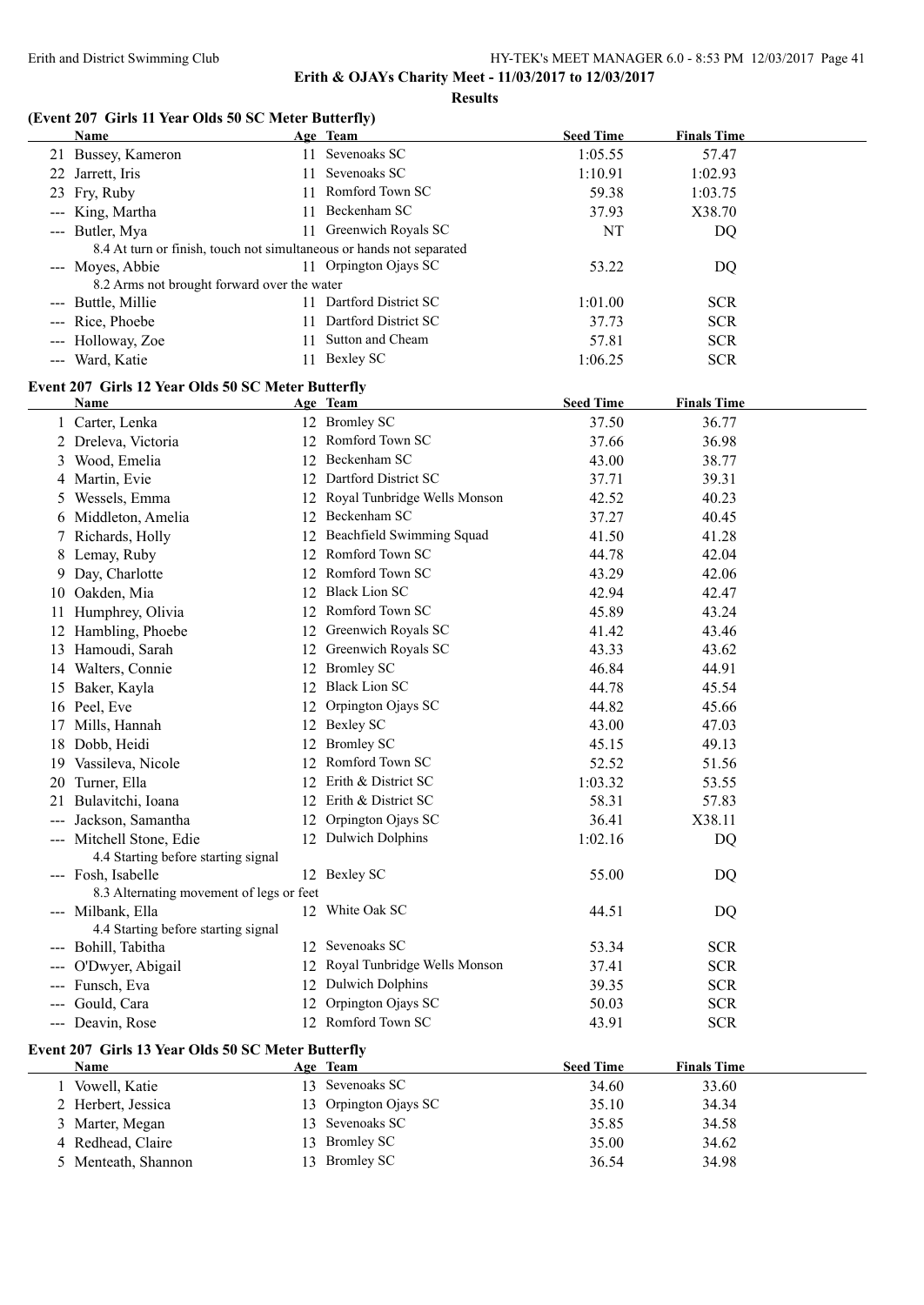**Results**

# **(Event 207 Girls 13 Year Olds 50 SC Meter Butterfly)**

|                                                                                                | <b>Name</b>                                                |                 | Age Team                     | <b>Seed Time</b> | <b>Finals Time</b> |
|------------------------------------------------------------------------------------------------|------------------------------------------------------------|-----------------|------------------------------|------------------|--------------------|
|                                                                                                | 6 Jarrett, Ruby                                            | 13              | Sevenoaks SC                 | 36.96            | 35.44              |
|                                                                                                | Dormieux, Lottie                                           | 13              | Sevenoaks SC                 | 35.83            | 35.53              |
|                                                                                                | 8 Butler, Chloe                                            | 13              | Royal Tunbridge Wells Monson | 35.70            | 35.58              |
| 9                                                                                              | Mahon, Harriet O                                           | 13              | Royal Tunbridge Wells Monson | 35.65            | 35.73              |
| 10                                                                                             | Bodenham, Natasha                                          | 13              | Maidstone SC                 | 35.78            | 36.25              |
| 11                                                                                             | Burdon, Nina                                               | 13              | Greenwich Royals SC          | 37.69            | 37.01              |
| 12                                                                                             | Jenkins, Chloe                                             | 13              | Greenwich Royals SC          | 36.84            | 37.30              |
| 13                                                                                             | Mayers, Shenea                                             | 13              | <b>Bethnal Green</b>         | 38.15            | 37.69              |
| 14                                                                                             | Prideaux, Charlotte                                        | 13              | Sevenoaks SC                 | 39.04            | 38.18              |
| 15                                                                                             | Pearson, Aoife                                             | 13              | London Aquatics Centre PP    | 40.79            | 39.81              |
| 16                                                                                             | McKeown, Elizabeth                                         | 13              | Royal Tunbridge Wells Monson | 41.46            | 40.02              |
| 17                                                                                             | Thwaites, Marina                                           | 13              | Greenwich Royals SC          | 40.29            | 40.14              |
| 18                                                                                             | Barrett, Matilda                                           | 13              | Orpington Ojays SC           | 40.50            | 41.61              |
| 19                                                                                             | Costain, Florence                                          | 13              | Royal Tunbridge Wells Monson | 48.75            | 42.27              |
| 20                                                                                             | Riolo, Sara-Luisa                                          | 13              | Royal Tunbridge Wells Monson | 42.30            | 42.72              |
| 21                                                                                             | Tammaro, Lucia                                             | 13              | Orpington Ojays SC           | 44.92            | 43.15              |
| 22                                                                                             | Bulmer, Erin                                               | 13              | Erith & District SC          | 47.34            | 43.76              |
| 23                                                                                             | Gardner, Molly                                             | 13              | Greenwich Royals SC          | 47.48            | 45.31              |
| 24                                                                                             | Rackstraw, Eleanor                                         | 13              | Dartford District SC         | 49.44            | 47.33              |
| 25                                                                                             | Dourmoush, Ayse                                            | 13              | Orpington Ojays SC           | 53.58            | 51.81              |
| 26                                                                                             | Gardner, Kathryn                                           | 13              | <b>Black Lion SC</b>         | 53.99            | 55.64              |
| $\qquad \qquad -\qquad -$                                                                      | Villar, Nia                                                | 13              | Dartford District SC         | 33.13            | X32.99             |
| $\frac{1}{2} \left( \frac{1}{2} \right) \left( \frac{1}{2} \right) \left( \frac{1}{2} \right)$ | Whittlestone, Pyper                                        |                 | 13 Romford Town SC           | 44.99            | DQ                 |
|                                                                                                | 8.3 Breaststroke kick used (legal in Masters Competitions) |                 |                              |                  |                    |
| $---$                                                                                          | McCormack, Mae                                             |                 | 13 Dulwich Dolphins          | 57.93            | <b>SCR</b>         |
|                                                                                                | Stratton, Jennifer                                         | 13              | Bexley SC                    | 34.50            | <b>SCR</b>         |
|                                                                                                | --- Hori, Rebecca                                          | 13 <sup>1</sup> | Erith & District SC          | 36.36            | <b>SCR</b>         |
|                                                                                                | $\lambda$ and $\lambda$ is a limit. All end and $\lambda$  |                 | $\mathbf{r}$ $\mathbf{r}$    |                  |                    |

# **Event 207 Girls 14 Year Olds 50 SC Meter Butterfly**

|       | <b>Name</b>                                                          |    | Age Team                        | <b>Seed Time</b> | <b>Finals Time</b> |
|-------|----------------------------------------------------------------------|----|---------------------------------|------------------|--------------------|
|       | 1 Hobbs, Grace                                                       |    | 14 Royal Tunbridge Wells Monson | 33.03            | 33.58              |
|       | Gimbird, Jayne                                                       |    | 14 Romford Town SC              | 33.01            | 34.21              |
| 3     | Mason, Amber                                                         |    | 14 Romford Town SC              | 35.40            | 35.43              |
| 4     | Gerretsen, Maya                                                      | 14 | Royal Tunbridge Wells Monson    | 34.60            | 35.77              |
| 5.    | Fraser, Lauren                                                       | 14 | <b>Bromley SC</b>               | 40.82            | 36.43              |
| 6     | Leeves, Abigail                                                      | 14 | Orpington Ojays SC              | 38.02            | 37.54              |
|       | 7 Hendon, Daisy                                                      | 14 | Royal Tunbridge Wells Monson    | 37.80            | 37.81              |
| 8     | Dix, Sophie                                                          | 14 | Dartford District SC            | 39.19            | 38.18              |
| 9     | Braxton, Lauren                                                      | 14 | Romford Town SC                 | 38.03            | 38.61              |
| 10    | Rippon, Molly                                                        |    | 14 Royal Tunbridge Wells Monson | 39.94            | 39.35              |
| 11    | Jerreat, Imogen                                                      | 14 | Dartford District SC            | 39.26            | 40.17              |
| 12    | Moyes, Hannah                                                        | 14 | Orpington Ojays SC              | 41.26            | 40.23              |
| 13    | Gaskell, Ruby                                                        | 14 | <b>Bromley SC</b>               | 41.50            | 44.11              |
| 14    | Wright, Alexandria                                                   | 14 | Bexley SC                       | 54.00            | 44.30              |
| 15    | Chenaf, Boushra                                                      | 14 | Greenwich Royals SC             | 45.87            | 45.34              |
| ---   | Lauerman, Aoife                                                      | 14 | Sevenoaks SC                    | 32.73            | X33.96             |
|       | Amanuel, Almaz                                                       |    | 14 Greenwich Royals SC          | 58.20            | DQ                 |
|       | 8.4 At turn or finish, touch not simultaneous or hands not separated |    |                                 |                  |                    |
|       | --- Tavakkolizadeh, Hannah                                           |    | 14 Greenwich Royals SC          | 35.37            | <b>NS</b>          |
| $---$ | Whitehead, Milly                                                     | 14 | Orpington Ojays SC              | 36.74            | <b>SCR</b>         |
|       | Murray, Maddie                                                       |    | 14 Bexley SC                    | 41.05            | <b>SCR</b>         |
|       | --- Akende, Sheena                                                   |    | 14 Orpington Ojays SC           | 44.82            | <b>SCR</b>         |
|       | Event 207 Girls 15 Year Olds 50 SC Meter Butterfly                   |    |                                 |                  |                    |
|       | Name                                                                 |    | Age Team                        | <b>Seed Time</b> | <b>Finals Time</b> |
|       | 1 Gentry, Indigo                                                     |    | 15 Royal Tunbridge Wells Monson | 33.44            | 33.50              |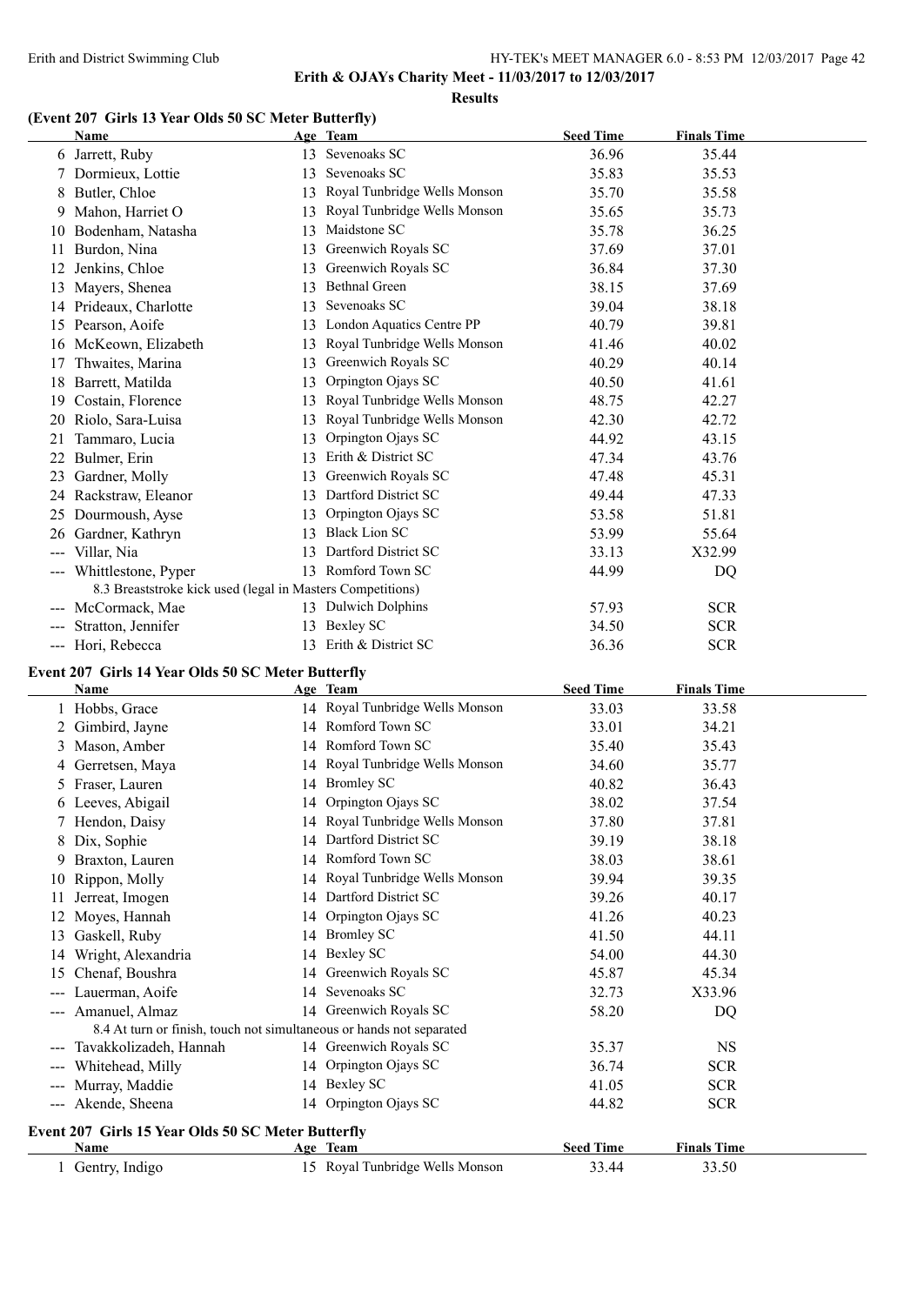**Results**

# **(Event 207 Girls 15 Year Olds 50 SC Meter Butterfly)**

| Name                                                  |         |         | Age Team                        | <b>Seed Time</b> | <b>Finals Time</b> |  |
|-------------------------------------------------------|---------|---------|---------------------------------|------------------|--------------------|--|
| 2 Seager, Lara                                        |         |         | 15 Erith & District SC          | 36.03            | 35.06              |  |
| 3 Newman, Chloe                                       |         |         | 15 Bethnal Green                | 37.60            | 37.67              |  |
| 4 Jepps, Elizabeth                                    |         |         | 15 Royal Tunbridge Wells Monson | 37.36            | 37.91              |  |
| 5 Glossop, Lucy                                       |         |         | 15 Orpington Ojays SC           | 39.30            | 38.86              |  |
| 6 Keeling, Georgina                                   |         |         | 15 Royal Tunbridge Wells Monson | 41.17            | 40.85              |  |
| 7 Dimitrova, Victoria                                 |         |         | 15 Bexley SC                    | 51.52            | 47.50              |  |
| Shanks, Aimee                                         |         |         | 15 Maidstone SC                 | 32.10            | X33.57             |  |
| --- Lombardi, Francesca                               |         |         | 15 Dartford District SC         | 38.16            |                    |  |
|                                                       |         |         |                                 |                  | DQ                 |  |
| 4.4 Starting before starting signal                   |         |         |                                 |                  |                    |  |
| --- Cutajar, Lilli                                    |         |         | 15 Orpington Ojays SC           | 34.08            | <b>SCR</b>         |  |
| --- Chou, Siobhan                                     |         |         | 15 Bromley SC                   | 34.31            | <b>SCR</b>         |  |
| Event 207 Girls 16 & Over 50 SC Meter Butterfly       |         |         |                                 |                  |                    |  |
| Name                                                  |         |         | Age Team                        | <b>Seed Time</b> | <b>Finals Time</b> |  |
| 1 Killick, Alice                                      |         |         | 17 Royal Tunbridge Wells Monson | 32.18            | 33.97              |  |
| 2 Cvjetan, Anna                                       |         |         | 16 Orpington Ojays SC           | 32.69            | 34.24              |  |
| 3 Fastiggi, Annah                                     |         |         | 18 Erith & District SC          | 35.19            | 34.44              |  |
| 4 Walters, Abigail                                    |         |         | 16 Bromley SC                   | 35.50            | 36.06              |  |
| 5 Rudd-Jones, Jemima                                  |         |         | 21 Royal Tunbridge Wells Monson | 58.27            | 56.40              |  |
|                                                       |         |         | 16 Royal Tunbridge Wells Monson |                  | X32.90             |  |
| Wessels, Anna                                         |         |         | 16 Maidstone SC                 | 31.92            |                    |  |
| --- Bodenham, Nicole                                  |         |         |                                 | 35.74            | <b>SCR</b>         |  |
| --- Marchant, Lucy                                    |         |         | 18 Bromley SC                   | 35.46            | <b>SCR</b>         |  |
| --- Childs, Isabella                                  |         |         | 16 Sevenoaks SC                 | 30.57            | <b>SCR</b>         |  |
| Event 208 Boys 10 Year Olds 200 SC Meter Breaststroke |         |         |                                 |                  |                    |  |
| <b>Name</b>                                           |         |         | Age Team                        | <b>Seed Time</b> | <b>Finals Time</b> |  |
| 1 Mahmood, Raheel                                     |         |         | 10 Romford Town SC              | 3:51.81          | 3:48.80            |  |
| 53.83<br>59.40                                        | 59.96   | 55.61   |                                 |                  |                    |  |
| 2 Bryl, Lucas                                         |         |         | 10 Bromley SC                   | 4:02.50          | 4:00.27            |  |
| 3 Bradbury, Roscoe                                    |         |         | 10 Royal Tunbridge Wells Monson | NT               | 4:15.53            |  |
| 59.54<br>1:06.14                                      | 1:05.09 | 1:04.76 |                                 |                  |                    |  |
| 4 King, Jacob                                         |         |         | 10 Beckenham SC                 | 4:04.12          | 4:15.57            |  |
| 1:07.09<br>58.20                                      | 1:05.43 | 1:04.85 |                                 |                  |                    |  |
|                                                       |         |         | 10 Bromley SC                   | 4:10.50          | 4:21.42            |  |
| 5 Dell'Accio, Roberto<br>58.53<br>1:07.13             | 1:09.28 | 1:06.48 |                                 |                  |                    |  |
|                                                       |         |         | 10 Royal Tunbridge Wells Monson |                  |                    |  |
| 6 Mahon, Harvey                                       |         |         |                                 | 4:30.00          | 4:44.65            |  |
| 15.05<br>2:04.20                                      | 1:14.01 | 1:11.39 |                                 |                  |                    |  |
| --- Nikolov, Daniel                                   |         |         | 10 Erith & District SC          | NT               | DQ                 |  |
| 7.6 Touch not simultaneous and/or hands not separated |         |         |                                 |                  |                    |  |
| 1:01.02<br>1:06.15                                    | 1:07.35 | 1:05.15 |                                 |                  |                    |  |
| --- Lewis, Piran                                      |         |         | 10 Beckenham SC                 | NT               | <b>SCR</b>         |  |
| --- McConnell, Isaac                                  |         |         | 10 Bromley SC                   | 4:46.91          | <b>SCR</b>         |  |
| --- Vowell, Jonathan                                  |         |         | 10 Sevenoaks SC                 | 3:42.79          | <b>SCR</b>         |  |
| --- Tollit, Alex                                      |         |         | 10 Beckenham SC                 | 3:49.42          | <b>SCR</b>         |  |
| Event 208 Boys 11 Year Olds 200 SC Meter Breaststroke |         |         |                                 |                  |                    |  |
| Name                                                  |         |         | Age Team                        | <b>Seed Time</b> | <b>Finals Time</b> |  |
| 1 Jarrett, Lewis                                      |         |         | 11 Romford Town SC              | 3:39.69          | 3:25.97            |  |
| 47.76<br>52.40                                        | 1:46.03 |         |                                 |                  |                    |  |
|                                                       |         |         | 11 Sevenoaks SC                 |                  |                    |  |
| 2 Wood, Josh                                          |         |         |                                 | 3:40.00          | 3:33.12            |  |
| 50.16<br>55.12                                        | 54.78   | 53.06   |                                 |                  |                    |  |
| 3 Bourne, Max                                         |         |         | 11 Royal Tunbridge Wells Monson | 3:40.19          | 3:40.58            |  |
|                                                       | 2:04.30 |         |                                 |                  |                    |  |
| 4 Sugrue, James                                       |         |         | 11 Beckenham SC                 | 4:30.31          | 3:47.05            |  |
| 54.89                                                 |         | 56.40   |                                 |                  |                    |  |
| 5 Harry, Luke                                         |         |         | 11 Erith & District SC          | 3:48.39          | 3:52.06            |  |
| 54.40<br>59.21                                        | 1:00.30 | 58.15   |                                 |                  |                    |  |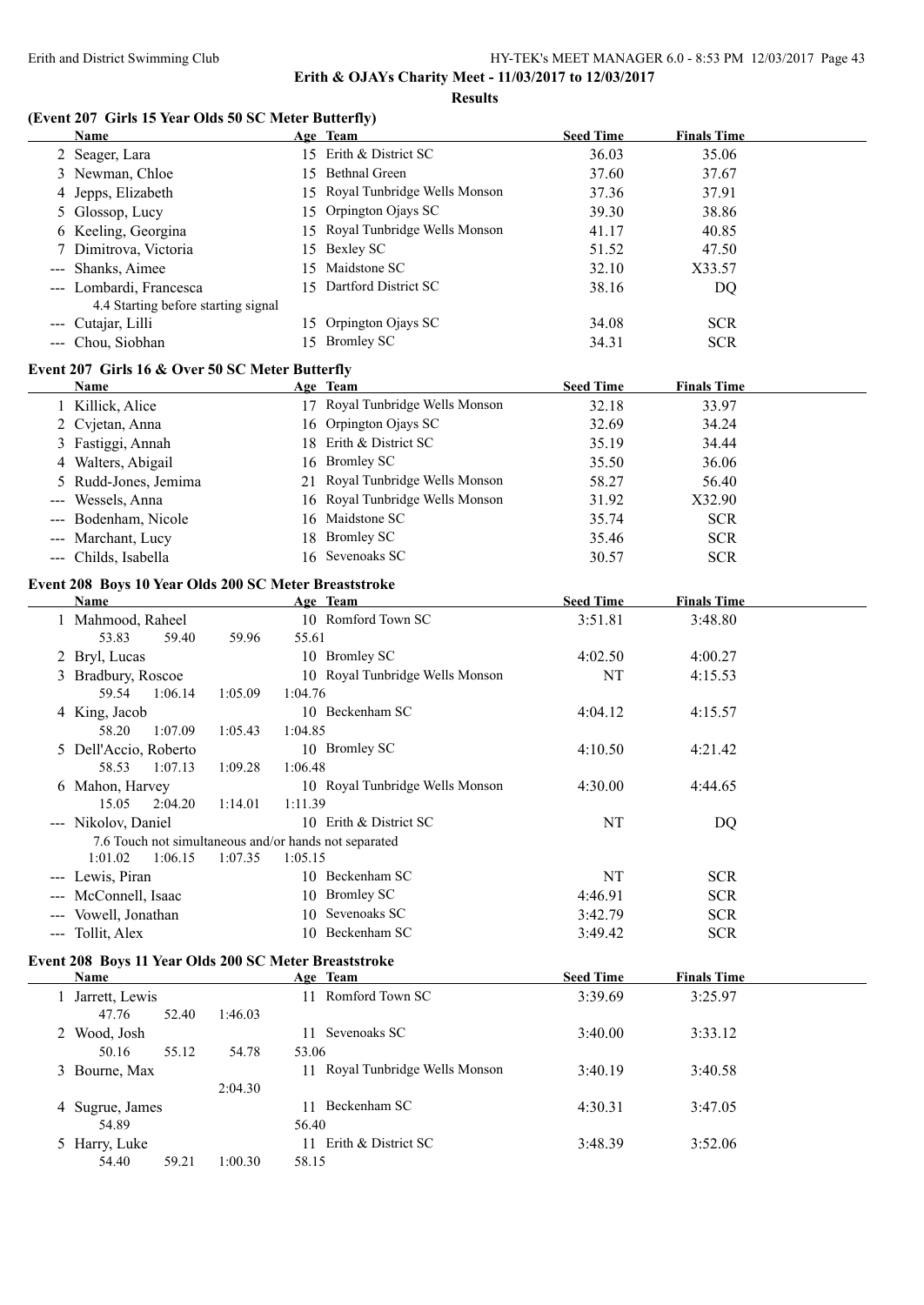**Results**

|     | (Event 208 Boys 11 Year Olds 200 SC Meter Breaststroke)<br>Name |         |         | Age Team                                 | <b>Seed Time</b> | <b>Finals Time</b> |  |
|-----|-----------------------------------------------------------------|---------|---------|------------------------------------------|------------------|--------------------|--|
|     | 6 Howard, Zach                                                  |         |         | 11 Sevenoaks SC                          | 3:56.92          | 3:52.57            |  |
|     | 52.16<br>59.70                                                  | 1:01.82 | 58.89   |                                          |                  |                    |  |
|     | 7 Williams, Aiden                                               |         |         | 11 Royal Tunbridge Wells Monson          | 3:57.83          | 3:55.72            |  |
|     | 56.45<br>1:00.32                                                | 1:04.09 | 54.86   |                                          |                  |                    |  |
|     | 8 Howe, Ethan                                                   |         |         | 11 Black Lion SC                         | NT               | 4:16.07            |  |
|     | 2:04.23                                                         |         |         |                                          |                  |                    |  |
|     | --- Walters, Oscar                                              |         |         | 11 Bromley SC                            | 3:52.58          | <b>SCR</b>         |  |
|     |                                                                 |         |         |                                          |                  |                    |  |
|     | Event 208 Boys 12 Year Olds 200 SC Meter Breaststroke<br>Name   |         |         |                                          | <b>Seed Time</b> | <b>Finals Time</b> |  |
|     |                                                                 |         |         | Age Team<br>12 London Aquatics Centre PP | NT               | 3:17.34            |  |
|     | 1 Drew, Thomas<br>43.94<br>49.77                                |         | 51.80   |                                          |                  |                    |  |
|     | 2 Sareen, Noah                                                  | 51.83   |         | 12 Dulwich Dolphins                      | 3:25.03          | 3:20.50            |  |
|     | 46.25<br>51.20                                                  | 51.33   | 51.72   |                                          |                  |                    |  |
|     | 3 McCarthy, Connor                                              |         |         | 12 Romford Town SC                       | 3:32.59          | 3:23.12            |  |
|     | 47.03<br>51.98                                                  | 52.41   | 51.70   |                                          |                  |                    |  |
|     | 4 Dobson, Oliver                                                |         |         | 12 Royal Tunbridge Wells Monson          | 3:46.86          | 3:41.39            |  |
|     | 49.83<br>58.51                                                  | 58.78   | 54.27   |                                          |                  |                    |  |
|     | 5 Mahon, Henry                                                  |         |         | 12 Royal Tunbridge Wells Monson          | 4:16.80          | 4:16.15            |  |
|     | 16.33<br>1:47.48                                                | 1:06.87 | 1:05.47 |                                          |                  |                    |  |
|     | --- Malcev, Daniel                                              |         |         | 12 Bethnal Green                         | 3:40.36          | DQ                 |  |
|     | 7.6 Touch not simultaneous and/or hands not separated           |         |         |                                          |                  |                    |  |
|     | 48.62<br>2:44.26                                                |         |         |                                          |                  |                    |  |
|     | --- Cepeda, Keane L                                             |         |         | 12 Dartford District SC                  | 3:26.30          | <b>NS</b>          |  |
|     | --- Galloway, Caelan                                            |         |         | 12 Bromley SC                            | 3:44.79          | <b>SCR</b>         |  |
|     |                                                                 |         |         |                                          |                  |                    |  |
|     | Event 208 Boys 13 Year Olds 200 SC Meter Breaststroke<br>Name   |         |         |                                          | <b>Seed Time</b> | <b>Finals Time</b> |  |
|     | 1 Saunders, Noah                                                |         |         | Age Team<br>13 Orpington Ojays SC        | 3:16.03          | 3:07.83            |  |
|     | 2:27.33<br>40.50                                                |         |         |                                          |                  |                    |  |
|     | 2 Upadhyaya, Arnav                                              |         |         | 13 Bexley SC                             | 3:54.33          | 3:40.25            |  |
|     | 50.34<br>56.93                                                  | 57.70   | 55.28   |                                          |                  |                    |  |
|     | 3 Ayad, Ismail                                                  |         |         | 13 London Aquatics Centre PP             | 4:06.35          | 4:05.15            |  |
|     | 56.11<br>1:03.79                                                | 1:02.90 | 1:02.35 |                                          |                  |                    |  |
|     |                                                                 |         |         |                                          |                  |                    |  |
|     | Event 208 Boys 14 Year Olds 200 SC Meter Breaststroke           |         |         |                                          |                  |                    |  |
|     | Name                                                            |         |         | Age Team                                 | <b>Seed Time</b> | <b>Finals Time</b> |  |
|     | 1 Fernandes, Aidan                                              |         |         | 14 Romford Town SC                       | 3:17.79          | 3:16.47            |  |
|     | 50.28<br>45.67                                                  | 1:40.60 |         |                                          |                  |                    |  |
| --- | Mageee-Brown, Thomas                                            |         |         | 14 Orpington Ojays SC                    | 3:36.05          | <b>NS</b>          |  |
|     | Seema Roca, Pablo                                               |         |         | 14 Beckenham SC                          | 3:37.12          | <b>SCR</b>         |  |
|     | --- Boulcott, Alex                                              |         |         | 14 Royal Tunbridge Wells Monson          | 3:37.64          | <b>SCR</b>         |  |
|     | Event 208 Boys 15 Year Olds 200 SC Meter Breaststroke           |         |         |                                          |                  |                    |  |
|     | Name                                                            |         |         | Age Team                                 | <b>Seed Time</b> | <b>Finals Time</b> |  |
|     | --- Kong, Amos                                                  |         |         | 15 Greenwich Royals SC                   | 2:50.94          | X2:52.28           |  |
|     | 38.98<br>43.79                                                  | 45.01   | 44.50   |                                          |                  |                    |  |
|     | Event 209 Girls 10 Year Olds 50 SC Meter Freestyle              |         |         |                                          |                  |                    |  |
|     | <b>Name</b>                                                     |         |         | Age Team                                 | <b>Seed Time</b> | <b>Finals Time</b> |  |
|     | 1 Saunders, Abigail                                             |         |         | 10 Orpington Ojays SC                    | 36.41            | 34.78              |  |
|     | *2 Kilby, Ella                                                  |         |         | 10 Romford Town SC                       | 36.43            | 37.47              |  |
|     | *2 Comitti, Gracie                                              |         |         | 10 Romford Town SC                       | 39.48            | 37.47              |  |
|     | 4 Munoz, Isabella                                               |         |         | 10 Sevenoaks SC                          | 40.45            | 38.19              |  |
|     | 5 Dobson, Alice                                                 |         |         | 10 Royal Tunbridge Wells Monson          | 42.01            | 38.58              |  |
| 6   | Giles, Alexandra                                                |         |         | 10 Romford Town SC                       | 39.95            | 38.80              |  |
|     | Groves, Valentina                                               |         |         | 10 Sevenoaks SC                          | 37.23            | 38.88              |  |
| 7   | 8 Tovey, Amelia                                                 |         |         | 10 Sevenoaks SC                          | 36.90            | 39.15              |  |
|     |                                                                 |         |         |                                          |                  |                    |  |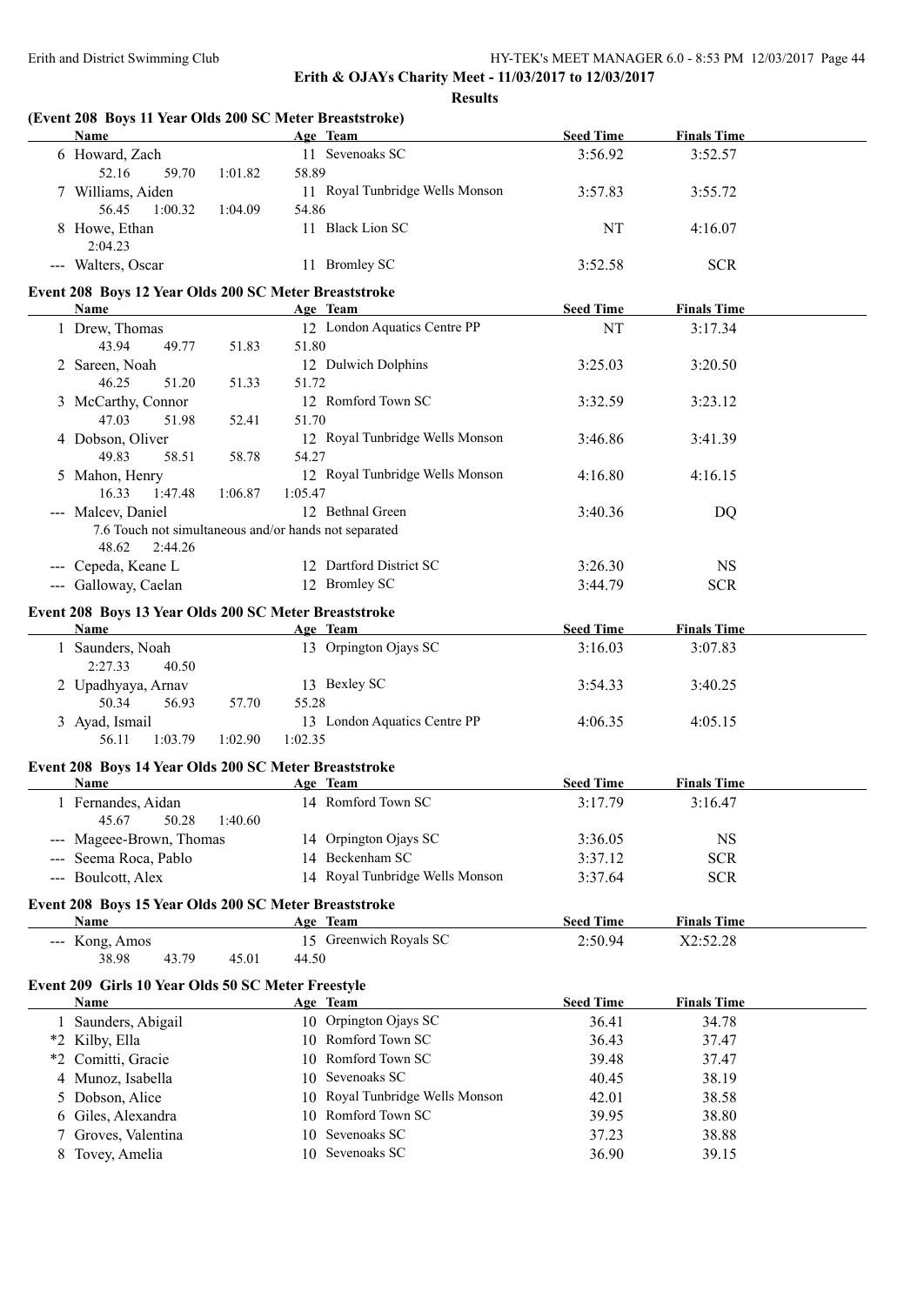**Erith & OJAYs Charity Meet - 11/03/2017 to 12/03/2017**

#### **Results**

## **(Event 209 Girls 10 Year Olds 50 SC Meter Freestyle)**

|                                                                                                                                                                                                                                                                                                                                                                                              | <b>Name</b>            |    | Age Team                     | <b>Seed Time</b> | <b>Finals Time</b> |  |
|----------------------------------------------------------------------------------------------------------------------------------------------------------------------------------------------------------------------------------------------------------------------------------------------------------------------------------------------------------------------------------------------|------------------------|----|------------------------------|------------------|--------------------|--|
| 9.                                                                                                                                                                                                                                                                                                                                                                                           | Johnson, Alexandra     |    | 10 Beckenham SC              | 43.78            | 39.64              |  |
| 10                                                                                                                                                                                                                                                                                                                                                                                           | Serafin, Emily         |    | 10 Orpington Ojays SC        | 41.54            | 40.46              |  |
| 11                                                                                                                                                                                                                                                                                                                                                                                           | Middleton, Francesca   | 10 | Beckenham SC                 | 41.05            | 40.71              |  |
| 12                                                                                                                                                                                                                                                                                                                                                                                           | Morse, Isabella        | 10 | <b>Bexley SC</b>             | 43.30            | 40.96              |  |
| 13                                                                                                                                                                                                                                                                                                                                                                                           | Asquith, Lucy          | 10 | Dulwich Dolphins             | 42.00            | 41.13              |  |
| 14                                                                                                                                                                                                                                                                                                                                                                                           | Dyckhoff, Olivia       | 10 | Sevenoaks SC                 | 48.06            | 41.31              |  |
| 15                                                                                                                                                                                                                                                                                                                                                                                           | Hibbert, Isabelle      | 10 | Sevenoaks SC                 | 45.74            | 42.15              |  |
| 16                                                                                                                                                                                                                                                                                                                                                                                           | Oppong-Baffoe, Janelle | 10 | Erith & District SC          | 46.33            | 42.56              |  |
| 17                                                                                                                                                                                                                                                                                                                                                                                           | Vassileva, Michelle    | 10 | Romford Town SC              | 42.35            | 42.86              |  |
| 18                                                                                                                                                                                                                                                                                                                                                                                           | Sareen, Matilda        | 10 | Dulwich Dolphins             | 41.34            | 43.15              |  |
| 19                                                                                                                                                                                                                                                                                                                                                                                           | Carter, Silke          | 10 | <b>Bromley SC</b>            | 44.03            | 43.29              |  |
| 20                                                                                                                                                                                                                                                                                                                                                                                           | Anscomb, Imogen        | 10 | Dartford District SC         | 53.36            | 43.47              |  |
| 21                                                                                                                                                                                                                                                                                                                                                                                           | Bello-Mendoza, Megan   | 10 | <b>Bromley SC</b>            | 46.44            | 44.78              |  |
| 22                                                                                                                                                                                                                                                                                                                                                                                           | Sutherland, Niamh      | 10 | <b>Bromley SC</b>            | 45.50            | 45.58              |  |
| 23                                                                                                                                                                                                                                                                                                                                                                                           | Dawson, Amy            | 10 | Dartford District SC         | 46.52            | 54.15              |  |
|                                                                                                                                                                                                                                                                                                                                                                                              | Richards, Daisy        | 10 | Beachfield Swimming Squad    | 34.75            | X35.85             |  |
| $---$                                                                                                                                                                                                                                                                                                                                                                                        | Moss, Chloe            | 10 | Dulwich Dolphins             | 55.00            | <b>SCR</b>         |  |
| $\qquad \qquad \cdots$                                                                                                                                                                                                                                                                                                                                                                       | Patfield, Evalyn       | 10 | Royal Tunbridge Wells Monson | 39.20            | <b>SCR</b>         |  |
| $\frac{1}{2} \frac{1}{2} \frac{1}{2} \frac{1}{2} \frac{1}{2} \frac{1}{2} \frac{1}{2} \frac{1}{2} \frac{1}{2} \frac{1}{2} \frac{1}{2} \frac{1}{2} \frac{1}{2} \frac{1}{2} \frac{1}{2} \frac{1}{2} \frac{1}{2} \frac{1}{2} \frac{1}{2} \frac{1}{2} \frac{1}{2} \frac{1}{2} \frac{1}{2} \frac{1}{2} \frac{1}{2} \frac{1}{2} \frac{1}{2} \frac{1}{2} \frac{1}{2} \frac{1}{2} \frac{1}{2} \frac{$ | Gould, Amie            | 10 | Orpington Ojays SC           | 40.26            | <b>SCR</b>         |  |
| $---$                                                                                                                                                                                                                                                                                                                                                                                        | Rackstraw, Carly       | 10 | Dartford District SC         | 42.92            | <b>SCR</b>         |  |
|                                                                                                                                                                                                                                                                                                                                                                                              | Pickering, Beatrice    | 10 | <b>Bromley SC</b>            | 36.12            | <b>SCR</b>         |  |
| ---                                                                                                                                                                                                                                                                                                                                                                                          | Crowley, Lauren        | 10 | Greenwich Royals SC          | 46.23            | <b>SCR</b>         |  |
| ---                                                                                                                                                                                                                                                                                                                                                                                          | Burrows, Mieke         | 10 | Dulwich Dolphins             | 55.12            | <b>SCR</b>         |  |

# **Event 209 Girls 11 Year Olds 50 SC Meter Freestyle**

|    | <b>Name</b>         |    | Age Team                     | <b>Seed Time</b> | <b>Finals Time</b> |
|----|---------------------|----|------------------------------|------------------|--------------------|
|    | 1 Conway, Florence  |    | 11 Bromley SC                | 36.33            | 34.61              |
| 2  | Pratt, Anjola       | 11 | Dartford District SC         | 35.56            | 34.86              |
|    | Barwick, Lily       | 11 | Royal Tunbridge Wells Monson | 36.72            | 35.83              |
| 4  | Wardell, Jaymee     | 11 | London Aquatics Centre PP    | 38.53            | 36.30              |
|    | Arnell, Constance   | 11 | Royal Tunbridge Wells Monson | 37.28            | 36.77              |
| 6  | Singleterry, Cara   | 11 | Sevenoaks SC                 | 36.43            | 36.78              |
|    | Marshall, Isla      | 11 | Royal Tunbridge Wells Monson | 38.48            | 37.02              |
|    | Roberts, Martha     | 11 | Sevenoaks SC                 | 39.30            | 37.14              |
| 9  | Van Selm, Jessica   | 11 | <b>Bromley SC</b>            | 36.74            | 37.30              |
| 10 | Wood, Ella          | 11 | Sevenoaks SC                 | 37.49            | 37.43              |
| 11 | Lauerman, Rosie     | 11 | Sevenoaks SC                 | 36.50            | 37.69              |
| 12 | Murphy, Isla        | 11 | Sevenoaks SC                 | 36.29            | 37.77              |
| 13 | Garner, Elisa       | 11 | <b>Bromley SC</b>            | 37.65            | 37.88              |
| 14 | Rooney, Tierney     |    | Romford Town SC              | 37.48            | 37.97              |
| 15 | Brand, Jessica      | 11 | <b>Bexley SC</b>             | 38.07            | 38.14              |
| 16 | Bond, Lauren        | 11 | Orpington Ojays SC           | 40.01            | 38.51              |
| 17 | Tooby, Neve         | 11 | Orpington Ojays SC           | 38.23            | 38.57              |
|    | 18 Kramer, Arabella | 11 | Sevenoaks SC                 | 39.01            | 38.64              |
| 19 | Hosler, Millie      | 11 | Romford Town SC              | 38.33            | 38.68              |
| 20 | Crawford, Alexandra | 11 | <b>Bromley SC</b>            | 40.91            | 38.70              |
| 21 | Holloway, Zoe       | 11 | Sutton and Cheam             | 39.34            | 39.30              |
| 22 | Cockburn, Amber     | 11 | Sevenoaks SC                 | 40.90            | 39.36              |
| 23 | Hope, Alex          | 11 | Greenwich Royals SC          | 48.70            | 39.74              |
| 24 | McIvor, Ella        | 11 | Dulwich Dolphins             | 50.70            | 40.38              |
| 25 | Robinson, Phoebe    | 11 | Erith & District SC          | 41.86            | 41.17              |
|    | 26 Norton, Grace    | 11 | Sevenoaks SC                 | 42.50            | 41.95              |
| 27 | Wood, Bea           | 11 | Bexley SC                    | 42.23            | 42.07              |
|    | 28 Hendon, Poppy    | 11 | Royal Tunbridge Wells Monson | 45.63            | 42.34              |
| 29 | Jarrett, Iris       |    | Sevenoaks SC                 | 45.75            | 42.38              |
|    | 30 Tume, Grace      | 11 | Orpington Ojays SC           | 40.02            | 42.68              |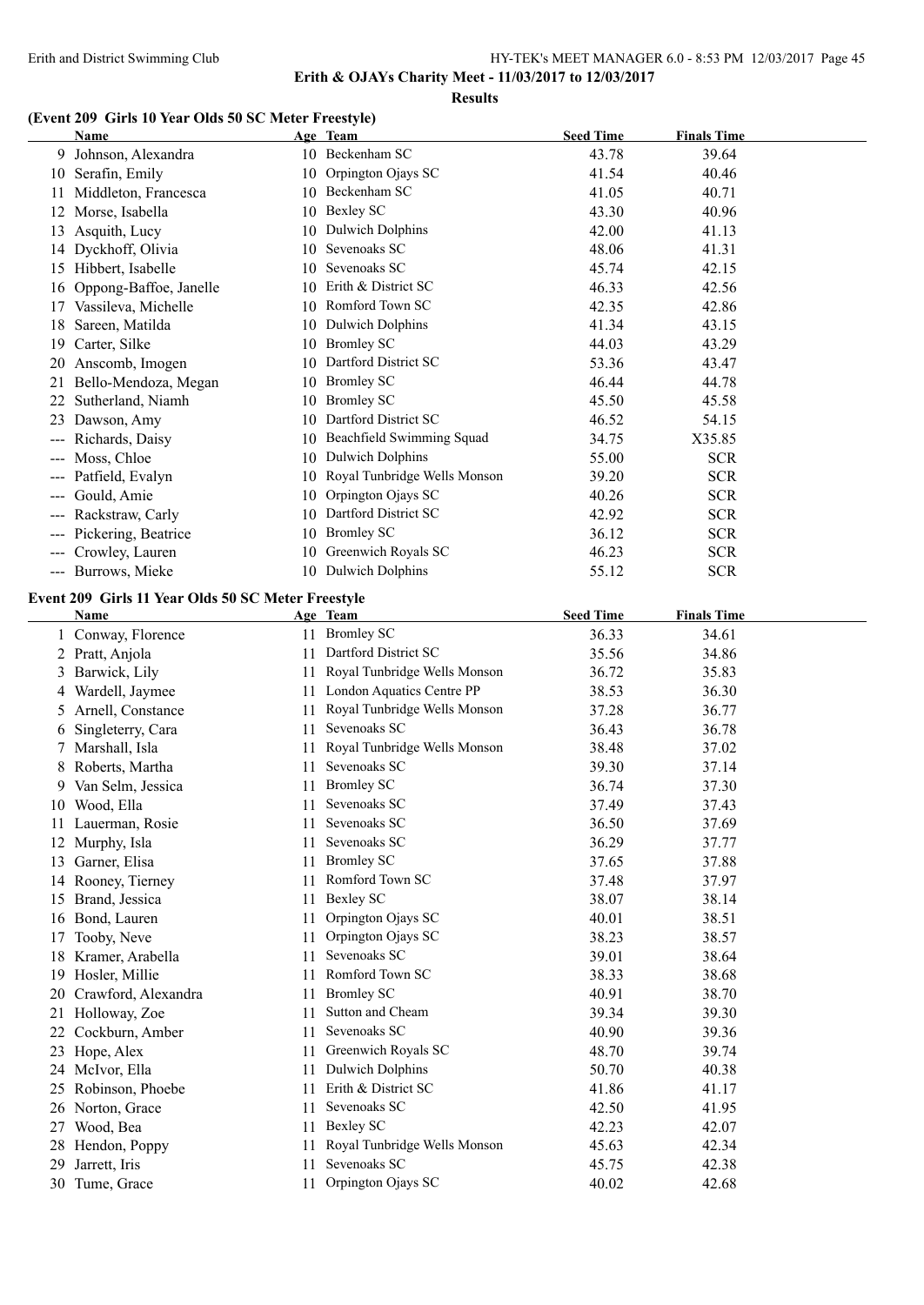**Results**

# **(Event 209 Girls 11 Year Olds 50 SC Meter Freestyle)**

|                                                                                                                                                                                                                                                                                                                                                                                              | <b>Name</b>                                                |    | Age Team                        | <b>Seed Time</b> | <b>Finals Time</b> |
|----------------------------------------------------------------------------------------------------------------------------------------------------------------------------------------------------------------------------------------------------------------------------------------------------------------------------------------------------------------------------------------------|------------------------------------------------------------|----|---------------------------------|------------------|--------------------|
|                                                                                                                                                                                                                                                                                                                                                                                              | 31 Yusuf, Elliz                                            |    | 11 Bromley SC                   | 45.40            | 42.81              |
|                                                                                                                                                                                                                                                                                                                                                                                              | 32 Bussey, Kameron                                         | 11 | Sevenoaks SC                    | 47.83            | 44.15              |
|                                                                                                                                                                                                                                                                                                                                                                                              | 33 Moyes, Abbie                                            | 11 | Orpington Ojays SC              | 49.31            | 45.47              |
|                                                                                                                                                                                                                                                                                                                                                                                              | 34 Kennedy, Constance                                      | 11 | Romford Town SC                 | 43.00            | 46.12              |
|                                                                                                                                                                                                                                                                                                                                                                                              | 35 Fry, Ruby                                               | 11 | Romford Town SC                 | 47.85            | 47.56              |
|                                                                                                                                                                                                                                                                                                                                                                                              | 36 Butler, Mya                                             | 11 | Greenwich Royals SC             | NT               | 48.33              |
|                                                                                                                                                                                                                                                                                                                                                                                              | King, Martha                                               | 11 | Beckenham SC                    | 34.79            | X33.85             |
|                                                                                                                                                                                                                                                                                                                                                                                              | O'Neill, Sophia                                            | 11 | Orpington Ojays SC              | 35.25            | X34.48             |
|                                                                                                                                                                                                                                                                                                                                                                                              | Shkarupa, Mariana                                          | 11 | <b>Dulwich Dolphins</b>         | 39.47            | <b>SCR</b>         |
|                                                                                                                                                                                                                                                                                                                                                                                              | Hobbs, Scarlett                                            | 11 | Royal Tunbridge Wells Monson    | 52.94            | <b>SCR</b>         |
|                                                                                                                                                                                                                                                                                                                                                                                              | Ward, Katie                                                | 11 | <b>Bexley SC</b>                | 44.87            | <b>SCR</b>         |
|                                                                                                                                                                                                                                                                                                                                                                                              | Rice, Phoebe                                               | 11 | Dartford District SC            | 34.65            | <b>SCR</b>         |
| $---$                                                                                                                                                                                                                                                                                                                                                                                        | Buttle, Millie                                             | 11 | Dartford District SC            | 40.00            | <b>SCR</b>         |
| $\frac{1}{2} \frac{1}{2} \frac{1}{2} \frac{1}{2} \frac{1}{2} \frac{1}{2} \frac{1}{2} \frac{1}{2} \frac{1}{2} \frac{1}{2} \frac{1}{2} \frac{1}{2} \frac{1}{2} \frac{1}{2} \frac{1}{2} \frac{1}{2} \frac{1}{2} \frac{1}{2} \frac{1}{2} \frac{1}{2} \frac{1}{2} \frac{1}{2} \frac{1}{2} \frac{1}{2} \frac{1}{2} \frac{1}{2} \frac{1}{2} \frac{1}{2} \frac{1}{2} \frac{1}{2} \frac{1}{2} \frac{$ | Coggins, Sophie                                            |    | 11 Dulwich Dolphins             | 53.09            | <b>SCR</b>         |
|                                                                                                                                                                                                                                                                                                                                                                                              |                                                            |    |                                 |                  |                    |
|                                                                                                                                                                                                                                                                                                                                                                                              | Event 209 Girls 12 Year Olds 50 SC Meter Freestyle         |    |                                 |                  |                    |
|                                                                                                                                                                                                                                                                                                                                                                                              | Name                                                       |    | Age Team                        | <b>Seed Time</b> | <b>Finals Time</b> |
|                                                                                                                                                                                                                                                                                                                                                                                              | 1 Billings, Katie                                          |    | 12 Bromley SC                   | 33.80            | 33.22              |
|                                                                                                                                                                                                                                                                                                                                                                                              | 2 Goodyear, Natasha                                        |    | 12 Bromley SC                   | 32.57            | 33.37              |
| 3                                                                                                                                                                                                                                                                                                                                                                                            | Brian, Amelia                                              |    | 12 Bexley SC                    | 33.34            | 33.73              |
| 4                                                                                                                                                                                                                                                                                                                                                                                            | Greener, Rhiana                                            |    | 12 Erith & District SC          | 34.99            | 33.97              |
| 5                                                                                                                                                                                                                                                                                                                                                                                            | Lemay, Ruby                                                |    | 12 Romford Town SC              | 33.29            | 34.12              |
|                                                                                                                                                                                                                                                                                                                                                                                              | 6 Humphrey, Olivia                                         |    | 12 Romford Town SC              | 34.17            | 34.33              |
| 7                                                                                                                                                                                                                                                                                                                                                                                            | Mills, Hannah                                              |    | 12 Bexley SC                    | 34.94            | 34.71              |
|                                                                                                                                                                                                                                                                                                                                                                                              | 8 Middleton, Amelia                                        | 12 | Beckenham SC                    | 33.81            | 34.73              |
|                                                                                                                                                                                                                                                                                                                                                                                              | 9 Day, Charlotte                                           |    | 12 Romford Town SC              | 35.57            | 34.78              |
|                                                                                                                                                                                                                                                                                                                                                                                              | 10 Hambling, Phoebe                                        |    | 12 Greenwich Royals SC          | 37.17            | 35.05              |
| 11.                                                                                                                                                                                                                                                                                                                                                                                          | Peel, Eve                                                  | 12 | Orpington Ojays SC              | 35.67            | 35.63              |
|                                                                                                                                                                                                                                                                                                                                                                                              | 12 Wood, Emelia                                            |    | 12 Beckenham SC                 | 35.75            | 35.71              |
| 13                                                                                                                                                                                                                                                                                                                                                                                           | Strover, Hannah                                            | 12 | Orpington Ojays SC              | 36.04            | 36.11              |
|                                                                                                                                                                                                                                                                                                                                                                                              | 14 Oakden, Mia                                             |    | 12 Black Lion SC                | 35.74            | 36.81              |
|                                                                                                                                                                                                                                                                                                                                                                                              | 15 Mitchell Stone, Edie                                    |    | 12 Dulwich Dolphins             | 37.68            | 36.83              |
|                                                                                                                                                                                                                                                                                                                                                                                              | 16 Baker, Kayla                                            |    | 12 Black Lion SC                | 36.41            | 37.13              |
| 17                                                                                                                                                                                                                                                                                                                                                                                           | Dobb, Heidi                                                |    | 12 Bromley SC                   | 37.90            | 37.21              |
|                                                                                                                                                                                                                                                                                                                                                                                              | 18 Wessels, Emma                                           |    | 12 Royal Tunbridge Wells Monson | 37.85            | 37.31              |
|                                                                                                                                                                                                                                                                                                                                                                                              | 19 Fosh, Isabelle                                          |    | 12 Bexley SC                    | 39.28            | 37.34              |
|                                                                                                                                                                                                                                                                                                                                                                                              | 20 Young, Ava                                              |    | 12 London Aquatics Centre PP    | 37.00            | 37.93              |
|                                                                                                                                                                                                                                                                                                                                                                                              | 21 Foster, Kirstie                                         |    | 12 Beachfield Swimming Squad    | 37.82            | 38.15              |
|                                                                                                                                                                                                                                                                                                                                                                                              | 22 Milbank, Ella                                           |    | 12 White Oak SC                 | 37.44            | 38.34              |
|                                                                                                                                                                                                                                                                                                                                                                                              | 23 Hamoudi, Sarah                                          |    | 12 Greenwich Royals SC          | 37.52            | 38.41              |
|                                                                                                                                                                                                                                                                                                                                                                                              | 24 Richards, Holly                                         |    | 12 Beachfield Swimming Squad    | 38.03            | 38.43              |
|                                                                                                                                                                                                                                                                                                                                                                                              | 25 Turner, Ella                                            |    | 12 Erith & District SC          | 42.85            | 39.99              |
|                                                                                                                                                                                                                                                                                                                                                                                              | 26 Vassileva, Nicole                                       |    | 12 Romford Town SC              | 41.41            | 40.82              |
|                                                                                                                                                                                                                                                                                                                                                                                              | 27 Bulavitchi, Ioana                                       |    | 12 Erith & District SC          | 44.55            | 43.73              |
|                                                                                                                                                                                                                                                                                                                                                                                              | 28 Cutajar, Evie                                           |    | 12 Orpington Ojays SC           | 44.82            | 45.35              |
|                                                                                                                                                                                                                                                                                                                                                                                              | --- Rashed, Hania<br>4.4 Starting before starting signal   |    | 12 Bexley SC                    | 43.93            | DQ                 |
|                                                                                                                                                                                                                                                                                                                                                                                              | --- Norbury, Amelia<br>4.4 Starting before starting signal |    | 12 Sevenoaks SC                 | 40.32            | DQ                 |
|                                                                                                                                                                                                                                                                                                                                                                                              | --- Bohill, Tabitha                                        |    | 12 Sevenoaks SC                 | 42.26            | <b>SCR</b>         |
|                                                                                                                                                                                                                                                                                                                                                                                              | --- Funsch, Eva                                            |    | 12 Dulwich Dolphins             | 34.43            | <b>SCR</b>         |
|                                                                                                                                                                                                                                                                                                                                                                                              | --- Gould, Cara                                            |    | 12 Orpington Ojays SC           | 41.81            | <b>SCR</b>         |
|                                                                                                                                                                                                                                                                                                                                                                                              |                                                            |    |                                 |                  |                    |
|                                                                                                                                                                                                                                                                                                                                                                                              | Event 209 Girls 13 Year Olds 50 SC Meter Freestyle         |    |                                 |                  |                    |
|                                                                                                                                                                                                                                                                                                                                                                                              | Name                                                       |    | Age Team                        | <b>Seed Time</b> | <b>Finals Time</b> |
|                                                                                                                                                                                                                                                                                                                                                                                              | 1 Herbert, Jessica                                         |    | 13 Orpington Ojays SC           | 31.13            | 30.19              |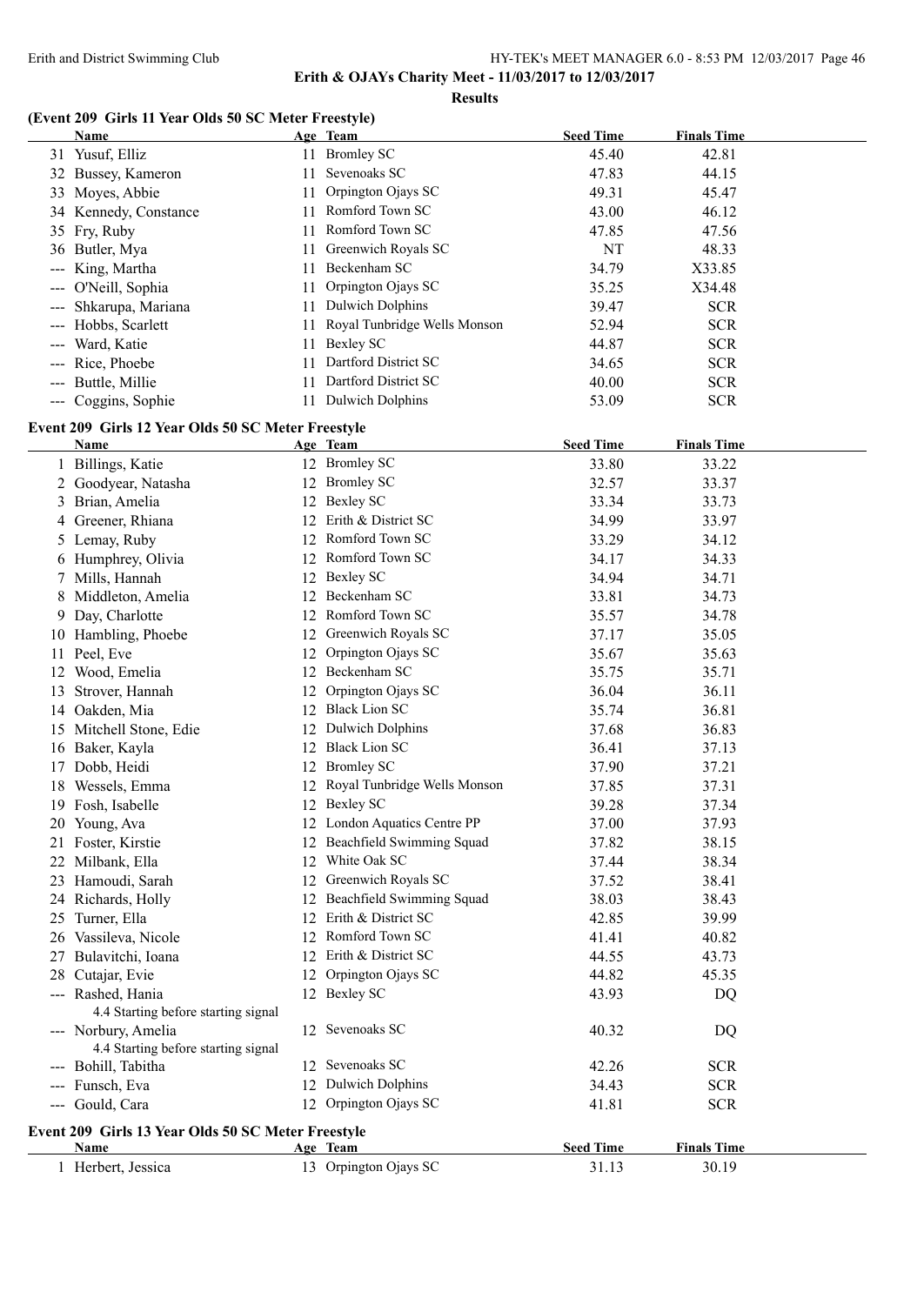**Results**

#### **(Event 209 Girls 13 Year Olds 50 SC Meter Freestyle)**

|     | Name                                               |    | Age Team                        | <b>Seed Time</b> | <b>Finals Time</b> |
|-----|----------------------------------------------------|----|---------------------------------|------------------|--------------------|
|     | 2 Vowell, Katie                                    |    | 13 Sevenoaks SC                 | 31.72            | 31.30              |
|     | 3 Marter, Megan                                    |    | 13 Sevenoaks SC                 | 32.47            | 31.38              |
|     | 4 Jarrett, Ruby                                    |    | 13 Sevenoaks SC                 | 32.69            | 31.80              |
| 5   | Butler, Chloe                                      |    | 13 Royal Tunbridge Wells Monson | 31.91            | 32.06              |
|     | 6 Mahon, Harriet O                                 |    | 13 Royal Tunbridge Wells Monson | 31.90            | 32.09              |
| 7   | Redhead, Claire                                    |    | 13 Bromley SC                   | 32.29            | 32.27              |
| 8   | Dormieux, Lottie                                   | 13 | Sevenoaks SC                    | 31.58            | 32.33              |
|     | 9 Prideaux, Charlotte                              | 13 | Sevenoaks SC                    | 32.50            | 32.35              |
| 10  | Jepps, Lottie                                      |    | 13 Royal Tunbridge Wells Monson | 33.65            | 33.21              |
|     | 11 Pearson, Aoife                                  |    | 13 London Aquatics Centre PP    | 34.76            | 34.01              |
|     | 12 McKeown, Elizabeth                              |    | 13 Royal Tunbridge Wells Monson | 33.74            | 34.19              |
|     | 13 Bodenham, Natasha                               |    | 13 Maidstone SC                 | 33.80            | 34.26              |
|     | 14 Riolo, Sara-Luisa                               |    | 13 Royal Tunbridge Wells Monson | 32.73            | 34.43              |
|     | 15 Costain, Florence                               |    | 13 Royal Tunbridge Wells Monson | 35.32            | 34.53              |
|     | 16 Barrett, Matilda                                | 13 | Orpington Ojays SC              | 33.13            | 34.64              |
|     | 17 Menteath, Shannon                               |    | 13 Bromley SC                   | 33.77            | 34.78              |
|     | 18 Burdon, Nina                                    |    | 13 Greenwich Royals SC          | 35.42            | 34.82              |
|     | 19 Mayers, Shenea                                  |    | 13 Bethnal Green                | 33.85            | 34.87              |
|     | 20 Humphrey, Georgia                               |    | 13 Romford Town SC              | 33.99            | 35.28              |
| 21  | Tammaro, Lucia                                     | 13 | Orpington Ojays SC              | 35.26            | 35.32              |
| 22  | Thwaites, Marina                                   |    | 13 Greenwich Royals SC          | 35.31            | 35.46              |
|     | 23 Rackstraw, Eleanor                              |    | 13 Dartford District SC         | 36.42            | 35.86              |
|     | 24 Anscomb, Liberty                                |    | 13 Dartford District SC         | 36.92            | 36.02              |
|     | 25 Whittlestone, Pyper                             |    | 13 Romford Town SC              | 41.42            | 36.68              |
|     | 26 Gardner, Molly                                  |    | 13 Greenwich Royals SC          | 37.72            | 37.59              |
| 27  | Dourmoush, Ayse                                    | 13 | Orpington Ojays SC              | 38.72            | 40.36              |
| --- | Villar, Nia                                        |    | 13 Dartford District SC         | 30.50            | X30.56             |
|     | Hillier, Sofia                                     |    | 13 Bromley SC                   | 40.07            | <b>NS</b>          |
|     | McCormack, Mae                                     |    | 13 Dulwich Dolphins             | 42.75            | <b>SCR</b>         |
|     | Hori, Rebecca                                      |    | 13 Erith & District SC          | 32.33            | <b>SCR</b>         |
|     | Berkeley, Jemimah                                  |    | 13 Royal Tunbridge Wells Monson | 30.47            | <b>SCR</b>         |
|     | Noor, Amelie                                       |    | 13 Bethnal Green                | 32.42            | $SCR$              |
|     | --- Witton, Olivia                                 |    | 13 Romford Town SC              | 32.51            | <b>SCR</b>         |
|     | --- Stratton, Jennifer                             |    | 13 Bexley SC                    | 36.13            | <b>SCR</b>         |
|     |                                                    |    |                                 |                  |                    |
|     | Event 209 Girls 14 Year Olds 50 SC Meter Freestyle |    |                                 |                  |                    |
|     | <u>Name</u>                                        |    | Age Team                        | <u>Seed Time</u> | <b>Finals Time</b> |
|     | 1 Gimbird, Jayne                                   |    | 14 Romford Town SC              | 30.39            | 30.28              |
|     | 2 Hobbs, Grace                                     |    | 14 Royal Tunbridge Wells Monson | 30.57            | 31.19              |
|     | 3 Mason, Amber                                     |    | 14 Romford Town SC              | 30.88            | 31.23              |
|     | 4 Lodge, Milly                                     |    | 14 Sevenoaks SC                 | 31.40            | 31.47              |
| 5   | Wessels, Isabella                                  |    | 14 Royal Tunbridge Wells Monson | 34.54            | 31.51              |
|     | 6 Fraser, Lauren                                   |    | 14 Bromley SC                   | 30.87            | 31.68              |
| 7   | Norton, Edith                                      | 14 | Sevenoaks SC                    | 36.63            | 31.72              |
| 8   | Gerretsen, Maya                                    |    | 14 Royal Tunbridge Wells Monson | 31.23            | 31.97              |
| 9   | Dix, Sophie                                        | 14 | Dartford District SC            | 31.93            | 32.07              |
| 10  | Lauerman, Aoife                                    | 14 | Sevenoaks SC                    | 30.95            | 32.11              |
| 11  | Van Rooyen, Jaime                                  | 14 | Orpington Ojays SC              | 32.00            | 32.23              |
|     | 12 Leeves, Abigail                                 | 14 | Orpington Ojays SC              | 31.84            | 32.46              |
|     | 13 Hendon, Daisy                                   |    | 14 Royal Tunbridge Wells Monson | 32.45            | 32.59              |

14 Jerreat, Imogen 14 Dartford District SC 33.02 32.86 Bruce, Madeleine 14 Royal Tunbridge Wells Monson 33.24 33.42 Moyes, Hannah 14 Orpington Ojays SC 34.22 34.05 17 Moore, Kirsty 14 Greenwich Royals SC 34.12 34.19 18 Chenaf, Boushra 14 Greenwich Royals SC 34.83 34.36 Rippon, Molly 14 Royal Tunbridge Wells Monson 38.87 35.19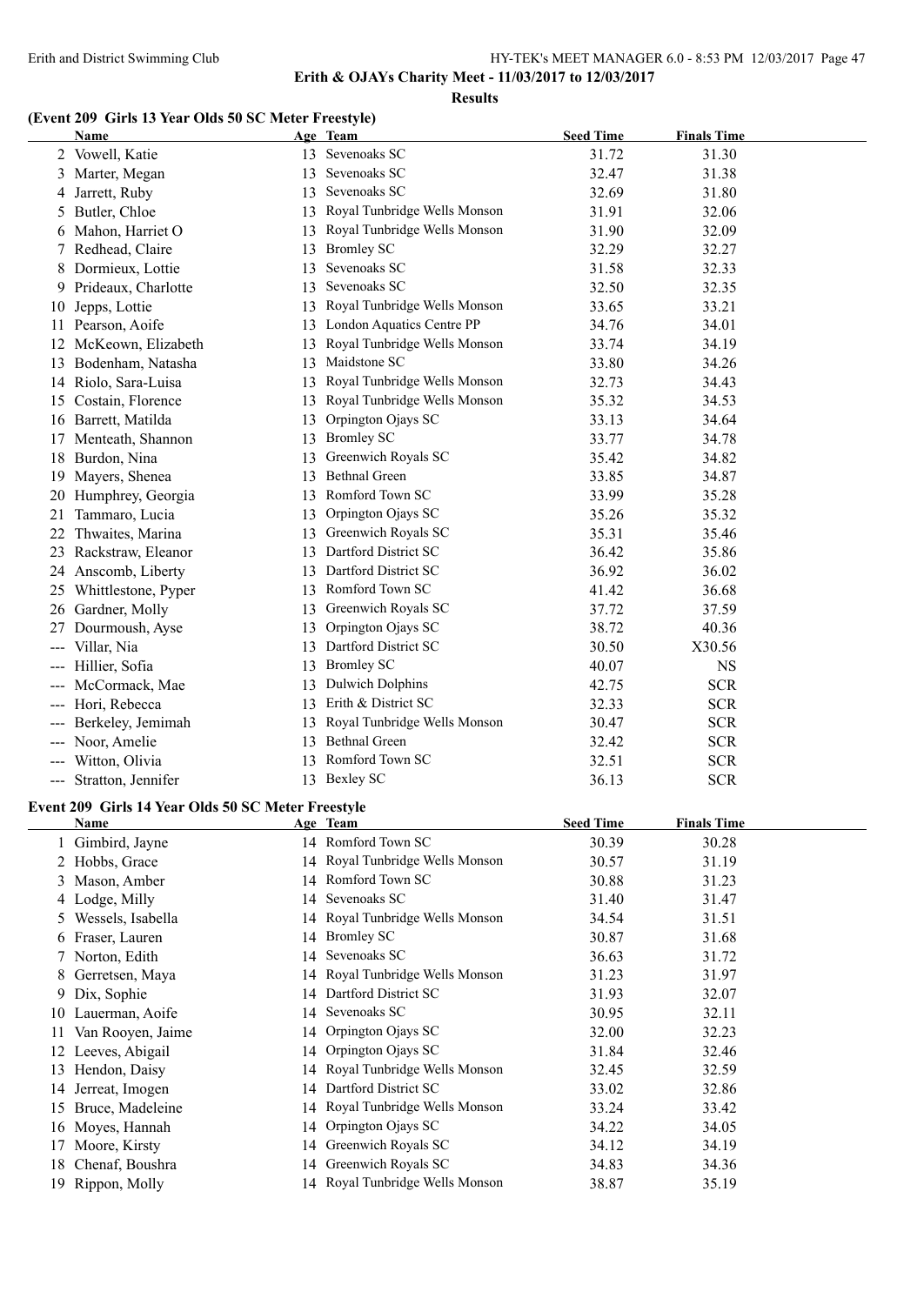**Results**

# **(Event 209 Girls 14 Year Olds 50 SC Meter Freestyle)**

|   | Name                                                       |    | Age Team                        | <b>Seed Time</b> | <b>Finals Time</b> |
|---|------------------------------------------------------------|----|---------------------------------|------------------|--------------------|
|   | 20 Gaskell, Ruby                                           |    | 14 Bromley SC                   | 35.17            | 35.67              |
|   | 21 Haycocks, Harriet                                       |    | 14 Bromley SC                   | 36.99            | 37.20              |
|   | 22 Amanuel, Almaz                                          |    | 14 Greenwich Royals SC          | 44.65            | 45.20              |
|   | --- Retour, Abbey                                          |    | 14 Erith & District SC          | 30.75            | DQ                 |
|   | 4.4 Starting before starting signal                        |    |                                 |                  |                    |
|   | --- Tavakkolizadeh, Hannah                                 |    | 14 Greenwich Royals SC          | 32.24            | <b>NS</b>          |
|   | --- Murray, Maddie                                         |    | 14 Bexley SC                    | 32.77            | <b>SCR</b>         |
|   | --- Whitehead, Milly                                       |    | 14 Orpington Ojays SC           | 31.92            | <b>SCR</b>         |
|   | --- Akende, Sheena                                         |    | 14 Orpington Ojays SC           | 36.16            | <b>SCR</b>         |
|   |                                                            |    |                                 |                  |                    |
|   | Event 209 Girls 15 Year Olds 50 SC Meter Freestyle<br>Name |    | Age Team                        | <b>Seed Time</b> | <b>Finals Time</b> |
|   | 1 Seager, Lara                                             |    | 15 Erith & District SC          | 31.46            | 31.09              |
|   | 2 Beatton, Maisie                                          |    | 15 Royal Tunbridge Wells Monson | 30.47            | 31.11              |
| 3 | Jepps, Elizabeth                                           |    | 15 Royal Tunbridge Wells Monson | 30.30            | 31.36              |
|   | 4 Lombardi, Francesca                                      |    | 15 Dartford District SC         | 33.84            | 32.69              |
|   | 5 Keeling, Georgina                                        |    | 15 Royal Tunbridge Wells Monson | 33.97            | 32.81              |
|   |                                                            |    | 15 Orpington Ojays SC           | 31.91            | 33.56              |
|   | 6 Glossop, Lucy                                            |    | 15 Epping Forest District SC    |                  |                    |
|   | 7 Ash, Amy                                                 |    | 15 Bethnal Green                | 32.67            | 34.07              |
|   | 8 Newman, Chloe                                            |    |                                 | 33.16            | 34.08              |
|   | 9 Dimitrova, Victoria                                      |    | 15 Bexley SC                    | 37.94            | 36.30              |
|   | 10 Lavender, Natasha                                       |    | 15 Bexley SC                    | 32.00            | 38.70              |
|   | --- Shanks, Aimee                                          |    | 15 Maidstone SC                 | 29.33            | X30.25             |
|   | --- Gentry, Indigo                                         |    | 15 Royal Tunbridge Wells Monson | 29.89            | X30.41             |
|   | --- Harden, Ellie                                          | 15 | Orpington Ojays SC              | 29.65            | X30.94             |
|   | Slipaityte, Agne                                           |    | 15 Romford Town SC              | 30.21            | <b>NS</b>          |
|   | --- Chou, Siobhan                                          |    | 15 Bromley SC                   | 30.10            | <b>SCR</b>         |
|   | --- Cutajar, Lilli                                         |    | 15 Orpington Ojays SC           | 30.32            | <b>SCR</b>         |
|   | Event 209 Girls 16 & Over 50 SC Meter Freestyle            |    |                                 |                  |                    |
|   | Name                                                       |    | Age Team                        | <b>Seed Time</b> | <b>Finals Time</b> |
|   | 1 Killick, Alice                                           |    | 17 Royal Tunbridge Wells Monson | 29.44            | 30.07              |
|   | 2 Fastiggi, Annah                                          |    | 18 Erith & District SC          | 30.58            | 30.51              |
|   | 3 Wessels, Anna                                            |    | 16 Royal Tunbridge Wells Monson | 30.79            | 30.80              |
|   | 4 Cvjetan, Anna                                            |    | 16 Orpington Ojays SC           | 31.28            | 32.56              |
| 5 | Peters, Olivia                                             |    | 17 Bexley SC                    | 35.37            | 35.29              |
|   | 6 Ishola, Ife                                              |    | 16 Bexley SC                    | 37.40            | 36.89              |
|   | 7 Rudd-Jones, Jemima                                       |    | 21 Royal Tunbridge Wells Monson | 51.52            | 58.91              |
|   | --- Bodenham, Nicole                                       |    | 16 Maidstone SC                 | 32.50            | <b>SCR</b>         |
|   | --- Marchant, Lucy                                         |    | 18 Bromley SC                   | 31.00            | <b>SCR</b>         |
|   | Event 210 Boys 10 Year Olds 100 SC Meter IM                |    |                                 |                  |                    |
|   | Name                                                       |    | Age Team                        | <b>Seed Time</b> | <b>Finals Time</b> |
|   | 1 Mahmood, Raheel                                          |    | 10 Romford Town SC              | 1:39.28          | 1:31.31            |
|   | 42.46<br>48.85                                             |    |                                 |                  |                    |
|   | 2 Malcev, Lucas                                            |    | 10 Bethnal Green                | 1:34.31          | 1:31.83            |
|   | 3 Idnani, Krish                                            |    | 10 Beckenham SC                 | 1:43.93          | 1:41.74            |
|   | 47.71<br>54.03                                             |    |                                 |                  |                    |
|   | 4 Haycocks, Oliver                                         |    | 10 Bromley SC                   | 1:40.08          | 1:42.30            |
|   | 51.27<br>51.03                                             |    |                                 |                  |                    |
|   | 5 James, Toby                                              |    | 10 Sevenoaks SC                 | 1:54.44          | 1:49.50            |
|   | 55.99<br>53.51                                             |    |                                 |                  |                    |
|   | 6 Greenwood, Marius                                        |    | 10 Royal Tunbridge Wells Monson | 1:35.00          | 1:51.88            |
|   | 7 Mahon, Harvey                                            |    | 10 Royal Tunbridge Wells Monson | 1:57.59          | 2:01.07            |
|   | 59.62<br>1:01.45                                           |    |                                 |                  |                    |
|   | 8 Nikolov, Daniel                                          |    | 10 Erith & District SC          | NT               | 2:05.49            |
|   | 1:01.68<br>1:03.81                                         |    |                                 |                  |                    |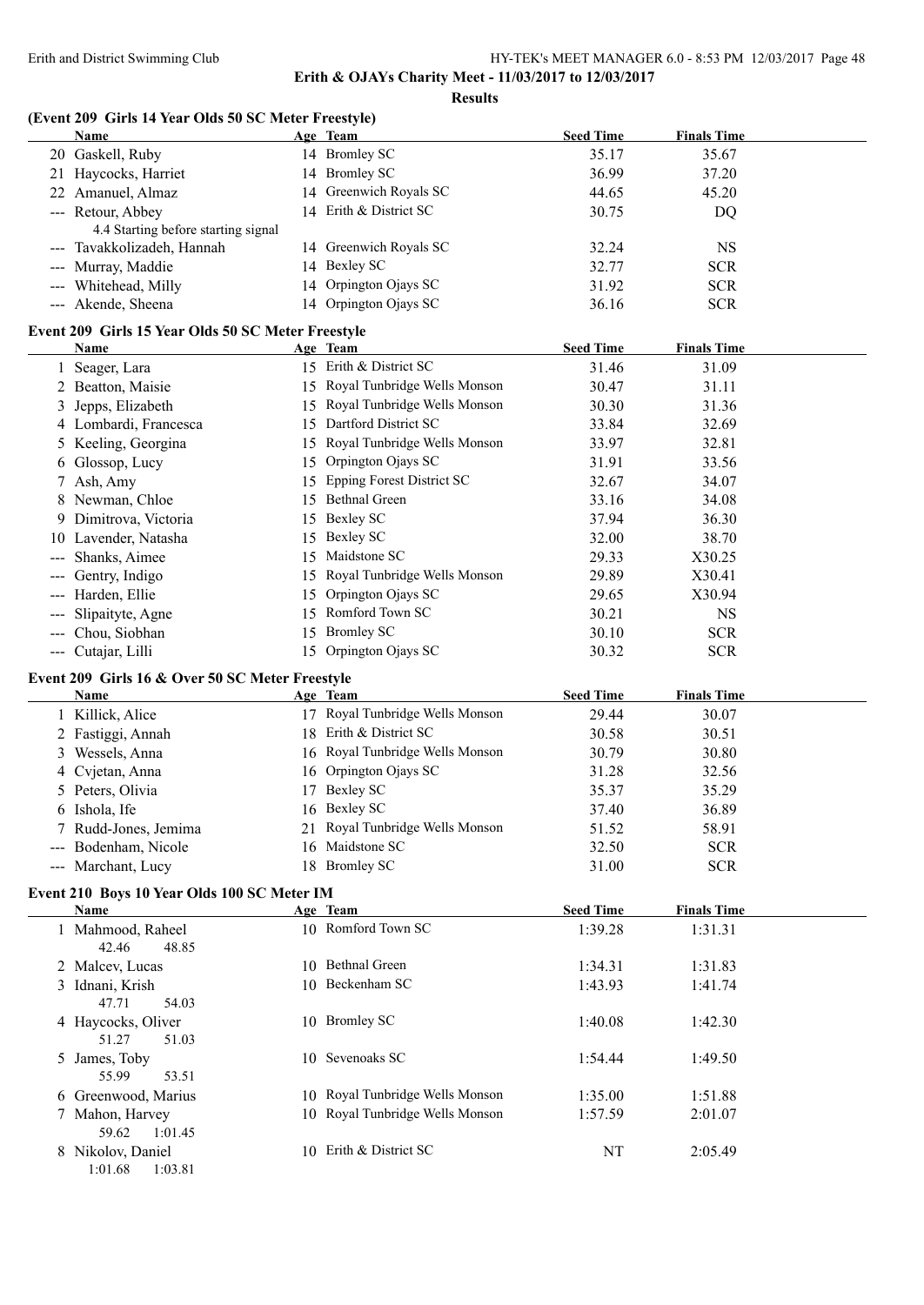# **Erith & OJAYs Charity Meet - 11/03/2017 to 12/03/2017 Results**

**(Event 210 Boys 10 Year Olds 100 SC Meter IM)**

| Name                                                               |     | Age Team                        | <b>Seed Time</b> | <b>Finals Time</b> |  |
|--------------------------------------------------------------------|-----|---------------------------------|------------------|--------------------|--|
| --- Middleton, Alexander                                           |     | 10 Beckenham SC                 | NT               | <b>DQ</b>          |  |
| 6.5 Not on back when leaving the wall - back                       |     |                                 |                  |                    |  |
| 52.86                                                              |     |                                 |                  |                    |  |
| --- Brecht, Dillon                                                 |     | 10 Romford Town SC              | 1:57.00          | DQ                 |  |
| 7.4 Leg movements not on the same plane - breast<br>59.45<br>58.77 |     |                                 |                  |                    |  |
| --- Funsch, Nicholas                                               |     | 10 Dulwich Dolphins             | 1:52.70          | <b>SCR</b>         |  |
| --- Vowell, Jonathan                                               |     | 10 Sevenoaks SC                 | 1:31.95          | <b>SCR</b>         |  |
| --- McConnell, Isaac                                               |     | 10 Bromley SC                   | 2:02.02          | <b>SCR</b>         |  |
| --- Lewis, Piran                                                   |     | 10 Beckenham SC                 | NT               | <b>SCR</b>         |  |
| --- Tollit, Alex                                                   |     | 10 Beckenham SC                 | 1:36.93          | <b>SCR</b>         |  |
| Event 210 Boys 11 Year Olds 100 SC Meter IM                        |     |                                 |                  |                    |  |
| <b>Name</b>                                                        |     | Age Team                        | <b>Seed Time</b> | <b>Finals Time</b> |  |
| 1 Dawood, Ahmed<br>43.46<br>47.12                                  |     | 11 Bethnal Green                | 1:30.40          | 1:30.58            |  |
| 2 Jarrett, Lewis<br>42.49<br>48.23                                 |     | 11 Romford Town SC              | 1:37.62          | 1:30.72            |  |
| 3 Bourne, Max<br>43.29<br>48.50                                    |     | 11 Royal Tunbridge Wells Monson | 1:35.56          | 1:31.79            |  |
| 4 Smith, Edward<br>44.16<br>50.74                                  |     | 11 Sevenoaks SC                 | 1:40.00          | 1:34.90            |  |
| 5 Sugrue, James<br>47.92<br>48.37                                  |     | 11 Beckenham SC                 | 1:45.85          | 1:36.29            |  |
| 6 Gallagher Francis, Harry<br>46.43<br>51.35                       |     | 11 Greenwich Royals SC          | 1:43.64          | 1:37.78            |  |
| 7 Howard, Zach                                                     |     | 11 Sevenoaks SC                 | 1:40.08          | 1:41.97            |  |
| 8 Dinev, Bryan<br>48.81<br>53.33                                   |     | 11 Bexley SC                    | 1:48.17          | 1:42.14            |  |
| 9 Jarrett, William<br>48.62<br>54.36                               |     | 11 Sevenoaks SC                 | 1:43.05          | 1:42.98            |  |
| 10 Barnett, Tom                                                    |     | 11 Dulwich Dolphins             | NT               | 1:45.21            |  |
| 11 Williams, Aiden                                                 | 11  | Royal Tunbridge Wells Monson    | 1:43.42          | 1:47.48            |  |
| 12 Waters, Harry<br>50.87<br>57.66                                 |     | 11 Beckenham SC                 | 1:56.72          | 1:48.53            |  |
| 13 Fulton, Enzo                                                    |     | 11 Romford Town SC              | 1:59.51          | 1:50.12            |  |
| 14 Fowler, Finlay<br>49.65<br>1:00.48                              |     | 11 Dulwich Dolphins             | 1:57.48          | 1:50.13            |  |
| --- Tonks, Hugo                                                    | 11. | Orpington Ojays SC              | 1:54.25          | <b>SCR</b>         |  |
| --- Box, Joseph                                                    | 11  | Sevenoaks SC                    | 1:33.93          | <b>SCR</b>         |  |
| --- Bruce, Charles                                                 | 11. | Royal Tunbridge Wells Monson    | 2:10.00          | <b>SCR</b>         |  |
| Event 210 Boys 12 Year Olds 100 SC Meter IM                        |     |                                 |                  |                    |  |
| Name                                                               |     | Age Team                        | <b>Seed Time</b> | <b>Finals Time</b> |  |
| 1 Malcev, Daniel                                                   |     | 12 Bethnal Green                | 1:32.35          | 1:30.94            |  |
| 2 Krishnan, Vedanth                                                |     | 12 Beckenham SC                 | 1:40.95          | 1:37.00            |  |
|                                                                    |     |                                 |                  |                    |  |

| 2 Krishnan, Vedanth                            |    | 12 Beckenham SC                 | 1:40.95 | 1:37.00 |
|------------------------------------------------|----|---------------------------------|---------|---------|
| 45.90<br>51.10                                 |    |                                 |         |         |
| 3 Titchmarsh, Charlie                          |    | Dartford District SC            | 1:41.46 | 1:37.56 |
| 4 Lynch, Shay                                  |    | 12 Dartford District SC         | 1:40.71 | 1:44.47 |
| 51.22<br>53.25                                 |    |                                 |         |         |
| 5 Edge, Lance                                  |    | 12 Beckenham SC                 | 1:45.00 | 1:46.85 |
| 50.81<br>56.04                                 |    |                                 |         |         |
| --- Mahon, Henry                               |    | 12 Royal Tunbridge Wells Monson | 1:45.00 | DQ      |
| 6.5 Not on back when leaving the wall - back   |    |                                 |         |         |
| 54.02<br>59.18                                 |    |                                 |         |         |
| --- Lamb, Joseph                               | 12 | <b>Bethnal Green</b>            | 1:39.98 | DQ      |
| 8.3 Alternating movement of legs or feet - fly |    |                                 |         |         |
|                                                |    |                                 |         |         |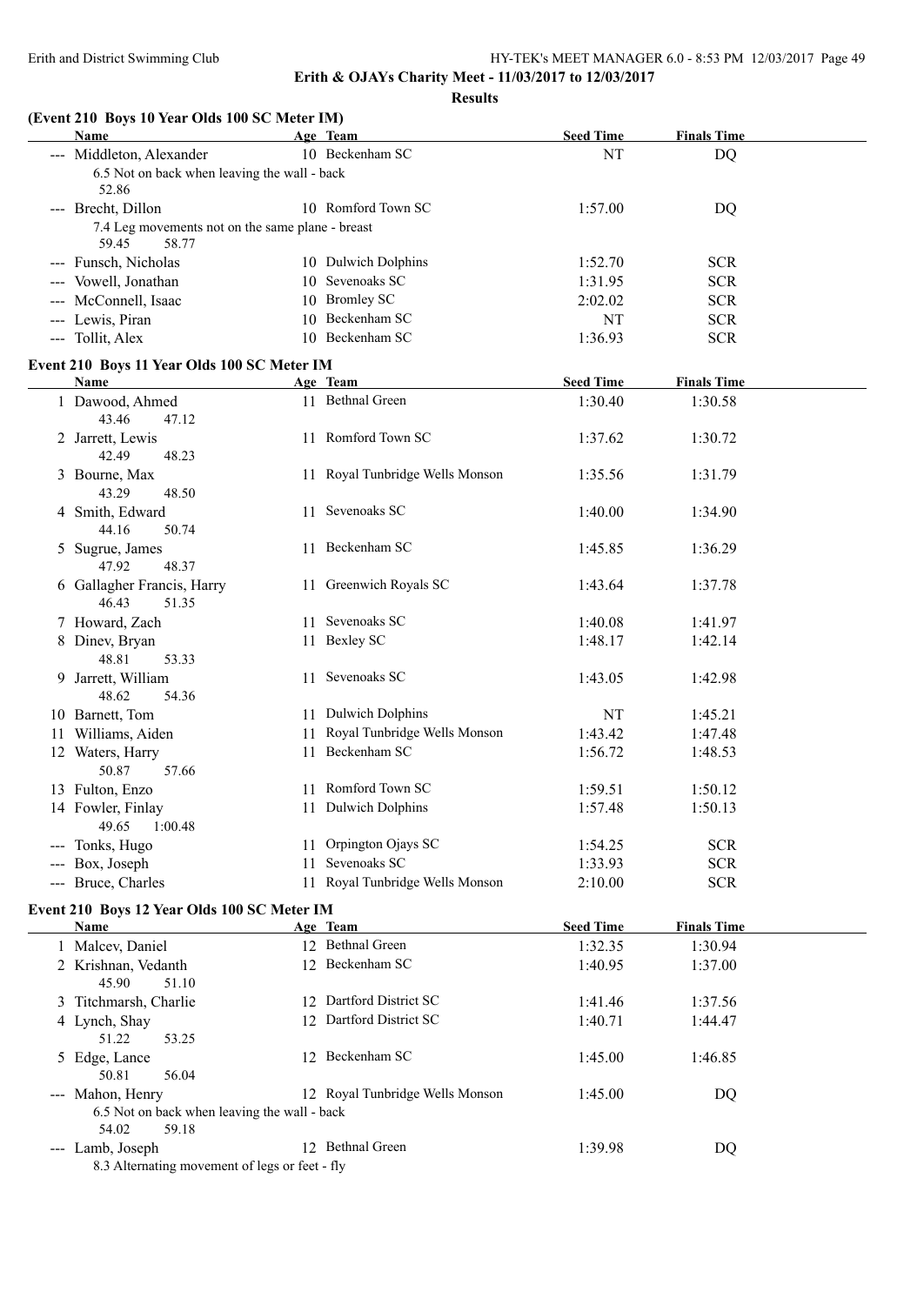**Erith & OJAYs Charity Meet - 11/03/2017 to 12/03/2017**

**Results**

# **(Event 210 Boys 12 Year Olds 100 SC Meter IM)**

| Name                                                                                         | Age Team                        | <b>Seed Time</b> | <b>Finals Time</b> |  |
|----------------------------------------------------------------------------------------------|---------------------------------|------------------|--------------------|--|
| --- Delves, Adam                                                                             | 12 Royal Tunbridge Wells Monson | 1:27.68          | <b>DQ</b>          |  |
| 7.6 Touch not simultaneous and/or hands not separated - breast<br>1:23.26                    |                                 |                  |                    |  |
| --- Sutherland, Ewan J                                                                       | 12 Bromley SC                   | 1:48.01          | DQ                 |  |
| 6.5 Not on back when leaving the wall - back                                                 | 12 Bromley SC                   |                  |                    |  |
| --- Galloway, Caelan                                                                         |                                 | 1:39.73          | <b>SCR</b>         |  |
| --- Pickering, Sebastian                                                                     | 12 Bromley SC                   | 1:23.75          | <b>SCR</b>         |  |
| --- Lewis Ward, Thomas                                                                       | 12 Beckenham SC                 | 1:38.06          | <b>SCR</b>         |  |
| --- Hibbert, Caiden                                                                          | 12 Sevenoaks SC                 | 1:32.21          | <b>SCR</b>         |  |
| Event 210 Boys 13 Year Olds 100 SC Meter IM                                                  |                                 |                  |                    |  |
| Name                                                                                         | Age Team                        | <b>Seed Time</b> | <b>Finals Time</b> |  |
| 1 Ghatauray, Rory                                                                            | 13 Erith & District SC          | 1:28.03          | 1:17.09            |  |
| 33.99<br>43.10                                                                               |                                 |                  |                    |  |
| 2 Carlton, Fraser<br>37.01<br>42.66                                                          | 13 Bethnal Green                | 1:21.46          | 1:19.67            |  |
| 3 Enright, John                                                                              | 13 Erith & District SC          | 1:23.12          | 1:21.06            |  |
| 4 Baverstock, Kaci                                                                           | 13 Orpington Ojays SC           | 1:29.01          | 1:21.96            |  |
| 38.61<br>43.35                                                                               |                                 |                  |                    |  |
| 5 Giles, George<br>41.57<br>45.25                                                            | 13 Romford Town SC              | 1:27.70          | 1:26.82            |  |
| 6 Marney, Luke<br>40.70<br>47.51                                                             | 13 Romford Town SC              | 1:31.00          | 1:28.21            |  |
| 7 Morse, Oliver                                                                              | 13 Bexley SC                    | 1:33.13          | 1:29.22            |  |
| 41.10<br>48.12<br>8 Tunsley, Jamie                                                           | 13 Bexley SC                    | 1:37.21          | 1:30.08            |  |
| 39.10<br>50.98                                                                               |                                 |                  |                    |  |
| 9 Valladares, Christian<br>42.10<br>50.85                                                    | 13 Bexley SC                    | 1:40.16          | 1:32.95            |  |
| 10 Upadhyaya, Arnav<br>48.50<br>47.06                                                        | 13 Bexley SC                    | 1:50.00          | 1:35.56            |  |
| 11 Harris-Andrews, George<br>46.15<br>52.95                                                  | 13 Bexley SC                    | 1:41.03          | 1:39.10            |  |
| 12 Ayad, Ismail<br>49.07<br>53.83                                                            | 13 London Aquatics Centre PP    | NT               | 1:42.90            |  |
| --- Humphrey, Marcus                                                                         | 13 Sevenoaks SC                 | 1:20.70          | <b>NS</b>          |  |
| --- Argolo, Jorge                                                                            | 13 Erith & District SC          | 1:29.74          | <b>SCR</b>         |  |
|                                                                                              |                                 |                  |                    |  |
| Event 210 Boys 14 Year Olds 100 SC Meter IM                                                  |                                 |                  |                    |  |
| Name                                                                                         | Age Team                        | <b>Seed Time</b> | <b>Finals Time</b> |  |
| 1 Friend, Nathan<br>1:16.55                                                                  | 14 Royal Tunbridge Wells Monson | 1:18.64          | 1:16.38            |  |
| 2 Peel, Max<br>35.99<br>40.65                                                                | 14 Orpington Ojays SC           | 1:23.50          | 1:16.64            |  |
| 3 Crowley, Oliver<br>1:19.06                                                                 | 14 Greenwich Royals SC          | 1:20.22          | 1:18.97            |  |
| 4 Gilll, Francesco                                                                           | 14 Bethnal Green                | 1:21.70          | 1:19.09            |  |
| 34.77<br>44.32                                                                               |                                 |                  |                    |  |
| --- Macklin, Andrew<br>10.2 A swimmer did not cover the whole distance – DNF - misc<br>50.12 | 14 Bexley SC                    | 1:30.29          | <b>DNF</b>         |  |
| --- Cunningham, Freddy                                                                       | 14 Royal Tunbridge Wells Monson | 1:11.79          | <b>SCR</b>         |  |
| --- Boulcott, Alex                                                                           | 14 Royal Tunbridge Wells Monson | 1:32.15          | <b>SCR</b>         |  |
|                                                                                              |                                 |                  |                    |  |
| Event 210 Boys 15 Year Olds 100 SC Meter IM                                                  |                                 |                  |                    |  |
| <b>Name</b>                                                                                  | Age Team                        | <b>Seed Time</b> | <b>Finals Time</b> |  |
| 1 Brighton, Daniel<br>35.18<br>42.33                                                         | 15 Bexley SC                    | 1:22.70          | 1:17.51            |  |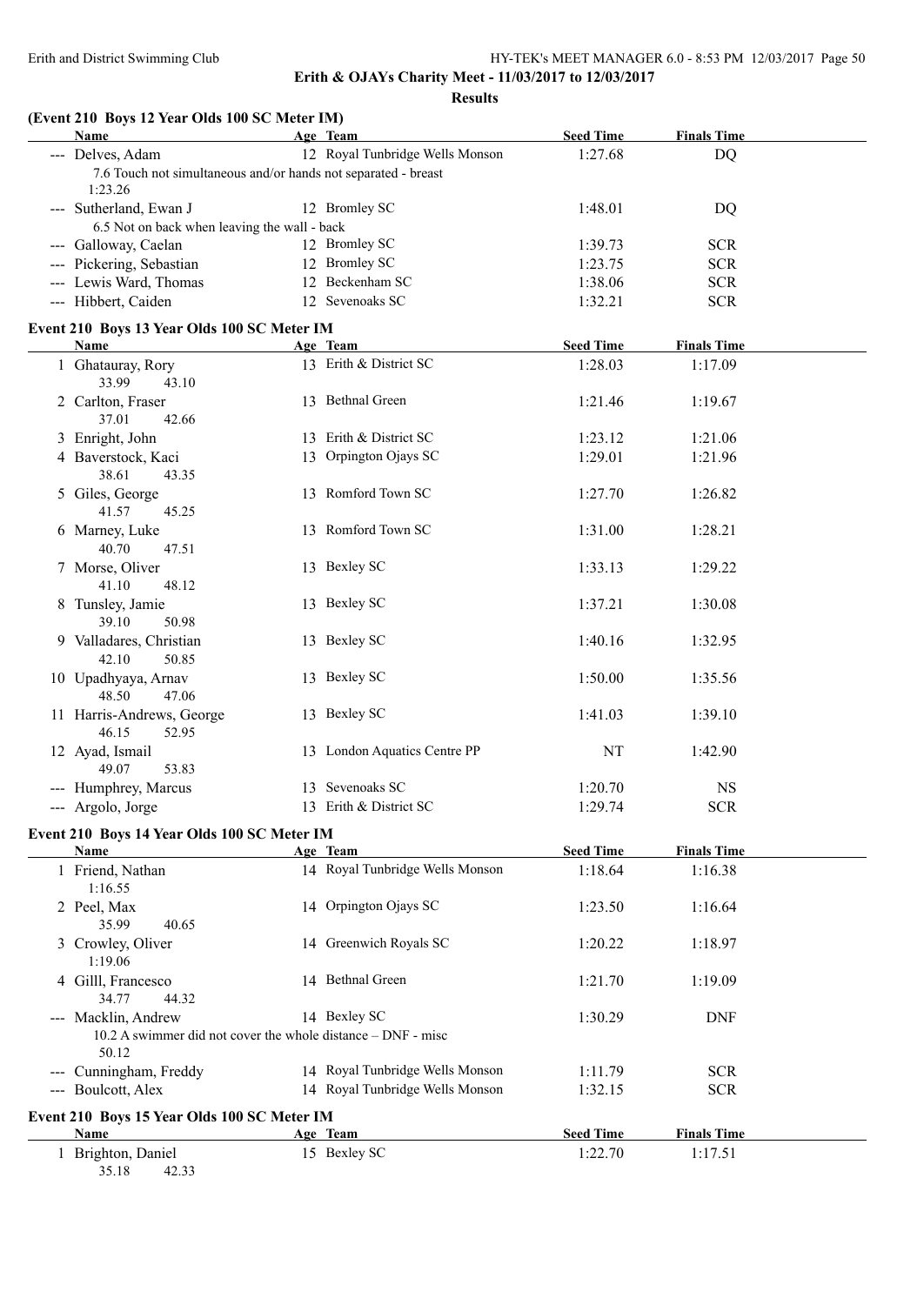**Erith & OJAYs Charity Meet - 11/03/2017 to 12/03/2017**

**Results**

| Name                                                       | Age Team                                                                                             | <b>Seed Time</b> | <b>Finals Time</b> |  |
|------------------------------------------------------------|------------------------------------------------------------------------------------------------------|------------------|--------------------|--|
| 1 Nguyen, Nam<br>33.13<br>37.98                            | 16 Orpington Ojays SC                                                                                | 1:12.61          | 1:11.11            |  |
| Event 301 Boys 10 Year Olds 200 SC Meter IM                |                                                                                                      |                  |                    |  |
| Name                                                       | Age Team                                                                                             | <b>Seed Time</b> | <b>Finals Time</b> |  |
| 1 Mahmood, Raheel<br>41.50<br>48.05<br>57.70               | 10 Romford Town SC<br>40.19                                                                          | 3:14.12          | 3:07.44            |  |
| 2 Nicholson, Samuel<br>2:00.44<br>1:10.03                  | 10 Greenwich Royals SC                                                                               | NT               | 3:10.47            |  |
| --- Vowell, Jonathan                                       | 10 Sevenoaks SC                                                                                      | 3:24.93          | <b>SCR</b>         |  |
| --- King, Jacob                                            | 10 Beckenham SC                                                                                      | NT               | <b>SCR</b>         |  |
| --- Tollit, Alex                                           | 10 Beckenham SC                                                                                      | NT               | <b>SCR</b>         |  |
| Event 301 Boys 11 Year Olds 200 SC Meter IM                |                                                                                                      |                  |                    |  |
| Name                                                       | Age Team                                                                                             | <b>Seed Time</b> | <b>Finals Time</b> |  |
| 1 Jarrett, Lewis<br>43.03<br>48.11<br>1:35.84              | 11 Romford Town SC                                                                                   | 3:18.36          | 3:06.83            |  |
| 2 Cooper, Max<br>47.07<br>52.07<br>1:42.19                 | 11 Sevenoaks SC                                                                                      | 3:25.00          | 3:21.15            |  |
| 3 Gallagher Francis, Harry                                 | 11 Greenwich Royals SC                                                                               | 3:48.68          | 3:38.38            |  |
| 51.05<br>53.54<br>1:05.29<br>4 Fulton, Enzo                | 48.50<br>11 Romford Town SC                                                                          | 3:51.34          | 3:56.63            |  |
| 58.23<br>59.91<br>1:04.05                                  | 54.44                                                                                                |                  |                    |  |
| --- Kieskiesicz, Gabriel                                   | 11 London Aquatics Centre PP<br>6.3 Left position on the back (other than to initiate a turn) - back | 3:28.99          | DQ                 |  |
| 46.68<br>50.05<br>1:00.79                                  | 47.27                                                                                                |                  |                    |  |
| --- Farrow, Callum                                         | 11 Black Lion SC                                                                                     | NT               | DQ                 |  |
|                                                            | 8.1 Body not on breast during swim or when leaving wall after turn (ex when executing turn           |                  |                    |  |
| 42.52<br>46.66<br>57.21                                    | 44.39                                                                                                |                  |                    |  |
| --- Box, Joseph                                            | 11 Sevenoaks SC                                                                                      | NT               | <b>SCR</b>         |  |
| --- Tollit, Daniel                                         | 11 Beckenham SC                                                                                      | 3:15.32          | <b>SCR</b>         |  |
| Event 301 Boys 12 Year Olds 200 SC Meter IM<br>Name        | Age Team                                                                                             | <b>Seed Time</b> | <b>Finals Time</b> |  |
| 1 Pickering, Sebastian                                     | 12 Bromley SC                                                                                        | 2:55.10          | 2:50.13            |  |
| 2 Drew, Thomas                                             | 12 London Aquatics Centre PP                                                                         | 3:11.40          | 2:55.96            |  |
| 3 McCarthy, Connor                                         | 12 Romford Town SC                                                                                   | 3:07.90          | 2:59.61            |  |
| 40.65 45.90<br>53.04                                       | 40.02                                                                                                |                  |                    |  |
| 4 Jones, Rhys<br>47.08<br>50.50<br>58.19                   | 12 Dartford District SC<br>43.13                                                                     | NT               | 3:18.90            |  |
| 5 Walker, Jacob<br>50.88<br>49.50<br>1:43.63               | 12 Greenwich Royals SC                                                                               | 3:28.71          | 3:23.94            |  |
| --- Roberts, Marco                                         | 12 Bethnal Green                                                                                     | 2:55.56          | DQ                 |  |
| 6.5 Did not touch the wall during the turn - back          |                                                                                                      |                  |                    |  |
| 51.53<br>37.73<br>49.12                                    | 38.53<br>12 Dartford District SC                                                                     |                  |                    |  |
| --- Cepeda, Keane L                                        |                                                                                                      | 3:04.35          | <b>SCR</b>         |  |
| Event 301 Boys 13 Year Olds 200 SC Meter IM<br><b>Name</b> | Age Team                                                                                             | <b>Seed Time</b> | <b>Finals Time</b> |  |
| 1 Hudson, Jacob<br>37.57<br>42.79<br>42.81                 | 13 Sevenoaks SC<br>40.01                                                                             | 3:02.67          | 2:43.18            |  |
| 2 Davies, Cameron                                          | 13 Sevenoaks SC                                                                                      | 3:05.52          | 2:51.99            |  |
| 39.75<br>43.50<br>51.79<br>--- Carlton, Fraser             | 36.95<br>13 Bethnal Green                                                                            | 2:56.84          | DQ                 |  |
|                                                            | 7.4 Leg movements not simultaneous (alternating leg movement) - breast                               |                  |                    |  |
| 39.41<br>41.71<br>54.83                                    | 35.92                                                                                                |                  |                    |  |
| --- Turner, Archie                                         | 13 Erith & District SC                                                                               | 4:03.10          | <b>SCR</b>         |  |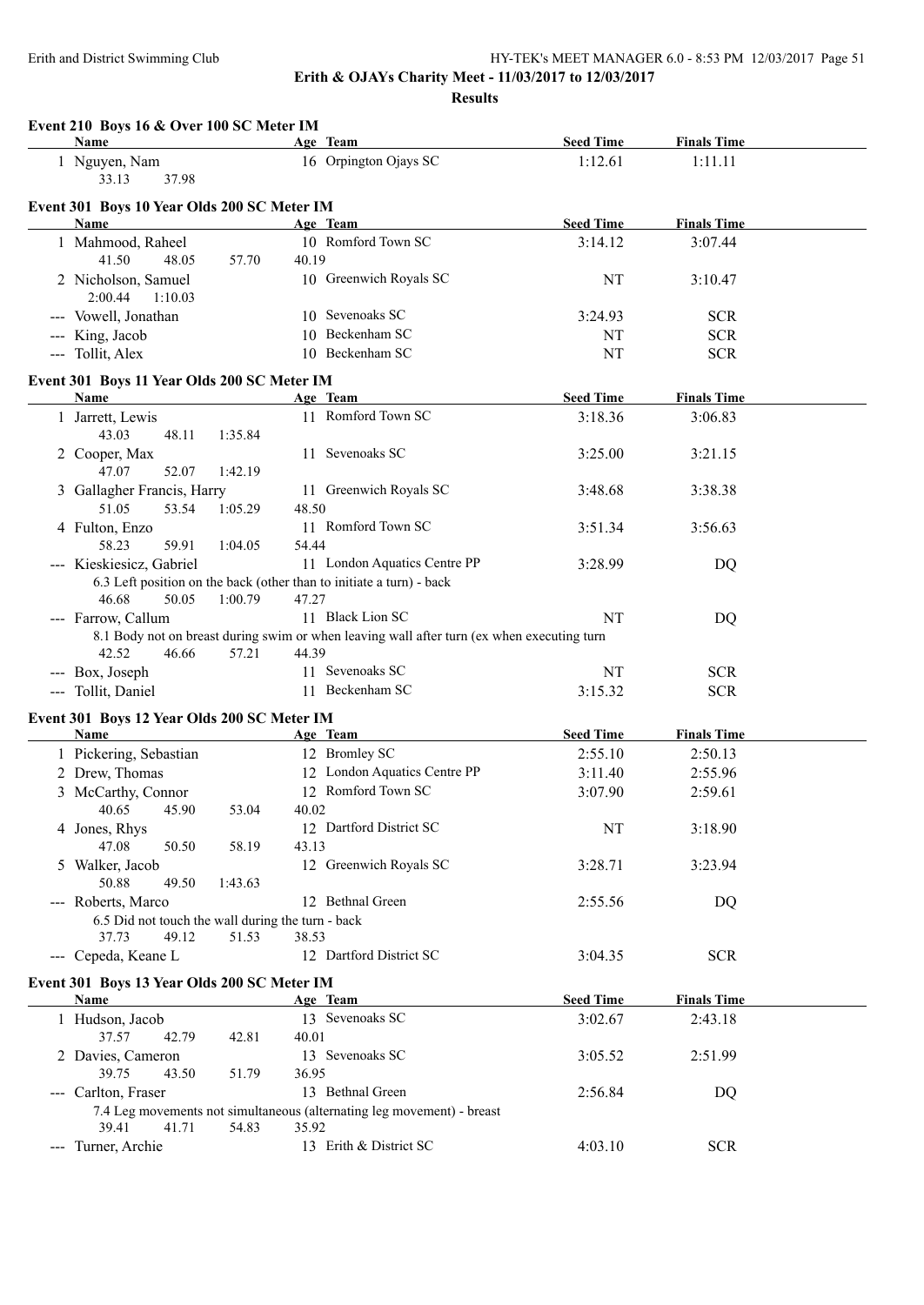**Results**

|    | Name                                                |       | Age Team                        | <b>Seed Time</b> | <b>Finals Time</b> |  |
|----|-----------------------------------------------------|-------|---------------------------------|------------------|--------------------|--|
|    | 1 Allen, Robert                                     |       | 14 Sevenoaks SC                 | 2:51.07          | 2:37.71            |  |
|    | 33.12<br>38.93                                      | 48.64 | 37.02                           |                  |                    |  |
|    | 2 Baronti, Callum                                   |       | 14 Orpington Ojays SC           | 2:37.44          | 2:41.99            |  |
|    | 34.42<br>2:07.57                                    |       |                                 |                  |                    |  |
|    | 3 Peel, Max                                         |       | 14 Orpington Ojays SC           | 2:58.85          | 2:45.78            |  |
|    | 36.66<br>42.32                                      | 49.86 | 36.94                           |                  |                    |  |
|    | 4 Rout, Harry                                       |       | 14 Black Lion SC                | 2:54.61          | 2:49.51            |  |
|    | 35.41<br>43.64                                      | 51.12 | 39.34                           |                  |                    |  |
|    | 5 Fernandes, Aidan<br>2:16.02<br>39.40              |       | 14 Romford Town SC              | 2:56.38          | 2:55.42            |  |
|    | Event 301 Boys 15 Year Olds 200 SC Meter IM         |       |                                 |                  |                    |  |
|    | <b>Name</b>                                         |       | Age Team                        | <b>Seed Time</b> | <b>Finals Time</b> |  |
|    | 1 Waters, Alfred                                    |       | 15 Beckenham SC                 | 2:52.43          | 2:48.62            |  |
|    | 38.00<br>42.65                                      | 51.02 | 36.95                           |                  |                    |  |
|    | --- Percy, Domonic                                  |       | 15 Sevenoaks SC                 | 2:31.52          | <b>SCR</b>         |  |
|    | Event 301 Boys 16 & Over 200 SC Meter IM            |       |                                 |                  |                    |  |
|    | <b>Name</b>                                         |       | Age Team                        | <b>Seed Time</b> | <b>Finals Time</b> |  |
|    | 1 Nguyen, Nam                                       |       | 16 Orpington Ojays SC           | 2:33.59          | 2:33.02            |  |
|    | 33.78<br>37.63                                      | 46.71 | 34.90                           |                  |                    |  |
|    | 2 Brown, Oliver                                     |       | 16 Croydon Amphibians           | 2:42.54          | 2:42.01            |  |
|    | 33.33<br>38.87                                      | 52.29 | 37.52                           |                  |                    |  |
|    | 3 Birchmore, Billy                                  |       | 21 Orpington Ojays SC           | 2:48.70          | 2:54.46            |  |
|    | 36.68<br>44.43                                      | 52.63 | 40.72                           |                  |                    |  |
|    | Event 302 Girls 10 Year Olds 50 SC Meter Backstroke |       |                                 |                  |                    |  |
|    | Name                                                |       | Age Team                        | <b>Seed Time</b> | <b>Finals Time</b> |  |
|    | 1 Saunders, Abigail                                 |       | 10 Orpington Ojays SC           | 43.28            | 41.27              |  |
|    | 2 Kilby, Ella                                       |       | 10 Romford Town SC              | 43.42            | 42.38              |  |
| 3  | Slattery, Megan                                     |       | 10 Beckenham SC                 | 43.59            | 42.51              |  |
|    | 4 O'Connor, Lexie                                   |       | 10 Romford Town SC              | 44.72            | 43.11              |  |
| 5  | Gable, Jessica                                      |       | 10 Royal Tunbridge Wells Monson | 46.29            | 43.32              |  |
|    | 6 Comitti, Gracie                                   |       | 10 Romford Town SC              | 44.34            | 43.96              |  |
|    | 7 Groves, Valentina                                 |       | 10 Sevenoaks SC                 | 44.06            | 44.19              |  |
|    | 8 Munoz, Isabella                                   |       | 10 Sevenoaks SC                 | 44.62            | 44.57              |  |
|    | 9 Giles, Alexandra                                  |       | 10 Romford Town SC              | 43.80            | 45.12              |  |
|    | 10 Middleton, Francesca                             |       | 10 Beckenham SC                 | 46.54            | 46.09              |  |
|    | 11 Morse, Isabella                                  |       | 10 Bexley SC                    | 46.60            | 46.25              |  |
| 12 | McSheffrey, Codie                                   |       | 10 Romford Town SC              | 46.79            | 46.71              |  |
| 13 | O'Gorman, Grace                                     |       | Orpington Ojays SC<br>10        | 46.01            | 46.73              |  |
|    | 14 Davies, Imogen                                   |       | 10 Sevenoaks SC                 | 53.45            | 47.09              |  |
|    | *15 Dyckhoff, Olivia                                |       | 10 Sevenoaks SC                 | 52.52            | 47.60              |  |
|    | *15 Johnson, Alexandra                              |       | Beckenham SC<br>10              | 48.50            | 47.60              |  |
| 17 | Terry, Madison                                      |       | <b>Black Lion SC</b><br>10      | NT               | 47.88              |  |
| 18 | Cain, Lottie                                        |       | 10 Bromley SC                   | 49.91            | 49.16              |  |
| 19 | Boyd, Emily                                         |       | 10 Orpington Ojays SC           | 53.02            | 49.22              |  |
|    | 20 Pye, Gracie                                      |       | 10 Dartford District SC         | 56.32            | 49.58              |  |
| 21 | Hibbert, Isabelle                                   |       | Sevenoaks SC<br>10              | 56.72            | 50.14              |  |
| 22 | Carter, Silke                                       |       | <b>Bromley SC</b><br>10         | 47.48            | 50.15              |  |
| 23 | Bello-Mendoza, Megan                                |       | <b>Bromley SC</b><br>10         | 50.37            | 51.20              |  |
| 24 | Sutherland, Niamh                                   |       | <b>Bromley SC</b><br>10         | 52.25            | 51.95              |  |
|    | Anscomb, Imogen                                     |       | Dartford District SC<br>10      | 51.66            | 52.53              |  |
| 25 | Vassileva, Michelle                                 |       | Romford Town SC<br>10           | 49.54            | 53.00              |  |
| 26 |                                                     |       | Dartford District SC            |                  |                    |  |
| 27 | Jones, Megan                                        |       | 10                              | 55.00            | 53.13              |  |
|    | 28 Sareen, Matilda                                  |       | 10 Dulwich Dolphins             | 56.89            | 54.28              |  |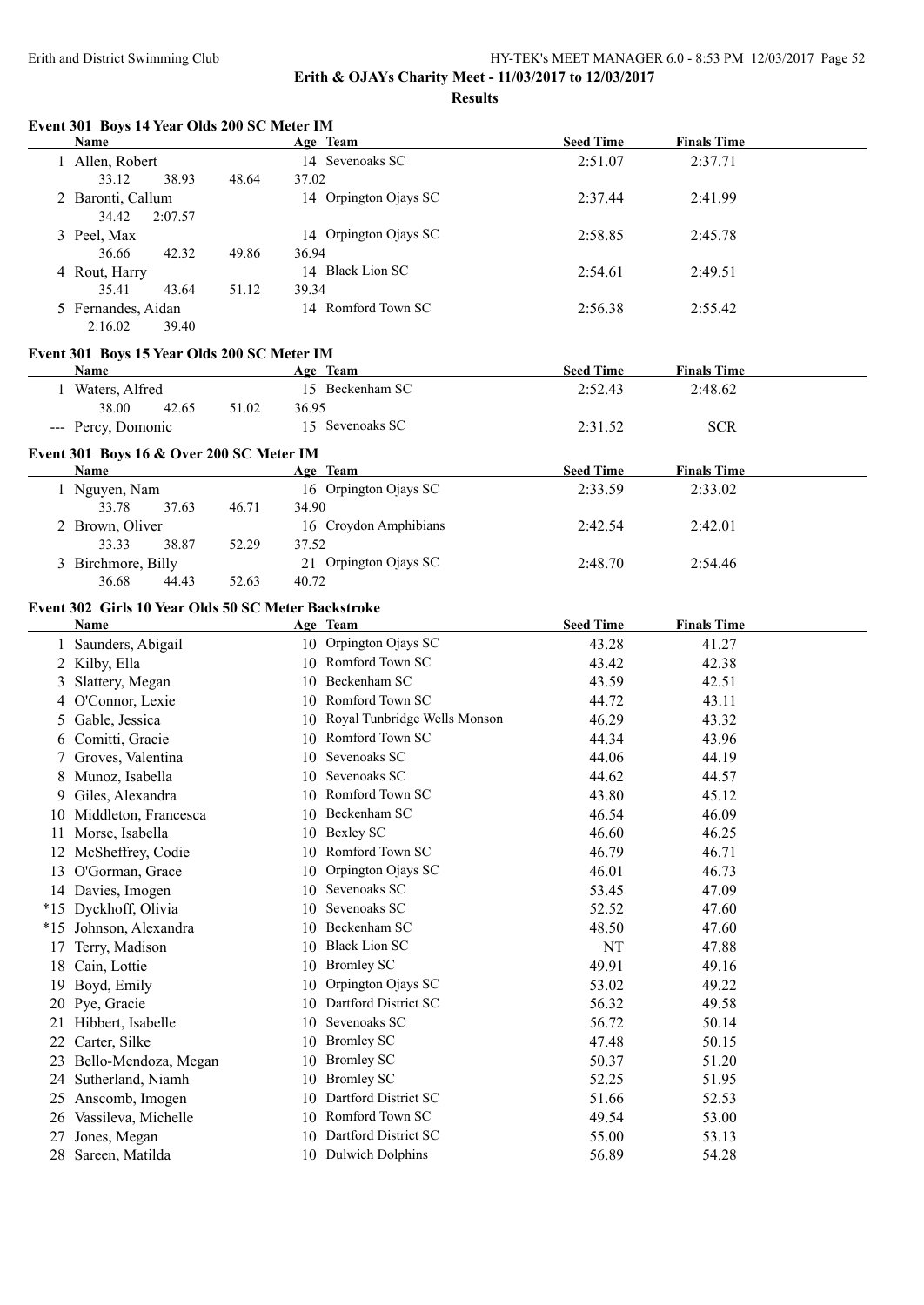**Results**

# **(Event 302 Girls 10 Year Olds 50 SC Meter Backstroke)**

|    | Name                                                          |     | Age Team                                                                       | <b>Seed Time</b> | <b>Finals Time</b> |  |
|----|---------------------------------------------------------------|-----|--------------------------------------------------------------------------------|------------------|--------------------|--|
|    | 29 Dawson, Amy                                                |     | 10 Dartford District SC                                                        | 58.94            | 56.80              |  |
|    | 30 Moss, Chloe                                                |     | 10 Dulwich Dolphins                                                            | 1:09.00          | 57.18              |  |
|    | 31 Molyneux-Lyons, Isha                                       |     | 10 Dulwich Dolphins                                                            | 1:05.80          | 59.04              |  |
|    | --- Serafin, Emily                                            |     | 10 Orpington Ojays SC                                                          | 47.20            | DQ                 |  |
|    |                                                               |     | 6.5 More than one single or double simultaneous arm pull used to initiate turn |                  |                    |  |
|    | --- Walsh, Erin                                               |     | 10 Orpington Ojays SC                                                          | 47.07            | <b>NS</b>          |  |
|    | --- Burrows, Mieke                                            |     | 10 Dulwich Dolphins                                                            | 1:07.70          | <b>SCR</b>         |  |
|    | --- Rackstraw, Carly                                          |     | 10 Dartford District SC                                                        | 48.33            | <b>SCR</b>         |  |
|    | --- Bowen, Amelia                                             |     | 10 Orpington Ojays SC                                                          | 51.71            | <b>SCR</b>         |  |
|    |                                                               |     |                                                                                |                  |                    |  |
|    | Event 302 Girls 11 Year Olds 50 SC Meter Backstroke<br>Name   |     | Age Team                                                                       | <b>Seed Time</b> | <b>Finals Time</b> |  |
|    | 1 Kearney, Rebecca                                            |     | 11 Orpington Ojays SC                                                          | 43.81            | 39.90              |  |
|    | 2 Conway, Florence                                            |     | 11 Bromley SC                                                                  | 41.43            | 40.12              |  |
| 3  | Singleterry, Cara                                             |     | 11 Sevenoaks SC                                                                | 41.65            | 41.44              |  |
|    | 4 Murphy, Isla                                                |     | 11 Sevenoaks SC                                                                | 43.87            | 41.52              |  |
|    | 5 Roberts, Martha                                             |     | 11 Sevenoaks SC                                                                | 46.10            | 41.72              |  |
|    | 6 Rooney, Tierney                                             |     | 11 Romford Town SC                                                             | 41.32            | 41.78              |  |
|    | Seema Roca, Naledi                                            |     | 11 Beckenham SC                                                                | 41.46            | 42.15              |  |
|    |                                                               |     | Royal Tunbridge Wells Monson                                                   |                  |                    |  |
|    | 8 Marshall, Isla                                              | 11. | 11 Greenwich Royals SC                                                         | 45.15            | 42.31              |  |
|    | 9 Cotrell, Bella                                              |     | Erith & District SC                                                            | 42.17            | 42.97              |  |
|    | 10 Gilmour, Emily                                             | 11  | Romford Town SC                                                                | 46.09            | 43.27              |  |
|    | 11 Hosler, Millie                                             | 11. | Sevenoaks SC                                                                   | 43.85            | 43.28              |  |
|    | 12 Wood, Ella                                                 | 11  |                                                                                | 44.59            | 43.31              |  |
|    | 13 Hutton, Lauren                                             |     | 11 Bromley SC                                                                  | 45.34            | 43.91              |  |
|    | 14 Arnell, Constance                                          | 11  | Royal Tunbridge Wells Monson                                                   | 45.65            | 44.17              |  |
|    | 15 Van Selm, Jessica                                          | 11  | <b>Bromley SC</b>                                                              | 45.88            | 44.25              |  |
|    | 16 Mulvany, Megan                                             | 11  | Sevenoaks SC                                                                   | 43.44            | 44.53              |  |
|    | 17 Garner, Elisa                                              | 11  | <b>Bromley SC</b>                                                              | 50.71            | 44.97              |  |
|    | 18 Davies, Leah                                               | 11  | <b>Bromley SC</b>                                                              | 47.84            | 45.08              |  |
|    | 19 McIvor, Ella                                               | 11  | <b>Dulwich Dolphins</b>                                                        | 57.64            | 45.16              |  |
|    | 20 Cockburn, Amber                                            | 11  | Sevenoaks SC                                                                   | 50.87            | 45.38              |  |
|    | 21 Corder, Harriet                                            | 11  | Erith & District SC                                                            | 46.24            | 45.54              |  |
|    | 22 Holloway, Zoe                                              |     | 11 Sutton and Cheam                                                            | 46.83            | 45.64              |  |
|    | 23 Magee-Brown, Olivia                                        |     | 11 Orpington Ojays SC                                                          | 47.17            | 45.67              |  |
|    | 24 Crawford, Alexandra                                        |     | 11 Bromley SC                                                                  | 46.27            | 45.81              |  |
|    | 25 Kennedy, Constance                                         |     | 11 Romford Town SC                                                             | 44.42            | 46.39              |  |
|    | 26 Kramer, Arabella                                           |     | 11 Sevenoaks SC                                                                | 44.20            | 46.69              |  |
|    | 27 Bond, Lauren                                               |     | 11 Orpington Ojays SC                                                          | 46.21            | 47.30              |  |
|    | 28 Hope, Alex                                                 |     | 11 Greenwich Royals SC                                                         | 48.83            | 47.58              |  |
|    | 29 Norton, Grace                                              |     | 11 Sevenoaks SC                                                                | 50.89            | 48.47              |  |
|    | 30 Tooby, Neve                                                |     | 11 Orpington Ojays SC                                                          | 42.56            | 48.87              |  |
|    | 31 Lewis, Hannah                                              |     | 11 Bromley SC                                                                  | 51.78            | 49.75              |  |
|    | 32 Bussey, Kameron                                            | 11  | Sevenoaks SC                                                                   | 52.93            | 49.76              |  |
| 33 | Magee-Brown, Alice                                            | 11  | Orpington Ojays SC                                                             | 55.96            | 50.98              |  |
|    | 34 Tume, Grace                                                | 11  | Orpington Ojays SC                                                             | 45.67            | 51.04              |  |
|    | *35 Butler, Mya                                               |     | 11 Greenwich Royals SC                                                         | NT               | 51.76              |  |
|    | *35 Ward, Katie                                               | 11  | <b>Bexley SC</b>                                                               | 51.51            | 51.76              |  |
|    | 37 Fry, Ruby                                                  |     | 11 Romford Town SC                                                             | 54.22            | 53.87              |  |
|    | 38 Ghuman, Bhavneet                                           | 11  | Erith & District SC                                                            | NT               | 55.69              |  |
|    | --- Walker, Olivia                                            |     | 11 Bromley SC                                                                  | 50.31            | DQ                 |  |
|    | 6.3 Left position on the back (other than to initiate a turn) |     |                                                                                |                  |                    |  |
|    | --- Jarrett, Iris                                             |     | 11 Sevenoaks SC                                                                | 55.25            | DQ                 |  |
|    | 6.3 Left position on the back (other than to initiate a turn) |     |                                                                                |                  |                    |  |
|    | --- Hobbs, Scarlett                                           |     | 11 Royal Tunbridge Wells Monson                                                | 1:01.80          | <b>SCR</b>         |  |
|    | --- Lauerman, Rosie                                           | 11  | Sevenoaks SC                                                                   | 42.00            | <b>SCR</b>         |  |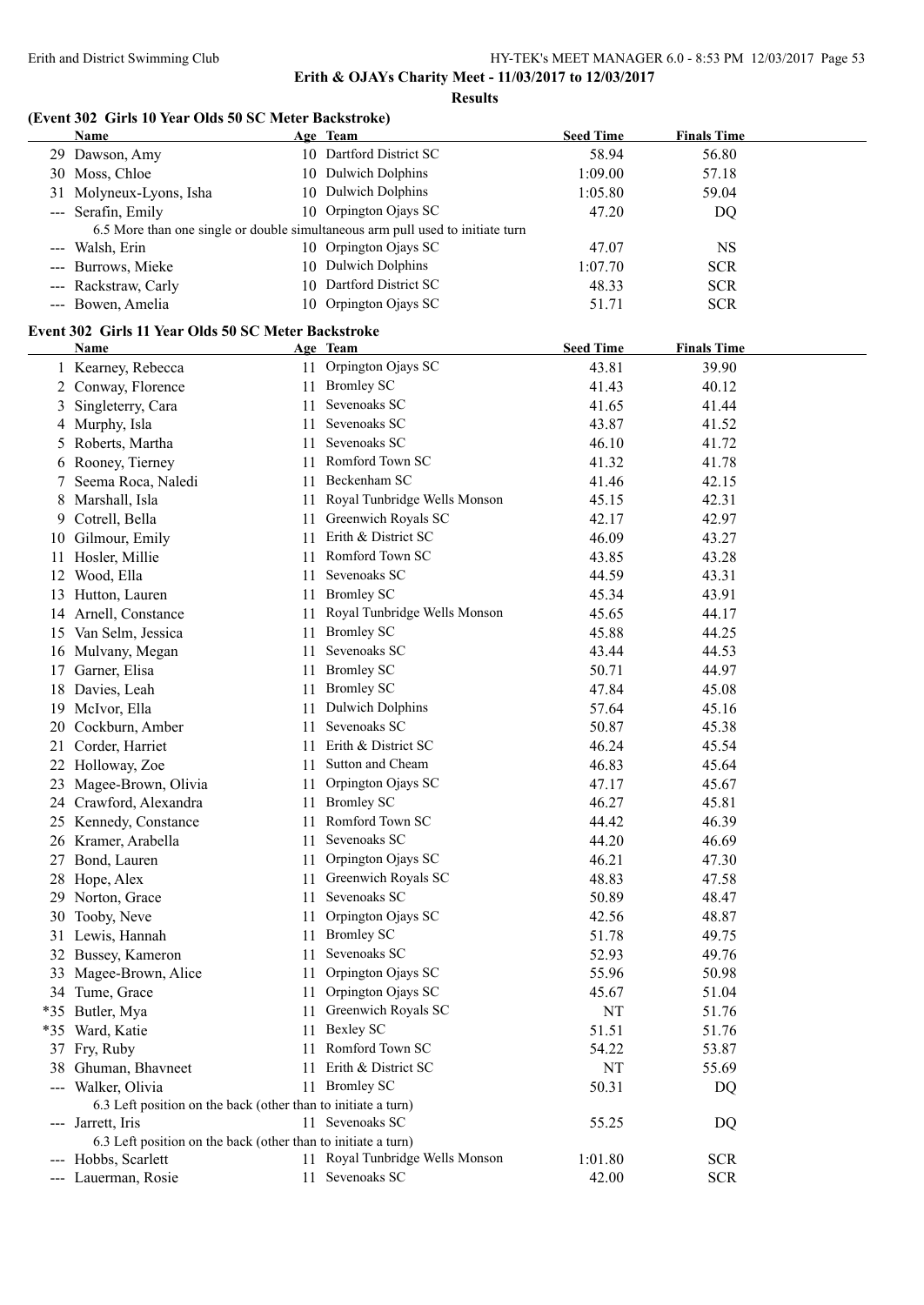**Results**

# **(Event 302 Girls 11 Year Olds 50 SC Meter Backstroke)**

|                     | Name                                                                                 |    | Age Team                                       | <b>Seed Time</b> | <b>Finals Time</b> |  |
|---------------------|--------------------------------------------------------------------------------------|----|------------------------------------------------|------------------|--------------------|--|
|                     | --- Cuomo, Allegra                                                                   |    | 11 Sevenoaks SC                                | 46.37            | <b>SCR</b>         |  |
| $\qquad \qquad - -$ | Shkarupa, Mariana                                                                    |    | 11 Dulwich Dolphins                            | 48.22            | <b>SCR</b>         |  |
| $\qquad \qquad - -$ | Coggins, Sophie                                                                      |    | 11 Dulwich Dolphins                            | 1:00.50          | <b>SCR</b>         |  |
|                     | --- Taylor, Charlotte                                                                |    | 11 Dulwich Dolphins                            | 44.80            | <b>SCR</b>         |  |
|                     |                                                                                      |    |                                                |                  |                    |  |
|                     | Event 302 Girls 12 Year Olds 50 SC Meter Backstroke<br>Name                          |    | Age Team                                       | <b>Seed Time</b> | <b>Finals Time</b> |  |
|                     | 1 Martin, Evie                                                                       |    | 12 Dartford District SC                        | 37.42            | 37.22              |  |
|                     | 2 Gable, Amy                                                                         |    | 12 Royal Tunbridge Wells Monson                | 43.23            | 37.57              |  |
|                     | Bridges, Caitlin                                                                     |    | 12 Royal Tunbridge Wells Monson                | 39.78            | 38.35              |  |
|                     | 4 Hall, Freya                                                                        |    | 12 Dartford District SC                        | 39.24            | 38.51              |  |
| 5                   | Billings, Katie                                                                      |    | 12 Bromley SC                                  | 39.67            | 38.65              |  |
| 6                   | Blair, Orrin                                                                         |    | 12 Croydon Amphibians                          | 41.69            | 39.14              |  |
| 7                   | Middleton, Amelia                                                                    |    | 12 Beckenham SC                                | 40.58            | 39.15              |  |
| 8                   | Lemay, Ruby                                                                          |    | 12 Romford Town SC                             | 39.39            | 39.23              |  |
| 9                   | Goodyear, Natasha                                                                    |    | 12 Bromley SC                                  | 38.77            | 39.55              |  |
| 10                  | Slattery, Ciara                                                                      |    | 12 Beckenham SC                                | 40.27            | 39.96              |  |
| 11                  | Day, Charlotte                                                                       |    | 12 Romford Town SC                             | 42.00            | 40.37              |  |
|                     |                                                                                      |    | 12 Romford Town SC                             | 40.96            | 40.39              |  |
| 12                  | Humphrey, Olivia                                                                     |    | White Oak SC                                   | 43.56            |                    |  |
| 13                  | Huxley, Emma                                                                         | 12 | 12 Erith & District SC                         | 42.20            | 40.60              |  |
| 14                  | Santos-Moya, Lica                                                                    |    | 12 Greenwich Royals SC                         |                  | 40.73              |  |
| 15                  | Hambling, Phoebe                                                                     |    | 12 Orpington Ojays SC                          | 43.56<br>41.84   | 41.62<br>42.03     |  |
| 16                  | Strover, Hannah                                                                      |    |                                                |                  |                    |  |
|                     | 17 Young, Ava                                                                        |    | 12 London Aquatics Centre PP                   | 45.38            | 42.15              |  |
| 18                  | Peel, Eve                                                                            |    | 12 Orpington Ojays SC                          | 42.41            | 42.31              |  |
| 19                  | Tremain, Katie                                                                       |    | 12 Erith & District SC<br>12 Black Lion SC     | 45.21            | 42.75              |  |
| 20                  | Bennett, Ellie-May                                                                   |    |                                                | 43.93            | 43.52              |  |
| 21                  | Fosh, Isabelle                                                                       |    | 12 Bexley SC<br>12 Bromley SC                  | 45.75            | 43.58              |  |
| 22                  | Peachey, Charlotte                                                                   |    |                                                | 47.42            | 44.07              |  |
| 23                  | Andrew, Charlotte                                                                    |    | 12 Bexley SC<br>Dartford District SC           | 48.56            | 44.22              |  |
| 24                  | Burke, Bethany                                                                       | 12 | Greenwich Royals SC                            | 44.21            | 44.29              |  |
| 25                  | Hamoudi, Sarah                                                                       | 12 | <b>Dulwich Dolphins</b>                        | 43.99            | 44.45              |  |
| 26                  | Mitchell Stone, Edie                                                                 | 12 | Beckenham SC                                   | 44.90            | 44.70              |  |
| 27                  | Lee-Davie, Isla                                                                      | 12 | 12 Black Lion SC                               | 46.55            | 45.62              |  |
| 28                  | Baker, Kayla                                                                         |    | 12 Romford Town SC                             | 46.95            | 45.93              |  |
|                     | 29 Vassileva, Nicole                                                                 |    |                                                | 50.34            | 46.20              |  |
|                     | *30 Molyneux-Lyons, Charu                                                            |    | 12 Dulwich Dolphins                            | 49.71            | 46.93              |  |
|                     | *30 Gilmour, Beth R                                                                  |    | 12 Erith & District SC<br>12 Black Lion SC     | 51.28            | 46.93              |  |
|                     | 32 Walker, Maddie                                                                    |    |                                                | 46.80            | 48.23              |  |
|                     | 33 Boyd, Abby                                                                        |    | 12 Orpington Ojays SC<br>12 Orpington Ojays SC | 51.42            | 49.43              |  |
|                     | 34 Quartey, Chenai                                                                   |    |                                                | 52.31            | 49.51              |  |
|                     | 35 Turner, Ella                                                                      |    | 12 Erith & District SC                         | 51.28            | 51.44              |  |
| 36                  | Cutajar, Evie                                                                        |    | 12 Orpington Ojays SC                          | 51.07            | 52.41              |  |
|                     | 37 Malasayeu, Gabriele                                                               |    | 12 Greenwich Royals SC                         | 58.00            | 57.03              |  |
|                     | --- Fatona, Teniola<br>6.3 Left position on the back (other than to initiate a turn) |    | 12 Orpington Ojays SC                          | 45.21            | DQ                 |  |
|                     | Simpson, Betty                                                                       |    | 12 Sevenoaks SC                                | 43.53            | <b>SCR</b>         |  |
|                     | Skinner, Momoka                                                                      |    | 12 Bromley SC                                  | 46.38            | <b>SCR</b>         |  |
| ---                 | O'Dwyer, Abigail                                                                     |    | 12 Royal Tunbridge Wells Monson                | 37.42            | <b>SCR</b>         |  |
| ---                 | Funsch, Eva                                                                          |    | 12 Dulwich Dolphins                            | 37.67            | <b>SCR</b>         |  |
| $\qquad \qquad - -$ | Deavin, Rose                                                                         |    | 12 Romford Town SC                             | 43.46            | <b>SCR</b>         |  |
|                     | --- Bohill, Tabitha                                                                  |    | 12 Sevenoaks SC                                | 46.21            | <b>SCR</b>         |  |
|                     | Event 302 Girls 13 Year Olds 50 SC Meter Backstroke                                  |    |                                                |                  |                    |  |
|                     | Name                                                                                 |    | Age Team                                       | <b>Seed Time</b> | <b>Finals Time</b> |  |
|                     | 1 Prideaux, Charlotte                                                                |    | 13 Sevenoaks SC                                | 35.75            | 34.91              |  |
|                     |                                                                                      |    |                                                |                  |                    |  |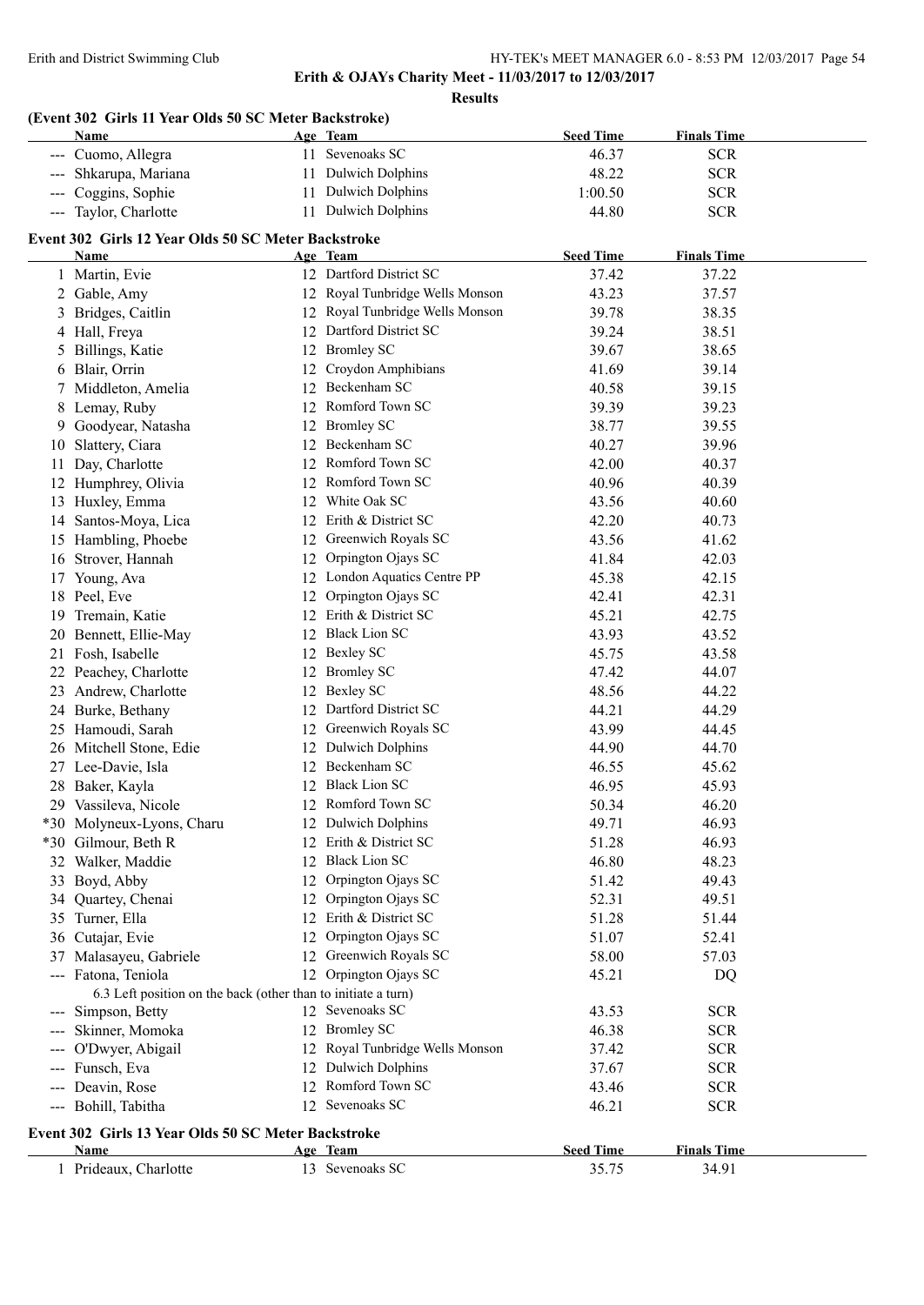#### **Results**

## **(Event 302 Girls 13 Year Olds 50 SC Meter Backstroke)**

|               | <b>Name</b>            |    | Age Team                     | <b>Seed Time</b> | <b>Finals Time</b> |  |
|---------------|------------------------|----|------------------------------|------------------|--------------------|--|
|               | 2 Beckley, Lucy        | 13 | White Oak SC                 | 37.14            | 35.20              |  |
| 3             | Hori, Rebecca          | 13 | Erith & District SC          | 37.94            | 36.98              |  |
| *4            | Jepps, Lottie          | 13 | Royal Tunbridge Wells Monson | 37.47            | 38.39              |  |
| *4            | Barrett, Matilda       | 13 | Orpington Ojays SC           | 37.74            | 38.39              |  |
| 6             | Jarrett, Ruby          | 13 | Sevenoaks SC                 | 41.10            | 38.55              |  |
|               | Thwaites, Marina       | 13 | Greenwich Royals SC          | 40.16            | 38.61              |  |
| 8             | Riolo, Sara-Luisa      | 13 | Royal Tunbridge Wells Monson | 39.01            | 39.14              |  |
|               | 9 Noor, Amelie         | 13 | <b>Bethnal Green</b>         | 39.57            | 39.30              |  |
| 10            | Hunton, Amelie         | 13 | Royal Tunbridge Wells Monson | 40.11            | 39.59              |  |
| 11            | Barker, Christy        | 13 | Orpington Ojays SC           | 44.12            | 40.01              |  |
| 12            | Costain, Florence      | 13 | Royal Tunbridge Wells Monson | 40.48            | 40.15              |  |
| 13            | Pearson, Aoife         | 13 | London Aquatics Centre PP    | 41.02            | 40.38              |  |
| 14            | Black, Madeline        | 13 | <b>Bromley SC</b>            | 41.00            | 40.50              |  |
| 15            | Cioran, Alexandra      | 13 | Orpington Ojays SC           | 44.93            | 41.77              |  |
| 16            | Stratton, Jennifer     | 13 | Bexley SC                    | 42.31            | 42.51              |  |
|               | Humphrey, Georgia      | 13 | Romford Town SC              | 44.21            | 43.28              |  |
| 18            | Gardner, Molly         | 13 | Greenwich Royals SC          | 43.75            | 44.35              |  |
| 19            | Evans, Olwen           | 13 | Bexley SC                    | 50.72            | 44.65              |  |
| 20            | Rackstraw, Eleanor     | 13 | Dartford District SC         | 43.76            | 45.09              |  |
| 21            | McLain, Josie          | 13 | Bexley SC                    | 48.50            | 45.25              |  |
| 22            | Olayiwola, Anjolaoluwa | 13 | Orpington Ojays SC           | 46.31            | 46.36              |  |
| 23            | Whittlestone, Pyper    | 13 | Romford Town SC              | 47.98            | 49.15              |  |
| 24            | McCormack, Mae         | 13 | Dulwich Dolphins             | 48.38            | 50.69              |  |
| ---           | Vowell, Katie          | 13 | Sevenoaks SC                 | 34.45            | X35.04             |  |
|               | Berkeley, Jemimah      |    | Royal Tunbridge Wells Monson | 35.69            | <b>SCR</b>         |  |
| $\frac{1}{2}$ | Witton, Olivia         | 13 | Romford Town SC              | 38.16            | <b>SCR</b>         |  |

# **Event 302 Girls 14 Year Olds 50 SC Meter Backstroke**

|                           | <b>Name</b>            |    | Age Team                        | <b>Seed Time</b> | <b>Finals Time</b> |
|---------------------------|------------------------|----|---------------------------------|------------------|--------------------|
|                           | 1 Retour, Abbey        |    | 14 Erith & District SC          | 35.43            | 34.92              |
|                           | Gimbird, Jayne         |    | 14 Romford Town SC              | 34.83            | 35.37              |
|                           | Hobbs, Grace           |    | 14 Royal Tunbridge Wells Monson | 36.41            | 36.05              |
|                           | 4 Moore, Kirsty        |    | 14 Greenwich Royals SC          | NT               | 36.41              |
|                           | Blair, Tay             |    | 14 Croydon Amphibians           | 37.88            | 37.58              |
| 6                         | Huxley, Sophie         |    | 14 White Oak SC                 | 37.84            | 38.00              |
|                           | Van Rooyen, Jaime      |    | 14 Orpington Ojays SC           | 38.30            | 38.03              |
| 8                         | Norton, Edith          |    | 14 Sevenoaks SC                 | 40.37            | 38.23              |
| 9                         | Leeves, Abigail        |    | 14 Orpington Ojays SC           | 38.54            | 38.24              |
| 10                        | Wessels, Isabella      |    | 14 Royal Tunbridge Wells Monson | 37.76            | 38.44              |
| 11                        | Hawkins, Anna          |    | 14 Orpington Ojays SC           | 39.89            | 38.54              |
| 12                        | Moyes, Hannah          |    | 14 Orpington Ojays SC           | 40.64            | 39.89              |
| 13                        | Hendon, Daisy          |    | 14 Royal Tunbridge Wells Monson | 40.29            | 40.50              |
| 14                        | Bruce, Madeleine       |    | 14 Royal Tunbridge Wells Monson | 41.45            | 40.54              |
| 15                        | Jerreat, Imogen        | 14 | Dartford District SC            | 42.42            | 41.38              |
| 16                        | Braxton, Lauren        |    | 14 Romford Town SC              | 40.08            | 41.62              |
| 17                        | Chenaf, Boushra        |    | 14 Greenwich Royals SC          | 42.58            | 41.95              |
| 18                        | Shaw, Alex             |    | 14 Dartford District SC         | 42.85            | 45.80              |
| 19                        | Maxwell, Elizabeth     |    | 14 Bromley SC                   | 43.50            | 46.70              |
| 20                        | Howard, Lucy           |    | 14 Orpington Ojays SC           | 42.21            | 46.83              |
| 21                        | Amanuel, Almaz         |    | 14 Greenwich Royals SC          | 48.36            | 51.95              |
| $\qquad \qquad -\qquad -$ | Lauerman, Aoife        |    | 14 Sevenoaks SC                 | 35.17            | <b>SCR</b>         |
| $---$                     | Fraser, Lauren         |    | 14 Bromley SC                   | 35.82            | <b>SCR</b>         |
|                           | Akende, Sheena         |    | 14 Orpington Ojays SC           | 43.89            | <b>SCR</b>         |
|                           | Tavakkolizadeh, Hannah |    | 14 Greenwich Royals SC          | 37.82            | <b>SCR</b>         |
|                           | Whitehead, Milly       |    | 14 Orpington Ojays SC           | 37.50            | <b>SCR</b>         |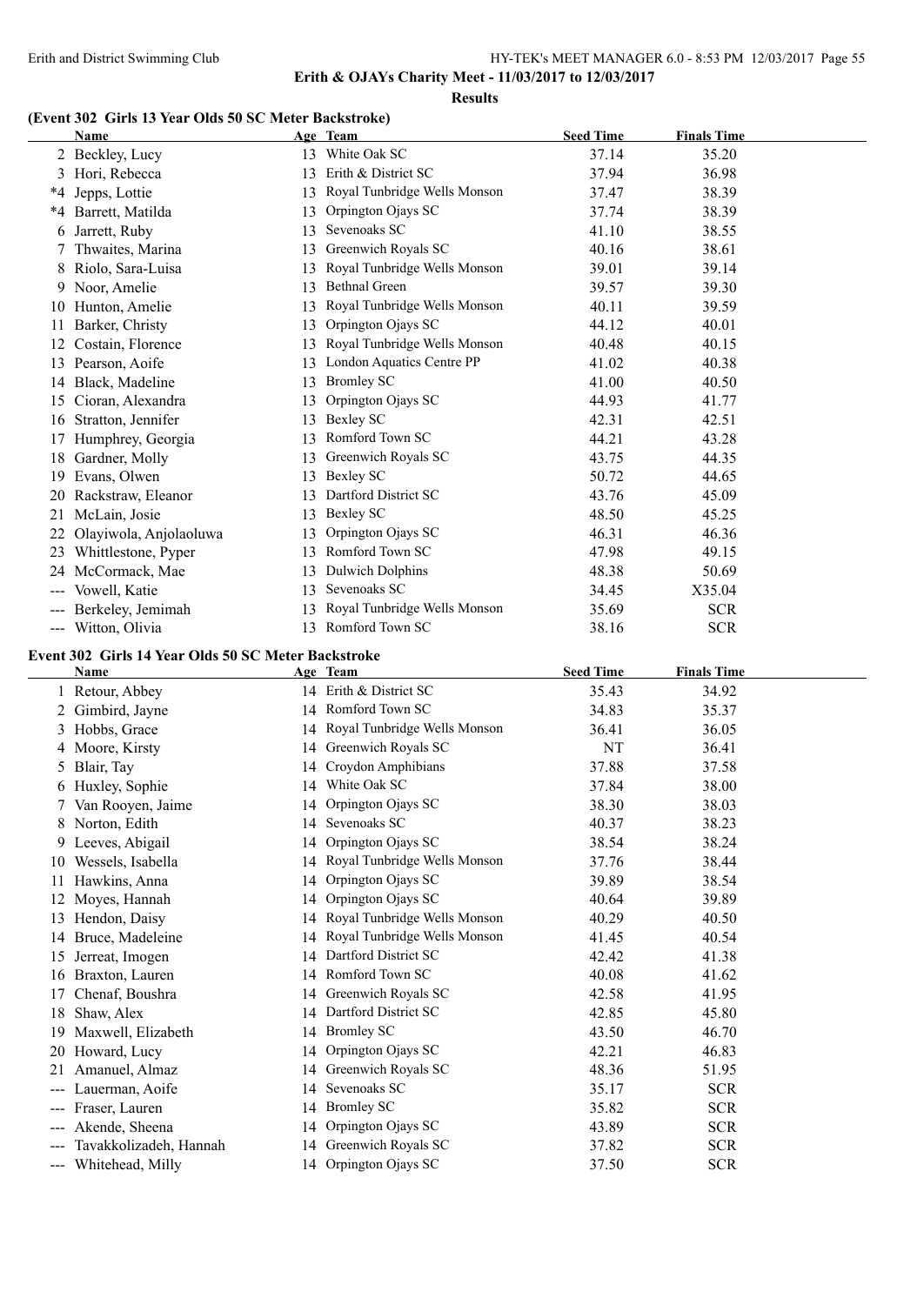**Results**

# **Event 302 Girls 15 Year Olds 50 SC Meter Backstroke**

|   | <b>Name</b>                                                       |       | Age Team                         | <b>Seed Time</b> | <b>Finals Time</b> |  |
|---|-------------------------------------------------------------------|-------|----------------------------------|------------------|--------------------|--|
|   | 1 Jepps, Elizabeth                                                |       | 15 Royal Tunbridge Wells Monson  | 35.70            | 36.15              |  |
|   | 2 Beatton, Maisie                                                 |       | 15 Royal Tunbridge Wells Monson  | 35.69            | 36.30              |  |
|   | 3 Lombardi, Francesca                                             | 15    | Dartford District SC             | 37.00            | 36.75              |  |
|   | 4 Newman, Chloe                                                   | 15    | <b>Bethnal Green</b>             | 37.52            | 38.05              |  |
|   | 5 Varley, Zoe                                                     | 15    | Dartford District SC             | 39.03            | 38.74              |  |
|   | 6 Lee, Maddison                                                   | 15    | Erith & District SC              | 40.11            | 39.55              |  |
|   | 7 Ash, Amy                                                        | 15    | <b>Epping Forest District SC</b> | 39.66            | 40.89              |  |
| 8 | Dimitrova, Victoria                                               | 15    | <b>Bexley SC</b>                 | 59.31            | 42.49              |  |
|   | --- Shanks, Aimee                                                 |       | 15 Maidstone SC                  | 32.72            | <b>SCR</b>         |  |
|   |                                                                   |       |                                  |                  |                    |  |
|   | Event 302 Girls 16 & Over 50 SC Meter Backstroke                  |       |                                  |                  |                    |  |
|   | <b>Name</b>                                                       |       | Age Team                         | <b>Seed Time</b> | <b>Finals Time</b> |  |
|   | 1 Power, Anna                                                     |       | 16 Croydon Amphibians            | 35.75            | 33.59              |  |
|   | 2 Wessels, Anna                                                   |       | 16 Royal Tunbridge Wells Monson  | 34.55            | 34.86              |  |
|   | 3 Killick, Alice                                                  |       | 17 Royal Tunbridge Wells Monson  | 33.89            | 35.42              |  |
|   | 4 Fastiggi, Annah                                                 |       | 18 Erith & District SC           | 35.18            | 36.59              |  |
|   | 5 Rudd-Jones, Jemima                                              |       | 21 Royal Tunbridge Wells Monson  | 57.71            | 1:01.33            |  |
|   | --- Reader, Chloe                                                 |       | 16 Erith & District SC           | 40.68            | <b>SCR</b>         |  |
|   | --- Etherington, Abbi                                             |       | 16 Erith & District SC           | 44.47            | <b>SCR</b>         |  |
|   | Event 303 Boys 10 Year Olds 200 SC Meter Butterfly                |       |                                  |                  |                    |  |
|   | Name                                                              |       | Age Team                         | <b>Seed Time</b> | <b>Finals Time</b> |  |
|   | 1 Mahmood, Raheel                                                 |       | 10 Romford Town SC               | NT               | 3:04.46            |  |
|   | 42.08<br>48.63<br>48.18                                           | 45.57 |                                  |                  |                    |  |
|   | --- Tollit, Alex                                                  |       | 10 Beckenham SC                  | NT               | <b>SCR</b>         |  |
|   |                                                                   |       |                                  |                  |                    |  |
|   | Event 303 Boys 11 Year Olds 200 SC Meter Butterfly                |       |                                  |                  |                    |  |
|   | Name                                                              |       | Age Team                         | <b>Seed Time</b> | <b>Finals Time</b> |  |
|   | --- Cooper, Max                                                   |       | 11 Sevenoaks SC                  | NT               | <b>SCR</b>         |  |
|   | --- Tollit, Daniel                                                |       | 11 Beckenham SC                  | NT               | <b>SCR</b>         |  |
|   | Event 303 Boys 12 Year Olds 200 SC Meter Butterfly                |       |                                  |                  |                    |  |
|   | Name                                                              |       | Age Team                         | <b>Seed Time</b> | <b>Finals Time</b> |  |
|   | --- Grammatikopoulos, Philip                                      |       | 12 Beckenham SC                  | 3:07.15          | X3:00.93           |  |
|   | 46.03<br>39.17<br>48.67                                           | 47.06 |                                  |                  |                    |  |
|   | --- Hibbert, Caiden                                               |       | 12 Sevenoaks SC                  | 3:19.98          | <b>SCR</b>         |  |
|   |                                                                   |       |                                  |                  |                    |  |
|   | Event 303 Boys 13 Year Olds 200 SC Meter Butterfly<br><b>Name</b> |       | Age Team                         | <b>Seed Time</b> | <b>Finals Time</b> |  |
|   | 1 Saunders, Noah                                                  |       | 13 Orpington Ojays SC            | 3:03.40          | 2:58.74            |  |
|   | 37.82<br>48.93<br>44.70                                           | 47.29 |                                  |                  |                    |  |
|   | 2 Ghatauray, Rory                                                 |       | 13 Erith & District SC           | NT               | 3:05.60            |  |
|   | 39.02<br>46.87<br>50.26                                           | 49.45 |                                  |                  |                    |  |
|   | --- Hudson, Jacob                                                 |       | 13 Sevenoaks SC                  | 3:30.00          | <b>SCR</b>         |  |
|   |                                                                   |       |                                  |                  |                    |  |
|   | Event 303 Boys 14 Year Olds 200 SC Meter Butterfly                |       |                                  |                  |                    |  |
|   | Name                                                              |       | Age Team                         | <b>Seed Time</b> | <b>Finals Time</b> |  |
|   | --- Shaw, Michael                                                 |       | 14 Dartford District SC          | 3:17.57          | <b>SCR</b>         |  |
|   | Event 304 Girls 10 Year Olds 50 SC Meter Breaststroke             |       |                                  |                  |                    |  |
|   | Name                                                              |       | Age Team                         | <b>Seed Time</b> | <b>Finals Time</b> |  |
|   | 1 Comitti, Gracie                                                 |       | 10 Romford Town SC               | 49.85            | 46.82              |  |
|   | 2 McSheffrey, Codie                                               |       | 10 Romford Town SC               | 49.01            | 47.25              |  |
|   | 3 O'Connor, Lexie                                                 |       | 10 Romford Town SC               | 47.47            | 47.57              |  |
|   | 4 Pickering, Beatrice                                             |       | 10 Bromley SC                    | 51.48            | 49.10              |  |
|   | 5 Kilby, Ella                                                     |       | 10 Romford Town SC               | 48.31            | 49.19              |  |
|   | 6 Dobson, Alice                                                   |       | 10 Royal Tunbridge Wells Monson  | 50.14            | 49.68              |  |
|   |                                                                   |       |                                  |                  |                    |  |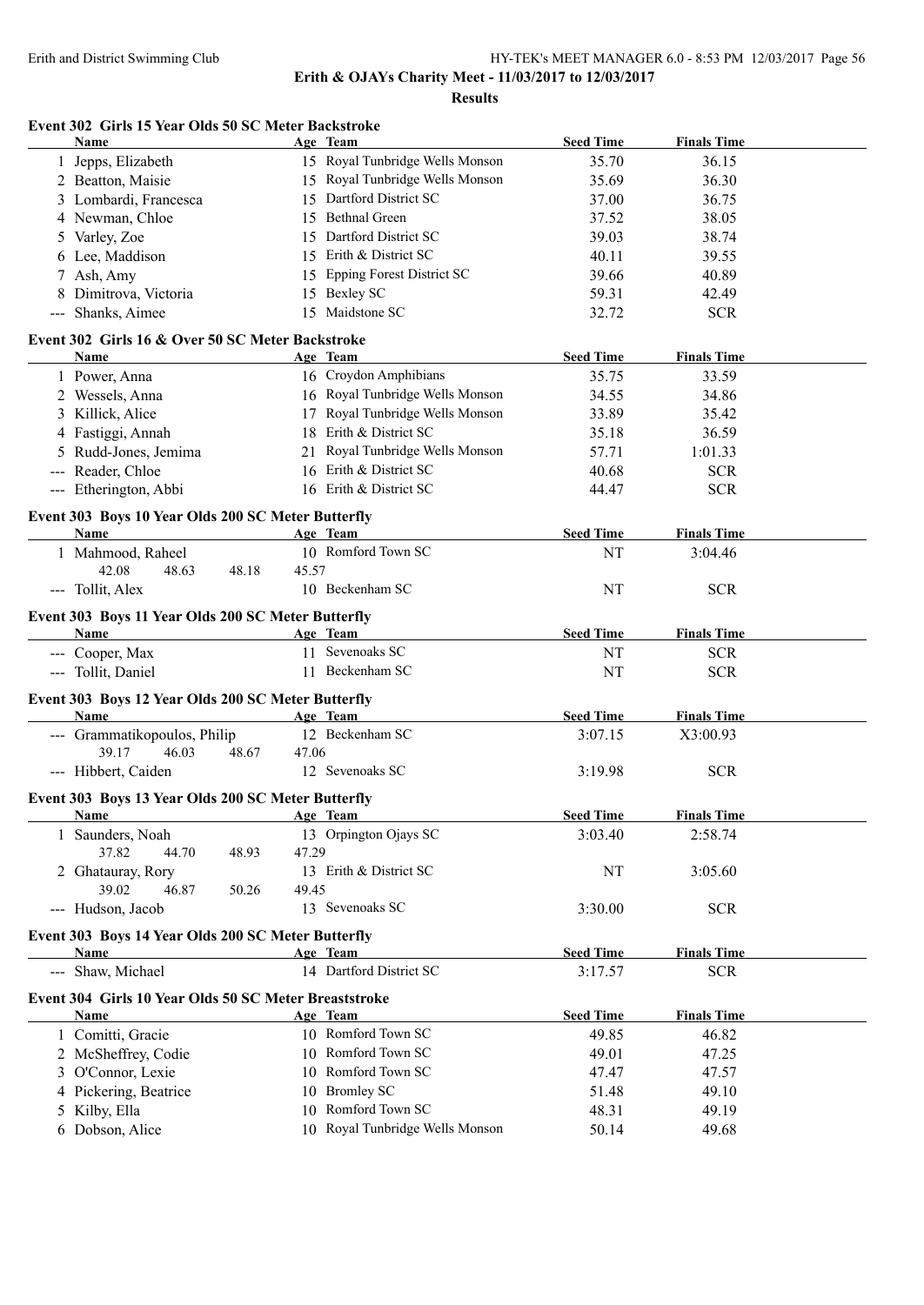**Erith & OJAYs Charity Meet - 11/03/2017 to 12/03/2017**

#### **Results**

# **(Event 304 Girls 10 Year Olds 50 SC Meter Breaststroke)**

|               | Name                                                  |     | Age Team                                                                                   | <b>Seed Time</b> | <b>Finals Time</b> |
|---------------|-------------------------------------------------------|-----|--------------------------------------------------------------------------------------------|------------------|--------------------|
|               | 7 Tovey, Amelia                                       |     | 10 Sevenoaks SC                                                                            | 49.38            | 50.23              |
|               | 8 Munoz, Isabella                                     |     | 10 Sevenoaks SC                                                                            | 50.65            | 50.67              |
| 9             | Johnson, Alexandra                                    |     | 10 Beckenham SC                                                                            | 56.15            | 52.05              |
| 10            | Cain, Lottie                                          | 10  | <b>Bromley SC</b>                                                                          | 51.78            | 52.44              |
| 11            | Slattery, Megan                                       | 10  | Beckenham SC                                                                               | 52.83            | 54.04              |
| 12            | Davies, Imogen                                        | 10  | Sevenoaks SC                                                                               | 59.45            | 55.01              |
|               | 13 Asquith, Lucy                                      |     | 10 Dulwich Dolphins                                                                        | 48.00            | 55.25              |
| 14            | Serafin, Emily                                        | 10  | Orpington Ojays SC                                                                         | 48.00            | 55.88              |
|               | 15 Gable, Jessica                                     |     | 10 Royal Tunbridge Wells Monson                                                            | 56.98            | 56.57              |
| 16            | Groves, Valentina                                     |     | 10 Sevenoaks SC                                                                            | 54.00            | 57.61              |
| 17            | Vassileva, Michelle                                   |     | 10 Romford Town SC                                                                         | 58.56            | 58.56              |
| 18            | Terry, Madison                                        |     | 10 Black Lion SC                                                                           | NT               | 58.99              |
| 19            | Carter, Silke                                         |     | 10 Bromley SC                                                                              | 1:01.82          | 59.09              |
| 20            | Crowley, Lauren                                       | 10  | Greenwich Royals SC                                                                        | 1:08.25          | 59.32              |
| 21            | Morse, Isabella                                       |     | 10 Bexley SC                                                                               | 59.57            | 59.36              |
| 22            | O'Gorman, Grace                                       | 10  | Orpington Ojays SC                                                                         | 55.65            | 1:00.32            |
| 23            | Pye, Gracie                                           |     | 10 Dartford District SC                                                                    | 1:04.69          | 1:00.77            |
|               | 24 Sutherland, Niamh                                  |     | 10 Bromley SC                                                                              | 1:02.84          | 1:01.93            |
| 25            | Sareen, Matilda                                       | 10  | <b>Dulwich Dolphins</b>                                                                    | 1:01.22          | 1:02.25            |
|               | 26 Boyd, Emily                                        | 10  | Orpington Ojays SC                                                                         | 1:05.38          | 1:02.77            |
| 27            | Anscomb, Imogen                                       |     | 10 Dartford District SC                                                                    | 59.57            | 1:02.85            |
| 28            | Jones, Megan                                          |     | 10 Dartford District SC                                                                    | NT               | 1:03.01            |
| 29            | Bello-Mendoza, Megan                                  |     | 10 Bromley SC                                                                              | 1:01.53          | 1:03.97            |
| 30            | Molyneux-Lyons, Isha                                  |     | 10 Dulwich Dolphins                                                                        | 1:09.81          | 1:09.18            |
|               | 31 Hibbert, Isabelle                                  |     | 10 Sevenoaks SC                                                                            | 1:22.25          | 1:10.55            |
|               | Saunders, Abigail                                     | 10  | Orpington Ojays SC                                                                         | 46.46            | X45.10             |
|               | --- Dawson, Amy                                       |     | 10 Dartford District SC                                                                    | NT               | DQ                 |
|               |                                                       |     | 7.1 After the start or after each turn single fly kick not performed before the 1st breast |                  |                    |
|               | --- Moss, Chloe                                       |     | 10 Dulwich Dolphins                                                                        | 1:17.00          | DQ                 |
|               | 4.4 Starting before starting signal                   |     |                                                                                            |                  |                    |
|               | --- Walsh, Erin                                       |     | 10 Orpington Ojays SC                                                                      | 54.34            | <b>NS</b>          |
|               | Burrows, Mieke                                        | 10  | <b>Dulwich Dolphins</b>                                                                    | 1:01.00          | <b>SCR</b>         |
|               | --- Bowen, Amelia                                     | 10  | Orpington Ojays SC                                                                         | 1:01.97          | <b>SCR</b>         |
|               | --- Rackstraw, Carly                                  |     | 10 Dartford District SC                                                                    | 1:05.65          | <b>SCR</b>         |
|               | Event 304 Girls 11 Year Olds 50 SC Meter Breaststroke |     |                                                                                            |                  |                    |
|               | Name                                                  |     | <u>Age Team</u>                                                                            | <b>Seed Time</b> | <b>Finals Time</b> |
|               | 1 Kearney, Rebecca                                    | 11  | Orpington Ojays SC                                                                         | 47.69            | 44.20              |
| 2             | Richards, Aaliyah                                     | 11  | London Aquatics Centre PP                                                                  | 52.68            | 45.53              |
| 3             | Johnson, Jamie                                        | 11  | Beckenham SC                                                                               | 49.01            | 46.21              |
| 4             | Carver, Pippa                                         | 11  | Beckenham SC                                                                               | 47.03            | 47.80              |
| $\mathcal{L}$ | Wardell, Jaymee                                       | 11. | London Aquatics Centre PP                                                                  | 52.80            | 48.14              |
| 6             | Everett, Zoe                                          | 11  | <b>Bexley SC</b>                                                                           | 52.22            | 48.59              |
| 7             | Cockburn, Amber                                       | 11. | Sevenoaks SC                                                                               | 50.02            | 48.99              |
| 8             | Seema Roca, Naledi                                    | 11  | Beckenham SC                                                                               | 52.33            | 49.86              |
| 9             | Singleterry, Cara                                     | 11  | Sevenoaks SC                                                                               | 53.63            | 50.03              |
| 10            | Hosler, Millie                                        | 11  | Romford Town SC                                                                            | 51.98            | 51.05              |
| 11            | Marshall, Isla                                        | 11  | Royal Tunbridge Wells Monson                                                               | 54.58            | 51.44              |
| 12            | Jarrett, Iris                                         | 11  | Sevenoaks SC                                                                               | 53.74            | 51.72              |
| 13            | Kramer, Arabella                                      | 11  | Sevenoaks SC                                                                               | 49.51            | 51.79              |
|               | 14 Gilmour, Emily                                     | 11  | Erith & District SC                                                                        | 55.51            | 51.88              |
|               | 15 Cotrell, Bella                                     | 11  | Greenwich Royals SC                                                                        | 51.39            | 51.93              |
|               | 16 Pratt, Anjola                                      | 11  | Dartford District SC                                                                       | 55.18            | 51.96              |
|               | 17 Hamer, Evie                                        | 11  | Royal Tunbridge Wells Monson                                                               | 54.95            | 52.38              |
|               | 18 Hope, Alex                                         | 11  | Greenwich Royals SC                                                                        | 51.00            | 52.61              |
|               | 19 Rooney, Tierney                                    | 11  | Romford Town SC                                                                            | 52.99            | 52.75              |
|               |                                                       |     |                                                                                            |                  |                    |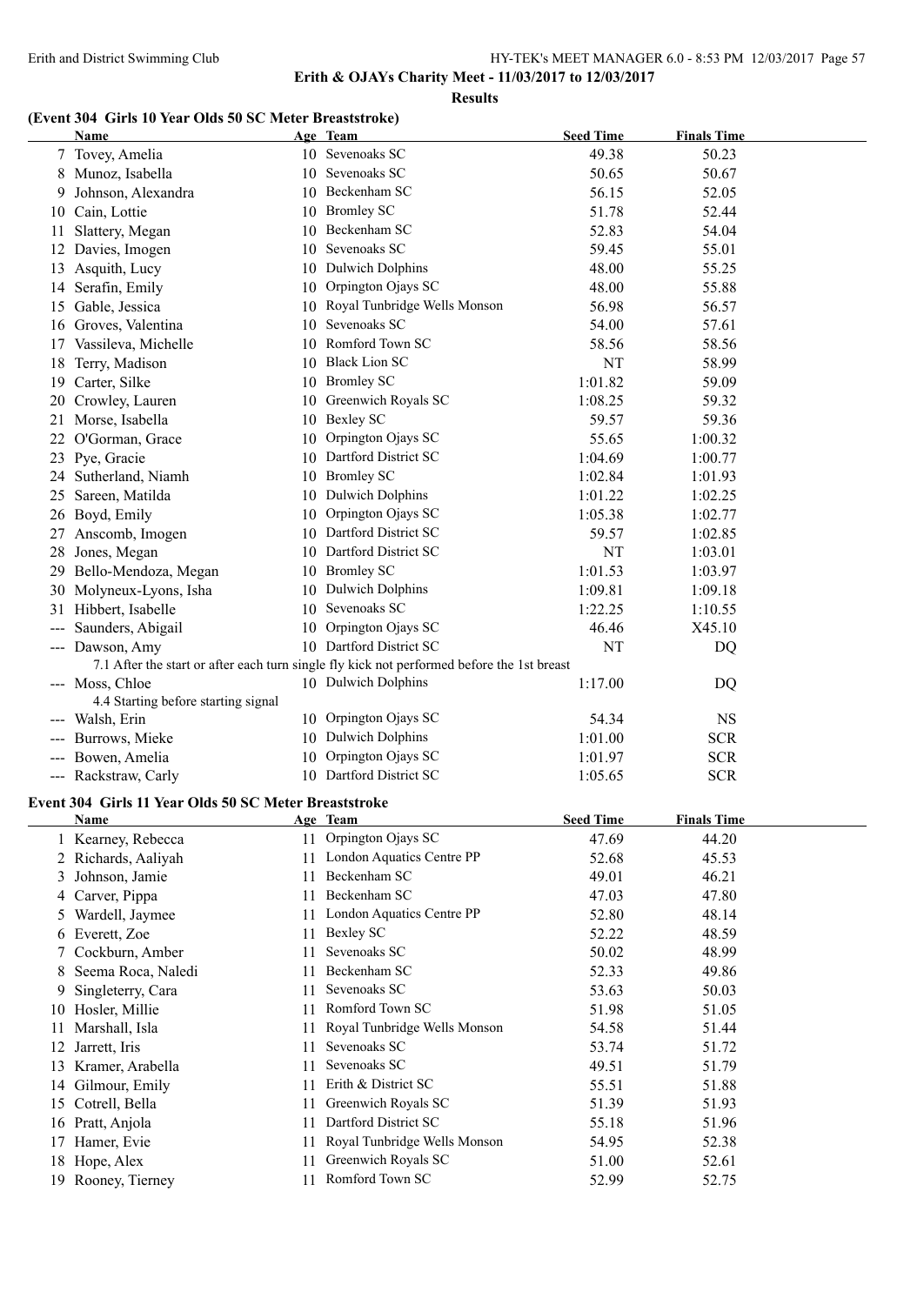**Results**

# **(Event 304 Girls 11 Year Olds 50 SC Meter Breaststroke)**

|                     | <b>Name</b>                                           |     | Age Team                                                                                   | <b>Seed Time</b> | <b>Finals Time</b> |  |
|---------------------|-------------------------------------------------------|-----|--------------------------------------------------------------------------------------------|------------------|--------------------|--|
|                     | 20 Magee-Brown, Olivia                                |     | 11 Orpington Ojays SC                                                                      | 54.58            | 52.93              |  |
|                     | 21 Arnell, Constance                                  |     | 11 Royal Tunbridge Wells Monson                                                            | 52.76            | 53.08              |  |
|                     | 22 Tooby, Neve                                        | 11  | Orpington Ojays SC                                                                         | 49.01            | 53.72              |  |
|                     | 23 Butler, Mya                                        | 11  | Greenwich Royals SC                                                                        | NT               | 53.85              |  |
|                     | 24 Fry, Ruby                                          | 11  | Romford Town SC                                                                            | 55.39            | 54.09              |  |
|                     | 25 Corder, Harriet                                    | 11  | Erith & District SC                                                                        | 55.02            | 54.24              |  |
|                     | 26 Davies, Leah                                       | 11  | <b>Bromley SC</b>                                                                          | 52.36            | 54.67              |  |
|                     | 27 Bond, Lauren                                       | 11  | Orpington Ojays SC                                                                         | 49.43            | 54.75              |  |
|                     | 28 Yusuf, Elliz                                       |     | 11 Bromley SC                                                                              | 51.51            | 54.83              |  |
|                     | *29 Hendon, Poppy                                     | 11  | Royal Tunbridge Wells Monson                                                               | 54.79            | 55.01              |  |
|                     | *29 Crawford, Alexandra                               | 11  | <b>Bromley SC</b>                                                                          | 54.37            | 55.01              |  |
|                     | 31 Bussey, Kameron                                    | 11  | Sevenoaks SC                                                                               | 1:00.53          | 55.35              |  |
|                     | 32 Walker, Olivia                                     | 11  | <b>Bromley SC</b>                                                                          | 58.43            | 55.77              |  |
|                     | 33 McIvor, Ella                                       | 11  | Dulwich Dolphins                                                                           | 1:03.27          | 56.10              |  |
|                     | 34 Ward, Katie                                        | 11  | <b>Bexley SC</b>                                                                           | 58.45            | 56.31              |  |
|                     | 35 Robinson, Phoebe                                   | 11  | Erith & District SC                                                                        | 1:02.79          | 56.62              |  |
|                     | 36 Wood, Bea                                          | 11  | <b>Bexley SC</b>                                                                           | 58.46            | 56.63              |  |
|                     | 37 Moyes, Abbie                                       | 11  | Orpington Ojays SC                                                                         | 56.22            | 57.69              |  |
| 38                  | Magee-Brown, Alice                                    | 11  | Orpington Ojays SC                                                                         | 1:04.84          | 58.48              |  |
|                     | 39 Kennedy, Constance                                 | 11  | Romford Town SC                                                                            | 55.01            | 58.98              |  |
|                     | 40 Hutton, Lauren                                     | 11  | <b>Bromley SC</b>                                                                          | 57.28            | 59.01              |  |
|                     | 41 Holloway, Zoe                                      | 11  | Sutton and Cheam                                                                           | 56.97            | 59.05              |  |
| 42                  | Coggins, Sophie                                       | 11  | <b>Dulwich Dolphins</b>                                                                    | 55.65            | 59.11              |  |
|                     | 43 Norton, Grace                                      | 11  | Sevenoaks SC                                                                               | 57.00            | 1:00.17            |  |
|                     | 44 Murphy, Isla                                       |     | 11 Sevenoaks SC                                                                            | 56.52            | 1:02.18            |  |
| ---                 | King, Martha                                          |     | 11 Beckenham SC                                                                            | 43.99            | X42.88             |  |
| ---                 | Roberts, Martha                                       |     | 11 Sevenoaks SC                                                                            | 45.09            | X44.29             |  |
| ---                 | Mulvany, Megan                                        |     | 11 Sevenoaks SC                                                                            | NT               | X54.42             |  |
|                     | --- Tume, Grace                                       |     | 11 Orpington Ojays SC                                                                      | 53.01            | DQ                 |  |
|                     |                                                       |     | 7.1 After the start or after each turn single fly kick not performed before the 1st breast |                  |                    |  |
|                     | --- Van Selm, Jessica                                 |     | 11 Bromley SC                                                                              | 52.44            | DQ                 |  |
|                     |                                                       |     | 7.3 Elbows over water except last stroke before turn, during turn or final stroke at finis |                  |                    |  |
|                     | --- Lewis, Hannah                                     |     | 11 Bromley SC                                                                              | 54.25            | DQ                 |  |
|                     | 4.4 Starting before starting signal                   |     |                                                                                            |                  |                    |  |
|                     | --- Ghuman, Bhavneet                                  |     | 11 Erith & District SC                                                                     | NT               | DQ                 |  |
|                     |                                                       |     | 7.3 Hands brought back beyond hip line (except after 1st stroke following start or turn)   |                  |                    |  |
|                     | Evteeva, Yasia                                        |     | Orpington Ojays SC                                                                         | 53.43            | <b>SCR</b>         |  |
|                     | Lauerman, Rosie                                       | 11- | Sevenoaks SC                                                                               | 50.00            | <b>SCR</b>         |  |
|                     | Cuomo, Allegra                                        | 11  | Sevenoaks SC                                                                               | 52.57            | <b>SCR</b>         |  |
|                     | Hobbs, Scarlett                                       | 11  | Royal Tunbridge Wells Monson                                                               | 1:08.88          | <b>SCR</b>         |  |
|                     | Richards, Isabella                                    | 11  | <b>Bexley SC</b>                                                                           | 59.31            | <b>SCR</b>         |  |
|                     | Taylor, Charlotte                                     | 11  | <b>Dulwich Dolphins</b>                                                                    | 54.64            | <b>SCR</b>         |  |
| $\qquad \qquad - -$ | Shkarupa, Mariana                                     | 11  | <b>Dulwich Dolphins</b>                                                                    | 52.67            | <b>SCR</b>         |  |
|                     |                                                       |     |                                                                                            |                  |                    |  |
|                     | Event 304 Girls 12 Year Olds 50 SC Meter Breaststroke |     |                                                                                            |                  |                    |  |
|                     | Name                                                  |     | Age Team                                                                                   | <b>Seed Time</b> | <b>Finals Time</b> |  |
|                     | 1 Billings, Katie                                     |     | 12 Bromley SC                                                                              | 44.41            | 43.57              |  |
|                     | 2 Blair, Orrin                                        | 12  | Croydon Amphibians                                                                         | 45.36            | 45.35              |  |
|                     | 3 Peachey, Charlotte                                  |     | 12 Bromley SC                                                                              | 44.61            | 45.57              |  |
|                     | 4 Brian, Amelia                                       |     | 12 Bexley SC                                                                               | 45.76            | 45.61              |  |
| $\mathcal{L}$       | Goodyear, Natasha                                     | 12  | <b>Bromley SC</b>                                                                          | 45.38            | 46.13              |  |
| 6                   | Oakden, Mia                                           | 12  | <b>Black Lion SC</b>                                                                       | 48.17            | 46.45              |  |
|                     | 7 Baker, Kayla                                        |     | 12 Black Lion SC                                                                           | 46.09            | 46.97              |  |
|                     | 8 Day, Charlotte                                      |     | 12 Romford Town SC                                                                         | 49.78            | 47.07              |  |
|                     | 9 Huxley, Emma                                        |     | 12 White Oak SC                                                                            | 50.09            | 47.64              |  |
|                     | 10 Peel, Eve                                          |     | 12 Orpington Ojays SC                                                                      | 47.21            | 47.67              |  |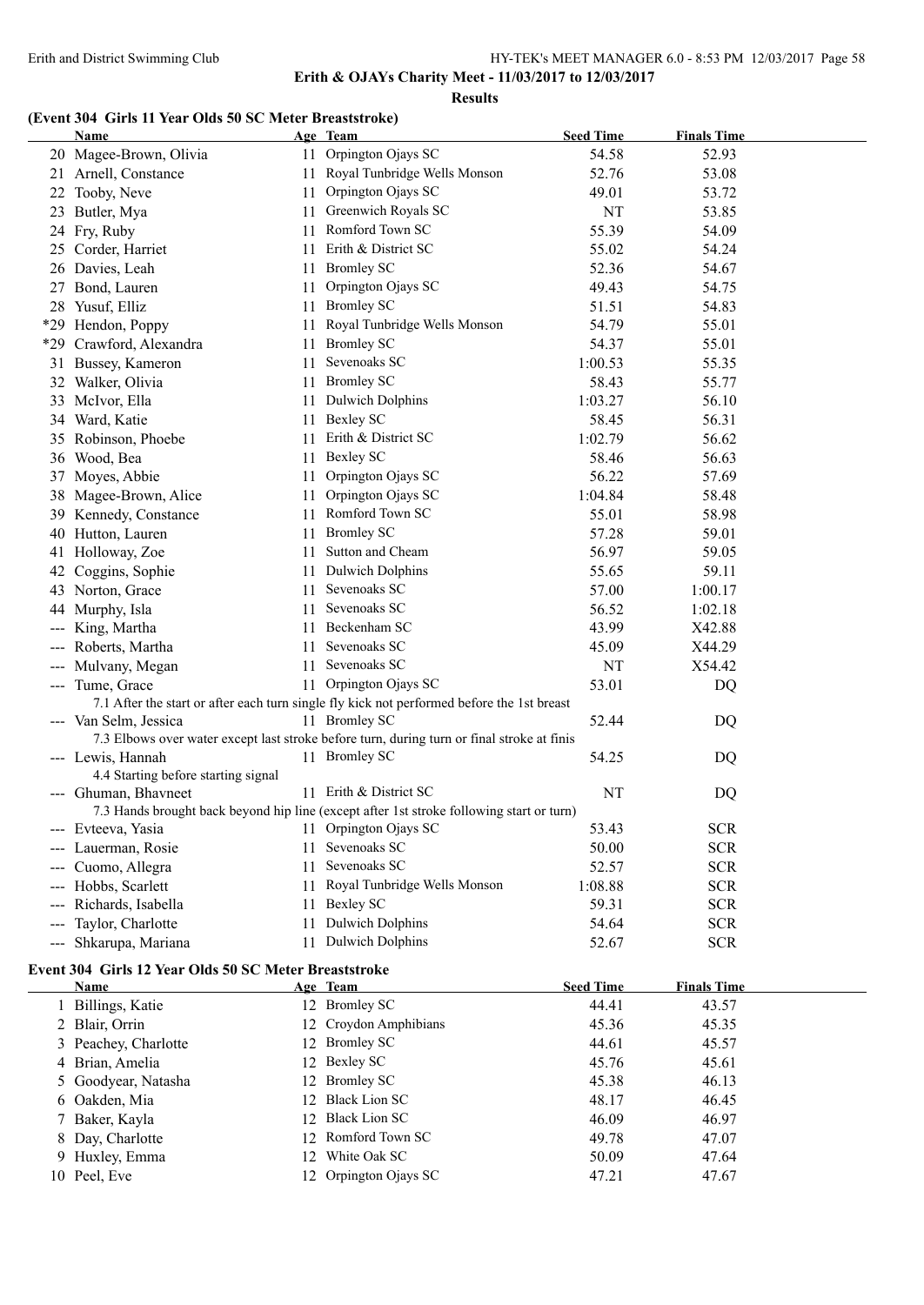**Erith & OJAYs Charity Meet - 11/03/2017 to 12/03/2017**

#### **Results**

# **(Event 304 Girls 12 Year Olds 50 SC Meter Breaststroke)**

|               | Name                                                  |            | Age Team                                                                                 | <b>Seed Time</b> | <b>Finals Time</b> |
|---------------|-------------------------------------------------------|------------|------------------------------------------------------------------------------------------|------------------|--------------------|
|               | 11 Middleton, Amelia                                  |            | 12 Beckenham SC                                                                          | 48.00            | 47.68              |
|               | 12 Burke, Bethany                                     |            | 12 Dartford District SC                                                                  | 46.48            | 48.33              |
|               | 13 Norbury, Amelia                                    |            | 12 Sevenoaks SC                                                                          | 50.48            | 48.63              |
|               | 14 Slattery, Ciara                                    |            | 12 Beckenham SC                                                                          | 48.19            | 49.15              |
|               | 15 Hamoudi, Sarah                                     |            | 12 Greenwich Royals SC                                                                   | 48.19            | 49.48              |
|               | 16 Lee-Davie, Isla                                    |            | 12 Beckenham SC                                                                          | 50.38            | 49.54              |
|               | 17 Tremain, Katie                                     |            | 12 Erith & District SC                                                                   | 51.99            | 49.98              |
|               | 18 Hall, Freya                                        |            | 12 Dartford District SC                                                                  | 47.42            | 50.06              |
|               | 19 Rashed, Hania                                      |            | 12 Bexley SC                                                                             | 55.15            | 50.50              |
|               | 20 Strover, Hannah                                    |            | 12 Orpington Ojays SC                                                                    | 50.38            | 50.95              |
|               | 21 Bennett, Ellie-May                                 |            | 12 Black Lion SC                                                                         | NT               | 51.11              |
|               | 22 Malasayeu, Gabriele                                |            | 12 Greenwich Royals SC                                                                   | 54.00            | 51.17              |
|               | 23 Fosh, Isabelle                                     |            | 12 Bexley SC                                                                             | 56.32            | 51.34              |
|               | 24 Gable, Amy                                         |            | 12 Royal Tunbridge Wells Monson                                                          | 54.00            | 51.46              |
|               |                                                       |            | 12 Dulwich Dolphins                                                                      | 1:03.26          | 51.98              |
|               | 25 Mitchell Stone, Edie<br>26 Vassileva, Nicole       |            | 12 Romford Town SC                                                                       | 56.39            |                    |
|               |                                                       |            |                                                                                          |                  | 52.04              |
|               | 27 Hambling, Phoebe                                   |            | 12 Greenwich Royals SC                                                                   | 50.62            | 52.16              |
|               | 28 Tutheridge, Pheobe                                 |            | 12 Erith & District SC                                                                   | 59.10            | 53.97              |
|               | 29 Cutajar, Evie                                      |            | 12 Orpington Ojays SC                                                                    | 59.01            | 54.54              |
| 30            | Quartey, Chenai                                       |            | 12 Orpington Ojays SC                                                                    | 56.83            | 54.69              |
|               | 31 Boyd, Abby                                         |            | 12 Orpington Ojays SC                                                                    | 54.44            | 55.08              |
|               | 32 Wessels, Emma                                      |            | 12 Royal Tunbridge Wells Monson                                                          | 54.31            | 55.16              |
|               | 33 Gilmour, Beth R                                    |            | 12 Erith & District SC                                                                   | 52.91            | 55.19              |
|               | 34 Molyneux-Lyons, Charu                              |            | 12 Dulwich Dolphins                                                                      | 53.87            | 55.59              |
|               | 35 Turner, Ella                                       |            | 12 Erith & District SC                                                                   | 57.68            | 56.26              |
|               | 36 Walker, Maddie                                     |            | 12 Black Lion SC                                                                         | 53.53            | 56.59              |
|               | 37 Andrew, Charlotte                                  |            | 12 Bexley SC                                                                             | 1:13.46          | 1:02.66            |
|               | --- Jackson, Samantha                                 |            | 12 Orpington Ojays SC                                                                    | 40.58            | X41.40             |
|               | --- Fatona, Teniola                                   |            | 12 Orpington Ojays SC                                                                    | 52.47            | DQ                 |
|               |                                                       |            | 7.3 Hands brought back beyond hip line (except after 1st stroke following start or turn) |                  |                    |
|               | --- Skinner, Momoka                                   |            | 12 Bromley SC                                                                            | 55.98            | <b>SCR</b>         |
|               | --- Simpson, Betty                                    |            | 12 Sevenoaks SC                                                                          | 44.95            | <b>SCR</b>         |
|               | --- Bohill, Tabitha                                   |            | 12 Sevenoaks SC                                                                          | 1:04.03          | <b>SCR</b>         |
|               | --- Funsch, Eva                                       |            | 12 Dulwich Dolphins                                                                      | 50.04            | <b>SCR</b>         |
|               | Event 304 Girls 13 Year Olds 50 SC Meter Breaststroke |            |                                                                                          |                  |                    |
|               | Name                                                  | <u>Age</u> | <u>Team</u>                                                                              | <b>Seed Time</b> | <b>Finals Time</b> |
|               | 1 Jarrett, Ruby                                       |            | 13 Sevenoaks SC                                                                          | 40.63            | 40.49              |
| 2             | McKeown, Elizabeth                                    | 13         | Royal Tunbridge Wells Monson                                                             | 42.10            | 41.85              |
| 3             | Gough, Katie                                          | 13         | Orpington Ojays SC                                                                       | 45.14            | 41.98              |
|               | 4 Noor, Amelie                                        | 13         | <b>Bethnal Green</b>                                                                     | 41.89            | 42.81              |
| $\mathcal{L}$ | Jenkins, Chloe                                        | 13         | Greenwich Royals SC                                                                      | 42.47            | 43.10              |
|               | 6 Pearson, Aoife                                      |            | 13 London Aquatics Centre PP                                                             | 43.88            | 43.13              |
|               | 7 Herbert, Jessica                                    | 13         | Orpington Ojays SC                                                                       | 42.97            | 43.57              |
| 8             | Gardner, Molly                                        | 13         | Greenwich Royals SC                                                                      | 43.29            | 43.89              |
| 9             | Black, Madeline                                       | 13         | <b>Bromley SC</b>                                                                        | 45.43            | 44.22              |
| 10            | Hori, Rebecca                                         | 13         | Erith & District SC                                                                      | 46.88            | 44.94              |
| 11            | Riolo, Sara-Luisa                                     | 13         | Royal Tunbridge Wells Monson                                                             | 43.53            | 45.02              |
| 12            | Stratton, Jennifer                                    | 13         | <b>Bexley SC</b>                                                                         | 44.92            | 45.15              |
|               | 13 Hunton, Amelie                                     | 13         | Royal Tunbridge Wells Monson                                                             | 46.36            | 45.88              |
|               | 14 Humphrey, Georgia                                  | 13         | Romford Town SC                                                                          | 45.90            | 46.87              |
|               | 15 Hillier, Sofia                                     | 13         | <b>Bromley SC</b>                                                                        | 48.67            | 47.30              |
|               | 16 Harry, Olivia                                      | 13         | Erith & District SC                                                                      | 48.86            | 47.55              |
|               | 17 Whittlestone, Pyper                                | 13         | Romford Town SC                                                                          | 48.48            | 48.07              |
|               | *18 Barrett, Matilda                                  | 13         | Orpington Ojays SC                                                                       | 46.72            | 49.06              |
|               | *18 Lightfoot, Isabella                               |            | 13 Royal Tunbridge Wells Monson                                                          | 48.78            | 49.06              |
|               |                                                       |            |                                                                                          |                  |                    |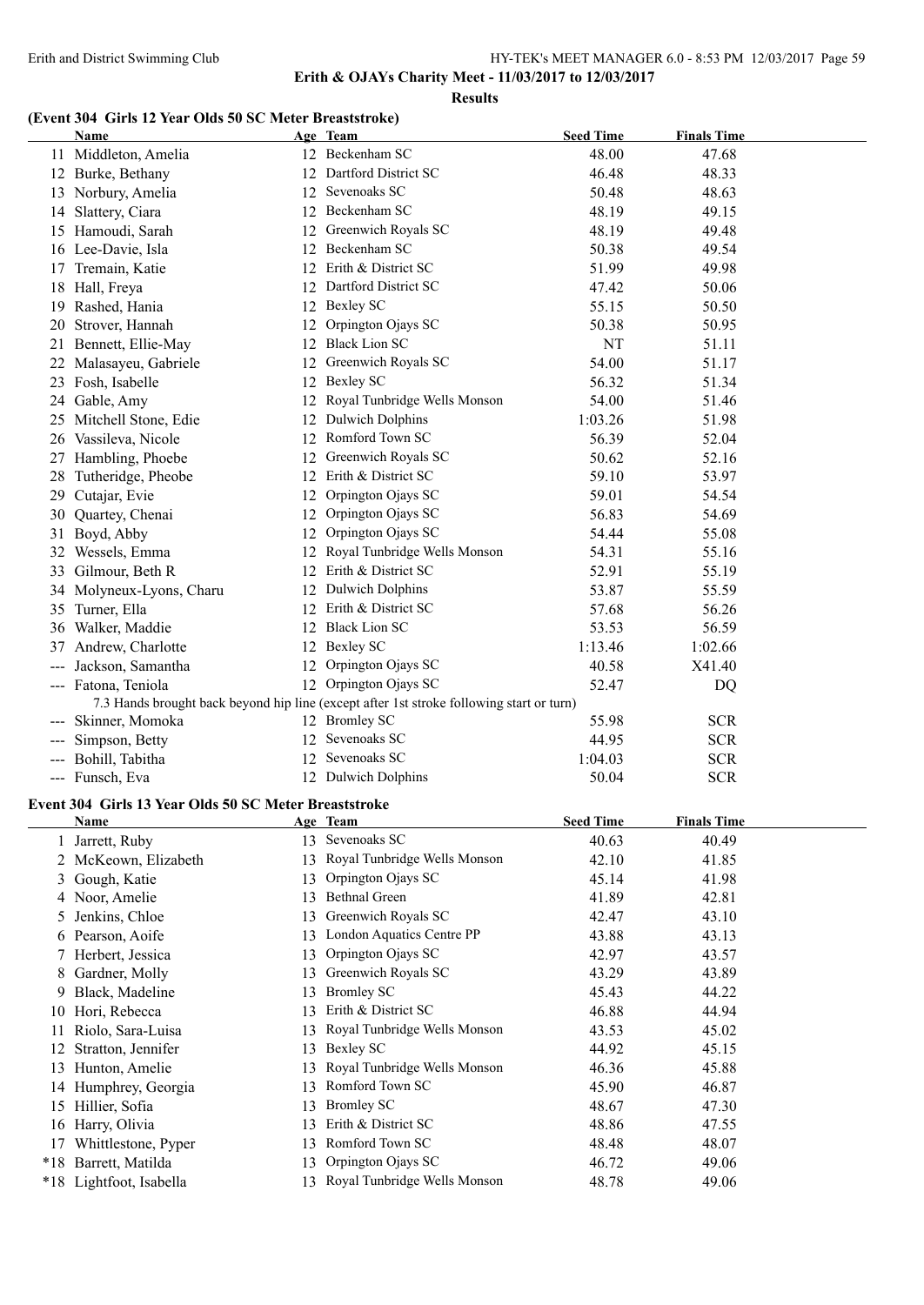#### **Results**

# **(Event 304 Girls 13 Year Olds 50 SC Meter Breaststroke)**

|    | Name                                                          |    | Age Team                        | <b>Seed Time</b> | <b>Finals Time</b> |  |
|----|---------------------------------------------------------------|----|---------------------------------|------------------|--------------------|--|
|    | 20 Cioran, Alexandra                                          |    | 13 Orpington Ojays SC           | 51.20            | 49.13              |  |
|    | 21 Costain, Florence                                          |    | 13 Royal Tunbridge Wells Monson | 53.37            | 49.18              |  |
|    | 22 Olayiwola, Anjolaoluwa                                     | 13 | Orpington Ojays SC              | 53.46            | 49.98              |  |
|    | 23 Barker, Christy                                            | 13 | Orpington Ojays SC              | 52.93            | 50.85              |  |
|    | 24 Tammaro, Lucia                                             | 13 | Orpington Ojays SC              | 48.61            | 51.10              |  |
|    | 25 Rackstraw, Eleanor                                         |    | 13 Dartford District SC         | 53.39            | 54.56              |  |
|    | 26 Lee, Zoe                                                   |    | 13 Erith & District SC          | 56.40            | 54.79              |  |
|    | 27 Dourmoush, Ayse                                            |    | 13 Orpington Ojays SC           | 52.69            | 55.95              |  |
|    | 28 McCormack, Mae                                             | 13 | <b>Dulwich Dolphins</b>         | 54.86            | 56.71              |  |
|    | --- Vowell, Katie                                             | 13 | Sevenoaks SC                    | 39.79            | X40.57             |  |
|    | --- Evans, Olwen                                              |    | 13 Bexley SC                    | 49.39            | DQ                 |  |
|    | 7.6 Did not touch at turn or finish with both hands           |    |                                 |                  |                    |  |
|    | --- Jeffreys, Ellen                                           |    | 13 Orpington Ojays SC           | 48.91            | <b>SCR</b>         |  |
|    |                                                               |    |                                 |                  |                    |  |
|    | Event 304 Girls 14 Year Olds 50 SC Meter Breaststroke<br>Name |    | Age Team                        | <b>Seed Time</b> | <b>Finals Time</b> |  |
|    | 1 Blair, Tay                                                  |    | 14 Croydon Amphibians           | 40.11            | 40.02              |  |
|    | 2 Hawkins, Anna                                               |    | 14 Orpington Ojays SC           | 41.21            | 40.11              |  |
|    |                                                               |    | 14 Bromley SC                   |                  | 40.21              |  |
|    | *3 Fraser, Lauren                                             |    | 14 Royal Tunbridge Wells Monson | 40.45            |                    |  |
|    | *3 Rippon, Molly                                              |    |                                 | 40.96            | 40.21              |  |
|    | 5 Wessels, Isabella                                           |    | 14 Royal Tunbridge Wells Monson | 42.07            | 41.46              |  |
|    | 6 Leeves, Abigail                                             |    | 14 Orpington Ojays SC           | 41.23            | 41.84              |  |
|    | 7 Mason, Amber                                                |    | 14 Romford Town SC              | 41.88            | 42.69              |  |
|    | 8 Gimbird, Jayne                                              |    | 14 Romford Town SC              | 41.00            | 43.04              |  |
|    | 9 Chenaf, Boushra                                             |    | 14 Greenwich Royals SC          | 44.01            | 43.62              |  |
|    | 10 Norton, Edith                                              |    | 14 Sevenoaks SC                 | 44.39            | 44.57              |  |
|    | 11 Braxton, Lauren                                            |    | 14 Romford Town SC              | 45.31            | 45.03              |  |
|    | 12 Wright, Alexandria                                         |    | 14 Bexley SC                    | 56.00            | 45.65              |  |
|    | 13 Jerreat, Imogen                                            |    | 14 Dartford District SC         | 47.96            | 46.19              |  |
|    | 14 Fry, Alice                                                 |    | 14 Sevenoaks SC                 | 42.30            | 46.80              |  |
|    | 15 Moyes, Hannah                                              |    | 14 Orpington Ojays SC           | 47.79            | 47.01              |  |
|    | 16 Howard, Lucy                                               |    | 14 Orpington Ojays SC           | 46.54            | 50.10              |  |
|    | 17 Maxwell, Elizabeth                                         |    | 14 Bromley SC                   | 52.62            | 53.29              |  |
| 18 | Amanuel, Almaz                                                |    | 14 Greenwich Royals SC          | 52.60            | 53.79              |  |
|    | Van Rooyen, Jaime                                             |    | 14 Orpington Ojays SC           | 43.10            | <b>SCR</b>         |  |
|    | --- Lauerman, Aoife                                           |    | 14 Sevenoaks SC                 | 44.70            | <b>SCR</b>         |  |
|    | --- Tavakkolizadeh, Hannah                                    |    | 14 Greenwich Royals SC          | 43.94            | <b>SCR</b>         |  |
|    | --- Murray, Maddie                                            |    | 14 Bexley SC                    | 45.02            | <b>SCR</b>         |  |
|    | Whitehead, Milly                                              |    | 14 Orpington Ojays SC           | 46.15            | <b>SCR</b>         |  |
|    | --- Akende, Sheena                                            |    | 14 Orpington Ojays SC           | 47.16            | <b>SCR</b>         |  |
|    | Event 304 Girls 15 Year Olds 50 SC Meter Breaststroke         |    |                                 |                  |                    |  |
|    | Name                                                          |    | Age Team                        | <b>Seed Time</b> | <b>Finals Time</b> |  |
|    | 1 Slipaityte, Agne                                            |    | 15 Romford Town SC              | 38.72            | 37.63              |  |
|    | 2 Devonport, Fern                                             |    | 15 Royal Tunbridge Wells Monson | 39.48            | 39.75              |  |
|    | 3 Glossop, Lucy                                               |    | 15 Orpington Ojays SC           | 42.20            | 42.24              |  |
|    | 4 Keeling, Georgina                                           |    | 15 Royal Tunbridge Wells Monson | 43.23            | 43.35              |  |
|    | 5 Lavender, Natasha                                           |    | 15 Bexley SC                    | 39.59            | 43.64              |  |
|    | 6 Ash, Amy                                                    |    | 15 Epping Forest District SC    | 47.36            | 46.68              |  |
|    | 7 Lombardi, Francesca                                         |    | 15 Dartford District SC         | 47.67            | 47.46              |  |
|    | --- Ranatunge, Sanugi                                         |    | 15 Dartford District SC         | 48.48            | <b>SCR</b>         |  |
|    | --- Chou, Siobhan                                             |    | 15 Bromley SC                   | 38.33            | <b>SCR</b>         |  |
|    |                                                               |    |                                 |                  |                    |  |
|    | Event 304 Girls 16 & Over 50 SC Meter Breaststroke            |    |                                 |                  |                    |  |
|    | Name                                                          |    | Age Team                        | <b>Seed Time</b> | <b>Finals Time</b> |  |
|    | 1 Power, Anna                                                 |    | 16 Croydon Amphibians           | 39.95            | 39.55              |  |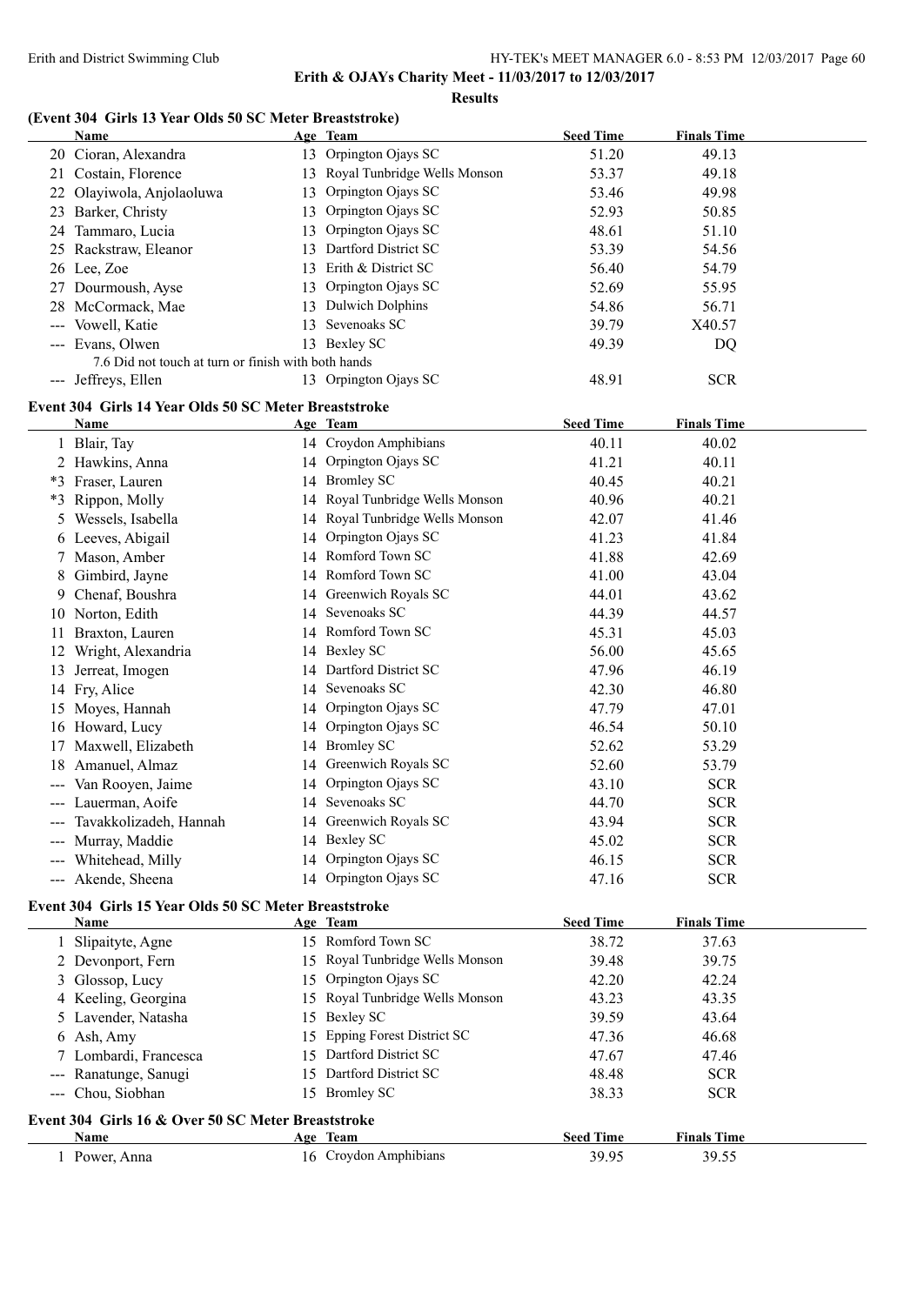| (Event 304 Girls 16 & Over 50 SC Meter Breaststroke)<br>Name |                | Age Team                        | <b>Seed Time</b> | <b>Finals Time</b> |  |
|--------------------------------------------------------------|----------------|---------------------------------|------------------|--------------------|--|
| 2 Wessels, Anna                                              |                | 16 Royal Tunbridge Wells Monson | 40.50            | 39.63              |  |
| 3 Peters, Olivia                                             |                | 17 Bexley SC                    | 46.49            | 45.31              |  |
| 4 Ishola, Ife                                                |                | 16 Bexley SC                    | 48.86            | 47.09              |  |
| --- Rudd-Jones, Jemima                                       |                | 21 Royal Tunbridge Wells Monson | 1:02.42          | DQ                 |  |
| 7.6 Touch not simultaneous and/or hands not separated        |                |                                 |                  |                    |  |
| --- Marchant, Lucy                                           |                | 18 Bromley SC                   | 37.85            | <b>SCR</b>         |  |
|                                                              |                | 16 Erith & District SC          |                  |                    |  |
| --- Reader, Chloe                                            |                |                                 | 40.16            | <b>SCR</b>         |  |
| --- Etherington, Abbi                                        |                | 16 Erith & District SC          | 49.64            | <b>SCR</b>         |  |
| Event 305 Boys 10 Year Olds 200 SC Meter Freestyle           |                |                                 |                  |                    |  |
| Name                                                         |                | Age Team                        | <b>Seed Time</b> | <b>Finals Time</b> |  |
| 1 Mahmood, Raheel                                            |                | 10 Romford Town SC              | 2:54.76          | 2:54.60            |  |
| 41.63<br>46.51<br>45.64                                      | 40.82          |                                 |                  |                    |  |
| 2 Walker, Leo                                                |                | 10 Greenwich Royals SC          | 3:33.52          | 3:07.23            |  |
| 42.03<br>47.82                                               | 46.98<br>50.40 |                                 |                  |                    |  |
| 3 Middleton, Alexander                                       |                | 10 Beckenham SC                 | 3:22.28          | 3:13.46            |  |
| 44.99<br>51.25                                               | 50.85<br>46.37 |                                 |                  |                    |  |
|                                                              |                | 10 Erith & District SC          |                  | 3:16.73            |  |
| 4 Hori, James<br>43.48                                       |                |                                 | 3:32.27          |                    |  |
| 50.77<br>45.73                                               | 56.75          |                                 |                  |                    |  |
| 5 Lewis, Piran                                               |                | 10 Beckenham SC                 | NT               | 3:29.20            |  |
| 45.40<br>55.73<br>54.43                                      | 53.64          |                                 |                  |                    |  |
| 6 Dell'Accio, Roberto                                        |                | 10 Bromley SC                   | 3:31.50          | 3:42.69            |  |
| 3:42.76                                                      |                |                                 |                  |                    |  |
| 7 Bradbury, Roscoe                                           |                | 10 Royal Tunbridge Wells Monson | NT               | 4:02.17            |  |
| 51.08<br>1:03.33<br>2:07.76                                  |                |                                 |                  |                    |  |
| --- James, Toby                                              |                | 10 Sevenoaks SC                 | 3:42.98          | DQ                 |  |
| 4.4 Starting before starting signal                          |                |                                 |                  |                    |  |
| 44.98<br>54.14<br>55.33                                      | 52.27          |                                 |                  |                    |  |
| --- King, Jacob                                              |                | 10 Beckenham SC                 | 3:39.69          | <b>NS</b>          |  |
| --- Funsch, Nicholas                                         |                | 10 Dulwich Dolphins             | 3:35.00          | <b>SCR</b>         |  |
| --- Vowell, Jonathan                                         |                | 10 Sevenoaks SC                 | 3:09.70          | <b>SCR</b>         |  |
|                                                              |                |                                 |                  |                    |  |
| Event 305 Boys 11 Year Olds 200 SC Meter Freestyle           |                |                                 |                  |                    |  |
| Name                                                         |                | Age Team                        | <b>Seed Time</b> | <b>Finals Time</b> |  |
| 1 Farrow, Callum                                             |                | 11 Black Lion SC                | 3:04.10          | 2:47.71            |  |
| 2 Jarrett, Lewis                                             |                | 11 Romford Town SC              | 3:05.13          | 2:54.76            |  |
| 41.28<br>45.21<br>45.72                                      | 42.55          |                                 |                  |                    |  |
| 3 Kacar, Anatole                                             |                | 11 Beckenham SC                 | 3:11.98          | 2:55.18            |  |
| 39.58<br>46.04                                               | 43.47<br>46.09 |                                 |                  |                    |  |
| 4 Dinev, Bryan                                               |                | 11 Bexley SC                    | 3:05.45          | 3:02.82            |  |
| 41.64<br>46.43<br>48.71                                      | 46.04          |                                 |                  |                    |  |
| 5 Cooper, Max                                                |                | 11 Sevenoaks SC                 | 2:57.92          | 3:04.69            |  |
| 41.85<br>47.14                                               | 46.37<br>49.33 |                                 |                  |                    |  |
| 6 Jarrett, William                                           |                | 11 Sevenoaks SC                 | NT               | 3:05.53            |  |
| 43.52<br>49.00                                               | 43.27<br>49.74 |                                 |                  |                    |  |
| 7 Smith, Edward                                              |                | 11 Sevenoaks SC                 | 3:06.90          | 3:05.66            |  |
|                                                              |                |                                 |                  |                    |  |
| 8 Gallagher Francis, Harry                                   |                | 11 Greenwich Royals SC          | 3:19.16          | 3:13.38            |  |
| 3:13.48                                                      |                |                                 |                  |                    |  |
| 9 Chawki, Elias                                              |                | 11 Romford Town SC              | 4:00.00          | 3:28.56            |  |
| 45.26<br>54.30                                               | 52.95<br>56.05 |                                 |                  |                    |  |
| 10 Drelev, Denis                                             |                | 11 Romford Town SC              | 3:20.00          | 3:30.69            |  |
| 45.19<br>54.50                                               | 54.98<br>56.02 |                                 |                  |                    |  |
| 11 Waters, Harry                                             |                | 11 Beckenham SC                 | 3:44.24          | 3:32.41            |  |
| 49.14<br>55.56                                               | 52.55<br>55.16 |                                 |                  |                    |  |
| --- Howe, Ethan                                              |                | 11 Black Lion SC                | 3:26.94          | <b>NS</b>          |  |
| --- Dawood, Ahmed                                            |                | 11 Bethnal Green                | 2:46.30          | <b>SCR</b>         |  |
| --- Scicluna, Leli                                           |                | 11 Bethnal Green                | 3:23.96          | <b>SCR</b>         |  |
|                                                              |                |                                 |                  |                    |  |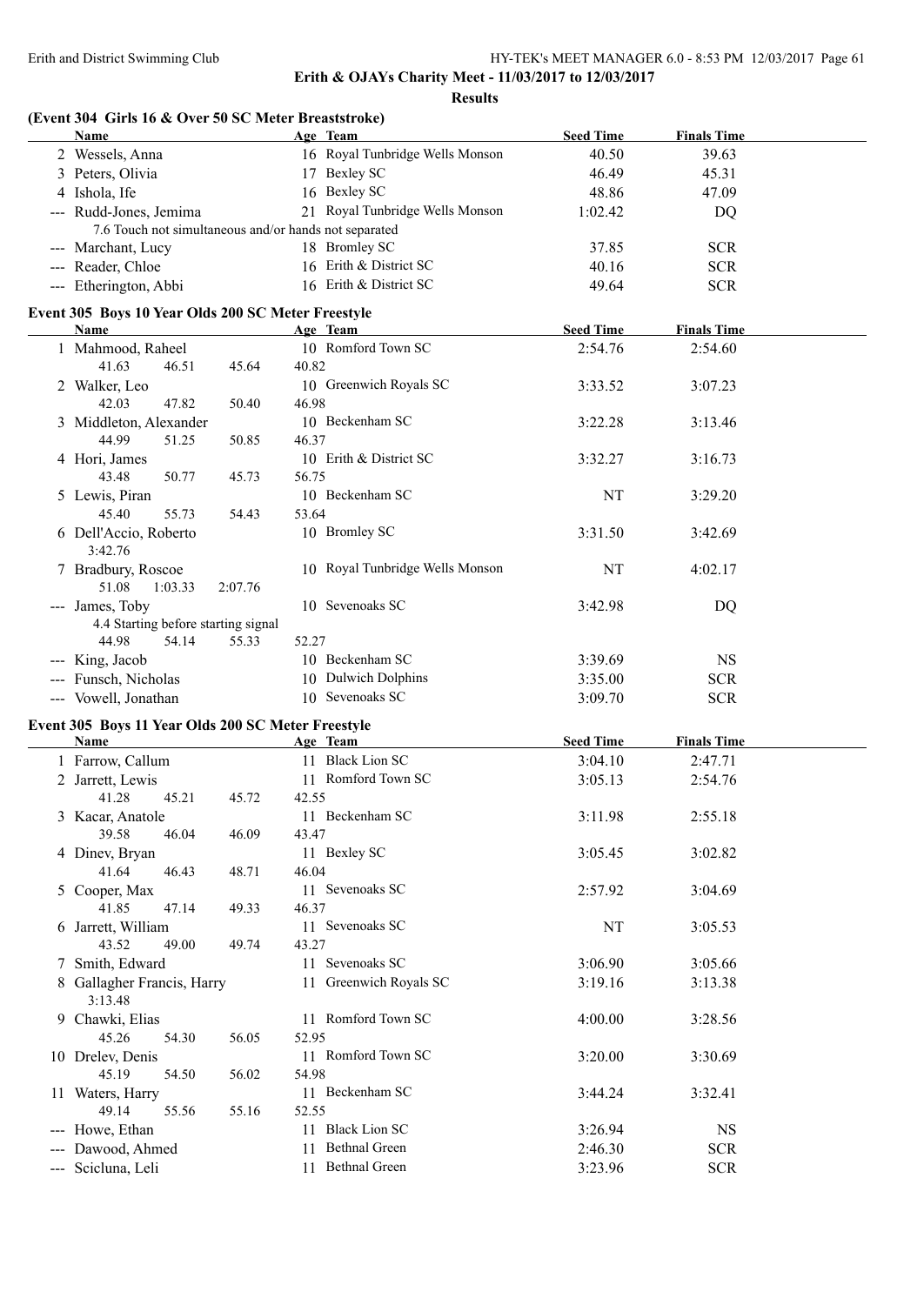**Results**

|                                        | (Event 305 Boys 11 Year Olds 200 SC Meter Freestyle)<br>Name |         |       | Age Team                        | <b>Seed Time</b> | <b>Finals Time</b> |  |
|----------------------------------------|--------------------------------------------------------------|---------|-------|---------------------------------|------------------|--------------------|--|
|                                        | --- Bruce, Charles                                           |         |       | 11 Royal Tunbridge Wells Monson | 3:40.00          | <b>SCR</b>         |  |
|                                        | --- Wood, Josh                                               |         |       | 11 Sevenoaks SC                 | 3:24.69          | <b>SCR</b>         |  |
|                                        |                                                              |         |       |                                 |                  |                    |  |
|                                        | Event 305 Boys 12 Year Olds 200 SC Meter Freestyle<br>Name   |         |       | Age Team                        | <b>Seed Time</b> | <b>Finals Time</b> |  |
|                                        |                                                              |         |       | 12 Bromley SC                   |                  |                    |  |
|                                        | 1 Pickering, Sebastian<br>34.42<br>37.97                     | 38.27   |       |                                 | 2:34.16          | 2:28.86            |  |
|                                        |                                                              |         | 38.20 | 12 Romford Town SC              |                  |                    |  |
|                                        | 2 McCarthy, Connor                                           |         |       |                                 | 2:48.56          | 2:39.21            |  |
|                                        | 36.27<br>1:22.53                                             | 40.45   |       | 12 Bethnal Green                |                  |                    |  |
|                                        | 3 Roberts, Marco                                             |         |       |                                 | 2:39.03          | 2:40.08            |  |
|                                        | 2:40.22                                                      |         |       |                                 |                  |                    |  |
|                                        | --- Hibbert, Caiden                                          |         |       | 12 Sevenoaks SC                 | 2:40.40          | <b>SCR</b>         |  |
|                                        | --- Rabe, Tan                                                |         |       | 12 Sevenoaks SC                 | NT               | <b>SCR</b>         |  |
|                                        | --- Lewis Ward, Thomas                                       |         |       | 12 Beckenham SC                 | 2:50.61          | <b>SCR</b>         |  |
|                                        | --- Fry, James                                               |         |       | 12 Sevenoaks SC                 | 2:40.37          | <b>SCR</b>         |  |
|                                        | Event 305 Boys 13 Year Olds 200 SC Meter Freestyle           |         |       |                                 |                  |                    |  |
|                                        | Name                                                         |         |       | Age Team                        | <b>Seed Time</b> | <b>Finals Time</b> |  |
|                                        | 1 Davies, Cameron                                            |         |       | 13 Sevenoaks SC                 | 2:33.06          | 2:28.59            |  |
|                                        | 33.64<br>38.57                                               | 39.32   | 37.06 |                                 |                  |                    |  |
|                                        | 2 Marney, Luke                                               |         |       | 13 Romford Town SC              | 2:39.51          | 2:34.77            |  |
|                                        | 36.10<br>39.20                                               | 40.37   | 39.10 |                                 |                  |                    |  |
|                                        | 3 Dennis, Will                                               |         |       | 13 Bromley SC                   | 2:43.37          | 2:38.49            |  |
|                                        | 36.39<br>40.48                                               | 41.64   | 39.98 |                                 |                  |                    |  |
|                                        | 4 Giles, George                                              |         |       | 13 Romford Town SC              | 2:45.80          | 2:43.29            |  |
|                                        | 37.36<br>41.74                                               | 42.16   | 42.03 |                                 |                  |                    |  |
|                                        | 5 Nwabisa, Paris                                             |         |       | 13 Dartford District SC         | 2:56.28          | 2:45.47            |  |
|                                        |                                                              |         |       | 13 Bexley SC                    | 3:01.00          |                    |  |
|                                        | 6 Jayasinghe, Dillon                                         |         |       |                                 |                  | 2:54.07            |  |
|                                        | 40.07<br>47.26                                               | 46.15   | 40.59 |                                 |                  |                    |  |
|                                        | 7 Threader, Ben                                              |         |       | 13 Erith & District SC          | 3:33.20          | 2:57.79            |  |
|                                        | 2:20.16<br>37.72                                             |         |       |                                 |                  |                    |  |
|                                        | --- Hudson, Jacob                                            |         |       | 13 Sevenoaks SC                 | 2:45.88          | <b>SCR</b>         |  |
|                                        | --- Fearon, Ben                                              |         |       | 13 Royal Tunbridge Wells Monson | 2:53.80          | <b>SCR</b>         |  |
|                                        | Event 305 Boys 14 Year Olds 200 SC Meter Freestyle           |         |       |                                 |                  |                    |  |
|                                        | Name                                                         |         |       | Age Team                        | <b>Seed Time</b> | <b>Finals Time</b> |  |
|                                        | 1 Strover, Justin                                            |         |       | 14 Orpington Ojays SC           | 2:17.80          | 2:16.91            |  |
|                                        | 2 Friend, Nathan                                             |         |       | 14 Royal Tunbridge Wells Monson | 2:22.94          | 2:19.12            |  |
|                                        | 32.21<br>35.06                                               | 36.03   | 35.82 |                                 |                  |                    |  |
|                                        | 3 Peel, Max                                                  |         |       | 14 Orpington Ojays SC           | 2:27.97          | 2:22.11            |  |
|                                        | 33.56<br>36.22                                               | 37.22   | 35.11 |                                 |                  |                    |  |
|                                        | 4 Burdett, Samuel                                            |         |       | 14 Erith & District SC          | 2:29.68          | 2:24.46            |  |
|                                        | 5 Macklin, Andrew                                            |         |       | 14 Bexley SC                    | 2:59.99          | 2:45.42            |  |
|                                        | 36.61<br>43.44                                               | 45.47   | 39.90 |                                 |                  |                    |  |
|                                        | --- Seema Roca, Pablo                                        |         |       | 14 Beckenham SC                 | 2:29.33          | <b>SCR</b>         |  |
| $\sim$ $\sim$ $\sim$                   | Matharu, Anilraj                                             |         |       | 14 Dartford District SC         | 2:47.40          | <b>SCR</b>         |  |
| $\scriptstyle\cdots\scriptstyle\cdots$ | Rout, Harry                                                  |         |       | 14 Black Lion SC                | 2:35.89          | <b>SCR</b>         |  |
|                                        | --- Bourdet, Jacob                                           |         |       | 14 Erith & District SC          | 3:10.57          | <b>SCR</b>         |  |
|                                        |                                                              |         |       |                                 |                  |                    |  |
|                                        | Event 305 Boys 15 Year Olds 200 SC Meter Freestyle           |         |       |                                 |                  |                    |  |
|                                        | <b>Name</b>                                                  |         |       | Age Team                        | <b>Seed Time</b> | <b>Finals Time</b> |  |
|                                        | 1 Brighton, Daniel                                           |         |       | 15 Bexley SC                    | 2:24.53          | 2:22.15            |  |
|                                        | 31.87<br>37.13                                               | 1:13.15 |       |                                 |                  |                    |  |
|                                        | 2 Marin, Stefan                                              |         |       | 15 Bexley SC                    | 2:40.67          | 2:33.91            |  |
|                                        | 34.10<br>39.20                                               | 40.97   | 39.64 |                                 |                  |                    |  |
|                                        | --- Percy, Domonic                                           |         |       | 15 Sevenoaks SC                 | 2:15.64          | <b>SCR</b>         |  |
|                                        |                                                              |         |       |                                 |                  |                    |  |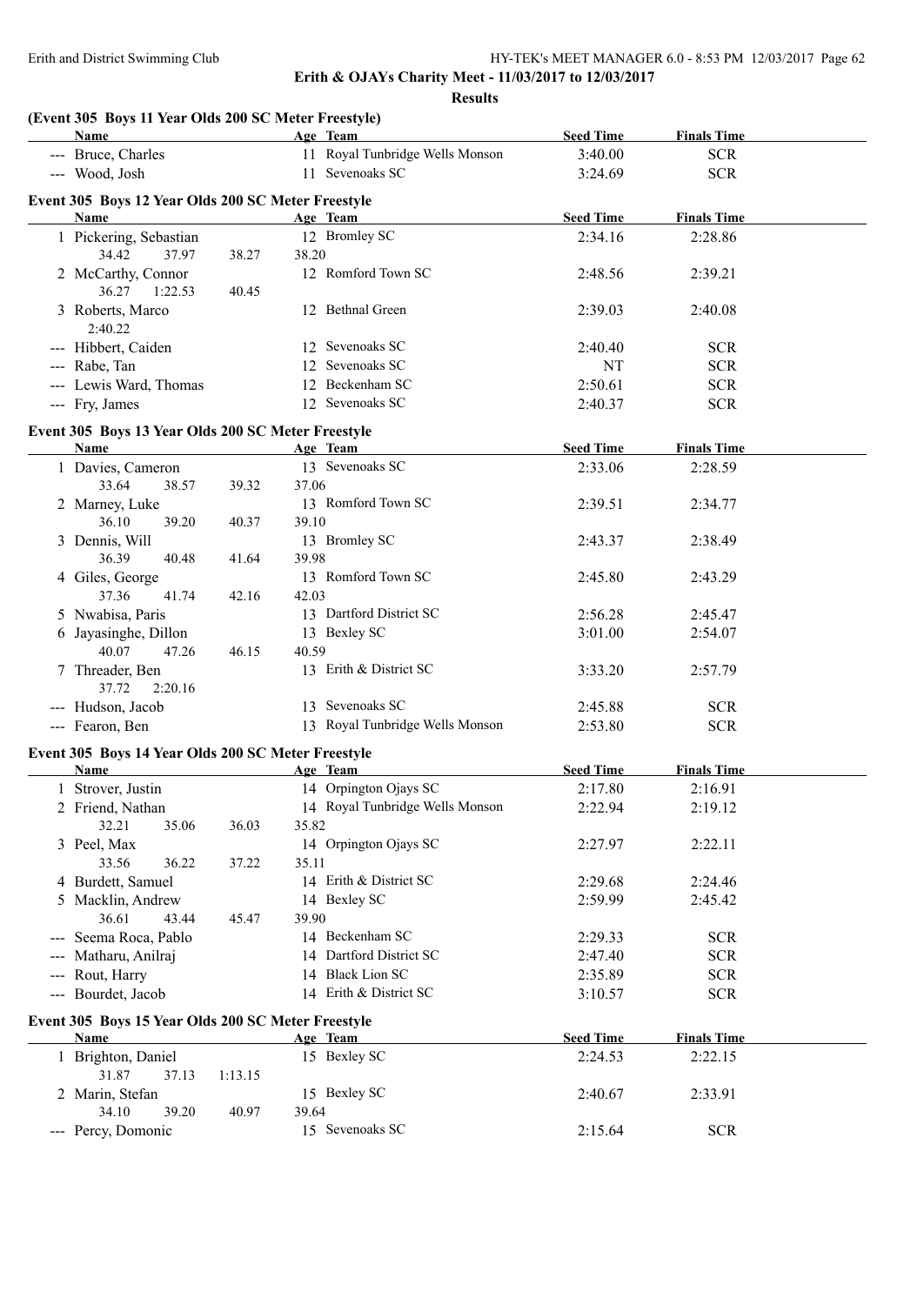**Results**

|   | Name                                                 |       | Age Team                                                                       | <b>Seed Time</b> | <b>Finals Time</b> |  |
|---|------------------------------------------------------|-------|--------------------------------------------------------------------------------|------------------|--------------------|--|
|   | 1 Butterworth, Nathan                                |       | 16 Erith & District SC                                                         | 2:12.22          | 2:08.11            |  |
|   | 30.89<br>32.74                                       | 32.45 | 32.03                                                                          |                  |                    |  |
|   | 2 Magee-Brown, William                               |       | 17 Orpington Ojays SC                                                          | 2:08.63          | 2:09.68            |  |
|   | 29.95<br>32.41                                       | 33.88 | 33.44                                                                          |                  |                    |  |
|   | 3 Nguyen, Nam                                        |       | 16 Orpington Ojays SC                                                          | 2:17.22          | 2:13.01            |  |
|   | 30.38<br>33.05                                       | 35.31 | 34.27                                                                          |                  |                    |  |
|   | 4 Brown, Oliver                                      |       | 16 Croydon Amphibians                                                          | 2:45.64          | 2:25.84            |  |
| 5 | Jerreat, Alex                                        |       | 16 Dartford District SC                                                        | 2:36.98          | 2:27.12            |  |
|   | 33.94<br>37.37                                       | 38.58 | 37.23                                                                          |                  |                    |  |
|   | Event 306 Girls 10 Year Olds 200 SC Meter Backstroke |       |                                                                                |                  |                    |  |
|   | <b>Name</b>                                          |       | Age Team                                                                       | <b>Seed Time</b> | <b>Finals Time</b> |  |
|   | 1 Pickering, Beatrice                                |       | 10 Bromley SC                                                                  | 3:22.19          | 3:08.10            |  |
|   | 44.12<br>47.93                                       | 48.19 | 47.86                                                                          |                  |                    |  |
|   | 2 Kilby, Ella                                        |       | 10 Romford Town SC                                                             | 3:09.64          | 3:09.16            |  |
|   | 45.16<br>48.89                                       | 49.28 | 45.83                                                                          |                  |                    |  |
| 3 | O'Connor, Lexie                                      |       | 10 Romford Town SC                                                             | 3:10.90          | 3:12.61            |  |
|   | 47.59<br>48.37                                       | 50.67 | 45.98                                                                          |                  |                    |  |
|   | 4 Comitti, Gracie                                    |       | 10 Romford Town SC                                                             | 3:24.19          | 3:15.54            |  |
|   | 5 Giles, Alexandra                                   |       | 10 Romford Town SC                                                             | 3:27.74          | 3:24.30            |  |
|   | 48.39<br>53.40                                       | 53.89 | 48.62                                                                          |                  |                    |  |
|   | 6 Groves, Valentina                                  |       | 10 Sevenoaks SC                                                                | NT               | 3:24.57            |  |
|   | 47.94<br>51.70                                       | 53.27 | 51.66                                                                          |                  |                    |  |
|   | 7 Middleton, Francesca                               |       | 10 Beckenham SC                                                                | 3:33.71          | 3:26.58            |  |
|   | Gable, Jessica                                       |       | 10 Royal Tunbridge Wells Monson                                                | 4:35.37          | 3:31.03            |  |
|   | 52.79<br>1:49.12                                     | 49.12 |                                                                                |                  |                    |  |
|   | 9 Vassileva, Michelle                                |       | 10 Romford Town SC                                                             | 4:11.12          | 3:34.38            |  |
|   | --- Davies, Imogen                                   |       | 10 Sevenoaks SC                                                                | 4:10.01          | DQ                 |  |
|   |                                                      |       | 6.3 Left position on the back (other than to initiate a turn)                  |                  |                    |  |
|   | 49.53<br>53.73                                       | 56.33 | 53.58                                                                          |                  |                    |  |
|   | --- Slattery, Megan                                  |       | 10 Beckenham SC                                                                | 3:10.32          | DQ                 |  |
|   | 6.6 Not on the back at finish                        |       |                                                                                |                  |                    |  |
|   | 2:24.81                                              |       |                                                                                |                  |                    |  |
|   | --- Hibbert, Isabelle                                |       | 10 Sevenoaks SC                                                                | NT               | <b>NS</b>          |  |
|   |                                                      |       |                                                                                |                  |                    |  |
|   | Event 306 Girls 11 Year Olds 200 SC Meter Backstroke |       |                                                                                |                  |                    |  |
|   | <b>Name</b>                                          |       | Age Team                                                                       | <b>Seed Time</b> | <b>Finals Time</b> |  |
|   | 1 O'Neill, Sophia                                    |       | 11 Orpington Ojays SC                                                          | 3:05.01          | 2:55.31            |  |
|   | 1:27.92<br>1:27.39                                   |       |                                                                                |                  |                    |  |
|   | 2 Wardell, Jaymee                                    |       | 11 London Aquatics Centre PP                                                   | $\rm{NT}$        | 3:03.19            |  |
|   | 46.37<br>43.78                                       | 48.30 | 44.74                                                                          |                  |                    |  |
|   | 3 Rooney, Tierney                                    |       | 11 Romford Town SC                                                             | 3:17.33          | 3:17.72            |  |
|   | 4 Cotrell, Bella                                     |       | 11 Greenwich Royals SC                                                         | 3:15.00          | 3:21.48            |  |
|   | 47.34<br>53.62                                       | 52.87 | 47.65                                                                          |                  |                    |  |
|   | 5 Hope, Alex                                         |       | 11 Greenwich Royals SC                                                         | NT               | 3:22.43            |  |
|   | 54.07<br>50.55                                       | 56.01 | 41.80                                                                          |                  |                    |  |
|   | 6 Crawford, Alexandra                                |       | 11 Bromley SC                                                                  | 3:44.53          | 3:27.96            |  |
|   | 54.76<br>47.61                                       | 53.78 | 51.81                                                                          |                  |                    |  |
|   | 7 Holloway, Zoe                                      |       | 11 Sutton and Cheam                                                            | 3:37.99          | 3:33.50            |  |
|   | 50.84<br>56.36                                       | 57.56 | 48.74                                                                          |                  |                    |  |
|   | --- Hutton, Lauren                                   |       | 11 Bromley SC                                                                  | NT               | DQ                 |  |
|   |                                                      |       | 6.5 More than one single or double simultaneous arm pull used to initiate turn |                  |                    |  |
|   | 49.39<br>54.38                                       | 54.63 | 49.96                                                                          |                  |                    |  |
|   | --- Murphy, Isla                                     |       | 11 Sevenoaks SC                                                                | $\rm{NT}$        | <b>NS</b>          |  |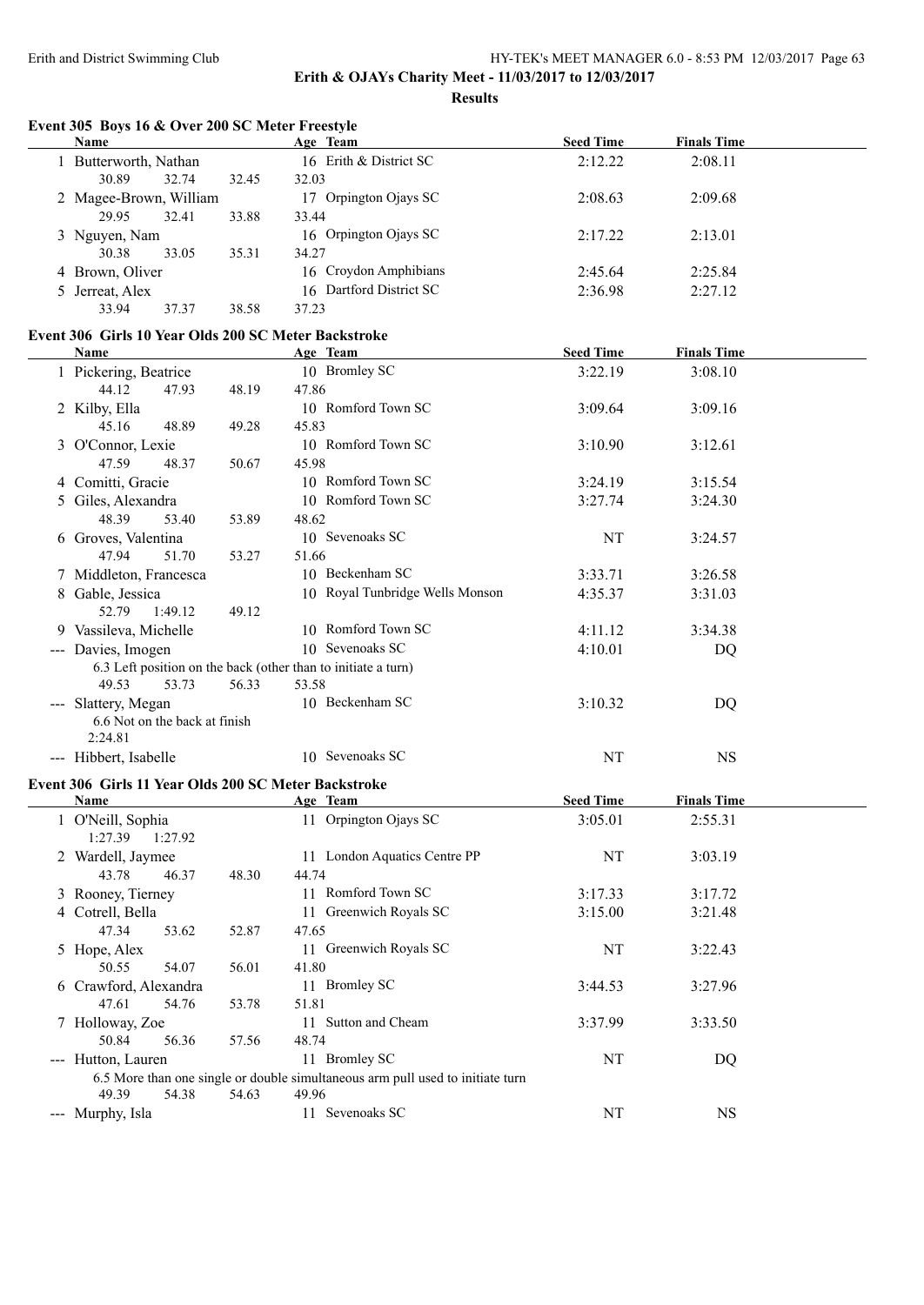**Results**

# **Event 306 Girls 12 Year Olds 200 SC Meter Backstroke**

| <b>Name</b>                                          |       | Age Team                                                                                                 | <b>Seed Time</b> | <b>Finals Time</b> |  |
|------------------------------------------------------|-------|----------------------------------------------------------------------------------------------------------|------------------|--------------------|--|
| 1 Carter, Lenka<br>38.55<br>41.08                    | 42.65 | 12 Bromley SC<br>41.00                                                                                   | 2:53.75          | 2:43.28            |  |
| 2 Dreleva, Victoria<br>38.69<br>43.08                | 44.99 | 12 Romford Town SC<br>42.24                                                                              | 2:52.32          | 2:49.00            |  |
| 3 Bridges, Caitlin<br>41.34<br>44.05                 | 46.13 | 12 Royal Tunbridge Wells Monson<br>41.68                                                                 | 3:01.74          | 2:53.20            |  |
| 4 Hall, Freya<br>41.35<br>44.85                      | 45.39 | 12 Dartford District SC<br>42.82                                                                         | 3:01.12          | 2:54.41            |  |
| 5 Lemay, Ruby<br>40.41<br>45.03                      | 46.21 | 12 Romford Town SC<br>43.93                                                                              | 3:04.19          | 2:55.58            |  |
| 6 Goodyear, Natasha<br>1:27.24<br>1:28.76            |       | 12 Bromley SC                                                                                            | 2:53.91          | 2:56.00            |  |
| 7 Blair, Orrin<br>42.73<br>46.48                     | 47.31 | 12 Croydon Amphibians<br>43.45                                                                           | 2:59.78          | 2:59.97            |  |
| 8 Gable, Amy<br>48.13<br>42.16                       | 47.12 | 12 Royal Tunbridge Wells Monson<br>44.03                                                                 | 3:24.85          | 3:01.44            |  |
| 9 Slattery, Ciara<br>44.43<br>47.58                  | 47.20 | 12 Beckenham SC<br>45.54                                                                                 | 3:05.97          | 3:04.75            |  |
| 10 Strover, Hannah<br>44.26<br>48.30                 | 48.90 | 12 Orpington Ojays SC<br>45.35                                                                           | 3:11.87          | 3:06.81            |  |
| 11 Day, Charlotte<br>42.93<br>48.18                  | 48.81 | 12 Romford Town SC<br>47.60                                                                              | 3:09.39          | 3:07.52            |  |
| 12 Young, Ava<br>45.66<br>48.08                      | 49.18 | 12 London Aquatics Centre PP<br>46.32                                                                    | 3:38.50          | 3:09.24            |  |
| 13 Humphrey, Olivia<br>45.37<br>48.12                | 49.02 | 12 Romford Town SC<br>47.07                                                                              | 3:12.84          | 3:09.58            |  |
| 14 Hambling, Phoebe<br>44.36<br>48.60                | 50.69 | 12 Greenwich Royals SC<br>48.56                                                                          | 3:05.77          | 3:12.21            |  |
| 15 Vassileva, Nicole<br>48.71<br>49.88               | 49.51 | 12 Romford Town SC<br>48.29                                                                              | 4:14.65          | 3:16.39            |  |
| 16 Bennett, Ellie-May<br>46.97<br>51.15              | 53.17 | 12 Black Lion SC<br>51.14                                                                                | NT               | 3:22.43            |  |
| 17 Walker, Maddie<br>3:33.89<br>23.11                |       | 12 Black Lion SC                                                                                         | NT               | 3:33.82            |  |
| 18 Andrew, Charlotte<br>49.25<br>57.23               | 57.37 | 12 Bexley SC<br>50.04                                                                                    | 4:03.54          | 3:33.89            |  |
| 19 Peachey, Charlotte<br>50.72<br>55.21              | 57.40 | 12 Bromley SC<br>51.10                                                                                   | 3:35.27          | 3:34.43            |  |
| --- Malasayeu, Gabriele<br>4:08.27                   |       | 12 Greenwich Royals SC<br>6.5 More than one single or double simultaneous arm pull used to initiate turn | NT               | DQ                 |  |
| --- Billings, Katie                                  |       | 12 Bromley SC                                                                                            | 2:53.40          | <b>NS</b>          |  |
| Skinner, Momoka                                      |       | 12 Bromley SC                                                                                            | 3:52.24          | <b>SCR</b>         |  |
| --- Funsch, Eva                                      |       | 12 Dulwich Dolphins                                                                                      | 2:54.42          | <b>SCR</b>         |  |
| Event 306 Girls 13 Year Olds 200 SC Meter Backstroke |       |                                                                                                          |                  |                    |  |
| Name                                                 |       | Age Team                                                                                                 | <b>Seed Time</b> | <b>Finals Time</b> |  |
| 1 Beckley, Lucy<br>38.08<br>40.61                    | 41.65 | 13 White Oak SC<br>40.03                                                                                 | 2:46.13          | 2:40.37            |  |
| 2 Prideaux, Charlotte<br>37.90<br>42.16              | 43.04 | 13 Sevenoaks SC<br>41.73                                                                                 | 2:46.41          | 2:44.83            |  |
| 3 Jepps, Lottie<br>41.43<br>45.26                    | 43.13 | 13 Royal Tunbridge Wells Monson<br>39.42                                                                 | 2:49.51          | 2:49.24            |  |
| 4 Jenkins, Chloe<br>40.71<br>43.97                   | 44.98 | 13 Greenwich Royals SC<br>41.24                                                                          | 3:07.00          | 2:50.90            |  |
| 5 Riolo, Sara-Luisa<br>42.04<br>45.10                | 44.86 | 13 Royal Tunbridge Wells Monson<br>41.85                                                                 | 3:01.94          | 2:53.85            |  |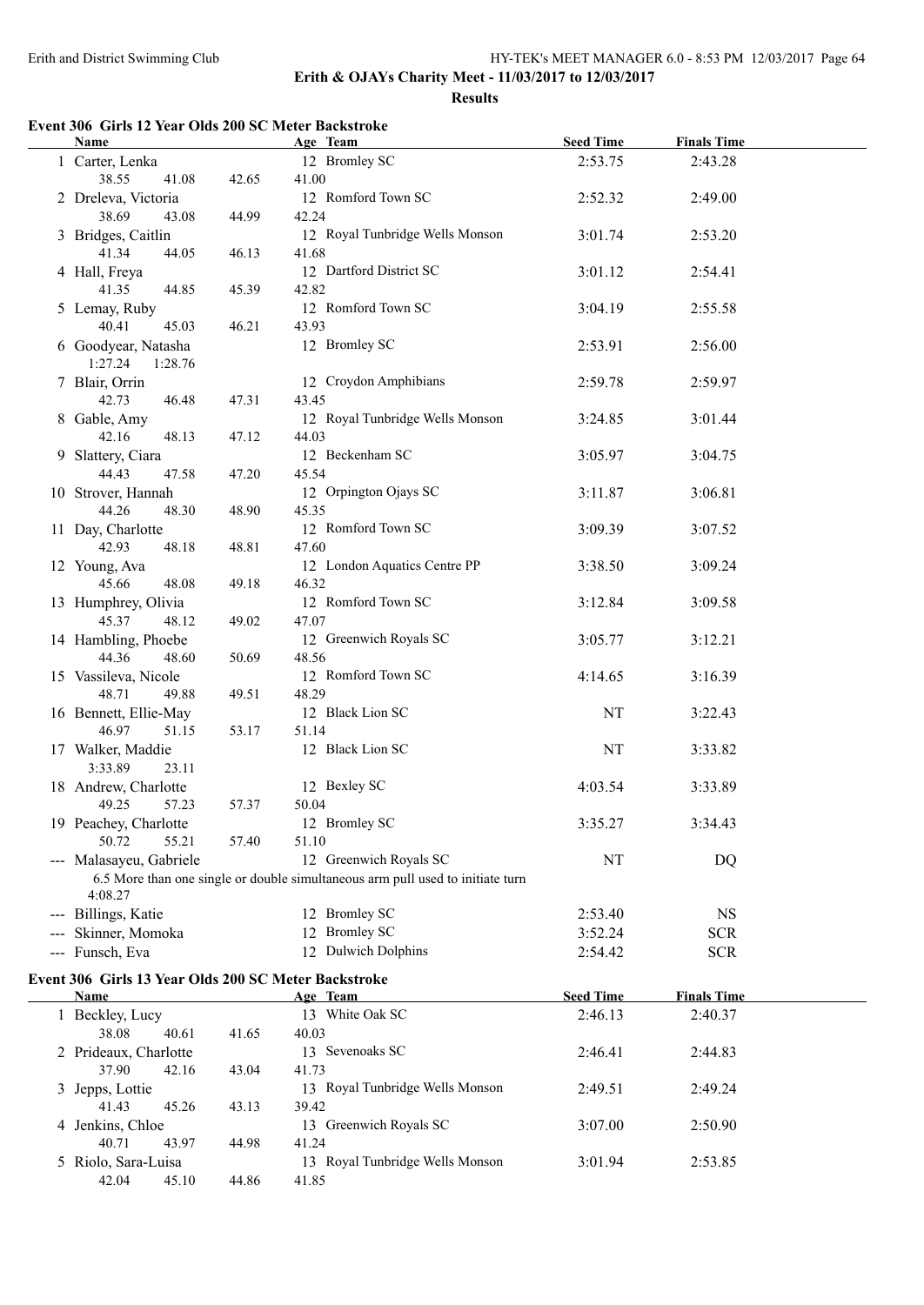**Results**

# **(Event 306 Girls 13 Year Olds 200 SC Meter Backstroke)**

| <b>Name</b>                                                                |       | Age Team                                                                                            | <b>Seed Time</b> | <b>Finals Time</b> |  |
|----------------------------------------------------------------------------|-------|-----------------------------------------------------------------------------------------------------|------------------|--------------------|--|
| 6 Leggett, Kitty<br>40.10<br>43.85                                         | 45.73 | 13 London Aquatics Centre PP<br>44.67                                                               | 3:05.29          | 2:54.35            |  |
| 7 Barrett, Matilda<br>40.62<br>45.23                                       | 45.67 | 13 Orpington Ojays SC<br>44.08                                                                      | 2:52.34          | 2:55.60            |  |
| 8 Thwaites, Marina<br>40.83<br>45.08                                       | 45.64 | 13 Greenwich Royals SC<br>44.23                                                                     | 2:58.35          | 2:55.78            |  |
| 9 Bulmer, Erin<br>44.07<br>47.08                                           | 49.34 | 13 Erith & District SC<br>45.94                                                                     | 3:23.41          | 3:06.43            |  |
| 10 Gardner, Kathryn<br>3:08.31                                             |       | 13 Black Lion SC                                                                                    | 3:12.96          | 3:08.31            |  |
| 11 Anscomb, Liberty<br>45.50<br>49.58                                      | 49.22 | 13 Dartford District SC<br>47.96                                                                    | 3:22.30          | 3:12.26            |  |
| 12 Cioran, Alexandra<br>43.04<br>49.25                                     | 51.90 | 13 Orpington Ojays SC<br>50.80                                                                      | 3:15.01          | 3:14.99            |  |
| --- Rackstraw, Eleanor                                                     |       | 13 Dartford District SC                                                                             | 3:33.25          | DQ                 |  |
| 49.38<br>51.63                                                             | 53.94 | 6.5 More than one single or double simultaneous arm pull used to initiate turn<br>52.47             |                  |                    |  |
| --- Costain, Florence                                                      |       | 13 Royal Tunbridge Wells Monson                                                                     | 3:13.45          | DQ                 |  |
| 46.04<br>48.05                                                             | 47.64 | 6.5 Single or double simultaneous arm pull used to initiate turn or not performed immediat<br>45.05 |                  |                    |  |
|                                                                            |       | 13 Sevenoaks SC                                                                                     |                  |                    |  |
| --- Vowell, Katie                                                          |       |                                                                                                     | 2:39.80          | <b>XNS</b>         |  |
| --- Witton, Olivia<br>Event 306 Girls 14 Year Olds 200 SC Meter Backstroke |       | 13 Romford Town SC                                                                                  | 2:53.27          | <b>SCR</b>         |  |
| Name                                                                       |       | Age Team                                                                                            | <b>Seed Time</b> | <b>Finals Time</b> |  |
| 1 Gimbird, Jayne                                                           |       | 14 Romford Town SC                                                                                  | 2:42.41          | 2:37.06            |  |
| 36.59<br>40.34                                                             | 40.89 | 39.24                                                                                               |                  |                    |  |
| 2 Mason, Amber<br>37.68<br>41.06                                           | 41.69 | 14 Romford Town SC<br>39.16                                                                         | 2:43.70          | 2:39.59            |  |
| 3 Moore, Kirsty<br>39.57<br>41.15                                          | 41.07 | 14 Greenwich Royals SC<br>40.82                                                                     | 2:50.20          | 2:42.61            |  |
| 4 Huxley, Sophie<br>40.05<br>42.64                                         | 44.42 | 14 White Oak SC<br>43.24                                                                            | 2:53.45          | 2:50.35            |  |
| 5 Bruce, Madeleine<br>42.17<br>45.59                                       | 47.14 | 14 Royal Tunbridge Wells Monson<br>44.90                                                            | 3:00.00          | 2:59.80            |  |
| 6 Chenaf, Boushra<br>43.95<br>47.87                                        | 49.29 | 14 Greenwich Royals SC<br>48.35                                                                     | NT               | 3:09.46            |  |
| 7 Shaw, Alex<br>3:31.67                                                    |       | 14 Dartford District SC                                                                             | 3:40.21          | 3:31.67            |  |
| --- Blair, Tay                                                             |       | 14 Croydon Amphibians                                                                               | 2:48.30          | <b>SCR</b>         |  |
| --- Van Rooyen, Jaime                                                      |       | 14 Orpington Ojays SC                                                                               | 2:58.55          | <b>SCR</b>         |  |
| Event 306 Girls 15 Year Olds 200 SC Meter Backstroke                       |       |                                                                                                     |                  |                    |  |
| <b>Name</b>                                                                |       | Age Team                                                                                            | <b>Seed Time</b> | <b>Finals Time</b> |  |
| 1 Harden, Ellie<br>35.73<br>39.42                                          | 40.33 | 15 Orpington Ojays SC<br>37.96                                                                      | 2:35.40          | 2:33.44            |  |
| 2 Devonport, Fern<br>36.83<br>39.76                                        | 40.38 | 15 Royal Tunbridge Wells Monson<br>39.96                                                            | 2:35.66          | 2:36.93            |  |
| 3 Jepps, Elizabeth<br>40.30<br>41.91                                       | 43.62 | 15 Royal Tunbridge Wells Monson<br>41.54                                                            | 2:47.78          | 2:47.37            |  |
| 4 Varley, Zoe<br>41.98<br>45.85                                            | 46.92 | 15 Dartford District SC<br>45.25                                                                    | 3:09.36          | 3:00.00            |  |
| Event 307 Boys 10 Year Olds 50 SC Meter Butterfly                          |       |                                                                                                     |                  |                    |  |
| Name                                                                       |       | Age Team                                                                                            | <b>Seed Time</b> | <b>Finals Time</b> |  |
| 1 Barrett, Thomas                                                          |       | 10 Orpington Ojays SC                                                                               | 50.75            | 46.77              |  |
| 2 Idnani, Krish                                                            |       | 10 Beckenham SC                                                                                     | 47.75            | 46.85              |  |
| 3 Hori, James                                                              |       | 10 Erith & District SC                                                                              | 54.81            | 50.22              |  |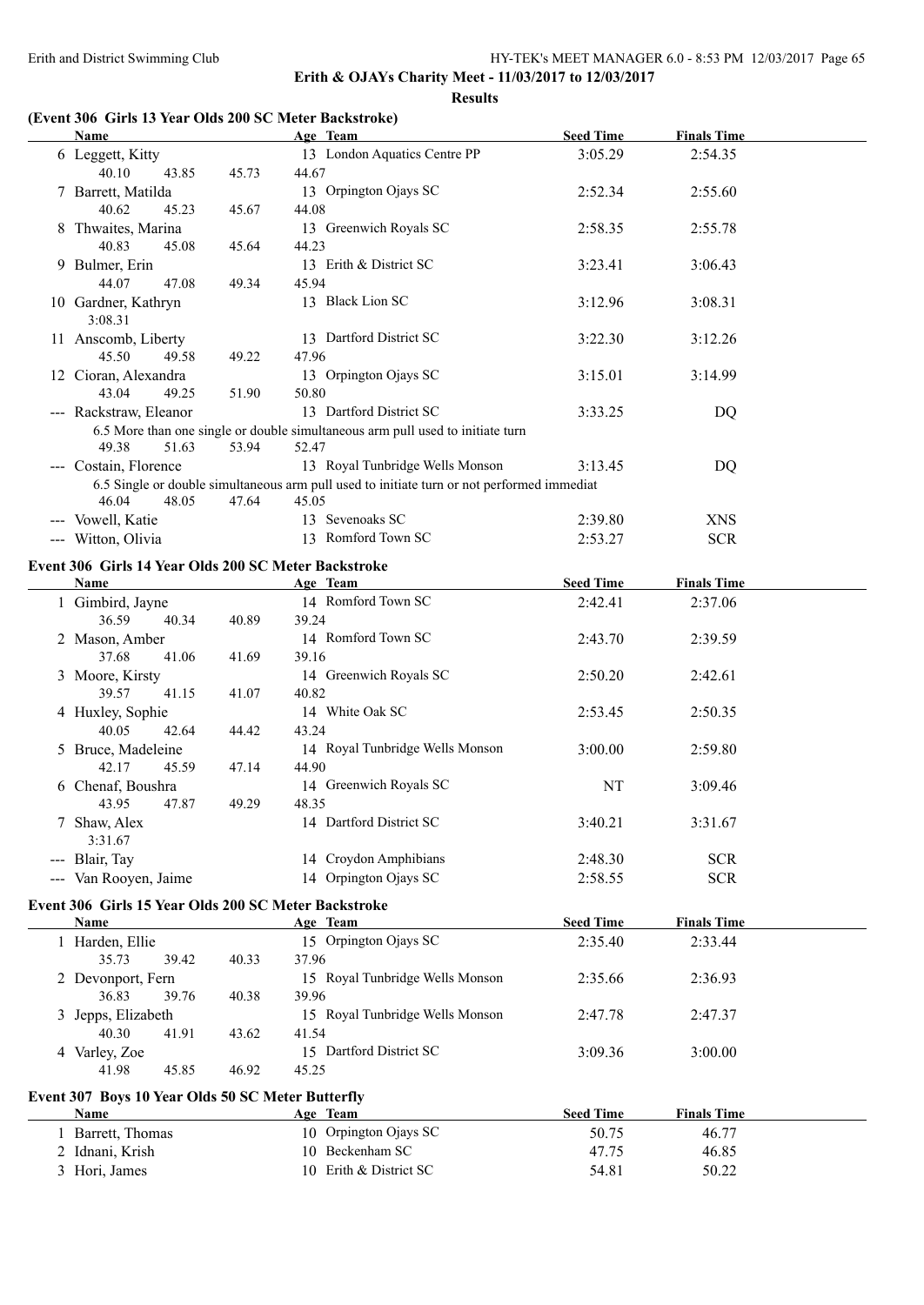#### **Results**

# **(Event 307 Boys 10 Year Olds 50 SC Meter Butterfly)**

| <b>Name</b>                                 | Age Team                        | <b>Seed Time</b> | <b>Finals Time</b> |
|---------------------------------------------|---------------------------------|------------------|--------------------|
| 4 King, Jacob                               | 10 Beckenham SC                 | 48.43            | 53.43              |
| 5 Nicholson, Samuel                         | 10 Greenwich Royals SC          | NT               | 55.79              |
| 6 James, Toby                               | 10 Sevenoaks SC                 | 50.00            | 57.25              |
| 7 Lewis, Piran                              | 10 Beckenham SC                 | NT               | 59.29              |
| 8 Middleton, Alexander                      | 10 Beckenham SC                 | 58.06            | 1:00.37            |
| 9 Nikolov, Daniel                           | 10 Erith & District SC          | NT               | 1:09.18            |
| --- Hawkey, Lucas                           | 10 Erith & District SC          | NT               | DQ                 |
| 8.2 Arms not brought forward over the water |                                 |                  |                    |
| --- Dell'Accio, Roberto                     | 10 Bromley SC                   | 49.22            | DQ                 |
| 8.2 Arms not brought forward simultaneously |                                 |                  |                    |
| --- Bryl, Lucas                             | 10 Bromley SC                   | 54.31            | <b>SCR</b>         |
| --- McConnell, Isaac                        | 10 Bromley SC                   | 1:03.63          | <b>SCR</b>         |
| --- Funsch, Nicholas                        | 10 Dulwich Dolphins             | 48.19            | <b>SCR</b>         |
| --- Greenwood, Marius                       | 10 Royal Tunbridge Wells Monson | 54.17            | <b>SCR</b>         |
| --- Vowell, Jonathan                        | 10 Sevenoaks SC                 | 41.83            | <b>SCR</b>         |

## **Event 307 Boys 11 Year Olds 50 SC Meter Butterfly**

| Name                       |     | Age Team            | <b>Seed Time</b> | <b>Finals Time</b> |  |
|----------------------------|-----|---------------------|------------------|--------------------|--|
| 1 Box, Joseph              | 11  | Sevenoaks SC        | 42.59            | 39.44              |  |
| 2 Wood, Josh               | 11. | Sevenoaks SC        | 45.33            | 41.69              |  |
| 3 Smith, Edward            | 11. | Sevenoaks SC        | 43.00            | 42.81              |  |
| 4 Jarrett, Lewis           | 11  | Romford Town SC     | 46.55            | 42.94              |  |
| 5 Brown, Hughie            | 11. | Black Lion SC       | 52.03            | 46.10              |  |
| 6 Jarrett, William         | 11. | Sevenoaks SC        | 46.81            | 46.20              |  |
| 7 Waters, Harry            | 11. | Beckenham SC        | 51.35            | 46.98              |  |
| 8 Gallagher Francis, Harry | 11. | Greenwich Royals SC | 48.37            | 47.75              |  |
| 9 Cooper, Max              | 11  | Sevenoaks SC        | 42.37            | 48.21              |  |
| 10 Hillier, Franco         | 11  | <b>Bromley SC</b>   | 49.19            | 50.08              |  |
| 11 Dinev, Bryan            | 11  | Bexley SC           | 55.54            | 52.32              |  |
| 12 Fowler, Finlay          | 11  | Dulwich Dolphins    | 1:18.15          | 55.59              |  |
| 13 Fulton, Enzo            | 11  | Romford Town SC     | 1:04.64          | 58.45              |  |
| 14 McDonald, Kyan          | 11. | Erith & District SC | 1:05.61          | 58.98              |  |
| --- Drelev, Denis          |     | Romford Town SC     | 55.00            | DQ                 |  |

8.2 Arms not brought forward simultaneously

# **Event 307 Boys 12 Year Olds 50 SC Meter Butterfly**

|     | Name                                |    | Age Team                        | <b>Seed Time</b> | <b>Finals Time</b> |
|-----|-------------------------------------|----|---------------------------------|------------------|--------------------|
|     | 1 Roberts, Marco                    |    | 12 Bethnal Green                | 37.21            | 36.04              |
|     | 2 Delves, Adam                      |    | 12 Royal Tunbridge Wells Monson | 38.92            | 36.15              |
|     | 3 Pickering, Sebastian              |    | 12 Bromley SC                   | 37.10            | 37.14              |
|     | 4 McCarthy, Connor                  |    | 12 Romford Town SC              | 38.35            | 39.21              |
|     | 5 Fry, James                        |    | 12 Sevenoaks SC                 | 42.06            | 39.99              |
|     | 6 Somerville-Cotton, James          |    | 12 Orpington Ojays SC           | 50.01            | 44.68              |
|     | 7 Livingstone, Lucas                |    | 12 Orpington Ojays SC           | 47.78            | 45.77              |
|     | 8 Ambler, Robbie                    |    | 12 Bexley SC                    | 53.43            | 51.08              |
|     | 9 Baker, Maxwell                    |    | 12 Orpington Ojays SC           | 50.86            | 52.01              |
|     | 10 Sutherland, Ewan J               |    | 12 Bromley SC                   | 53.31            | 53.33              |
|     | 11 Kechagias, Ilias                 |    | 12 Dulwich Dolphins             | 57.50            | 55.67              |
|     | --- Edge, Lance                     |    | 12 Beckenham SC                 | 1:00.66          | DQ                 |
|     | 4.4 Starting before starting signal |    |                                 |                  |                    |
| --- | Chou, Nevan                         |    | 12 Bromley SC                   | 39.32            | <b>SCR</b>         |
|     | Cepeda, Keane L                     | 12 | Dartford District SC            | 37.18            | <b>SCR</b>         |
|     | --- Rodriguez-Aparicio, Mateo       |    | 12 Orpington Ojays SC           | 48.45            | <b>SCR</b>         |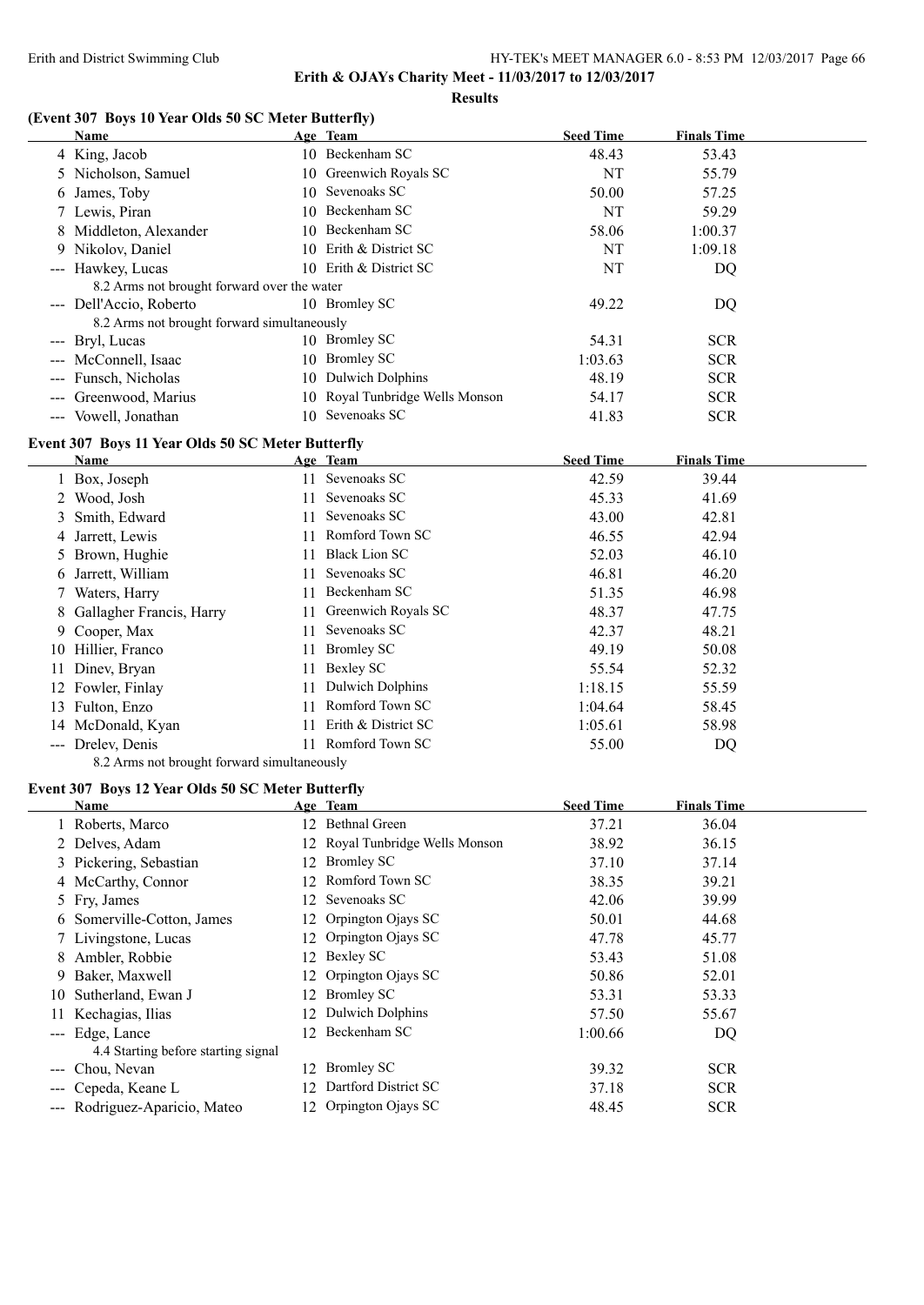**Erith & OJAYs Charity Meet - 11/03/2017 to 12/03/2017**

**Results**

# **Event 307 Boys 13 Year Olds 50 SC Meter Butterfly**

|   | <b>Name</b>                                                      |         |         | Age Team                        | <b>Seed Time</b> | <b>Finals Time</b> |  |
|---|------------------------------------------------------------------|---------|---------|---------------------------------|------------------|--------------------|--|
|   | 1 Saunders, Noah                                                 |         |         | 13 Orpington Ojays SC           | 36.34            | 35.80              |  |
|   | 2 Dennis, Will                                                   |         |         | 13 Bromley SC                   | 37.57            | 38.92              |  |
|   | Jayasinghe, Dillon                                               |         |         | 13 Bexley SC                    | 41.93            | 40.74              |  |
|   | 4 Morse, Oliver                                                  |         |         | 13 Bexley SC                    | 41.84            | 40.90              |  |
|   | 5 Marney, Luke                                                   |         | 13      | Romford Town SC                 | 45.09            | 42.64              |  |
|   | 6 Nwabisa, Paris                                                 |         |         | 13 Dartford District SC         | 44.74            | 45.07              |  |
| 7 | Angell, Thomas                                                   |         |         | 13 Dartford District SC         | 47.48            | 45.26              |  |
| 8 | Ricard, Luca                                                     |         |         | 13 Dulwich Dolphins             | 47.00            | 57.27              |  |
|   | --- Giles, George                                                |         |         | 13 Romford Town SC              | 42.48            | <b>NS</b>          |  |
|   | --- Hudson, Jacob                                                |         | 13      | Sevenoaks SC                    | 38.05            | <b>SCR</b>         |  |
|   | --- Davies, Cameron                                              |         | 13      | Sevenoaks SC                    | 38.16            | <b>SCR</b>         |  |
|   | --- Fearon, Ben                                                  |         |         | 13 Royal Tunbridge Wells Monson | 42.78            | <b>SCR</b>         |  |
|   |                                                                  |         |         |                                 |                  |                    |  |
|   | Event 307 Boys 14 Year Olds 50 SC Meter Butterfly                |         |         |                                 |                  |                    |  |
|   | Name                                                             |         |         | Age Team                        | <b>Seed Time</b> | <b>Finals Time</b> |  |
|   | 1 Allen, Robert                                                  |         |         | 14 Sevenoaks SC                 | 34.38            | 33.00              |  |
|   | 2 Rout, Harry                                                    |         |         | 14 Black Lion SC                | 33.78            | 33.53              |  |
|   | 3 Crowley, Oliver                                                |         |         | 14 Greenwich Royals SC          | 35.43            | 33.60              |  |
|   | 4 Hamer, Joss                                                    |         |         | 14 Royal Tunbridge Wells Monson | 33.99            | 35.28              |  |
|   | 5 Peel, Max                                                      |         |         | 14 Orpington Ojays SC           | 36.33            | 35.93              |  |
|   | 6 Fernandes, Aidan                                               |         |         | 14 Romford Town SC              | 37.85            | 37.48              |  |
|   | --- Macklin, Andrew                                              |         |         | 14 Bexley SC                    | 39.65            | DQ                 |  |
|   | 4.4 Starting before starting signal                              |         |         |                                 |                  |                    |  |
|   | --- Shaw, Michael                                                |         |         | 14 Dartford District SC         | 34.32            | <b>SCR</b>         |  |
|   | --- Matharu, Anilraj                                             |         |         | 14 Dartford District SC         | 42.37            | <b>SCR</b>         |  |
|   | --- Cunningham, Freddy                                           |         |         | 14 Royal Tunbridge Wells Monson | 30.67            | <b>SCR</b>         |  |
|   |                                                                  |         |         |                                 |                  |                    |  |
|   | Event 307 Boys 15 Year Olds 50 SC Meter Butterfly<br><b>Name</b> |         |         | Age Team                        | <b>Seed Time</b> | <b>Finals Time</b> |  |
|   | 1 Hurley, Josh                                                   |         |         | 15 Dartford District SC         | 33.29            | 33.55              |  |
|   |                                                                  |         |         | 15 Bexley SC                    | 35.38            | 34.55              |  |
|   | 2 Brighton, Daniel                                               |         |         |                                 |                  |                    |  |
|   | Event 307 Boys 16 & Over 50 SC Meter Butterfly                   |         |         |                                 |                  |                    |  |
|   | Name                                                             |         |         | Age Team                        | <b>Seed Time</b> | <b>Finals Time</b> |  |
|   | 1 Gaster, Samuel                                                 |         |         | 17 Orpington Ojays SC           | 31.28            | 30.74              |  |
|   | 2 Brown, Oliver                                                  |         |         | 16 Croydon Amphibians           | 30.68            | 30.95              |  |
|   | 3 Pereira, Sean                                                  |         |         | 16 Erith & District SC          | 32.63            | 33.57              |  |
|   | Event 308 Girls 10 Year Olds 200 SC Meter Breaststroke           |         |         |                                 |                  |                    |  |
|   | <b>Name</b>                                                      |         |         | Age Team                        | <b>Seed Time</b> | <b>Finals Time</b> |  |
|   | 1 Comitti, Gracie                                                |         |         | 10 Romford Town SC              | 3:46.12          | 3:39.41            |  |
|   | 49.97<br>57.88                                                   | 57.21   | 54.35   |                                 |                  |                    |  |
|   | 2 Dobson, Alice                                                  |         |         | 10 Royal Tunbridge Wells Monson | 3:59.92          | 3:43.18            |  |
|   | 53.36<br>56.20                                                   | 57.95   | 55.67   |                                 |                  |                    |  |
|   | 3 Tovey, Amelia                                                  |         |         | 10 Sevenoaks SC                 | 3:56.40          | 3:55.92            |  |
|   | 56.26<br>2:03.48                                                 | 56.18   |         |                                 |                  |                    |  |
|   | 4 Johnson, Alexandra                                             |         |         | 10 Beckenham SC                 | 4:22.54          | 4:00.00            |  |
|   | 56.15<br>1:02.82                                                 | 1:01.91 | 59.12   |                                 |                  |                    |  |
|   | 5 Cain, Lottie                                                   |         |         | 10 Bromley SC                   | 4:05.38          | 4:10.46            |  |
|   | 57.14<br>1:05.53                                                 | 1:05.55 | 1:02.24 |                                 |                  |                    |  |
|   | 6 Vassileva, Michelle                                            |         |         | 10 Romford Town SC              | 4:24.56          | 4:23.33            |  |
|   | 1:01.66<br>1:06.62                                               | 1:08.56 | 1:06.49 |                                 |                  |                    |  |
|   | --- Saunders, Abigail                                            |         |         | 10 Orpington Ojays SC           | 3:32.31          | X3:26.51           |  |
|   | 46.40<br>53.11                                                   | 54.42   | 52.58   |                                 |                  |                    |  |
|   | --- McSheffrey, Codie                                            |         |         | 10 Romford Town SC              | 3:31.00          | X3:42.61           |  |
|   | 49.32<br>57.43                                                   | 58.92   | 56.94   |                                 |                  |                    |  |
|   |                                                                  |         |         |                                 |                  |                    |  |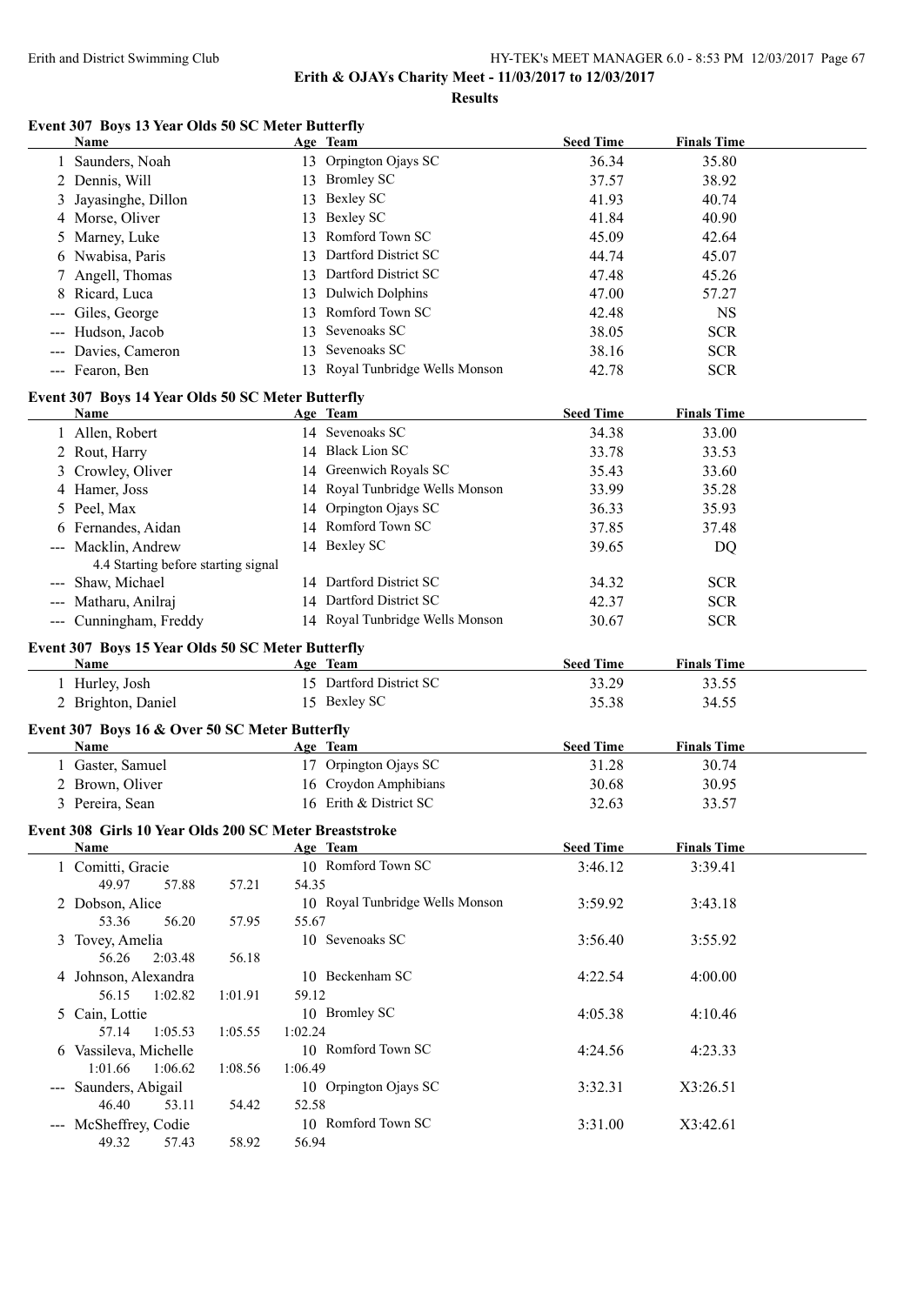**Erith & OJAYs Charity Meet - 11/03/2017 to 12/03/2017**

**Results**

# **Name Age Team Seed Time Finals Time**<br> **Age Team Seed Time Finals Time**<br> **Age Team SC S**:43.84 **3**:25.42 1 Johnson, Jamie 11 Beckenham SC 3:43.84 3:25.42 49.10 1:45.58 50.74

**Event 308 Girls 11 Year Olds 200 SC Meter Breaststroke**

| 49.10<br>1:45.58                                       | 50.74   |                                |                  |                    |  |
|--------------------------------------------------------|---------|--------------------------------|------------------|--------------------|--|
| 2 Carver, Pippa                                        |         | 11 Beckenham SC                | 3:50.09          | 3:30.56            |  |
| 49.62<br>53.48                                         | 54.39   | 53.07                          |                  |                    |  |
| 3 Roberts, Martha<br>47.77<br>56.92                    |         | 11 Sevenoaks SC                | 3:47.00          | 3:38.94            |  |
| 4 Hosler, Millie                                       | 58.62   | 55.63<br>11 Romford Town SC    | 3:52.25          | 3:48.31            |  |
| 52.42<br>59.43                                         | 58.98   | 57.48                          |                  |                    |  |
| 5 Cockburn, Amber                                      |         | 11 Sevenoaks SC                | NT               | 3:48.68            |  |
| 52.10<br>1:00.30                                       | 59.65   | 56.63                          |                  |                    |  |
| 6 Everett, Zoe                                         |         | 11 Bexley SC                   | 4:01.41          | 3:55.79            |  |
| 54.23<br>1:00.18                                       | 1:02.85 | 58.53                          |                  |                    |  |
| 7 Van Selm, Jessica                                    |         | 11 Bromley SC                  | 4:00.05          | 3:57.10            |  |
| 56.05<br>3:01.15                                       |         |                                |                  |                    |  |
| 8 Richards, Isabella                                   |         | 11 Bexley SC                   | 4:00.00          | 3:58.57            |  |
| 1:56.91<br>1:01.48                                     | 1:00.18 |                                |                  |                    |  |
| 9 Jarrett, Iris                                        |         | 11 Sevenoaks SC                | NT               | 4:00.61            |  |
| 56.09<br>1:02.18<br>10 Yusuf, Elliz                    | 2:02.34 | 11 Bromley SC                  | 3:57.66          | 4:03.61            |  |
| 55.28<br>1:02.91                                       | 1:03.10 | 1:02.32                        |                  |                    |  |
| 11 Hope, Alex                                          |         | 11 Greenwich Royals SC         | NT               | 4:04.22            |  |
| 54.88<br>1:02.61                                       | 1:05.23 | 1:01.50                        |                  |                    |  |
| 12 Davies, Leah                                        |         | 11 Bromley SC                  | 4:04.06          | 4:08.63            |  |
| 1:00.56<br>1:03.43                                     | 1:04.81 | 59.83                          |                  |                    |  |
| --- King, Martha                                       |         | 11 Beckenham SC                | 3:26.92          | X3:21.50           |  |
| 45.07<br>52.45                                         | 53.34   | 50.64                          |                  |                    |  |
| --- Hutton, Lauren                                     |         | 11 Bromley SC                  | 4:12.00          | <b>NS</b>          |  |
| --- Holloway, Zoe                                      |         | 11 Sutton and Cheam            | 4:07.31          | <b>SCR</b>         |  |
| --- Murphy, Isla                                       |         | 11 Sevenoaks SC                | NT               | <b>SCR</b>         |  |
|                                                        |         |                                |                  |                    |  |
| Event 308 Girls 12 Year Olds 200 SC Meter Breaststroke |         |                                |                  |                    |  |
| <b>Name</b>                                            |         | Age Team                       | <b>Seed Time</b> | <b>Finals Time</b> |  |
| 1 Dreleva, Victoria                                    |         | 12 Romford Town SC             | 3:20.48          | 3:25.54            |  |
| 46.43<br>52.67                                         | 53.76   | 52.68                          |                  |                    |  |
| 2 Blair, Orrin                                         |         | 12 Croydon Amphibians          | 3:30.90          | 3:30.89            |  |
| 48.22<br>54.70                                         | 55.59   | 52.38                          |                  |                    |  |
| 3 Burke, Bethany                                       |         | 12 Dartford District SC        | 3:31.05          | 3:31.21            |  |
| 49.36<br>54.71                                         | 56.25   | 50.89                          |                  |                    |  |
| 4 Lemay, Ruby                                          |         | 12 Romford Town SC             | 3:34.62          | 3:35.57            |  |
| 49.37<br>56.43                                         | 55.81   | 53.96<br>12 Orpington Ojays SC |                  |                    |  |
| 5 Peel, Eve<br>50.33<br>56.46                          | 55.64   | 54.27                          | 3:40.14          | 3:36.70            |  |
| 6 Vassileva, Nicole                                    |         | 12 Romford Town SC             | 4:04.09          | 3:49.41            |  |
| 53.81<br>58.70                                         | 58.43   | 58.47                          |                  |                    |  |
| 7 Bennett, Ellie-May                                   |         | 12 Black Lion SC               | 4:10.24          | 3:52.41            |  |
| 52.95<br>1:00.40                                       | 1:01.79 | 57.27                          |                  |                    |  |
| 8 Rashed, Hania                                        |         | 12 Bexley SC                   | 4:20.76          | 3:52.51            |  |
| 53.28<br>1:02.06                                       | 59.48   | 57.69                          |                  |                    |  |
| 9 Hamoudi, Sarah                                       |         | 12 Greenwich Royals SC         | NT               | 3:54.13            |  |
| 53.65<br>1:01.11                                       | 1:01.43 | 57.94                          |                  |                    |  |
| 10 Lee-Davie, Isla                                     |         | 12 Beckenham SC                | 3:50.54          | 3:54.67            |  |
| 2:55.65<br>59.02                                       |         |                                |                  |                    |  |
| 11 Malasayeu, Gabriele<br>3:54.99                      |         | 12 Greenwich Royals SC         | NT               | 3:54.99            |  |
| 12 Walker, Maddie                                      |         | 12 Black Lion SC               | 4:24.53          | 4:16.67            |  |
| 1:01.18<br>1:05.88                                     | 1:06.60 | 1:03.01<br>12 Bromley SC       |                  |                    |  |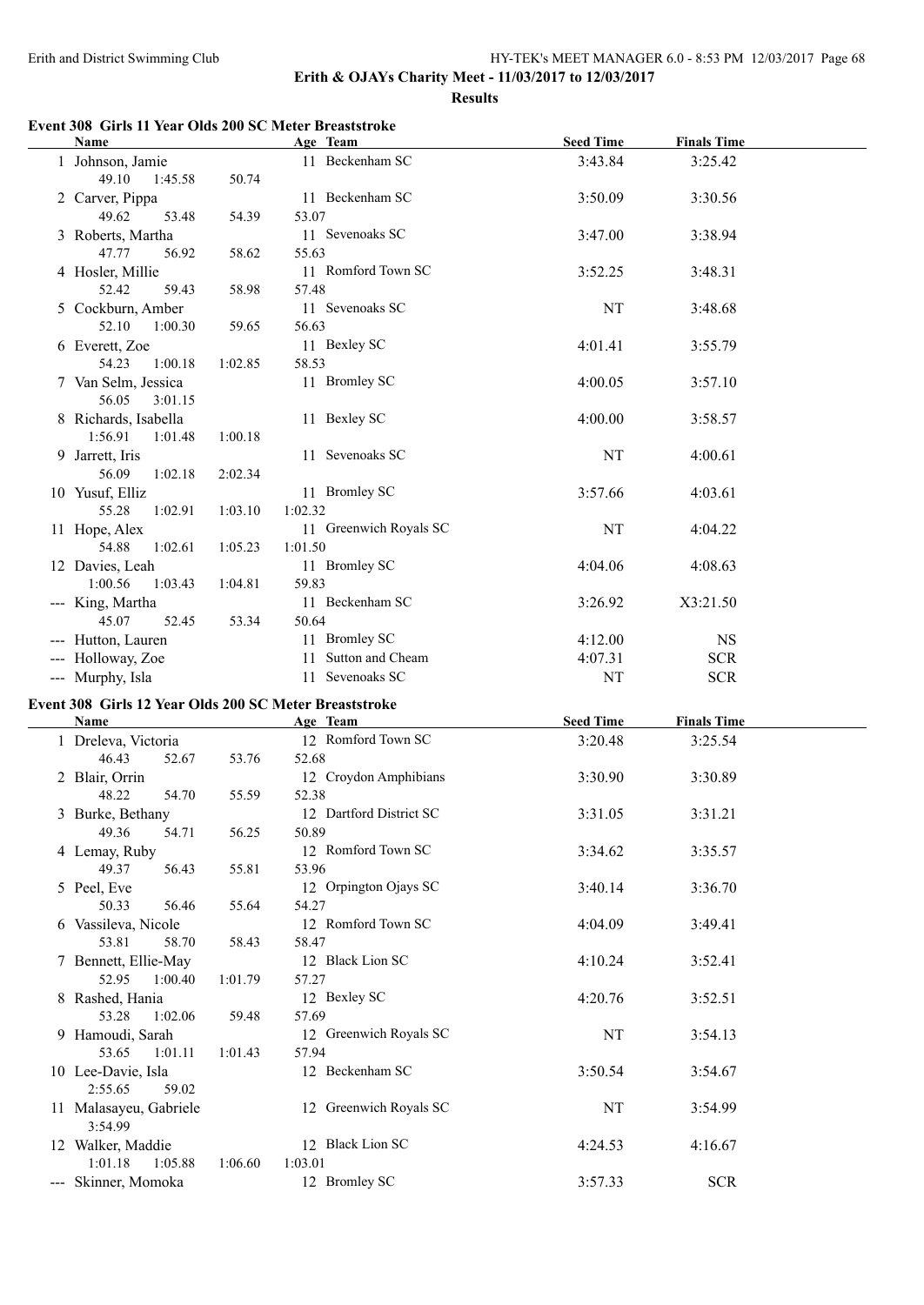**Erith & OJAYs Charity Meet - 11/03/2017 to 12/03/2017**

**Results**

# **(Event 308 Girls 12 Year Olds 200 SC Meter Breaststroke)**

44.12 50.51 52.48 52.17

| Name                                                   |         | Age Team                        | <b>Seed Time</b> | <b>Finals Time</b> |  |
|--------------------------------------------------------|---------|---------------------------------|------------------|--------------------|--|
| --- Simpson, Betty                                     |         | 12 Sevenoaks SC                 | 3:38.05          | <b>SCR</b>         |  |
| --- Deavin, Rose                                       |         | 12 Romford Town SC              | 3:49.96          | <b>SCR</b>         |  |
|                                                        |         |                                 |                  |                    |  |
| Event 308 Girls 13 Year Olds 200 SC Meter Breaststroke |         |                                 |                  |                    |  |
| Name                                                   |         | Age Team                        | <b>Seed Time</b> | <b>Finals Time</b> |  |
| 1 Pearson, Aoife                                       |         | 13 London Aquatics Centre PP    | 3:31.11          | 3:10.42            |  |
| 45.75<br>48.46                                         | 48.83   | 47.38                           |                  |                    |  |
| 2 McKeown, Elizabeth                                   |         | 13 Royal Tunbridge Wells Monson | 3:24.10          | 3:11.48            |  |
| 45.02<br>49.49                                         | 49.42   | 47.55                           |                  |                    |  |
| 3 Herbert, Jessica                                     |         | 13 Orpington Ojays SC           | 3:31.59          | 3:13.31            |  |
| 43.81<br>49.79                                         | 50.85   | 48.86                           |                  |                    |  |
| 4 Jenkins, Chloe                                       |         | 13 Greenwich Royals SC          | 3:18.43          | 3:19.25            |  |
| 46.00<br>50.36                                         | 51.93   | 50.96                           |                  |                    |  |
| 5 Gough, Katie                                         |         | 13 Orpington Ojays SC           | 3:28.20          | 3:22.13            |  |
| 46.85<br>49.74                                         | 53.61   | 51.93                           |                  |                    |  |
| 6 Black, Madeline                                      |         | 13 Bromley SC                   |                  |                    |  |
|                                                        |         |                                 | 3:28.97          | 3:27.40            |  |
| 45.74<br>52.15                                         | 54.14   | 55.37                           |                  |                    |  |
| 7 Gardner, Molly                                       |         | 13 Greenwich Royals SC          | 3:28.57          | 3:29.84            |  |
| 47.58<br>54.54                                         | 55.99   | 51.73                           |                  |                    |  |
| 8 Stratton, Jennifer                                   |         | 13 Bexley SC                    | 3:29.00          | 3:30.79            |  |
| 49.11<br>52.57                                         | 55.63   | 53.48                           |                  |                    |  |
| 9 Hillier, Sofia                                       |         | 13 Bromley SC                   | 3:36.29          | 3:32.22            |  |
| 47.81<br>54.37                                         | 54.94   | 55.10                           |                  |                    |  |
| 10 Evans, Olwen                                        |         | 13 Bexley SC                    | 3:56.76          | 3:33.05            |  |
| 47.52<br>55.53                                         | 55.78   | 54.22                           |                  |                    |  |
| 11 Leggett, Kitty                                      |         | 13 London Aquatics Centre PP    | NT               | 3:33.85            |  |
| 47.71<br>54.91                                         | 55.90   | 55.33                           |                  |                    |  |
| 12 Frisby, Amelia                                      |         | 13 Orpington Ojays SC           | 3:38.01          | 3:34.70            |  |
| 49.20<br>56.96                                         | 55.94   | 52.60                           |                  |                    |  |
| 13 Harry, Olivia                                       |         | 13 Erith & District SC          | 3:47.09          | 3:38.85            |  |
| 50.40<br>55.66                                         | 56.89   | 55.90                           |                  |                    |  |
| 14 Whittlestone, Pyper                                 |         | 13 Romford Town SC              | 3:51.87          | 3:40.98            |  |
| 1:48.11<br>57.14                                       | 55.73   |                                 |                  |                    |  |
|                                                        |         |                                 |                  |                    |  |
| 15 Hunton, Amelie                                      |         | 13 Royal Tunbridge Wells Monson | 3:41.54          | 3:41.10            |  |
| 49.12<br>57.60                                         | 58.81   | 55.57                           |                  |                    |  |
| 16 McLain, Josie                                       |         | 13 Bexley SC                    | 3:47.39          | 3:43.35            |  |
| 52.32<br>56.64                                         | 57.42   | 56.97                           |                  |                    |  |
| 17 Gardner, Kathryn                                    |         | 13 Black Lion SC                | NT               | 3:47.19            |  |
| 51.76<br>59.86                                         | 59.20   | 56.37                           |                  |                    |  |
| 18 Lightfoot, Isabella                                 |         | 13 Royal Tunbridge Wells Monson | 3:45.82          | 3:48.44            |  |
| 50.33<br>59.12                                         | 1:00.39 | 58.60                           |                  |                    |  |
| --- Vowell, Katie                                      |         | 13 Sevenoaks SC                 | 3:09.56          | <b>SCR</b>         |  |
|                                                        |         |                                 |                  |                    |  |
| Event 308 Girls 14 Year Olds 200 SC Meter Breaststroke |         |                                 |                  |                    |  |
| <b>Name</b>                                            |         | Age Team                        | <b>Seed Time</b> | <b>Finals Time</b> |  |
| 1 Rippon, Molly                                        |         | 14 Royal Tunbridge Wells Monson | 3:13.26          | 3:07.46            |  |
| 41.68<br>48.27                                         | 49.14   | 48.37                           |                  |                    |  |
| 2 Blair, Tay                                           |         | 14 Croydon Amphibians           | 3:10.00          | 3:07.75            |  |
| 41.84<br>47.97                                         | 48.77   | 49.17                           |                  |                    |  |
| 3 Fraser, Lauren                                       |         | 14 Bromley SC                   | 3:04.82          | 3:08.11            |  |
| 43.30<br>48.95                                         | 49.06   | 46.80                           |                  |                    |  |
| 4 Kottas, Ellis                                        |         | 14 Bromley SC                   | 3:02.84          | 3:10.81            |  |
| 44.09<br>49.39                                         | 50.19   | 47.14                           |                  |                    |  |
| 5 Hawkins, Anna                                        |         | 14 Orpington Ojays SC           | 3:10.38          | 3:11.65            |  |
| 44.01<br>48.86                                         | 50.31   | 48.47                           |                  |                    |  |
| *6 Chenaf, Boushra                                     |         | 14 Greenwich Royals SC          | 3:29.67          | 3:19.28            |  |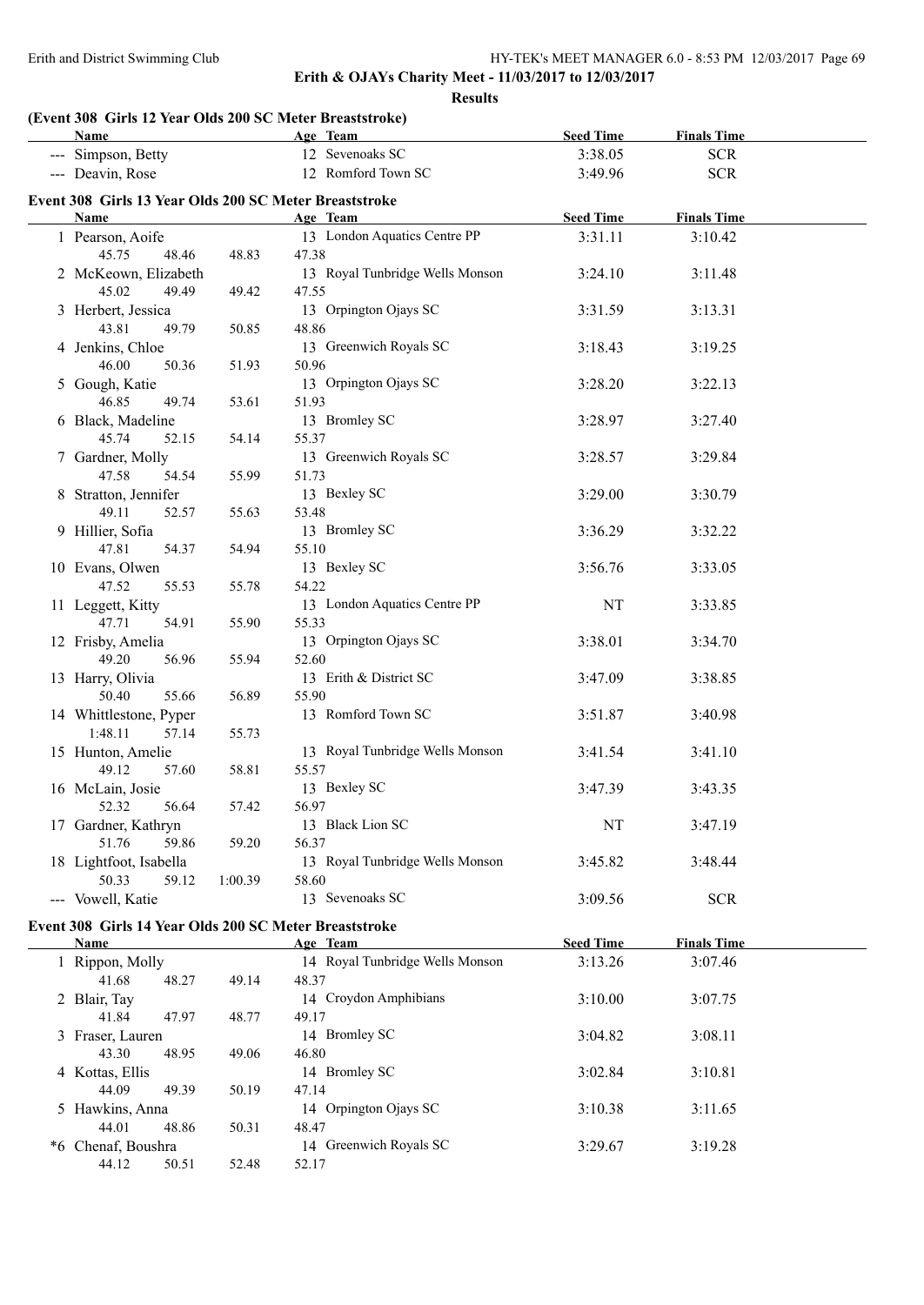**Erith & OJAYs Charity Meet - 11/03/2017 to 12/03/2017**

**Results**

## **(Event 308 Girls 14 Year Olds 200 SC Meter Breaststroke)**

|     | Name                                                        |         | Age Team                          | <b>Seed Time</b> | <b>Finals Time</b> |  |
|-----|-------------------------------------------------------------|---------|-----------------------------------|------------------|--------------------|--|
|     | *6 Van Rooyen, Jaime<br>44.31<br>49.56                      | 52.99   | 14 Orpington Ojays SC<br>52.42    | 3:27.06          | 3:19.28            |  |
|     | 8 Mason, Amber<br>44.81<br>52.56                            | 55.10   | 14 Romford Town SC<br>51.26       | 3:15.00          | 3:23.73            |  |
|     | 9 Wright, Alexandria<br>48.18<br>54.82                      | 58.01   | 14 Bexley SC<br>56.37             | 4:10.00          | 3:37.38            |  |
|     | 10 Fry, Alice<br>47.90<br>57.70                             | 58.33   | 14 Sevenoaks SC<br>57.25          | 3:24.03          | 3:41.18            |  |
|     | 11 Howard, Lucy<br>51.23<br>59.49                           | 1:02.47 | 14 Orpington Ojays SC<br>58.75    | 3:27.01          | 3:51.94            |  |
|     | 12 Amanuel, Almaz<br>56.37<br>1:04.21                       | 1:06.12 | 14 Greenwich Royals SC<br>1:05.39 | NT               | 4:12.09            |  |
|     | Event 308 Girls 15 Year Olds 200 SC Meter Breaststroke      |         |                                   |                  |                    |  |
|     | Name                                                        |         | Age Team                          | <b>Seed Time</b> | <b>Finals Time</b> |  |
|     | 1 Slipaityte, Agne                                          |         | 15 Romford Town SC                | 3:00.01          | 2:53.99            |  |
|     | 39.76<br>44.93                                              | 44.72   | 44.58                             |                  |                    |  |
|     | 2 Lee, Maddison<br>39.37<br>45.99                           | 49.58   | 15 Erith & District SC<br>49.07   | 3:14.28          | 3:04.01            |  |
|     | 3 Ash, Amy<br>1:40.65<br>1:44.88                            |         | 15 Epping Forest District SC      | 3:44.44          | 3:25.53            |  |
|     | 4 Dimitrova, Victoria<br>54.01<br>1:03.03                   | 1:04.55 | 15 Bexley SC<br>1:03.53           | 4:30.00          | 4:05.12            |  |
|     | --- Lavender, Natasha                                       |         | 15 Bexley SC                      | 3:20.00          | <b>SCR</b>         |  |
|     | --- Chou, Siobhan                                           |         | 15 Bromley SC                     | 3:08.46          | <b>SCR</b>         |  |
|     |                                                             |         |                                   |                  |                    |  |
|     | Event 308 Girls 16 & Over 200 SC Meter Breaststroke<br>Name |         | Age Team                          | <b>Seed Time</b> | <b>Finals Time</b> |  |
|     | 1 Marchant, Lucy                                            |         | 18 Bromley SC                     | 3:00.01          | 2:59.67            |  |
|     | 39.54<br>46.18                                              | 47.06   | 46.89                             |                  |                    |  |
|     | 2 Power, Anna                                               |         | 16 Croydon Amphibians             | 3:07.58          | 3:04.73            |  |
|     | 42.58<br>45.40                                              | 48.42   | 48.33                             |                  |                    |  |
|     | 3 Ishola, Ife                                               |         | 16 Bexley SC                      | 3:58.74          | 3:42.45            |  |
|     | 55.81<br>47.82                                              | 59.85   | 58.97                             |                  |                    |  |
|     | Event 309 Boys 10 Year Olds 50 SC Meter Freestyle           |         |                                   |                  |                    |  |
|     | Name                                                        |         | Age Team                          | <b>Seed Time</b> | <b>Finals Time</b> |  |
|     | 1 Mahmood, Raheel                                           |         | 10 Romford Town SC                | 37.02            | 36.96              |  |
|     | 2 Barrett, Thomas                                           |         | 10 Orpington Ojays SC             | 37.67            | 37.34              |  |
|     | 3 Walker, Leo                                               |         | 10 Greenwich Royals SC            | 40.12            | 38.65              |  |
|     | 4 Hori, James                                               |         | 10 Erith & District SC            | 40.66            | 39.17              |  |
|     | 5 Alli, Demi                                                |         | 10 Dartford District SC           | 45.20            | 39.29              |  |
|     | 6 James, Toby                                               |         | 10 Sevenoaks SC                   | 43.58            | 40.11              |  |
|     | 7 Idnani, Krish                                             |         | 10 Beckenham SC                   | 38.22            | 40.72              |  |
|     | 8 King, Jacob                                               |         | 10 Beckenham SC                   | 39.74            | 40.75              |  |
|     | 9 Middleton, Alexander                                      |         | 10 Beckenham SC                   | 42.74            | 43.14              |  |
|     | 10 Lewis, Piran                                             |         | 10 Beckenham SC                   | 44.30            | 43.58              |  |
|     | 11 Nicholson, Samuel                                        |         | 10 Greenwich Royals SC            | NT               | 46.56              |  |
|     | 12 Hawkey, Lucas                                            |         | 10 Erith & District SC            | 45.21            | 48.66              |  |
|     | 13 Nikolov, Daniel                                          |         | 10 Erith & District SC            | 51.66            | 48.77              |  |
|     | 14 Bradbury, Roscoe                                         |         | 10 Royal Tunbridge Wells Monson   | NT               | 50.84              |  |
| 15  | Wessels, Petrus                                             |         | 10 Royal Tunbridge Wells Monson   | 49.93            | 53.13              |  |
| --- | Dell'Accio, Roberto                                         |         | 10 Bromley SC                     | 41.06            | <b>NS</b>          |  |
|     | Stegelmayer, Raul                                           |         | 10 Dulwich Dolphins               | 43.00            | <b>SCR</b>         |  |
|     | Zhou, Alan                                                  |         | 10 Dulwich Dolphins               | 52.56            | <b>SCR</b>         |  |
|     | Carpenter, Miles                                            |         | 10 Dulwich Dolphins               | 53.00            | <b>SCR</b>         |  |
|     | --- Funsch, Nicholas                                        |         | 10 Dulwich Dolphins               | 42.41            | <b>SCR</b>         |  |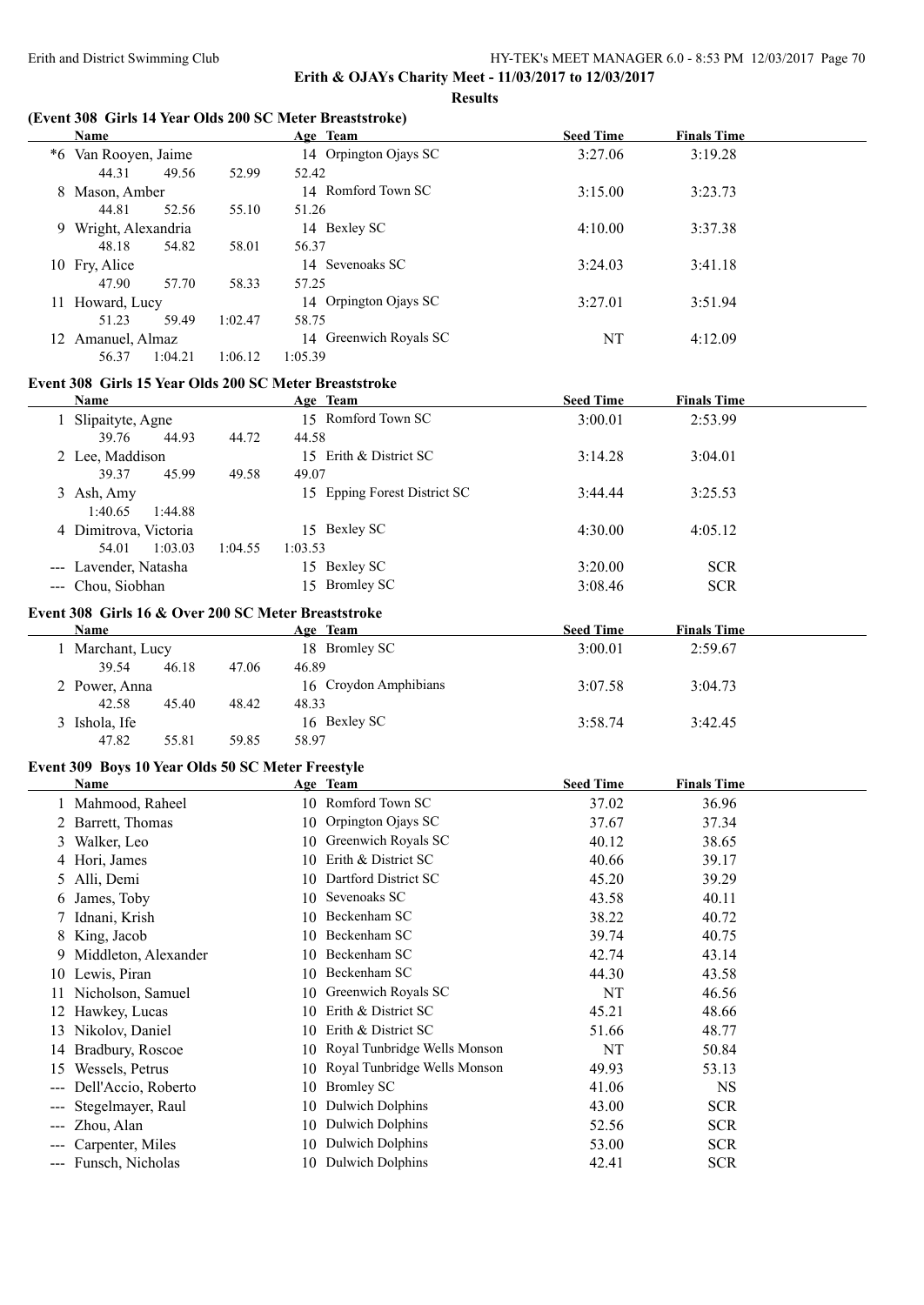**Results**

## **(Event 309 Boys 10 Year Olds 50 SC Meter Freestyle)**

|                     | Name                                                      |    | Age Team                        | <b>Seed Time</b> | <b>Finals Time</b> |
|---------------------|-----------------------------------------------------------|----|---------------------------------|------------------|--------------------|
|                     | --- Bryl, Lucas                                           |    | 10 Bromley SC                   | 41.11            | <b>SCR</b>         |
|                     | McConnell, Isaac                                          |    | 10 Bromley SC                   | 52.59            | <b>SCR</b>         |
|                     | Greenwood, Marius                                         |    | 10 Royal Tunbridge Wells Monson | 40.53            | <b>SCR</b>         |
|                     | --- Vowell, Jonathan                                      |    | 10 Sevenoaks SC                 | 37.57            | <b>SCR</b>         |
|                     |                                                           |    |                                 |                  |                    |
|                     | Event 309 Boys 11 Year Olds 50 SC Meter Freestyle<br>Name |    |                                 | <b>Seed Time</b> | <b>Finals Time</b> |
|                     |                                                           |    | Age Team<br>11 Sevenoaks SC     | NT               | 34.79              |
|                     | 1 Box, Joseph<br>Dawood, Ahmed                            |    | <b>Bethnal Green</b>            | 36.04            |                    |
| 2                   | Brown, Hughie                                             | 11 | <b>Black Lion SC</b>            |                  | 35.63              |
| 3                   |                                                           | 11 |                                 | 36.68            | 35.91              |
| 4                   | Kacar, Anatole                                            | 11 | Beckenham SC<br>Sevenoaks SC    | 37.53            | 36.57              |
| 5                   | Smith, Edward                                             | 11 |                                 | 37.05            | 37.85              |
| 6                   | Ryan, Sam                                                 | 11 | Orpington Ojays SC              | 42.99            | 38.07              |
|                     | Cooper, Max                                               | 11 | Sevenoaks SC                    | 38.51            | 38.32              |
| 8                   | Dinev, Bryan                                              |    | 11 Bexley SC                    | 37.49            | 39.33              |
| 9                   | Jarrett, Lewis                                            | 11 | Romford Town SC                 | 39.16            | 39.44              |
|                     | 10 Maxwell, William                                       |    | 11 Bromley SC                   | 40.25            | 39.53              |
| 11                  | Wood, Josh                                                | 11 | Sevenoaks SC                    | 40.64            | 40.51              |
|                     | 12 Jarrett, William                                       |    | 11 Sevenoaks SC                 | 43.29            | 41.14              |
|                     | 13 Fowler, Finlay                                         |    | 11 Dulwich Dolphins             | 44.93            | 42.25              |
|                     | 14 Williams, Aiden                                        |    | 11 Royal Tunbridge Wells Monson | 42.38            | 42.42              |
|                     | 15 Fearon, Ollie                                          |    | 11 Royal Tunbridge Wells Monson | 43.46            | 42.50              |
|                     | 16 Gallagher Francis, Harry                               |    | 11 Greenwich Royals SC          | 40.34            | 42.67              |
| 17                  | Waters, Harry                                             | 11 | Beckenham SC                    | 46.31            | 43.04              |
|                     | 18 Hillier, Franco                                        |    | 11 Bromley SC                   | 42.90            | 43.53              |
|                     | 19 Chawki, Elias                                          | 11 | Romford Town SC                 | 1:00.00          | 45.18              |
|                     | 20 Fulton, Enzo                                           | 11 | Romford Town SC                 | 49.94            | 46.96              |
| 21                  | McDonald, Kyan                                            | 11 | Erith & District SC             | 46.61            | 48.63              |
| $---$               | Howe, Ethan                                               | 11 | <b>Black Lion SC</b>            | 42.46            | <b>NS</b>          |
| ---                 | Matharu, Samraj                                           | 11 | Dartford District SC            | 49.81            | <b>SCR</b>         |
| $-$                 | Tonks, Hugo                                               | 11 | Orpington Ojays SC              | 40.79            | <b>SCR</b>         |
| $-$                 | Bruce, Charles                                            |    | 11 Royal Tunbridge Wells Monson | 50.22            | <b>SCR</b>         |
| $\qquad \qquad - -$ | Barnfather, Finlay                                        | 11 | <b>Dulwich Dolphins</b>         | 44.93            | <b>SCR</b>         |
|                     | --- Barnett, Tom                                          |    | 11 Dulwich Dolphins             | 46.00            | <b>SCR</b>         |
|                     |                                                           |    |                                 |                  |                    |
|                     | Event 309 Boys 12 Year Olds 50 SC Meter Freestyle         |    |                                 |                  |                    |
|                     | <b>Name</b>                                               |    | Age Team                        | <b>Seed Time</b> | <b>Finals Time</b> |
| 1                   | Fry, James                                                |    | 12 Sevenoaks SC                 | 32.87            | 32.87              |
| 2                   | Roberts, Marco                                            | 12 | <b>Bethnal Green</b>            | 32.53            | 33.18              |
| 3                   | Delves, Adam                                              | 12 | Royal Tunbridge Wells Monson    | 35.64            | 34.83              |
| 4                   | Walker, Jacob                                             | 12 | Greenwich Royals SC             | 35.76            | 35.53              |
| 5                   | Dobson, Oliver                                            | 12 | Royal Tunbridge Wells Monson    | 36.61            | 36.01              |
| 6                   | Jones, Rhys                                               | 12 | Dartford District SC            | 37.73            | 36.53              |
| 7                   | Edge, Lance                                               | 12 | Beckenham SC                    | 39.62            | 36.95              |
|                     | Livingstone, Lucas                                        | 12 | Orpington Ojays SC              | 45.32            | 38.61              |
| 9                   | Sutherland, Ewan J                                        | 12 | <b>Bromley SC</b>               | 42.13            | 39.75              |
| 10                  | Somerville-Cotton, James                                  | 12 | Orpington Ojays SC              | 38.32            | 40.29              |
| 11                  | Hollidge, Charlie                                         | 12 | Dartford District SC            | 44.21            | 41.53              |
| 12                  | Baker, Maxwell                                            | 12 | Orpington Ojays SC              | 37.23            | 42.50              |
| 13                  | Ambler, Robbie                                            | 12 | <b>Bexley SC</b>                | 45.13            | 43.55              |
| 14                  | Kechagias, Ilias                                          | 12 | <b>Dulwich Dolphins</b>         | 51.68            | 45.06              |
| 15                  | Nicholson, Thomas                                         | 12 | Greenwich Royals SC             | NT               | 47.00              |
|                     | Lewis Ward, Thomas                                        | 12 | Beckenham SC                    | 34.32            | <b>SCR</b>         |
|                     | Francis, Buster                                           | 12 | Greenwich Royals SC             | 37.99            | <b>SCR</b>         |
| ---                 | Rabe, Tan                                                 | 12 | Sevenoaks SC                    | NT               | <b>SCR</b>         |
|                     | --- Rodriguez-Aparicio, Mateo                             |    | 12 Orpington Ojays SC           | 37.00            | <b>SCR</b>         |
|                     |                                                           |    |                                 |                  |                    |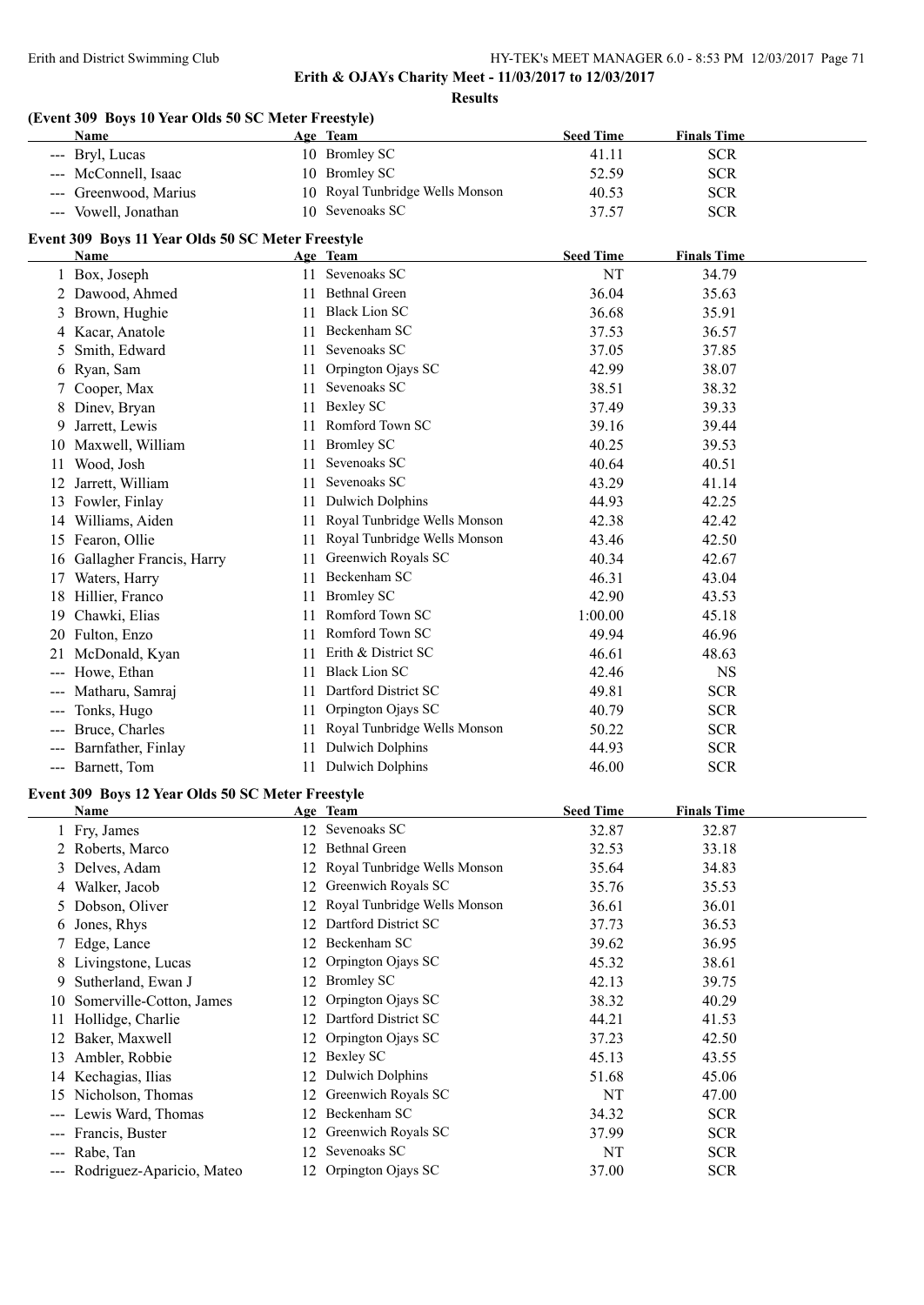**Erith & OJAYs Charity Meet - 11/03/2017 to 12/03/2017**

**Results**

## **(Event 309 Boys 12 Year Olds 50 SC Meter Freestyle)**

|                                                                                                                                                                                                                                                                                                                                                                                                                                                                            | Name                                                      |    | Age Team                        | <b>Seed Time</b> | <b>Finals Time</b> |  |
|----------------------------------------------------------------------------------------------------------------------------------------------------------------------------------------------------------------------------------------------------------------------------------------------------------------------------------------------------------------------------------------------------------------------------------------------------------------------------|-----------------------------------------------------------|----|---------------------------------|------------------|--------------------|--|
|                                                                                                                                                                                                                                                                                                                                                                                                                                                                            | --- Chou, Nevan                                           |    | 12 Bromley SC                   | 33.28            | <b>SCR</b>         |  |
|                                                                                                                                                                                                                                                                                                                                                                                                                                                                            |                                                           |    |                                 |                  |                    |  |
|                                                                                                                                                                                                                                                                                                                                                                                                                                                                            | Event 309 Boys 13 Year Olds 50 SC Meter Freestyle<br>Name |    | Age Team                        | <b>Seed Time</b> | <b>Finals Time</b> |  |
|                                                                                                                                                                                                                                                                                                                                                                                                                                                                            | 1 Dennis, Will                                            |    | 13 Bromley SC                   | 31.63            | 32.96              |  |
|                                                                                                                                                                                                                                                                                                                                                                                                                                                                            | 2 Marney, Luke                                            |    | 13 Romford Town SC              | 34.53            | 34.61              |  |
|                                                                                                                                                                                                                                                                                                                                                                                                                                                                            | 3 Nwabisa, Paris                                          |    | 13 Dartford District SC         | 34.87            | 34.80              |  |
|                                                                                                                                                                                                                                                                                                                                                                                                                                                                            | 4 Jayasinghe, Dillon                                      |    | 13 Bexley SC                    | 35.89            | 35.44              |  |
| 5.                                                                                                                                                                                                                                                                                                                                                                                                                                                                         | Upadhyaya, Arnav                                          |    | 13 Bexley SC                    | 36.81            | 35.61              |  |
|                                                                                                                                                                                                                                                                                                                                                                                                                                                                            | 6 Threader, Ben                                           |    | 13 Erith & District SC          | 38.65            | 35.76              |  |
|                                                                                                                                                                                                                                                                                                                                                                                                                                                                            | Morse, Oliver                                             |    | 13 Bexley SC                    | 35.60            | 35.96              |  |
| 8                                                                                                                                                                                                                                                                                                                                                                                                                                                                          | Turner, Archie                                            |    | 13 Erith & District SC          | 39.35            | 39.13              |  |
| 9.                                                                                                                                                                                                                                                                                                                                                                                                                                                                         | Angell, Thomas                                            |    | 13 Dartford District SC         | 37.17            | 40.17              |  |
|                                                                                                                                                                                                                                                                                                                                                                                                                                                                            | 10 Ricard, Luca                                           |    | 13 Dulwich Dolphins             | 39.50            | 48.31              |  |
| $\frac{1}{2} \left( \frac{1}{2} \right) \left( \frac{1}{2} \right) \left( \frac{1}{2} \right) \left( \frac{1}{2} \right) \left( \frac{1}{2} \right) \left( \frac{1}{2} \right) \left( \frac{1}{2} \right) \left( \frac{1}{2} \right) \left( \frac{1}{2} \right) \left( \frac{1}{2} \right) \left( \frac{1}{2} \right) \left( \frac{1}{2} \right) \left( \frac{1}{2} \right) \left( \frac{1}{2} \right) \left( \frac{1}{2} \right) \left( \frac{1}{2} \right) \left( \frac$ | Giles, George                                             |    | 13 Romford Town SC              | 34.72            | <b>SCR</b>         |  |
|                                                                                                                                                                                                                                                                                                                                                                                                                                                                            | Harris-Andrews, George                                    |    | 13 Bexley SC                    | 38.29            | <b>SCR</b>         |  |
| $\frac{1}{2} \frac{1}{2} \frac{1}{2} \frac{1}{2} \frac{1}{2} \frac{1}{2} \frac{1}{2} \frac{1}{2} \frac{1}{2} \frac{1}{2} \frac{1}{2} \frac{1}{2} \frac{1}{2} \frac{1}{2} \frac{1}{2} \frac{1}{2} \frac{1}{2} \frac{1}{2} \frac{1}{2} \frac{1}{2} \frac{1}{2} \frac{1}{2} \frac{1}{2} \frac{1}{2} \frac{1}{2} \frac{1}{2} \frac{1}{2} \frac{1}{2} \frac{1}{2} \frac{1}{2} \frac{1}{2} \frac{$                                                                               | Hudson, Jacob                                             | 13 | Sevenoaks SC                    | 34.69            | <b>SCR</b>         |  |
|                                                                                                                                                                                                                                                                                                                                                                                                                                                                            | --- Fearon, Ben                                           |    | 13 Royal Tunbridge Wells Monson | 32.91            | <b>SCR</b>         |  |
|                                                                                                                                                                                                                                                                                                                                                                                                                                                                            |                                                           |    |                                 |                  |                    |  |
|                                                                                                                                                                                                                                                                                                                                                                                                                                                                            | Event 309 Boys 14 Year Olds 50 SC Meter Freestyle         |    |                                 |                  |                    |  |
|                                                                                                                                                                                                                                                                                                                                                                                                                                                                            | <b>Name</b>                                               |    | Age Team                        | <b>Seed Time</b> | <b>Finals Time</b> |  |
|                                                                                                                                                                                                                                                                                                                                                                                                                                                                            | 1 Crowley, Oliver                                         |    | 14 Greenwich Royals SC          | 30.56            | 29.29              |  |
|                                                                                                                                                                                                                                                                                                                                                                                                                                                                            | 2 Baronti, Callum                                         |    | 14 Orpington Ojays SC           | 29.71            | 29.53              |  |
|                                                                                                                                                                                                                                                                                                                                                                                                                                                                            | 3 Friend, Nathan                                          |    | 14 Royal Tunbridge Wells Monson | 29.60            | 29.61              |  |
|                                                                                                                                                                                                                                                                                                                                                                                                                                                                            | 4 Strover, Justin                                         |    | 14 Orpington Ojays SC           | 30.05            | 29.62              |  |
|                                                                                                                                                                                                                                                                                                                                                                                                                                                                            | 5 Allen, Robert                                           |    | 14 Sevenoaks SC                 | 29.95            | 29.78              |  |
|                                                                                                                                                                                                                                                                                                                                                                                                                                                                            | 6 Burdett, Samuel                                         |    | 14 Erith & District SC          | 29.95            | 29.83              |  |
|                                                                                                                                                                                                                                                                                                                                                                                                                                                                            | 7 Peel, Max                                               |    | 14 Orpington Ojays SC           | 31.50            | 31.39              |  |
|                                                                                                                                                                                                                                                                                                                                                                                                                                                                            | 8 Rout, Harry                                             |    | 14 Black Lion SC                | 31.63            | 31.60              |  |
| 9.                                                                                                                                                                                                                                                                                                                                                                                                                                                                         | Hamer, Joss                                               |    | 14 Royal Tunbridge Wells Monson | 31.06            | 31.83              |  |
|                                                                                                                                                                                                                                                                                                                                                                                                                                                                            | 10 Fernandes, Aidan                                       |    | 14 Romford Town SC              | 32.93            | 32.80              |  |
| 11                                                                                                                                                                                                                                                                                                                                                                                                                                                                         | Macklin, Andrew                                           |    | 14 Bexley SC                    | 32.56            | 33.27              |  |
| $\qquad \qquad - -$                                                                                                                                                                                                                                                                                                                                                                                                                                                        | Seema Roca, Pablo                                         |    | 14 Beckenham SC                 | 29.37            | <b>SCR</b>         |  |
|                                                                                                                                                                                                                                                                                                                                                                                                                                                                            | --- Cunningham, Freddy                                    |    | 14 Royal Tunbridge Wells Monson | 28.42            | <b>SCR</b>         |  |
|                                                                                                                                                                                                                                                                                                                                                                                                                                                                            | --- Askin, Emre                                           |    | 14 Orpington Ojays SC           | 37.23            | <b>SCR</b>         |  |
|                                                                                                                                                                                                                                                                                                                                                                                                                                                                            | Event 309 Boys 15 Year Olds 50 SC Meter Freestyle         |    |                                 |                  |                    |  |
|                                                                                                                                                                                                                                                                                                                                                                                                                                                                            | <b>Name</b>                                               |    | Age Team                        | <b>Seed Time</b> | <b>Finals Time</b> |  |
|                                                                                                                                                                                                                                                                                                                                                                                                                                                                            | 1 Hurley, Josh                                            |    | 15 Dartford District SC         | 28.71            | 29.12              |  |
|                                                                                                                                                                                                                                                                                                                                                                                                                                                                            | 2 Wilding, Benjamin                                       |    | 15 Erith & District SC          | 30.62            | 29.26              |  |
| 3                                                                                                                                                                                                                                                                                                                                                                                                                                                                          | Waters, Alfred                                            |    | 15 Beckenham SC                 | 31.81            | 29.92              |  |
|                                                                                                                                                                                                                                                                                                                                                                                                                                                                            | 4 Brighton, Daniel                                        |    | 15 Bexley SC                    | 29.98            | 30.07              |  |
|                                                                                                                                                                                                                                                                                                                                                                                                                                                                            | --- Beckley, George                                       |    | 15 White Oak SC                 | 30.24            | <b>SCR</b>         |  |
|                                                                                                                                                                                                                                                                                                                                                                                                                                                                            | Event 309 Boys 16 & Over 50 SC Meter Freestyle            |    |                                 |                  |                    |  |
|                                                                                                                                                                                                                                                                                                                                                                                                                                                                            | <u>Name</u>                                               |    | Age Team                        | <b>Seed Time</b> | <b>Finals Time</b> |  |
|                                                                                                                                                                                                                                                                                                                                                                                                                                                                            | 1 Brown, Oliver                                           |    | 16 Croydon Amphibians           | 26.97            | 27.50              |  |
|                                                                                                                                                                                                                                                                                                                                                                                                                                                                            | 2 Butterworth, Nathan                                     |    | 16 Erith & District SC          | 28.43            | 27.66              |  |
| 3                                                                                                                                                                                                                                                                                                                                                                                                                                                                          | Gaster, Samuel                                            | 17 | Orpington Ojays SC              | 27.78            | 27.95              |  |
| 4                                                                                                                                                                                                                                                                                                                                                                                                                                                                          | Nguyen, Nam                                               | 16 | Orpington Ojays SC              | 28.23            | 28.30              |  |
|                                                                                                                                                                                                                                                                                                                                                                                                                                                                            | 5 Pereira, Sean                                           |    | 16 Erith & District SC          | 28.75            | 29.10              |  |
| 6                                                                                                                                                                                                                                                                                                                                                                                                                                                                          | Birchmore, Billy                                          | 21 | Orpington Ojays SC              | 31.15            | 31.46              |  |
|                                                                                                                                                                                                                                                                                                                                                                                                                                                                            | Jerreat, Alex                                             |    | 16 Dartford District SC         | 32.17            | 32.21              |  |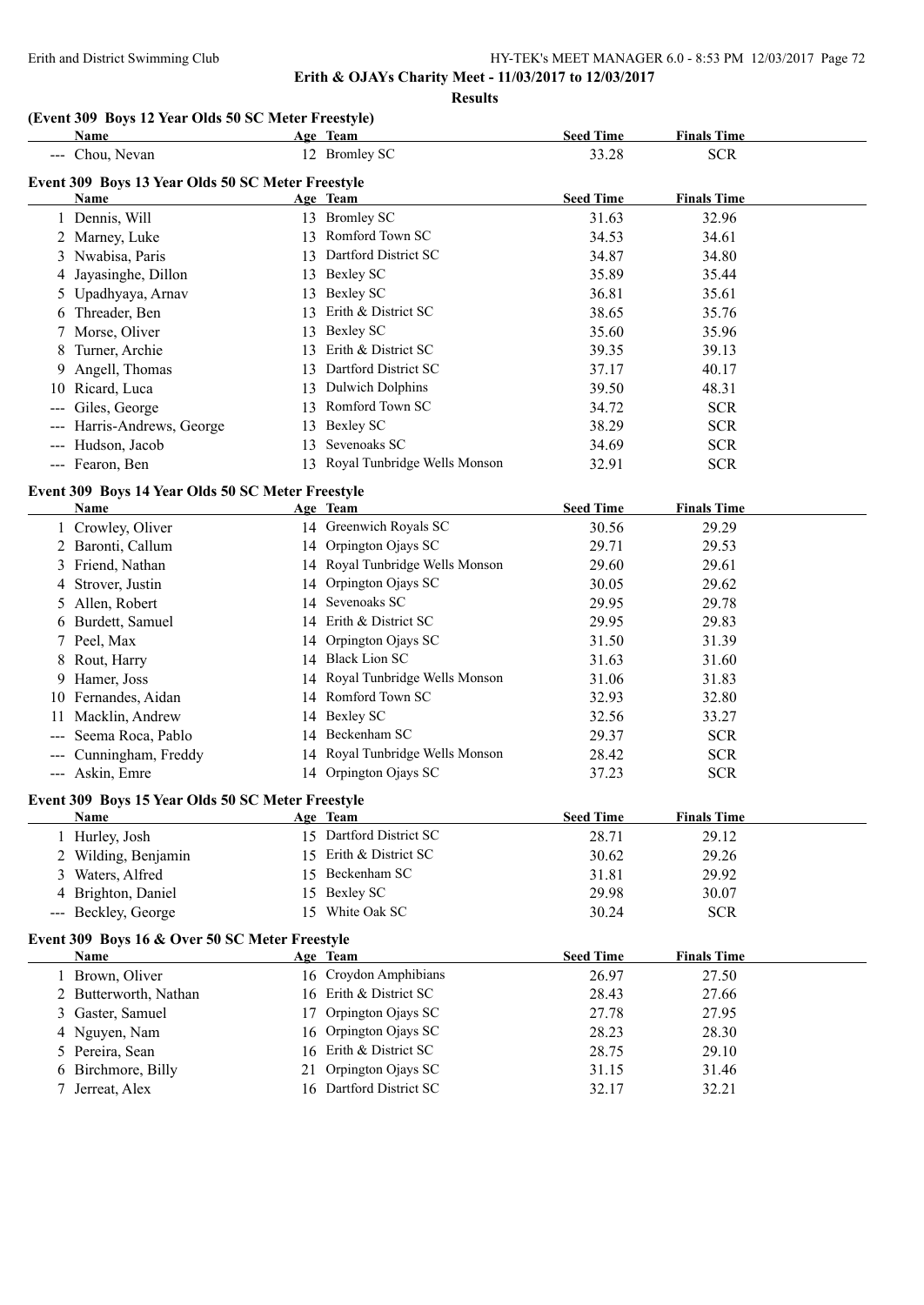#### Erith and District Swimming Club HY-TEK's MEET MANAGER 6.0 - 8:53 PM 12/03/2017 Page 73

**Erith & OJAYs Charity Meet - 11/03/2017 to 12/03/2017**

**Results**

### **Event 310 Girls 10 Year Olds 100 SC Meter IM**

| Name                                                                                          | Age Team                        | <b>Seed Time</b> | <b>Finals Time</b> |  |
|-----------------------------------------------------------------------------------------------|---------------------------------|------------------|--------------------|--|
| 1 Pickering, Beatrice<br>43.18<br>47.80                                                       | 10 Bromley SC                   | 1:35.67          | 1:30.98            |  |
| 2 Slattery, Megan<br>44.94<br>52.46                                                           | 10 Beckenham SC                 | 1:34.31          | 1:37.40            |  |
| 3 Middleton, Francesca<br>46.60<br>52.84                                                      | 10 Beckenham SC                 | 1:42.07          | 1:39.44            |  |
| 4 Munoz, Isabella<br>46.12<br>53.58                                                           | 10 Sevenoaks SC                 | 1:36.30          | 1:39.70            |  |
| 5 McSheffrey, Codie<br>48.03<br>52.42                                                         | 10 Romford Town SC              | 1:41.38          | 1:40.45            |  |
| 6 Gable, Jessica<br>45.41<br>55.11                                                            | 10 Royal Tunbridge Wells Monson | 1:40.02          | 1:40.52            |  |
| 7 Tovey, Amelia<br>47.45<br>55.12                                                             | 10 Sevenoaks SC                 | 1:36.60          | 1:42.57            |  |
| 8 Morse, Isabella<br>49.00<br>57.49                                                           | 10 Bexley SC                    | 1:50.04          | 1:46.49            |  |
| 9 Dyckhoff, Olivia<br>49.63<br>57.38                                                          | 10 Sevenoaks SC                 | 2:03.83          | 1:47.01            |  |
| 10 Carter, Silke<br>59.59<br>50.41                                                            | 10 Bromley SC                   | 2:06.40          | 1:50.00            |  |
| 11 Pye, Gracie<br>50.71<br>1:03.46                                                            | 10 Dartford District SC         | 2:01.12          | 1:54.17            |  |
| 12 Sutherland, Niamh<br>55.96<br>1:00.94                                                      | 10 Bromley SC                   | 1:55.27          | 1:56.90            |  |
| 13 Bello-Mendoza, Megan<br>1:04.77<br>55.57                                                   | 10 Bromley SC                   | 2:01.28          | 2:00.34            |  |
| 14 Anscomb, Imogen<br>1:00.99<br>1:06.21                                                      | 10 Dartford District SC         | NT               | 2:07.20            |  |
| 15 Dawson, Amy<br>1:02.64<br>1:11.51                                                          | 10 Dartford District SC         | 2:18.24          | 2:14.15            |  |
| --- Molyneux-Lyons, Isha<br>8.2 Arms not brought forward over the water - fly<br>1:07.01      | 10 Dulwich Dolphins             | 2:31.77          | DQ                 |  |
| --- Johnson, Alexandra<br>8.2 Arms not brought forward simultaneously - fly<br>48.55<br>53.25 | 10 Beckenham SC                 | 1:47.67          | DQ                 |  |
| Sareen, Matilda                                                                               | 10 Dulwich Dolphins             | 1:53.60          | <b>NS</b>          |  |
| Groves, Valentina                                                                             | 10 Sevenoaks SC                 | NT               | $_{\rm NS}$        |  |
| --- Giles, Alexandra                                                                          | 10 Romford Town SC              | 1:41.21          | <b>NS</b>          |  |

## **Event 310 Girls 11 Year Olds 100 SC Meter IM**

| <b>Name</b>           |     | Age Team                        | <b>Seed Time</b> | <b>Finals Time</b> |
|-----------------------|-----|---------------------------------|------------------|--------------------|
| 1 Cotrell, Bella      |     | 11 Greenwich Royals SC          | 1:44.00          | 1:34.35            |
| 43.37<br>50.98        |     |                                 |                  |                    |
| 2 Marshall, Isla      |     | 11 Royal Tunbridge Wells Monson | 1:41.21          | 1:34.60            |
| 51.79<br>42.81        |     |                                 |                  |                    |
| 3 Magee-Brown, Olivia | 11  | Orpington Ojays SC              | 1:48.01          | 1:38.13            |
| 46.82<br>51.31        |     |                                 |                  |                    |
| 4 Garner, Elisa       | 11. | <b>Bromley SC</b>               | 1:39.34          | 1:38.34            |
| 5 Hope, Alex          | 11  | Greenwich Royals SC             | 1:48.00          | 1:41.78            |
| 48.49<br>53.29        |     |                                 |                  |                    |
| 6 Mulvany, Megan      | 11  | Sevenoaks SC                    | 1:59.02          | 1:42.29            |
| 49.69<br>52.60        |     |                                 |                  |                    |
| 7 McIvor, Ella        |     | 11 Dulwich Dolphins             | 2:05.42          | 1:43.18            |
| 55.64<br>47.54        |     |                                 |                  |                    |
| 8 Holloway, Zoe       |     | Sutton and Cheam                | 1:48.50          | 1:46.25            |
|                       |     |                                 |                  |                    |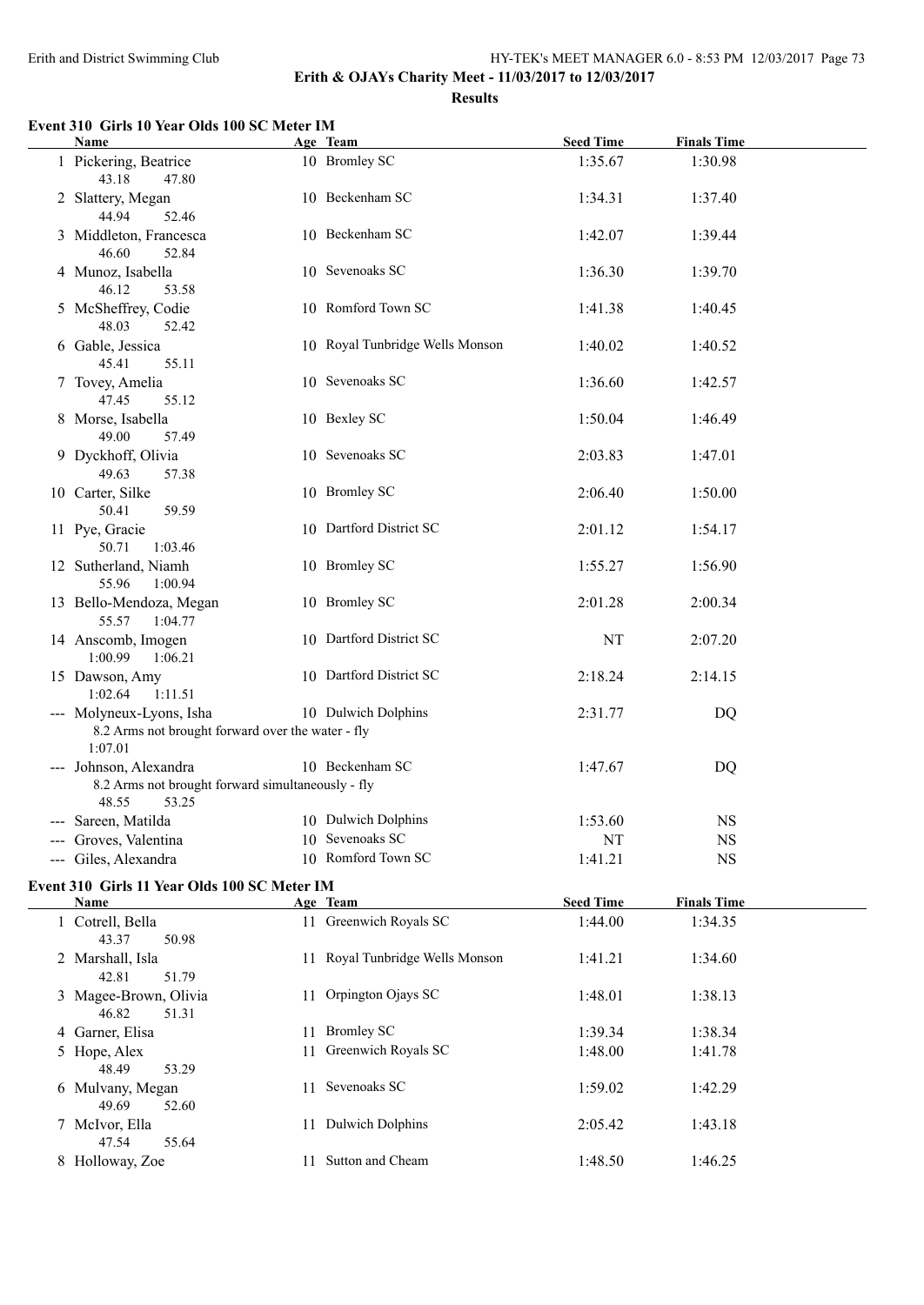# **Erith & OJAYs Charity Meet - 11/03/2017 to 12/03/2017 Results**

# **(Event 310 Girls 11 Year Olds 100 SC Meter IM)**

| (EVEIN 210 ANIS II ICAI ONS 100 SC METER IMP                                             |    |                                 |                  | <b>Finals Time</b> |
|------------------------------------------------------------------------------------------|----|---------------------------------|------------------|--------------------|
| Name                                                                                     |    | Age Team                        | <b>Seed Time</b> |                    |
| 9 Davies, Leah<br>52.98<br>53.68                                                         |    | 11 Bromley SC                   | 1:51.78          | 1:46.66            |
| 10 Yusuf, Elliz<br>53.14<br>54.71                                                        |    | 11 Bromley SC                   | NT               | 1:47.85            |
| 11 Jarrett, Iris<br>54.93<br>53.67                                                       |    | 11 Sevenoaks SC                 | NT               | 1:48.60            |
| 12 Moyes, Abbie<br>50.31<br>1:01.07                                                      |    | 11 Orpington Ojays SC           | 1:40.34          | 1:51.38            |
| 13 Walker, Olivia<br>52.68<br>1:00.35                                                    |    | 11 Bromley SC                   | 2:04.78          | 1:53.03            |
| 14 Fry, Ruby<br>57.81<br>59.14                                                           |    | 11 Romford Town SC              | 2:00.55          | 1:56.95            |
| --- O'Neill, Sophia                                                                      |    | 11 Orpington Ojays SC           | 1:32.69          | DQ                 |
| 7.6 Touch not simultaneous and/or hands not separated - breast<br>41.32<br>44.85         |    |                                 |                  |                    |
| --- Crawford, Alexandra                                                                  |    | 11 Bromley SC                   | 1:42.14          |                    |
| 7.4 Leg movements not simultaneous (alternating leg movement) - breast<br>17.53<br>28.38 |    |                                 |                  | DQ                 |
| --- Kennedy, Constance                                                                   |    | 11 Romford Town SC              | 2:12.00          | DQ                 |
| 6.5 Not on back when leaving the wall - back<br>53.65<br>1:03.75                         |    |                                 |                  |                    |
| --- Murphy, Isla                                                                         |    | 11 Sevenoaks SC                 | NT               | <b>NS</b>          |
| --- Cockburn, Amber                                                                      |    | 11 Sevenoaks SC                 | 1:42.75          | <b>NS</b>          |
| --- Hutton, Lauren                                                                       |    | 11 Bromley SC                   | NT               | $_{\rm NS}$        |
| --- Singleterry, Cara                                                                    |    | 11 Sevenoaks SC                 | 1:37.58          | <b>SCR</b>         |
| --- Taylor, Charlotte                                                                    |    | 11 Dulwich Dolphins             | 1:40.35          | <b>SCR</b>         |
| --- Cuomo, Allegra                                                                       |    | 11 Sevenoaks SC                 | 1:51.88          | <b>SCR</b>         |
| --- Evteeva, Yasia                                                                       |    | 11 Orpington Ojays SC           | 1:39.12          | <b>SCR</b>         |
| --- Richards, Isabella                                                                   |    | 11 Bexley SC                    | 2:00.00          | <b>SCR</b>         |
| --- Lauerman, Rosie                                                                      |    | 11 Sevenoaks SC                 | 1:40.00          | <b>SCR</b>         |
| Event 310 Girls 12 Year Olds 100 SC Meter IM                                             |    |                                 |                  |                    |
| Name                                                                                     |    | Age Team                        | <b>Seed Time</b> | <b>Finals Time</b> |
| 1 Carter, Lenka                                                                          |    | 12 Bromley SC                   | 1:27.68          | 1:21.41            |
| 38.49<br>42.92                                                                           |    |                                 |                  |                    |
| 2 Humphrey, Olivia<br>44.57<br>44.04                                                     |    | 12 Romford Town SC              | 1:44.59          | 1:28.61            |
| 3 Gable, Amy<br>1:28.65                                                                  |    | 12 Royal Tunbridge Wells Monson | 1:36.74          | 1:28.65            |
| 4 Lemay, Ruby                                                                            |    | 12 Romford Town SC              | 1:31.98          | 1:29.50            |
| 5 Peel, Eve                                                                              | 12 | Orpington Ojays SC              | 1:35.52          | 1:29.53            |
| 6 Santos-Moya, Lica<br>43.69<br>46.39                                                    |    | 12 Erith & District SC          | 1:33.26          | 1:30.08            |
| 7 Oakden, Mia<br>42.94<br>47.47                                                          |    | 12 Black Lion SC                | 1:30.85          | 1:30.41            |
| 8 Mitchell Stone, Edie<br>42.17<br>50.30                                                 |    | 12 Dulwich Dolphins             | 1:37.43          | 1:32.47            |
| 9 Young, Ava<br>42.56<br>50.20                                                           |    | 12 London Aquatics Centre PP    | 1:33.53          | 1:32.76            |
| 10 Fosh, Isabelle<br>46.38<br>47.99                                                      |    | 12 Bexley SC                    | 1:50.60          | 1:34.37            |
| 11 Hambling, Phoebe<br>43.62<br>51.24                                                    |    | 12 Greenwich Royals SC          | 1:36.07          | 1:34.86            |
| 12 Tremain, Katie                                                                        |    | 12 Erith & District SC          | 1:42.00          | 1:35.62            |
| 13 Burke, Bethany                                                                        |    | 12 Dartford District SC         | 1:35.70          | 1:37.57            |
| 47.95<br>49.62                                                                           |    |                                 |                  |                    |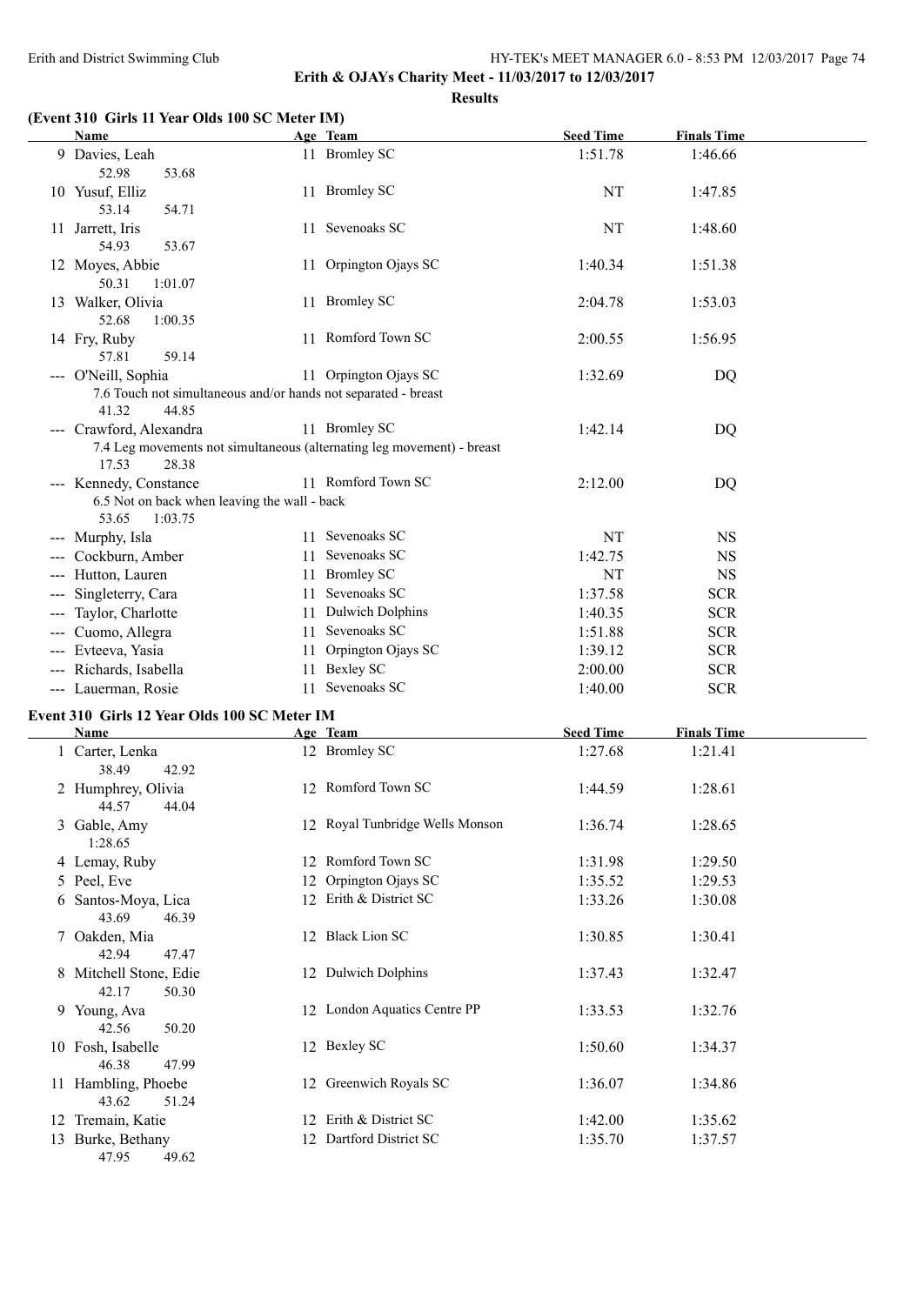**Erith & OJAYs Charity Meet - 11/03/2017 to 12/03/2017**

**Results**

# **(Event 310 Girls 12 Year Olds 100 SC Meter IM)**

| Name                                         | Age Team                        | <b>Seed Time</b> | <b>Finals Time</b> |  |
|----------------------------------------------|---------------------------------|------------------|--------------------|--|
| 14 Hamoudi, Sarah<br>46.51<br>51.28          | 12 Greenwich Royals SC          | 1:37.00          | 1:37.79            |  |
| 15 Wessels, Emma                             | 12 Royal Tunbridge Wells Monson | 1:37.25          | 1:39.78            |  |
| 16 Peachey, Charlotte                        | 12 Bromley SC                   | 1:39.47          | 1:39.90            |  |
| 17 Lee-Davie, Isla<br>49.00<br>53.03         | 12 Beckenham SC                 | 1:42.89          | 1:42.03            |  |
| 18 Molyneux-Lyons, Charu<br>49.99<br>55.06   | 12 Dulwich Dolphins             | 1:45.46          | 1:45.05            |  |
| 19 Turner, Ella<br>52.80<br>55.43            | 12 Erith & District SC          | 1:58.42          | 1:48.23            |  |
| 20 Andrew, Charlotte<br>50.28<br>1:00.00     | 12 Bexley SC                    | 2:01.15          | 1:50.28            |  |
| 21 Tutheridge, Pheobe<br>57.75<br>55.53      | 12 Erith & District SC          | 1:54.45          | 1:53.28            |  |
| --- Jackson, Samantha<br>39.02<br>42.49      | 12 Orpington Ojays SC           | 1:22.01          | X1:21.51           |  |
| --- Hall, Freya<br>38.53<br>46.35            | 12 Dartford District SC         | 1:24.07          | X1:24.88           |  |
| --- Malasayeu, Gabriele                      | 12 Greenwich Royals SC          | 2:04.55          | <b>NS</b>          |  |
| --- Brian, Amelia                            | 12 Bexley SC                    | 1:33.44          | $_{\rm NS}$        |  |
| --- Middleton, Amelia                        | 12 Beckenham SC                 | 1:27.59          | <b>SCR</b>         |  |
| Skinner, Momoka                              | 12 Bromley SC                   | 1:41.60          | <b>SCR</b>         |  |
| Slattery, Ciara                              | 12 Beckenham SC                 | 1:29.29          | <b>SCR</b>         |  |
| --- Funsch, Eva                              | 12 Dulwich Dolphins             | 1:28.48          | <b>SCR</b>         |  |
| --- Deavin, Rose                             | 12 Romford Town SC              | 1:36.87          | <b>SCR</b>         |  |
| --- Bohill, Tabitha                          | 12 Sevenoaks SC                 | 2:00.00          | <b>SCR</b>         |  |
|                                              |                                 |                  |                    |  |
| Event 310 Girls 13 Year Olds 100 SC Meter IM |                                 |                  |                    |  |
|                                              |                                 |                  |                    |  |
| Name                                         | Age Team                        | <b>Seed Time</b> | <b>Finals Time</b> |  |
| 1 Jarrett, Ruby<br>37.02<br>42.72            | 13 Sevenoaks SC                 | 1:22.73          | 1:19.74            |  |
| 2 Hori, Rebecca<br>37.21<br>46.49            | 13 Erith & District SC          | 1:25.47          | 1:23.70            |  |
| 3 Gough, Katie<br>41.57<br>45.73             | 13 Orpington Ojays SC           | 1:29.38          | 1:27.30            |  |
| 4 Hunton, Amelie<br>41.62<br>47.42           | 13 Royal Tunbridge Wells Monson | 1:30.85          | 1:29.04            |  |
| 5 Barker, Christy<br>1:29.29                 | 13 Orpington Ojays SC           | 1:33.98          | 1:29.29            |  |
| 6 Humphrey, Georgia<br>43.16<br>48.78        | 13 Romford Town SC              | 1:39.02          | 1:31.94            |  |
| 7 Whittlestone, Pyper<br>45.18<br>46.77      | 13 Romford Town SC              | 1:39.27          | 1:31.95            |  |
| 8 Cioran, Alexandra<br>42.91<br>49.05        | 13 Orpington Ojays SC           | 1:37.88          | 1:31.96            |  |
| 9 Frisby, Amelia<br>43.31<br>48.83           | 13 Orpington Ojays SC           | 1:33.36          | 1:32.14            |  |
| 10 Stratton, Jennifer<br>42.88<br>49.40      | 13 Bexley SC                    | 1:28.80          | 1:32.28            |  |
| 11 Bulmer, Erin<br>42.80<br>51.71            | 13 Erith & District SC          | 1:42.10          | 1:34.51            |  |
| 12 Olayiwola, Anjolaoluwa                    | 13 Orpington Ojays SC           | 1:44.57          | 1:35.75            |  |
| 13 Rackstraw, Eleanor<br>46.02<br>51.36      | 13 Dartford District SC         | 1:37.30          | 1:37.38            |  |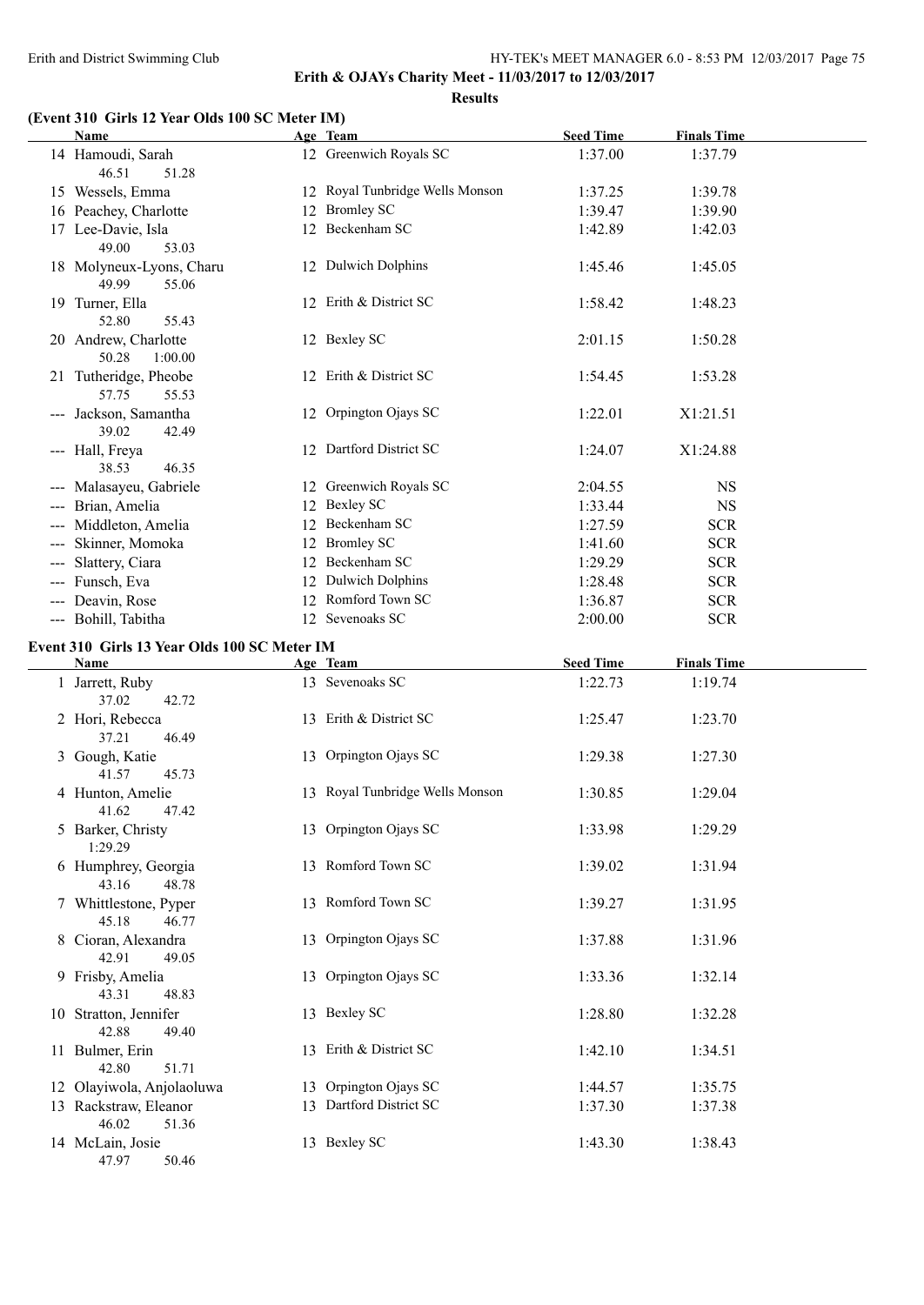#### Erith and District Swimming Club HY-TEK's MEET MANAGER 6.0 - 8:53 PM 12/03/2017 Page 76

**Erith & OJAYs Charity Meet - 11/03/2017 to 12/03/2017**

**Results**

|       | Name                                                 | (Event 310 Girls 13 Year Olds 100 SC Meter IM)<br>Age Team | <b>Seed Time</b> | <b>Finals Time</b> |  |
|-------|------------------------------------------------------|------------------------------------------------------------|------------------|--------------------|--|
|       | 15 Lee, Zoe                                          | 13 Erith & District SC                                     | 2:01.96          | 1:54.18            |  |
|       | 56.28<br>57.90                                       |                                                            |                  |                    |  |
|       | --- McCormack, Mae                                   | 13 Dulwich Dolphins                                        | 1:53.00          | <b>NS</b>          |  |
|       | --- Witton, Olivia                                   | 13 Romford Town SC                                         | 1:22.75          | <b>SCR</b>         |  |
|       | --- Costain, Florence                                | 13 Royal Tunbridge Wells Monson                            | 1:20.34          | <b>SCR</b>         |  |
|       | --- Jeffreys, Ellen                                  | 13 Orpington Ojays SC                                      | 1:34.93          | <b>SCR</b>         |  |
|       | Event 310 Girls 14 Year Olds 100 SC Meter IM         |                                                            |                  |                    |  |
|       | Name                                                 | Age Team                                                   | <b>Seed Time</b> | <b>Finals Time</b> |  |
|       | 1 Retour, Abbey                                      | 14 Erith & District SC                                     | 1:20.25          | 1:16.70            |  |
|       | 34.46<br>42.24                                       |                                                            |                  |                    |  |
|       | 2 Mason, Amber                                       | 14 Romford Town SC                                         | 1:18.35          | 1:19.40            |  |
|       | 35.76<br>43.64                                       |                                                            |                  |                    |  |
|       | 3 Blair, Tay                                         | 14 Croydon Amphibians                                      | 1:18.24          | 1:20.34            |  |
|       | 38.79<br>41.55                                       |                                                            |                  |                    |  |
|       | 4 Wessels, Isabella                                  | 14 Royal Tunbridge Wells Monson                            | 1:21.11          | 1:20.48            |  |
|       | 37.96<br>42.52                                       |                                                            |                  |                    |  |
|       | 5 Leeves, Abigail                                    | 14 Orpington Ojays SC                                      | 1:22.50          | 1:21.92            |  |
|       | 37.85<br>44.07                                       |                                                            |                  |                    |  |
|       | 6 Hawkins, Anna                                      | 14 Orpington Ojays SC                                      | 1:21.50          | 1:22.47            |  |
|       | 39.54<br>42.93                                       |                                                            |                  |                    |  |
|       | 7 Van Rooyen, Jaime                                  | 14 Orpington Ojays SC                                      | 1:23.40          | 1:24.11            |  |
|       | 40.02<br>44.09                                       |                                                            |                  |                    |  |
|       | 8 Jerreat, Imogen                                    | 14 Dartford District SC                                    | 1:26.38          | 1:27.01            |  |
|       | 40.47<br>46.54                                       |                                                            |                  |                    |  |
|       | 9 Moyes, Hannah                                      | 14 Orpington Ojays SC                                      | 1:30.02          | 1:27.17            |  |
|       | 39.40<br>47.77                                       |                                                            |                  |                    |  |
|       | 10 Chenaf, Boushra                                   | 14 Greenwich Royals SC                                     | 1:30.36          | 1:27.82            |  |
|       | 42.86<br>44.96                                       |                                                            |                  |                    |  |
|       | 11 Rippon, Molly                                     | 14 Royal Tunbridge Wells Monson                            | 1:28.56          | 1:28.53            |  |
|       | 1:28.53                                              |                                                            |                  |                    |  |
|       | 12 Bruce, Madeleine                                  | 14 Royal Tunbridge Wells Monson                            | 1:29.22          | 1:30.08            |  |
|       | 41.94<br>48.14                                       |                                                            |                  |                    |  |
|       | 13 Wright, Alexandria                                | 14 Bexley SC                                               | 1:45.00          | 1:31.15            |  |
|       | 43.30<br>47.85                                       |                                                            |                  |                    |  |
|       | --- Maxwell, Elizabeth                               | 14 Bromley SC                                              | 1:39.78          | <b>NS</b>          |  |
|       | --- Whitehead, Milly                                 | 14 Orpington Ojays SC                                      | 1:31.10          | <b>SCR</b>         |  |
|       | --- Akende, Sheena                                   | 14 Orpington Ojays SC                                      | 1:38.21          | <b>SCR</b>         |  |
|       |                                                      |                                                            |                  |                    |  |
|       | Event 310 Girls 15 Year Olds 100 SC Meter IM<br>Name | Age Team                                                   | <b>Seed Time</b> | <b>Finals Time</b> |  |
|       | 1 Newman, Chloe                                      | 15 Bethnal Green                                           | 1:24.47          | 1:23.50            |  |
|       | 37.79<br>45.71                                       |                                                            |                  |                    |  |
|       | 2 Lombardi, Francesca                                | 15 Dartford District SC                                    | 1:26.78          |                    |  |
|       | 37.26<br>46.28                                       |                                                            |                  | 1:23.54            |  |
|       |                                                      | 15 Royal Tunbridge Wells Monson                            |                  |                    |  |
|       | 3 Keeling, Georgina<br>39.31<br>45.04                |                                                            | 1:25.82          | 1:24.35            |  |
|       |                                                      | 15 Erith & District SC                                     | 1:28.14          |                    |  |
|       | 4 Inglis, Chloe                                      |                                                            |                  | 1:25.06            |  |
|       | 39.49<br>45.57                                       |                                                            |                  |                    |  |
|       | 5 Dimitrova, Victoria                                | 15 Bexley SC                                               | 1:39.96          | 1:39.59            |  |
|       | 45.96<br>53.63                                       |                                                            |                  |                    |  |
|       | --- Varley, Zoe                                      | 15 Dartford District SC                                    | 1:30.56          | <b>SCR</b>         |  |
| $  -$ | Shanks, Aimee                                        | 15 Maidstone SC                                            | 1:10.23          | <b>SCR</b>         |  |
|       | Event 310 Girls 16 & Over 100 SC Meter IM            |                                                            |                  |                    |  |
|       |                                                      | Age Team                                                   | <b>Seed Time</b> | <b>Finals Time</b> |  |
|       | Name                                                 |                                                            |                  |                    |  |